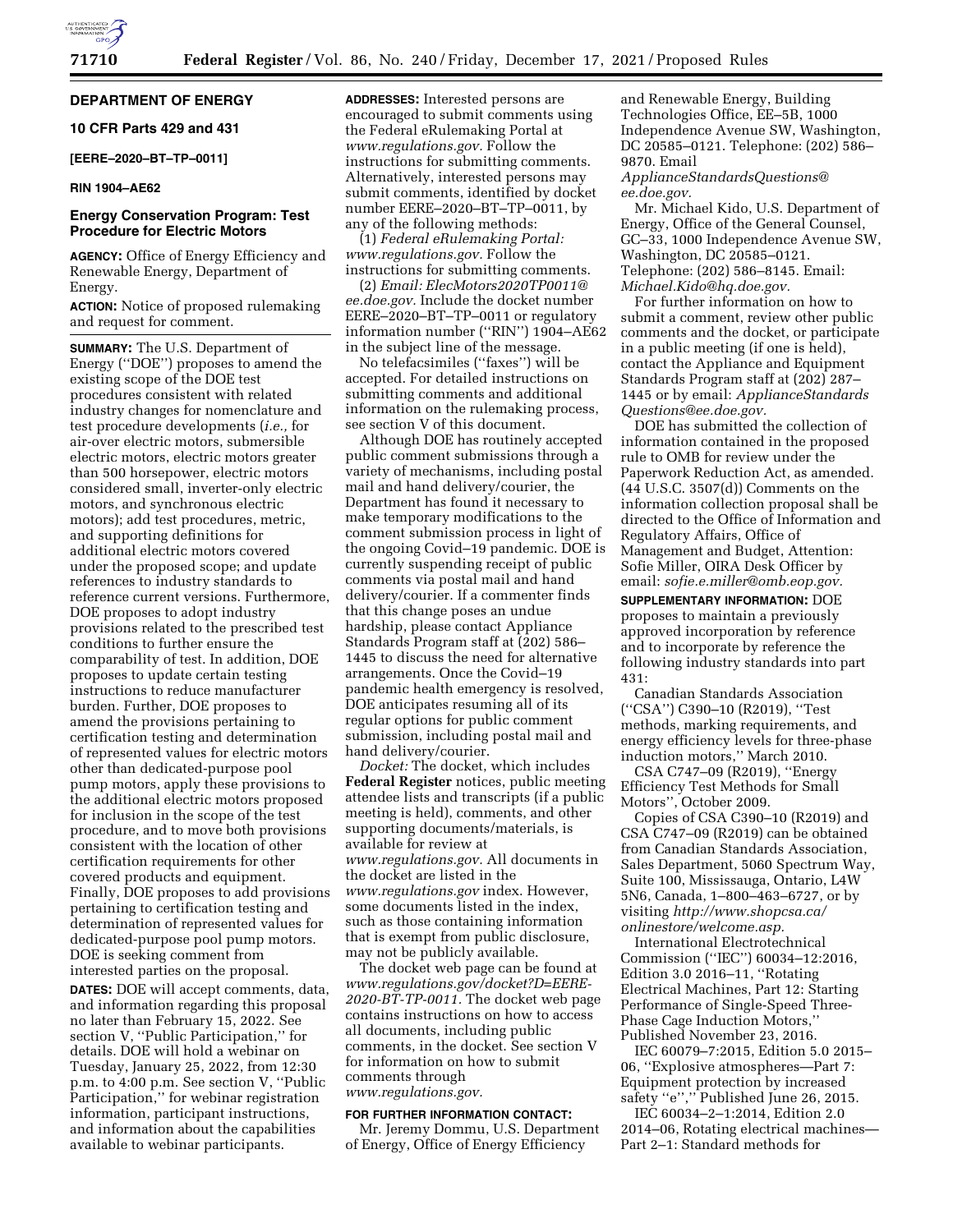determining losses and efficiency from tests (excluding machines for traction vehicles).

IEC 61800–9–2:2017, ''Adjustable speed electrical power drive systems— Part 9–2: Ecodesign for power drive systems, motor starters, power electronics and their driven applications—Energy efficiency indicators for power drive systems and motor starters'', Edition 1.0, March 2017.

Copies of IEC 60034–2–1:2014, IEC 60034–12:2016, IEC 60079–7:2015 and IEC 61800–9–2:2017 may be purchased from International Electrotechnical Commission, 3 rue de Varembé, 1st floor, P.O. Box 131, CH—1211 Geneva 20—Switzerland, +41 22 919 02 11, or by visiting *[https://webstore.iec.ch/](https://webstore.iec.ch/home) [home.](https://webstore.iec.ch/home)* 

Institute of Electrical and Electronics Engineers (''IEEE'') 112–2017, IEEE Standard Test Procedure for Polyphase Induction Motors and Generators, approved December 6, 2017;

IEEE 114–2010, ''Test Procedure for Single-Phase Induction Motors'', September 30, 2010.

Copies of IEEE 112–2017 and 114– 2010 can be obtained from: IEEE, 445 Hoes Lane, P.O. Box 1331, Piscataway, NJ 08855–1331, (732) 981–0060, or by visiting *[http://www.ieee.org.](http://www.ieee.org)* 

National Electrical Manufacturers Association (''NEMA'') MG 1–2016, ''American National Standard for Motors and Generators, ANSI approved June 1, 2018. (''NEMA MG 1–2016 with 2018 Supplements'').

Copies of NEMA MG 1–2016 may be purchased from National Electrical Manufacturers Association, 1300 North 17th Street, Suite 900, Arlington, Virginia 22209, +1 703 841 3200, or by visiting *[https://www.nema.org.](https://www.nema.org)* 

National Fire Protection Association (''NFPA'') 20, 2019 Edition, ''Standard for the Installation of Stationary Pumps for Fire Protection,'' Approved by American National Standard on May 24, 2018. (''NFPA 20–2019'').

See section IV.M for a further discussion of these standards.

#### **Table of Contents**

- I. Authority and Background
	- A. Authority
	- B. Background
- II. Synopsis of the Notice of Proposed Rulemaking
- III. Discussion
- A. Scope of Applicability
- 1. ''E'' and ''Y'' Designations of IEC Design N and H Motors
- 2. Single-Speed AC Induction Motors
- 3. Air-Over Electric Motors
- 4. Submersible Electric Motors
- 5. AC Induction Electric Motors Greater Than 500 Horsepower
- 6. AC Induction Electric Motors Considered ''Small''
- 7. AC Induction Inverter-Only Electric Motors
- 8. Synchronous Electric Motors
- 9. Exemptions
- 10. Motor Used as a Component of a Covered Product or Equipment
- B. Definitions
- 1. Updating IEC Design N and H Motors Definitions and Including New Definitions for IEC Design N and H ''E'' and ''Y'' Designations
- 2. Updating Definitions to Reference NEMA MG1–2016 With 2018 Supplements
- 3. Inverter, Inverter-Only, and Inverter-Capable
- 4. Air-Over Electric Motors
- 5. Liquid-Cooled Electric Motors
- 6. Basic Model and Equipment Class
- C. Updates to Industry Standards Currently Incorporated by Reference
- 1. IEC 60034–12
- 2. NFPA 20
- 3. CSA C390
- 4. NEMA MG1
- D. Industry Standards To Incorporate By Reference
- 1. Test Procedures for Air-Over Electric Motors
- 2. Test Procedures for SNEMs
- 3. Test Procedures for AC Induction Inverter-Only Electric Motors and Synchronous Electric Motors
- E. Metric
- F. Rated Output Power and Breakdown Torque of Electric Motors
- G. Rated Values Specified for Testing
- 1. Rated Frequency
- 2. Rated Load
- 3. Rated Voltage
- H. Temperature Rise Measurement Location
- I. Submersible Electric Motors Testing
- J. Vertical Electric Motors Testing
- K. Contact Seals Requirement
- L. Additional Testing Instructions for Additional Electric Motors Proposed for Inclusion in the Scope of the Test Procedure
- M. Transition to 10 CFR Part 429
- N. Certification of Electric Motors
- 1. Independent Testing
- 2. Certification Process for Electric Motors
- O. Determination of Represented Value
- 1. Nominal Full-Load Efficiency
- 2. Testing: Use of a Nationally Recognized Testing Program
- 3. Testing: Use of a Nationally Recognized Certification Program
- 4. Use of an AEDM
- P. Certification, Sampling Plans, and AEDM Provisions for Dedicated-Purpose Pool Pump Motors
- Q. Reporting
- R. Test Procedure Costs and Harmonization
- 1. Test Procedure Costs and Impact
- 2. Harmonization With Industry Standards S. Compliance Date
- IV. Procedural Issues and Regulatory Review
	- A. Review Under Executive Order 12866 B. Review Under the Regulatory Flexibility
	- Act 1. Description of Reasons Why Action Is
	- Being Considered
- 2. Objective of, and Legal Basis for, Rule
- 3. Description and Estimate of Small Entities Regulated
- 4. Description and Estimate of Compliance Requirements
- 5. Duplication, Overlap, and Conflict With Other Rules and Regulations
- 6. Significant Alternatives to the Rule
- C. Review Under the Paperwork Reduction Act of 1995
- D. Review Under the National Environmental Policy Act of 1969
- E. Review Under Executive Order 13132
- F. Review Under Executive Order 12988
- G. Review Under the Unfunded Mandates Reform Act of 1995
- H. Review Under the Treasury and General Government Appropriations Act, 1999
- I. Review Under Executive Order 12630 J. Review Under Treasury and General
- Government Appropriations Act, 2001
- K. Review Under Executive Order 13211 L. Review Under Section 32 of the Federal
- Energy Administration Act of 1974
- M. Description of Materials Incorporated by Reference
- V. Public Participation
	- A. Participation in the Webinar
	- B. Procedure for Submitting Prepared General Statements for Distribution
	- C. Conduct of the Webinar
	- D. Submission of Comments
- E. Issues on Which DOE Seeks Comment
- VI. Approval of the Office of the Secretary

### **I. Authority and Background**

Electric motors are included in the list of ''covered equipment'' for which DOE is authorized to establish and amend energy conservation standards and test procedures. (42 U.S.C. 6311(1)(A)) DOE's energy conservation standards and test procedures for electric motors are currently prescribed at title 10 of the Code of Federal Regulations (''CFR'') part 431 section 25 and appendix B to subpart B of 10 CFR part 431 (''Appendix B''), respectively. The following sections discuss DOE's authority to establish test procedures for electric motors and relevant background information regarding DOE's consideration of test procedures for this equipment.

## *A. Authority*

The Energy Policy and Conservation Act, as amended ("EPCA"),<sup>1</sup> authorizes DOE to regulate the energy efficiency of a number of consumer products and certain industrial equipment. (42 U.S.C. 6291–6317) Title III, Part C<sup>2</sup> of EPCA, added by Public Law 95–619, Title IV, section441(a), established the Energy Conservation Program for Certain Industrial Equipment (42 U.S.C. 6311– 6317), which sets forth a variety of

1All references to EPCA in this document refer to the statute as amended through the Energy Act of 2020, Public Law 116–260 (Dec. 27, 2020). 2For editorial reasons, upon codification in the U.S. Code, Part C was redesignated Part A–1.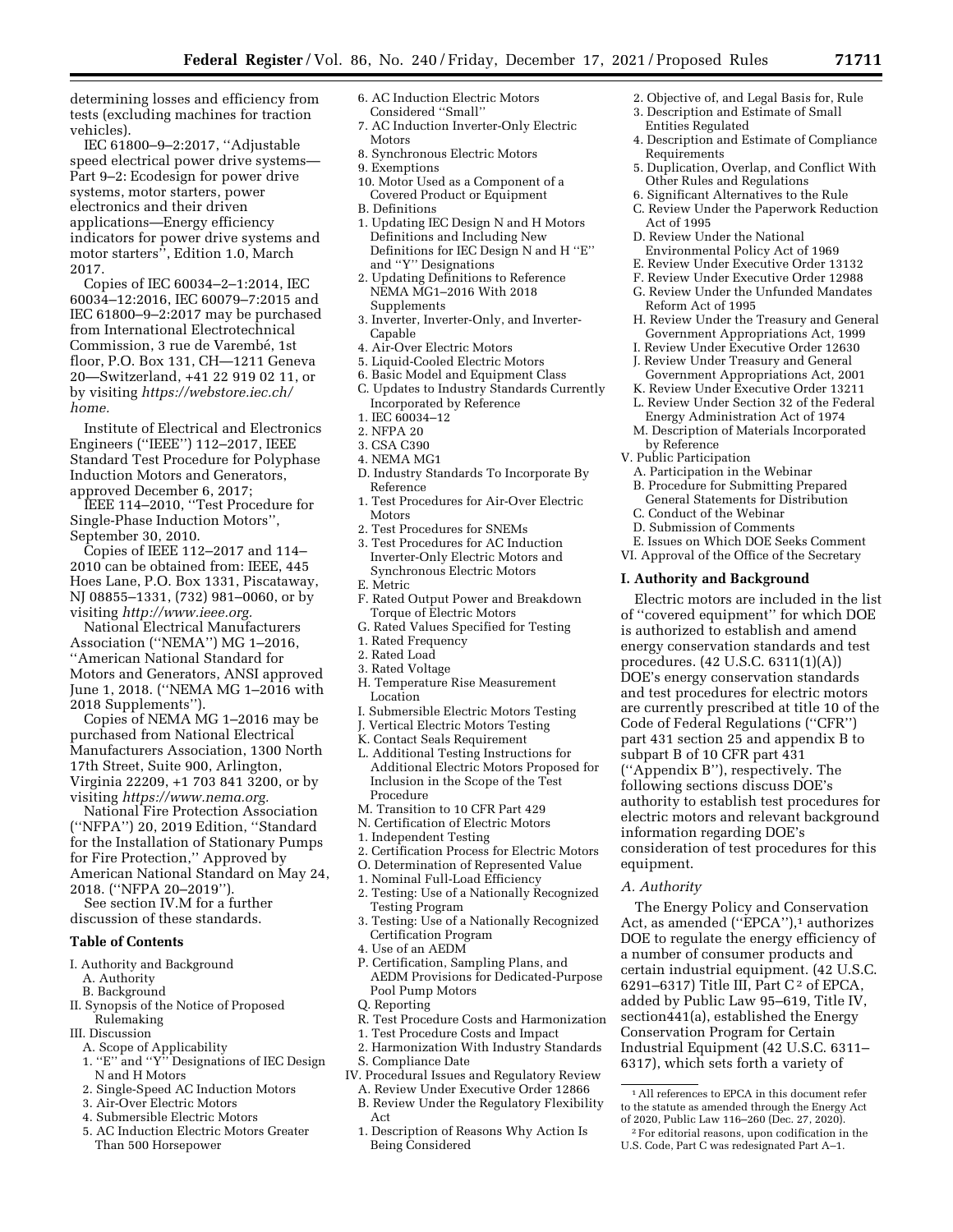provisions designed to improve energy efficiency. This equipment includes electric motors, the subject of this document. (42 U.S.C. 6311(1)(A))

The energy conservation program under EPCA consists essentially of four parts: (1) Testing, (2) labeling, (3) Federal energy conservation standards, and (4) certification and enforcement procedures. Relevant provisions of EPCA include definitions (42 U.S.C. 6311), test procedures (42 U.S.C. 6314), labeling provisions (42 U.S.C. 6315), energy conservation standards (42 U.S.C. 6313), and the authority to require information and reports from manufacturers (42 U.S.C. 6316)

The Federal testing requirements consist of test procedures that manufacturers of covered equipment must use as the basis for: (1) Certifying to DOE that their equipment complies with the applicable energy conservation standards adopted pursuant to EPCA (42 U.S.C. 6316(a); 42 U.S.C. 6295(s)), and (2) making representations about the efficiency of that equipment (42 U.S.C. 6314(d)). Similarly, DOE must use these test procedures to determine whether the equipment complies with relevant standards promulgated under EPCA. (42 U.S.C. 6316(a); 42 U.S.C. 6295(s))

Federal energy efficiency requirements for covered equipment established under EPCA generally supersede State laws and regulations concerning energy conservation testing, labeling, and standards. (42 U.S.C. 6316(a) and (b); 42 U.S.C. 6297) DOE may, however, grant waivers of Federal preemption for particular State laws or regulations, in accordance with the procedures and other provisions of EPCA. (42 U.S.C. 6316(b)(2)(D))

Under 42 U.S.C. 6314, EPCA sets forth the criteria and procedures DOE must follow when prescribing or amending test procedures for covered equipment. EPCA requires that any test procedures prescribed or amended under this section must be reasonably designed to produce test results which reflect energy efficiency, energy use or estimated annual operating cost of a given type of covered equipment during a representative average use cycle and requires that test procedures not be unduly burdensome to conduct. (42 U.S.C. 6314(a)(2)) In addition, if DOE determines that a test procedure amendment is warranted, it must publish proposed test procedures and offer the public an opportunity to

present oral and written comments on them. (42 U.S.C. 6314(b))

EPCA, pursuant to amendments made by the Energy Policy Act of 1992, Public Law 102–486 (Oct. 24, 1992), specifies that the test procedures for electric motors subject to standards are those specified in National Electrical Manufacturers Association (''NEMA'') Standards Publication MG1–1987 and Institute of Electrical and Electronics Engineers (''IEEE'') Standard 112 Test Method B, as in effect on October 24, 1992. (42 U.S.C. 6314(a)(5)(A)). If these test procedures are amended, DOE must amend its test procedures to conform to such amended test procedure requirements, unless DOE determines by rule, published in the **Federal Register** and supported by clear and convincing evidence, that to do so would not meet the statutory requirements related to the test procedure representativeness and burden. (42 U.S.C. 6314(a)(5)(B))

EPCA also requires that, at least once every 7 years, DOE evaluate test procedures for each type of covered equipment, including electric motors, to determine whether amended test procedures would more accurately or fully comply with the requirements for the test procedures to not be unduly burdensome to conduct and be reasonably designed to produce test results that reflect energy efficiency, energy use, and estimated operating costs during a representative average use cycle. (42 U.S.C. 6314(a)(1)) In addition, if the Secretary determines that a test procedure amendment is warranted, the Secretary must publish proposed test procedures in the **Federal Register***,* and afford interested persons an opportunity (of not less than 45 days' duration) to present oral and written data, views, and arguments on the proposed test procedures. (42 U.S.C. 6314(b)) If DOE determines that test procedure revisions are not appropriate, DOE must publish its determination not to amend the test procedures.

DOE is publishing this NOPR in satisfaction of the requirements specified in EPCA.

#### *B. Background*

DOE's existing test procedures for electric motors appear at appendix B. DOE updated the test procedures for electric motors in response to updates to NEMA MG–1 and IEEE 112 in a final rule published May 4, 2012. 77 FR 26608 (''May 2012 Final Rule''). In the May 2012 Final Rule, DOE amended the

test procedures to incorporate NEMA MG 1–2009 ''American National Standard for Motors and Generators'' and IEEE 112–2011 ''IEEE Standard Test Procedure for Polyphase Induction Motors and Generators''. *Id.* The May 2012 Final Rule also updated the test procedure to reference the most current version of the Canadian Standards Association (''CSA'') C390 ''Test methods, marking requirements, and energy efficiency levels for three-phase induction motors,'' March 2010 (''CSA C390–10'').3 *Id.* 

On December 13, 2013, DOE again amended its electric motor test procedure by clarifying the test setup requirements for certain electric motors. 78 FR 75962 (''December 2013 Final Rule''). Amendments to EPCA made by the Energy Independence and Security Act of 2007 (Pub. L. 110–140; Dec. 19, 2007) and the American Energy Manufacturing Technical Corrections Act (Pub. L. 112–210; Dec. 18, 2012) enabled DOE to consider an expanded scope of electric motors for regulatory coverage. 78 FR 75962, 75965. DOE determined that the motors covered by the expanded scope could be tested using the testing methods provided in IEEE 112 (Test Method B) and CSA C390–10 (both of which were already incorporated as part of DOE's test procedure regulations) to accurately measure their losses and determine their energy efficiency. *Id.* However, some of these motors required additional testing set-up instructions prior to testing, which DOE established in the December 2013 Final Rule.4 *Id., see* section 4 of appendix B.

On July 31, 2017, DOE published a request for information (''RFI'') focused on the test procedures for small electric motors, which are covered separately under 10 CFR part 431 subpart X. 82 FR 35468 (''July 2017 RFI''). The July 2017 RFI also identified issues pertaining to electric motors and additional motors currently not subject to either the small electric motor or electric motor test procedures. 82 FR 35468, 35470–35473.

<sup>3</sup> DOE had previously determined that CSA Standard C390 is a widely recognized alternative that is consistent with IEEE 112–1996. 64 FR 54114 (October 5, 1999).

<sup>4</sup>A 2011 version of NEMA MG 1 was released prior to the publication of the December 2013 Final Rule. The updates from the 2009 version, however, did not affect the sections of NEMA MG–1 incorporated by reference in the DOE regulations. Subsequently, DOE declined to incorporate by reference NEMA MG 1–2011. 78 FR 75962, 75963.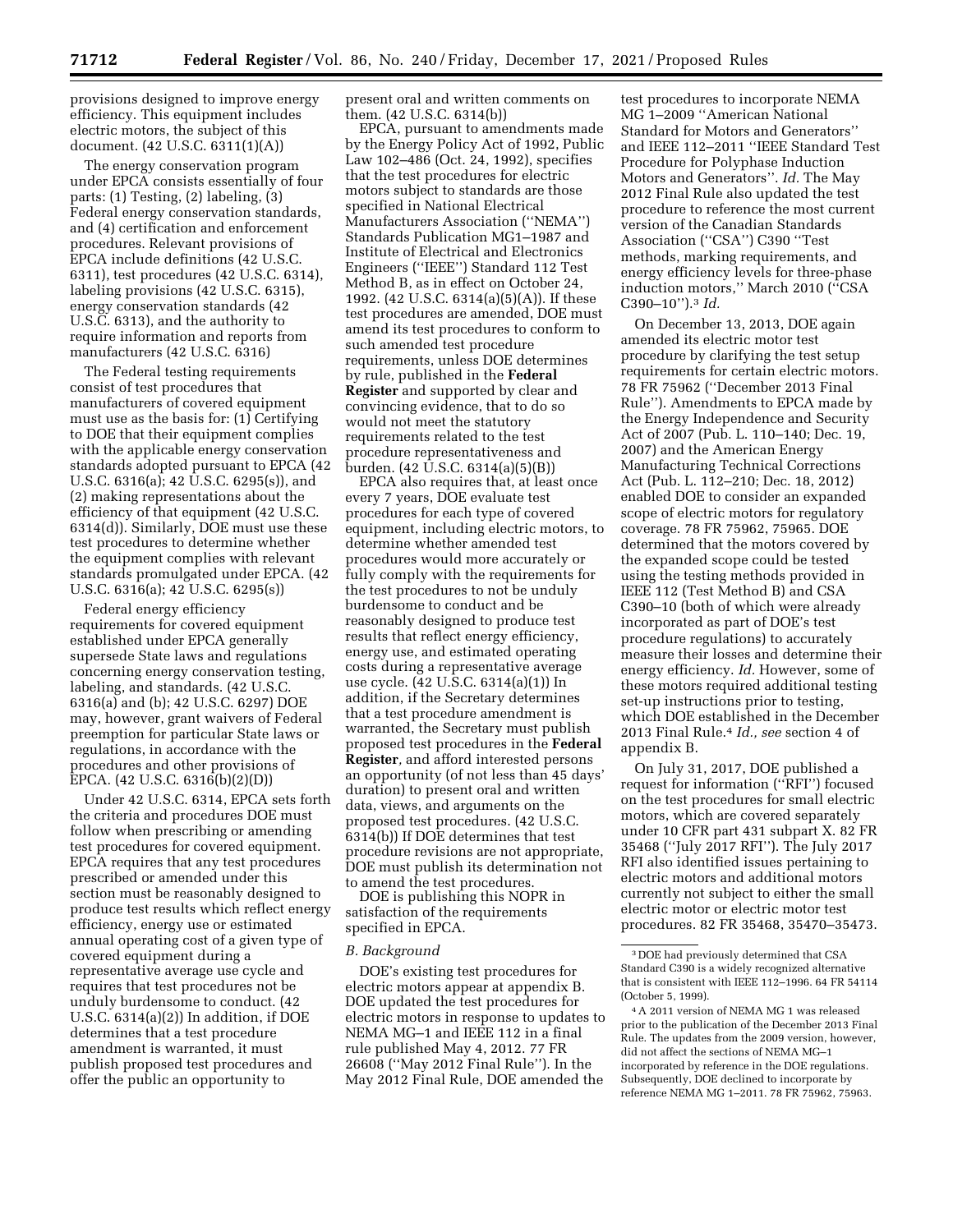DOE also requested comment on potentially establishing test procedures for additional categories of motors currently not included in the test

procedures for small electric motors and electric motors. *Id.* DOE received comments related to the scope in response to the July 2017 RFI from the

interested parties listed in Table I.1, which are addressed in this document.<sup>5</sup>

# TABLE I.1—SCOPE-RELATED WRITTEN COMMENTS RECEIVED IN RESPONSE TO THE JULY 2017 RFI

| Commenter(s)                                                                                                                                                                     | Reference in this NOPR    | Commenter type                   |
|----------------------------------------------------------------------------------------------------------------------------------------------------------------------------------|---------------------------|----------------------------------|
|                                                                                                                                                                                  | Advanced Energy           | Independent Testing Laboratory.  |
| Association of Home Appliance Manufacturers and Air-conditioning, Heating,<br>and Refrigeration Institute.                                                                       | AHAM and AHRI             | Industry Trade Associations.     |
| Pacific Gas and Electric Company (PG&E), San Diego Gas and Electric<br>(SDG&E), and Southern California Edison (SCE).                                                            | CA IOUs                   | Utilities.                       |
|                                                                                                                                                                                  |                           | Manufacturer.                    |
| American Council for an Energy-efficient Economy, Appliance Standards<br>Awareness Project, Northwest Power and Conservation Council, North-<br>west Energy Efficiency Alliance. | Joint Advocates           | <b>Efficiency Organizations.</b> |
|                                                                                                                                                                                  |                           | Manufacturer.                    |
|                                                                                                                                                                                  | McMillan Electric Company | Manufacturer.                    |
|                                                                                                                                                                                  |                           | Industry Trade Association.      |

Subsequent to the July 2017 RFI, on April 23, 2019, DOE published a test procedure notice of proposed rulemaking (''NOPR'') for small electric motors and electric motors. 84 FR 17004 (''April 2019 NOPR''). As it relates to electric motors, DOE proposed to (1) incorporate by reference a revised test procedure for the measurement of energy efficiency, the IEEE 112–2017, ''IEEE Standard Test Procedure for Polyphase Induction Motors and Generators'' (''IEEE 112–2017''); and (2) incorporate by reference an alternative

test procedure for the measurement of energy efficiency, the International Electrotechnical Commission (''IEC'') 60034–2–1:2014, ''Standard methods for determining losses and efficiency from tests (excluding machines for traction vehicles)'' (''IEC 60034–2–1:2014''). 84 FR 17004, 17006, 17010–17014. On January 4, 2021, DOE published the test procedure final rule for small electric motors and electric motors. 86 FR 4 (''January 2021 Final Rule''). As it relates to electric motors, DOE amended the test procedure to finalize the

proposals from the April 2019 NOPR, including the incorporation by reference of IEEE 112–2017 and IEC 60034–2– 1:2014. 86 FR 4, 10, 11–13.

On June 3, 2020, DOE published an RFI pertaining to test procedures for electric motors in response to updates to the applicable industry testing standards and the 7-year look-back review required under EPCA. 85 FR 34111 (''June 2020 RFI''). DOE received comments in response to the June 2020 RFI from the interested parties listed in Table I.2.

TABLE I.2—WRITTEN COMMENTS RECEIVED IN RESPONSE TO THE JUNE 2020 RFI

| Commenter(s)                                                                                                                       | Reference in this NOPR | Commenter type                   |
|------------------------------------------------------------------------------------------------------------------------------------|------------------------|----------------------------------|
| Appliance Standard Awareness Project, American Council for an Energy-Ef-<br>ficient Economy and Natural Resources Defense Council. | Efficiency Advocates   | <b>Efficiency Organizations.</b> |
|                                                                                                                                    | Advanced Energy        | Independent Testing Laboratory.  |
| Pacific Gas and Electric Company (PG&E), San Diego Gas and Electric   CA IOUs<br>(SDG&E), and Southern California Edison (SCE).    |                        | Utilities.                       |
| Northwest Energy Efficiency Alliance (NEEA) and Northwest Power and NEEA and NWPCC<br>Conservation Council (NWPCC).                |                        | <b>Efficiency Organizations.</b> |
|                                                                                                                                    |                        | Industry Trade Association.      |

A parenthetical reference at the end of a comment quotation or paraphrase provides the location of the item in the public record.6

On July 29, 2021, DOE published a final rule adopting a test procedure for dedicated purpose pool pump motors (''DPPP motors''). 86 FR 40765. (''July 2021 Final Rule''). Specifically, the test procedure requires manufacturers to use CSA C747–09 (R2014), ''Energy Efficiency Test Methods for Small Motors'' for testing the full-load efficiency of DPPP motors and did not

establish any certification, sampling plans, or Alternative Efficiency Determination Method (''AEDM'') requirements. The test procedure is currently located in subpart Z of 10 CFR part 431.

## **II. Synopsis of the Notice of Proposed Rulemaking**

In this NOPR, DOE proposes the following updates to the test procedure for electric motors:

(1) Update existing definitions for IEC Design N and H to reflect updates in

industry standard; specify the existing scope to reflect updates in industry nomenclature, specifically for new industry motor design designations IEC Design NE, HE, NEY and HEY, and include corresponding definitions;

(2) Amend the definition of ''basic model'' to rely on the term ''equipment class'' and add a definition for ''equipment class'' to make the electric motor provisions consistent with other DOE-regulated products and equipment.

(3) Add test procedures, full-load efficiency metric, and supporting

<sup>5</sup>Comments related to potential scope expansion received in response to the July 2017 RFI are identified by the Docket No. EERE–2017–BT–TP– 0047.

<sup>&</sup>lt;sup>6</sup>The parenthetical reference provides a reference for information located in the docket of DOE's rulemaking to develop test procedures for electric motors. (Docket No. EERE–2020–BT–TP–0011,

which is maintained at *[www.regulations.gov](http://www.regulations.gov)*). The references are arranged as follows: (commenter name, comment docket ID number, page of that document).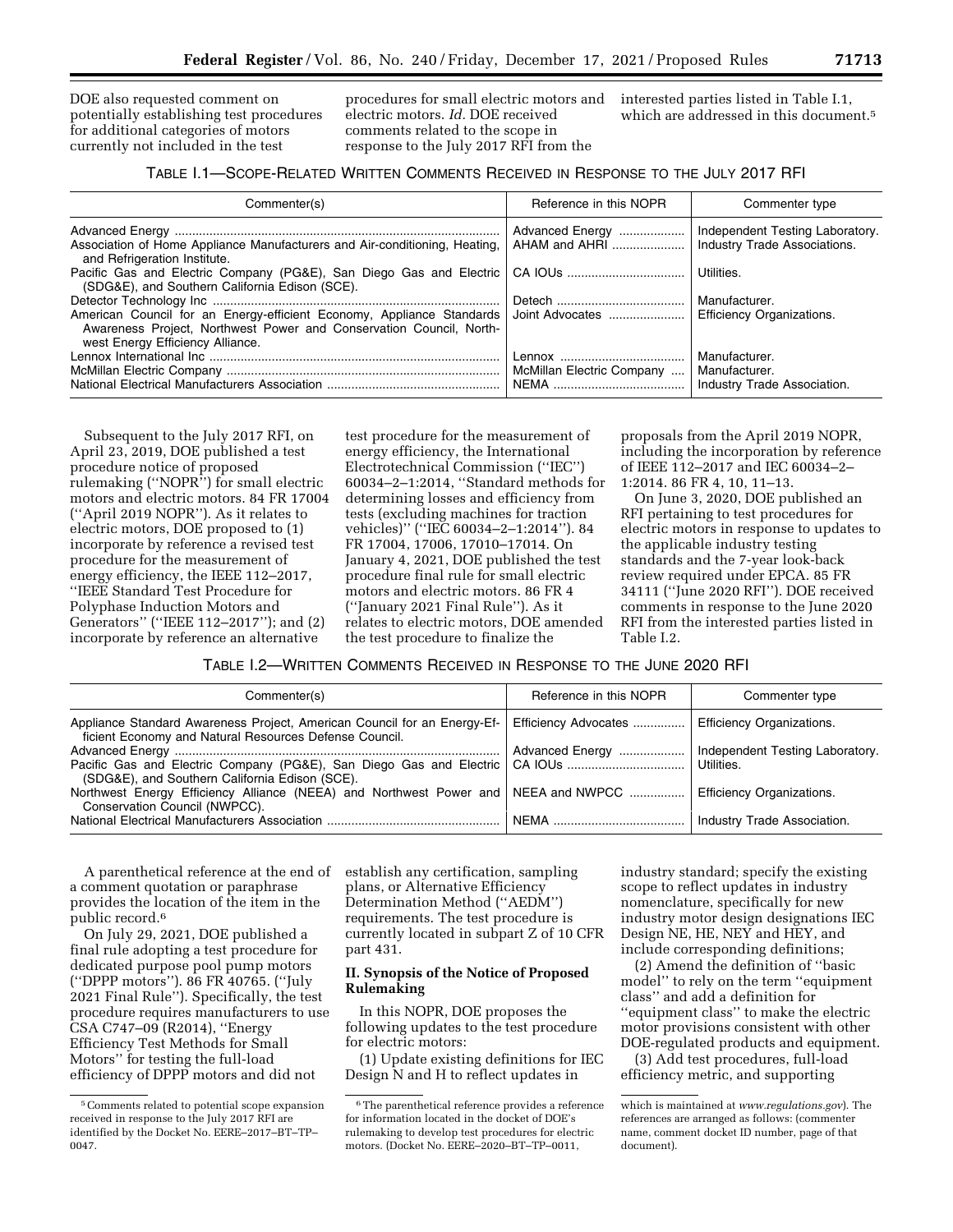definitions for air-over electric motors, submersible electric motors, electric motors greater than 500 horsepower, electric motors considered small, inverter-only electric motors, and synchronous electric motor technologies;

(4) Incorporate by reference the most recent versions of NEMA MG 1 (*i.e.,*  NEMA MG 1–2016 with 2018 Supplements) and CSA C390 (*i.e.,* CSA C390–10 (R2019)), as well as other referenced industry standards *i.e.,* IEC 60034–12:2016, Edition 3.0 2016–11, ''Rotating Electrical Machines, Part 12: Starting Performance of Single-Speed Three-Phase Cage Induction Motors,'' (''IEC 60034–12:2016''); IEC 60079– 7:2015, Edition 5.0 2015–06, ''Explosive atmospheres—Part 7: Equipment protection by increased safety ''e'','' (''IEC 60079–7:2015''), which is referenced within IEC 60034–12:2016 and is necessary for the test procedure; and National Fire Protection Association (''NFPA'') 20–2019 ''Standard for the Installation of Stationary Pumps for Fire Protection '' (''NFPA 20–2019'');

(5) Incorporate by reference additional industry test standards and test instructions to support testing of the additional motors proposed for inclusion in the test procedure scope: CSA C747–09 (R2019), IEEE 114–2010, and IEC 61800–9–2:2017;

(6) Provide additional detail in the test instructions for electric motors by adding definitions for the terms

''breakdown torque,'' ''rated frequency,'' ''rated output power,'' ''rated load,'' and ''rated voltage;''

(7) Update the testing instructions for vertical electric motors to reduce manufacturer test burden;

(8) Explicitly provide that the current test procedure permits removal of contact seals for immersible electric motors only;

(9) Require that testing be conducted in a nationally recognized testing program and add a definition of 'independent'' for certification of a new basic model pursuant to 10 CFR 431.36(e), required on or after 180 days following the publication of this final rule;

(10) Permitting the certification of electric motors using one of three options: (i) A manufacturer can have the electric motor tested using a nationally recognized testing program and then certify on its own behalf or have a third party submit the manufacturer's certification report; (ii) a manufacturer can test the electric motor at a testing laboratory other than a nationally recognized testing program and then have a nationally recognized certification program certify the efficiency of the electric motor; or (iii) a manufacturer can use an alternative efficiency determination method and then have a third-party nationally recognized certification program certify the efficiency of the electric motor. DOE proposes to require that the use of these provisions be required for certification starting on the compliance date for any

new or amended standards for electric motors published after January 1, 2021;

(11) Revise the provisions pertaining to the determination of represented values and propose that these provisions be required on or after the effective date of the final rule adopting new or amended energy conservation standards for electric motors and apply these provisions to the additional electric motors proposed for inclusion in the scope of the test procedure;

(12) Revise the provisions pertaining to alternative efficiency determination methods (''AEDMs'') as applied to electric motors and apply these provisions to the additional electric motors proposed for inclusion in the scope of the test procedure;

(13) Revise the procedures for recognition and withdrawal of recognition of accreditation bodies and certification programs as applied to electric motors and apply these provisions to the additional electric motors proposed for inclusion in the scope of the test procedure;

(14) Transition provisions pertaining to certification testing, AEDM, and determination of represented values from 10 CFR part 431 to 10 CFR part 429; and

(15) Add provisions pertaining to certification testing and determination of represented values for DPPP motors.

DOE's proposed actions are summarized in Table II.1 compared to the current test procedure as well as the reason for the proposed change.

## TABLE II.1—SUMMARY OF CHANGES IN PROPOSED TEST PROCEDURE RELATIVE TO CURRENT TEST PROCEDURE

| Current DOE test procedure                                                                                                                                                             | Proposed test procedure                                                                                                                                                                                                                                                                                                                                                                                                                                                                                                                                                                                                                                                                                                                                                                | Attribution                                                                                                                                                                                      |
|----------------------------------------------------------------------------------------------------------------------------------------------------------------------------------------|----------------------------------------------------------------------------------------------------------------------------------------------------------------------------------------------------------------------------------------------------------------------------------------------------------------------------------------------------------------------------------------------------------------------------------------------------------------------------------------------------------------------------------------------------------------------------------------------------------------------------------------------------------------------------------------------------------------------------------------------------------------------------------------|--------------------------------------------------------------------------------------------------------------------------------------------------------------------------------------------------|
| Applies to Design N and H mo-<br>tors defined at 10 CFR<br>431.12.                                                                                                                     | Specifies the existing scope to reflect updates in industry no-<br>menclature, specifically, new motor design designations IEC<br>Design HE, HY, HEY, NE, NY and NEY, and includes cor-<br>responding definitions.                                                                                                                                                                                                                                                                                                                                                                                                                                                                                                                                                                     | Update to industry testing standard IEC 60034-12.                                                                                                                                                |
| Exempts air-over electric motors                                                                                                                                                       | Proposes test methods, full-load efficiency metric, and sup-<br>porting definitions for air-over electric motors.                                                                                                                                                                                                                                                                                                                                                                                                                                                                                                                                                                                                                                                                      | Update to industry testing standard NEMA MG1 2016 with 2018<br>Supplements include a test method for air-over electric mo-<br>tors.                                                              |
| Exempts submersible electric<br>motors.                                                                                                                                                | Proposes test methods, full-load efficiency metric, and sup-<br>porting definitions for submersible electric motors.                                                                                                                                                                                                                                                                                                                                                                                                                                                                                                                                                                                                                                                                   | Update to industry testing standard NEMA MG1 2016 with 2018<br>Supplements include a test method for air-over electric mo-<br>tors, which is applicable to submersible motors.                   |
| Includes electric motors with a<br>horsepower equal to or less<br>than 500 hp.                                                                                                         | Proposes test methods and full-load efficiency metric for electric<br>motors with a horsepower greater than 500 and equal to or<br>less than 750 hp.                                                                                                                                                                                                                                                                                                                                                                                                                                                                                                                                                                                                                                   | DOE proposal to extend applicability of the test procedure to<br>these electric motors.                                                                                                          |
| Includes electric motors with a<br>horsepower equal to or great-<br>er than 1 hp.                                                                                                      | Proposes test methods and full-load efficiency metric for electric<br>motors considered small ( <i>i.e.</i> , small non-small-electric-motor<br>electric motors, or SNEMs).                                                                                                                                                                                                                                                                                                                                                                                                                                                                                                                                                                                                            | DOE proposal to extend applicability of the test procedure to<br>these electric motors.                                                                                                          |
| Exempts inverter-only electric<br>motors.                                                                                                                                              | Proposes test methods, full-load efficiency metric, and sup-<br>porting definitions for inverter-only electric motors.                                                                                                                                                                                                                                                                                                                                                                                                                                                                                                                                                                                                                                                                 | New industry testing standard (IEC 61800-9-2:2017).                                                                                                                                              |
| Includes electric motors that are<br>induction motors only.<br>Incorporates by reference<br>NEMA MG 1-2009, CSA<br>390-10. IEC 60034-12 Edi-<br>tion 2.1 2007-09, and NFPA<br>20-2010. | Propose test methods, full-load efficiency metric, and supporting<br>definitions for certain synchronous electric motors.<br>Incorporate by reference the most recent versions of NEMA MG<br>1 (i.e., NEMA MG 1-2016 with 2018 Supplements), CSA 390<br>$(i.e.,$ CSA C390-10 (R2019)), as well as other referenced in-<br>dustry standards (i.e., IEC 60034-12 Edition 3.0 2016 and<br>NFPA 20-2019). In addition, incorporates by reference IEC<br>60079-7:2015, which is referenced within IEC 60034-12:2016<br>and is necessary for the test procedure.<br>Incorporate by reference additional industry test standards and<br>testing instructions to support testing of the additional motors<br>proposed in scope: CSA C747-09 (R2019), IEEE 114-2010,<br>and IEC 61800-9-2:2017. | New developments in motor technologies and new industry test-<br>ing standard (IEC 61800-9-2:2017).<br>Updates to industry testing standards NEMA MG1, CSA 390,<br>IEC 60034-12 and NFPA 20-209. |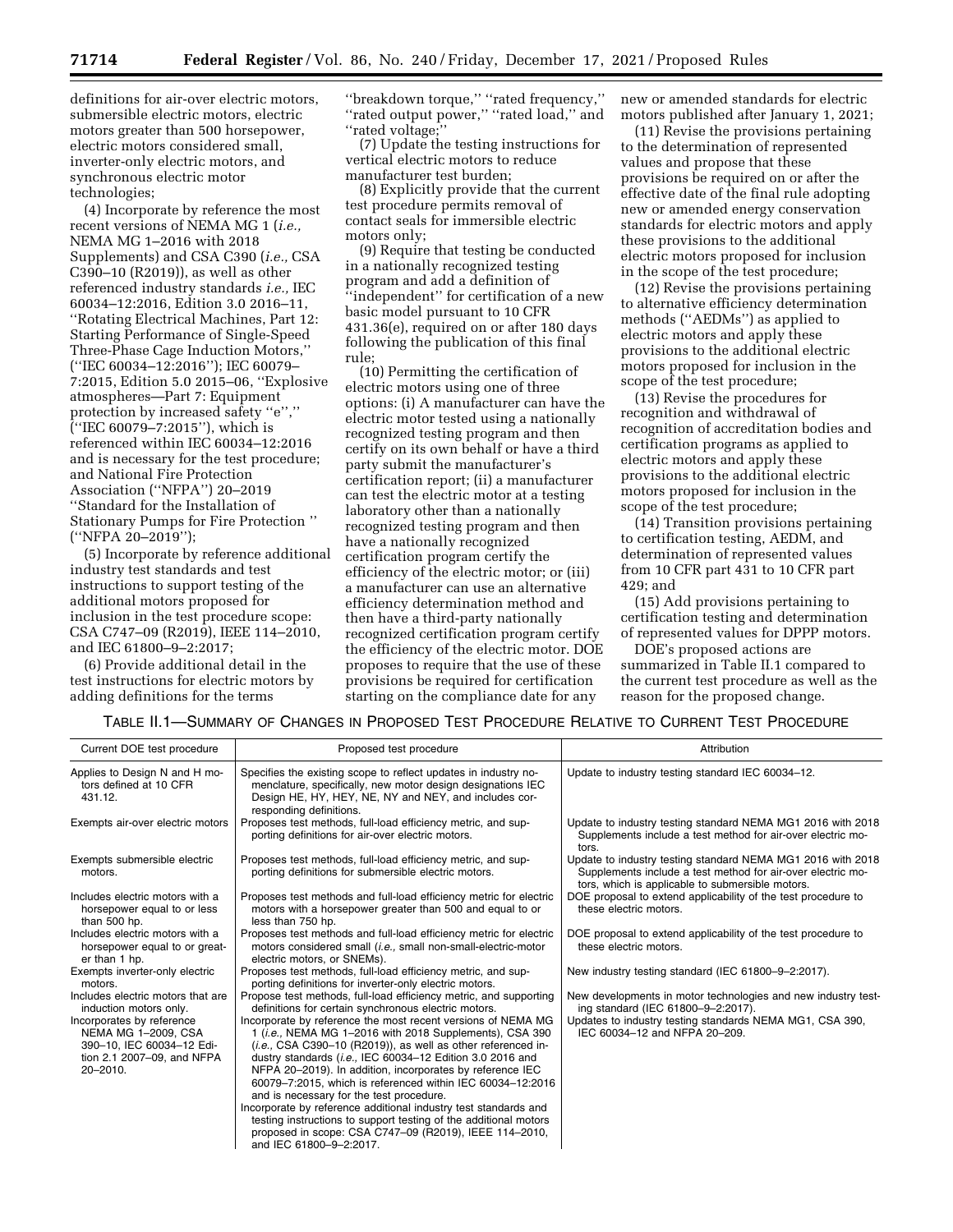# TABLE II.1—SUMMARY OF CHANGES IN PROPOSED TEST PROCEDURE RELATIVE TO CURRENT TEST PROCEDURE— **Continued**

| Current DOE test procedure                                                                                                                                       | Proposed test procedure                                                                                                                                                                                                                                                                                                                                                                                                                                                                                                                                                                                                                                                                                                                                                                                                                                                                                                                    | Attribution                                                                                                                                 |
|------------------------------------------------------------------------------------------------------------------------------------------------------------------|--------------------------------------------------------------------------------------------------------------------------------------------------------------------------------------------------------------------------------------------------------------------------------------------------------------------------------------------------------------------------------------------------------------------------------------------------------------------------------------------------------------------------------------------------------------------------------------------------------------------------------------------------------------------------------------------------------------------------------------------------------------------------------------------------------------------------------------------------------------------------------------------------------------------------------------------|---------------------------------------------------------------------------------------------------------------------------------------------|
| Specifies testing at rated fre-<br>quency, rated load, and rated<br>voltage but does not define<br>these terms.                                                  | Would provide additional detail in the test instructions for electric<br>motors by adding definitions for the terms "rated frequency,"<br>"rated load," and "rated voltage". Would also define "break-<br>down torque" and "rated output power" to support the defini-<br>tion of rated load.                                                                                                                                                                                                                                                                                                                                                                                                                                                                                                                                                                                                                                              | Harmonizes with definitions from NEMA MG1 and improves the<br>repeatability of the test procedure.                                          |
| Specifies one method of con-<br>necting the dynamometer to<br>vertical electric motors.                                                                          | Update the vertical electric motor testing requirements to allow<br>alternative methods for connecting to the dynamometer.                                                                                                                                                                                                                                                                                                                                                                                                                                                                                                                                                                                                                                                                                                                                                                                                                 | Suggestion by industry comments.                                                                                                            |
| Specifies removal of contact<br>seals for testing immersible<br>electric motors.                                                                                 | Would explicitly require that shaft seals of any variety remain in-<br>stalled during testing unless the motor is an immersible elec-<br>tric motor.                                                                                                                                                                                                                                                                                                                                                                                                                                                                                                                                                                                                                                                                                                                                                                                       | Provide further direction to improve reproducibility.                                                                                       |
| Requires that testing be con-<br>ducted in an accredited lab-<br>oratory and includes certifi-<br>cation testing requirements in<br>10 CFR part 431.             | Would require that testing be conducted in a nationally recog-<br>nized testing program and add a definition for "independent"<br>for certification of a new basic model pursuant to 10 CFR<br>431.36(e), required starting 180 days following the publication<br>of this final rule. Moves these provisions to 10 CFR part 429.                                                                                                                                                                                                                                                                                                                                                                                                                                                                                                                                                                                                           | Statutory requirement at 42 U.S.C. 6316(c).                                                                                                 |
| Allows a manufacturer to both<br>test in its own laboratories<br>and directly submit the certifi-<br>cation of compliance to DOE<br>for its own electric motors. | Would require certification of compliance using one of three op-<br>tions: (1) A manufacturer can have the electric motor tested<br>using an nationally recognized testing program and then cer-<br>tify on its own behalf or have a third party submit the manu-<br>facturer's certification report; (2) a manufacturer can test the<br>electric motor at a testing laboratory other than an nationally<br>recognized testing program and then have a nationally recog-<br>nized certification program certify the efficiency of the electric<br>motor; or (3) a manufacturer can use an alternative efficiency<br>determination method and then have a third-party nationally<br>recognized certification program certify the efficiency of the<br>electric motor. DOE proposes that these provisions be re-<br>quired on or after the compliance date for any amended<br>standards for electric motors published after January 1, 2021. | Statutory requirement at 42 U.S.C. 6316(c).                                                                                                 |
| Includes provisions pertaining to<br>the determination of the rep-<br>resented value at 10 CFR<br>431.17.                                                        | Revise the provisions pertaining to the determination of the rep-<br>resented values (i.e., nominal full-load efficiency and average<br>full-load efficiency) and proposes that these provisions be re-<br>quired on or after the effective date of the final rule adopting<br>new or amended energy conservation standards for electric<br>motors. Moves the provisions to 10 CFR 429.64. Proposes to<br>apply these provisions to the additional electric motors pro-<br>posed for inclusion in the scope of the test procedure.                                                                                                                                                                                                                                                                                                                                                                                                         | Align the determination of the average and nominal full-load effi-<br>ciency with the definitions at 10 CFR 431.12.                         |
| Includes AEDM provisions at 10<br>CFR 431.17.                                                                                                                    | Revise the provisions pertaining to alternative efficiency deter-<br>mination methods ("AEDMs") as applied to electric motors.<br>Proposes to apply these provisions to the additional electric<br>motors proposed for inclusion in the scope of the test proce-<br>dure.                                                                                                                                                                                                                                                                                                                                                                                                                                                                                                                                                                                                                                                                  | Harmonizes the AEDM requirements with other covered equip-<br>ment and covered products at 10 CFR 429.70.                                   |
| Includes provisions pertaining to<br>nationally recognized accredi-<br>tation bodies and certification<br>programs at 10 CFR 431.19,<br>431.20, and 431.21.      | Revise the procedures for recognition and withdrawal of rec-<br>ognition of accreditation bodies and certification programs as<br>applied to electric motors. Proposes to apply these provisions<br>to the additional electric motors proposed for inclusion in the<br>scope of the test procedure.                                                                                                                                                                                                                                                                                                                                                                                                                                                                                                                                                                                                                                        | Transfer provisions related to certification at 10 CFR part 429.                                                                            |
| Includes a definition of basic<br>model that relies on the term<br>"rating".                                                                                     | Amend the definition of "basic model" to rely on the term<br>"equipment class". Adds a definition for "equipment class".                                                                                                                                                                                                                                                                                                                                                                                                                                                                                                                                                                                                                                                                                                                                                                                                                   | Align the definition of basic model with other DOE-regulated<br>products and equipment and eliminate the ambiguity of the<br>term "rating". |
| Does not include any certifi-<br>cation, sampling plans, and<br>AEDM provisions for DPPP<br>Motors.                                                              | Adds certification, sampling plans, and AEDM provisions for<br><b>DPPP Motors.</b>                                                                                                                                                                                                                                                                                                                                                                                                                                                                                                                                                                                                                                                                                                                                                                                                                                                         | Aligns DPPP motor provisions with the provisions for electric<br>motors subject to the requirements in subpart B of 10 CFR<br>part 431.     |

DOE has tentatively determined that the proposed amendments described in section III of this NOPR would not alter the measured efficiency of electric motors currently within the scope of the test procedure until such time as amended energy conservation standards are established for such electric motors. DOE notes that manufacturers of electric motors for which DOE is proposing to include within the scope of the test procedure would not be required to use the test procedure, if made final, for Federal certification or labeling purposes, until such time as energy conservation standards are established for such electric motors. But, if

manufacturers, distributors, retailers, and private labelers choose to make any representations respecting the energy consumption or cost of energy consumed by such motors, then such voluntary representations must be made in accordance with the test procedure and sampling requirements. Discussion of DOE's proposed actions are addressed in detail in section III of this NOPR.

III. Discussion

# *A. Scope of Applicability*

The term ''electric motor'' is defined as ''a machine that converts electrical power into rotational mechanical power.'' 10 CFR 431.12. Manufacturers

are required to test those electric motors subject to energy conservation standards according to the test procedure in appendix B.7 (See generally 42 U.S.C.  $6314(a)(5)(A)$ ; see also the introductory paragraph to 10 CFR part 431, subpart B, appendix B) Currently, energy conservation standards apply to certain categories of electric motors provided

<sup>7</sup>The amendments proposed in this NOPR do not address *small electric motors,* which are covered separately under 10 CFR part 431, subpart X. A *small electric motor* is ''a NEMA general purpose alternating current single-speed induction motor, built in a two-digit frame number series in accordance with NEMA Standards Publication MG1–1987, including IEC metric equivalent motors.'' 10 CFR 431.442.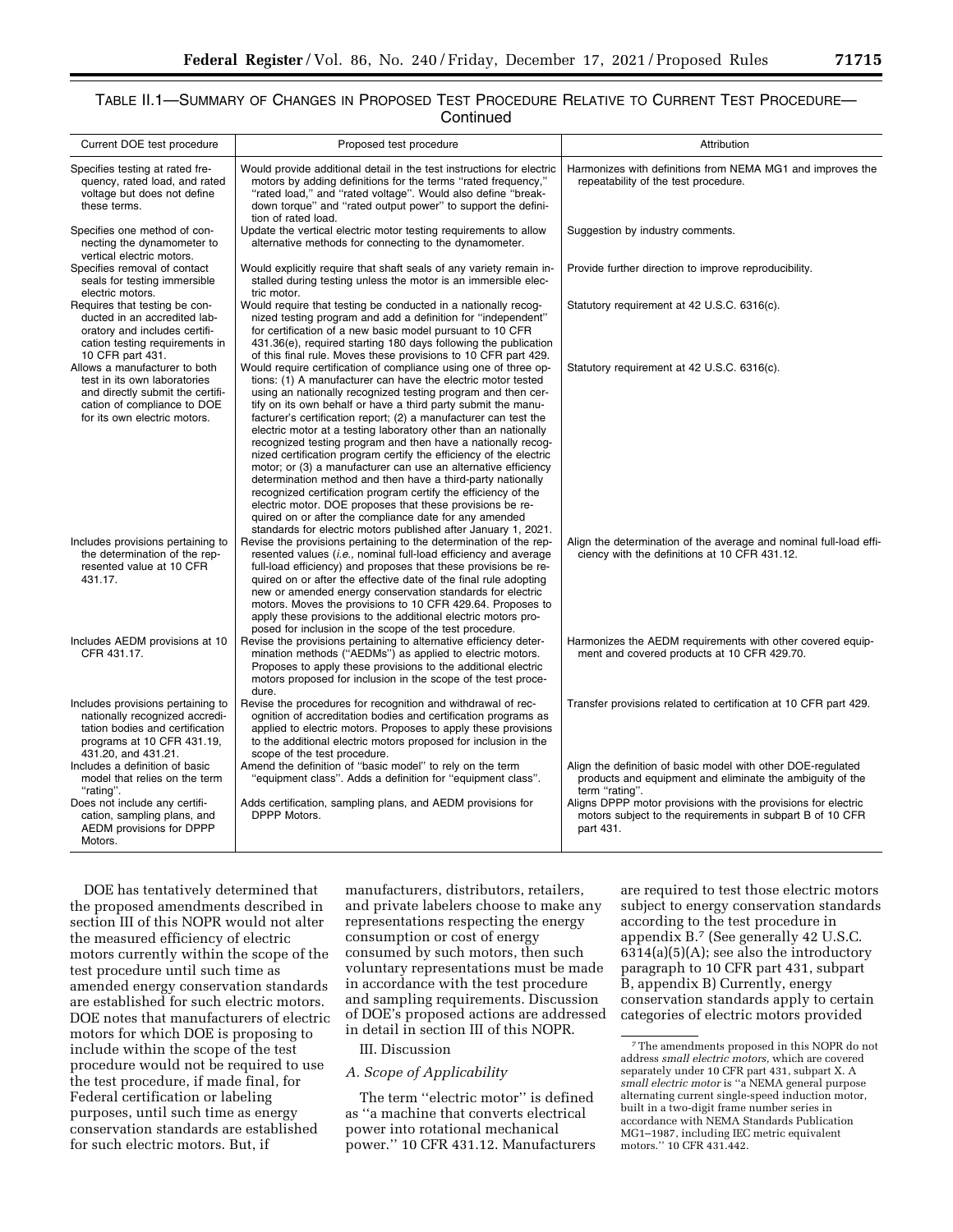that they meet the criteria specified at 10 CFR 431.25(g). These categories of electric motors are NEMA Design A motors,8 NEMA Design B motors,9 NEMA Design C motors,<sup>10</sup> IEC Design N motors,<sup>11</sup> IEC Design H motors,<sup>12</sup> and fire pump electric motors.13 See 10 CFR 431.25(h)-(j). The energy conservation standards apply to electric motors within the identified categories only if they:

(1) Are single-speed, induction motors;

(2) Are rated for continuous duty (MG 1) operation or for duty type S1 (IEC)

(3) Contain a squirrel-cage (MG 1) or cage (IEC) rotor;

9 ''NEMA Design B motor'' means a squirrel-cage motor that is: (1) Designed to withstand full-voltage starting; (2) Develops locked-rotor, breakdown, and pull-up torques adequate for general application as specified in sections 12.38, 12.39 and 12.40 of NEMA MG1–2009 (incorporated by reference, see § 431.15); (3) Draws locked-rotor current not to exceed the values shown in section 12.35.1 for 60 hertz and 12.35.2 for 50 hertz of NEMA MG1–2009; and (4) Has a slip at rated load of less than 5 percent for motors with fewer than 10 poles. *Id.* 

10 ''NEMA Design C'' motor means a squirrel-cage motor that: (1) Is Designed to withstand full-voltage starting and developing locked-rotor torque for high-torque applications up to the values shown in NEMA MG1–2009, paragraph 12.38.2 (incorporated by reference, see § 431.15); (2) Has pull-up torque not less than the values shown in NEMA MG1– 2009, paragraph 12.40.2; (3) Has breakdown torque not less than the values shown in NEMA MG1– 2009, paragraph 12.39.2; (4) Has a locked-rotor current not to exceed the values shown in NEMA MG1–2009, paragraphs 12.35.1 for 60 hertz and 12.35.2 for 50 hertz; and (5) Has a slip at rated load of less than 5 percent. *Id.* 

11 IEC Design N motor means an electric motor that: (1) Is an induction motor designed for use with three-phase power; (2) Contains a cage rotor; (3) Is capable of direct-on-line starting; (4) Has 2, 4, 6, or 8 poles; (5) Is rated from 0.4 kW to 1600 kW at a frequency of 60 Hz; and (6) Conforms to sections 6.1, 6.2, and 6.3 of the IEC 60034–12 edition 2.1 (incorporated by reference, see § 431.15) requirements for torque characteristics, locked rotor apparent power, and starting. *Id.* 

12 IEC Design H motor means an electric motor that (1) Is an induction motor designed for use with three-phase power; (2) Contains a cage rotor; (3) Is capable of direct-on-line starting (4) Has 4, 6, or 8 poles; (5) Is rated from 0.4 kW to 1600 kW at a frequency of 60 Hz; and (6) Conforms to sections 8.1, 8.2, and 8.3 of the IEC 60034–12 edition 2.1 (incorporated by reference, see § 431.15) requirements for starting torque, locked rotor apparent power, and starting. *Id.* 

<sup>13</sup> "Fire pump electric motor" means an electric motor, including any IEC-equivalent motor, that meets the requirements of section 9.5 of NFPA 20. *Id.* 

(4) Operate on polyphase alternating current 60-hertz (Hz) sinusoidal line power;

(5) Are rated 600 volts or less; (6) Have a 2-, 4-, 6-, or 8-pole configuration;

(7) Are built in a three-digit or fourdigit NEMA frame size (or IEC metric equivalent), including those designs between two consecutive NEMA frame sizes (or IEC metric equivalent), or an enclosed 56 NEMA frame size (or IEC metric equivalent);

(8) Produce at least one horsepower (hp) (0.746 kilowatt (kW)) but not greater than 500 hp (373 kW), and

(9) Meet all of the performance requirements of one of the following motor types: A NEMA Design A, B, or C motor or an IEC Design N or H motor. 10 CFR 431.25(g).

DOE identified certain categories of motors that meet the definition of ''electric motor'' but for which DOE determined the referenced industry test procedures do not provide a standardized test method for determining the energy efficiency. 78 FR 75962, 75975, 75987–75989 (Dec. 13, 2013). Motors that fall into this grouping are not currently regulated by DOE and consist of the following categories:

• Air-over electric motors;

• Component sets of an electric motor;

• Liquid-cooled electric motors;

• Submersible electric motors; and<br>• Inverter-only electric motors 10

• Inverter-only electric motors. 10 CFR 431.25(l).

In this NOPR, DOE is proposing to specify that certain equipment that are designated with IEC Design letters are within the scope of the current electric motors test procedure. Furthermore, DOE is proposing to establish test procedure requirements for certain categories of electric motors not currently subject to energy conservation standards. These categories are (1) airover electric motors; (2) submersible electric motors; (3) certain electric motors greater than 500 hp; (4) electric motors considered small; and (5) inverter-only electric motors. Finally, DOE is also proposing to include within the scope of the test procedure synchronous electric motor technologies.

As noted previously, manufacturers of electric motors for which DOE is proposing to include within the scope of the test procedure, but that are not currently subject to an energy conservation standard, would not be required to use the test procedure, if made final, for Federal certification or labeling purposes, until such time as energy conservation standards are established for such electric motors.

However, if DOE were to establish test procedures for electric motors not currently subject to an energy conservation standard, any voluntary representations by manufacturers, distributors, retailers, or private labelers about the energy consumption or cost of energy for these motors must be based on the use of that test procedure beginning 180 days following publication of a final rule. DOE's rule would not require manufacturers who do not currently make voluntary representations to then begin making public representations of efficiency. (42 U.S.C. 6314(d)(1)) Manufacturers not currently making representations would be required to test such motors in accordance with the test procedure at such time as compliance is required with a labeling or energy conservation standard requirement should such a requirement be established. (42 U.S.C. 6315(b); 42 U.S.C. 6316(a); 42 U.S.C. 6295(s))

Each category of electric motor proposed for inclusion in the scope of the test procedure is discussed in the following sections.

1. ''E'' and ''Y'' Designations of IEC Design N and H Motors

Currently regulated electric motors include those motors designated as IEC Design N and IEC Design H motors. In the June 2020 RFI, DOE noted that IEC 60034–12:2016 provides further designation using ''E'' to indicate that a motor meets a ''premium efficiency'' attribute. 85 FR 34111, 34114. For example, IEC Design N and IEC Design H motors that meet a ''premium efficiency'' attribute are designated ''NE'' and ''HE''. DOE stated that the ''premium efficiency'' attribute generally aligns with the current DOE standards prescribed at 10 CFR 431.25. Id. As the "E" designation denotes premium efficiency performance of the Design N and Design H electric motors, ''NE'' and ''HE'' motors are equivalents to NEMA Design A and NEMA Design C motors, respectively, and are currently within the scope of the test procedure. See 10 CFR 431.12 (defining the term ''NEMA Design A motor'' and ''NEMA Design C motor'') and 10 CFR 431.25(g)- (i) and (l) (establishing the efficiency standards related to NEMA Design A and NEMA Design C motors and their applicable scope). DOE requested comment as to whether its understanding of the new nomenclature is correct. *Id.* 

In an energy conservation standards RFI published on May 21, 2020 (85 FR 30878; ''May 2020 RFI''), DOE discussed that the updated version of IEC standard 60034–12 added new starting

<sup>8</sup> ''NEMA Design A'' motor means a squirrel-cage motor that: (1) Is designed to withstand full-voltage starting and developing locked-rotor torque as shown in NEMA MG 1–2009, paragraph 12.38.1 (incorporated by reference, see § 431.15); (2) Has pull-up torque not less than the values shown in NEMA MG 1–2009, paragraph 12.40.1; (3) Has breakdown torque not less than the values shown in NEMA MG 1–2009, paragraph 12.39.1; (4) Has a locked-rotor current higher than the values shown in NEMA MG 1–2009, paragraph 12.35.1 for 60 hertz and NEMA MG 1–2009, paragraph 12.35.2 for 50 hertz; and (5) Has a slip at rated load of less than 5 percent for motors with fewer than 10 poles. 10 CFR 430.12.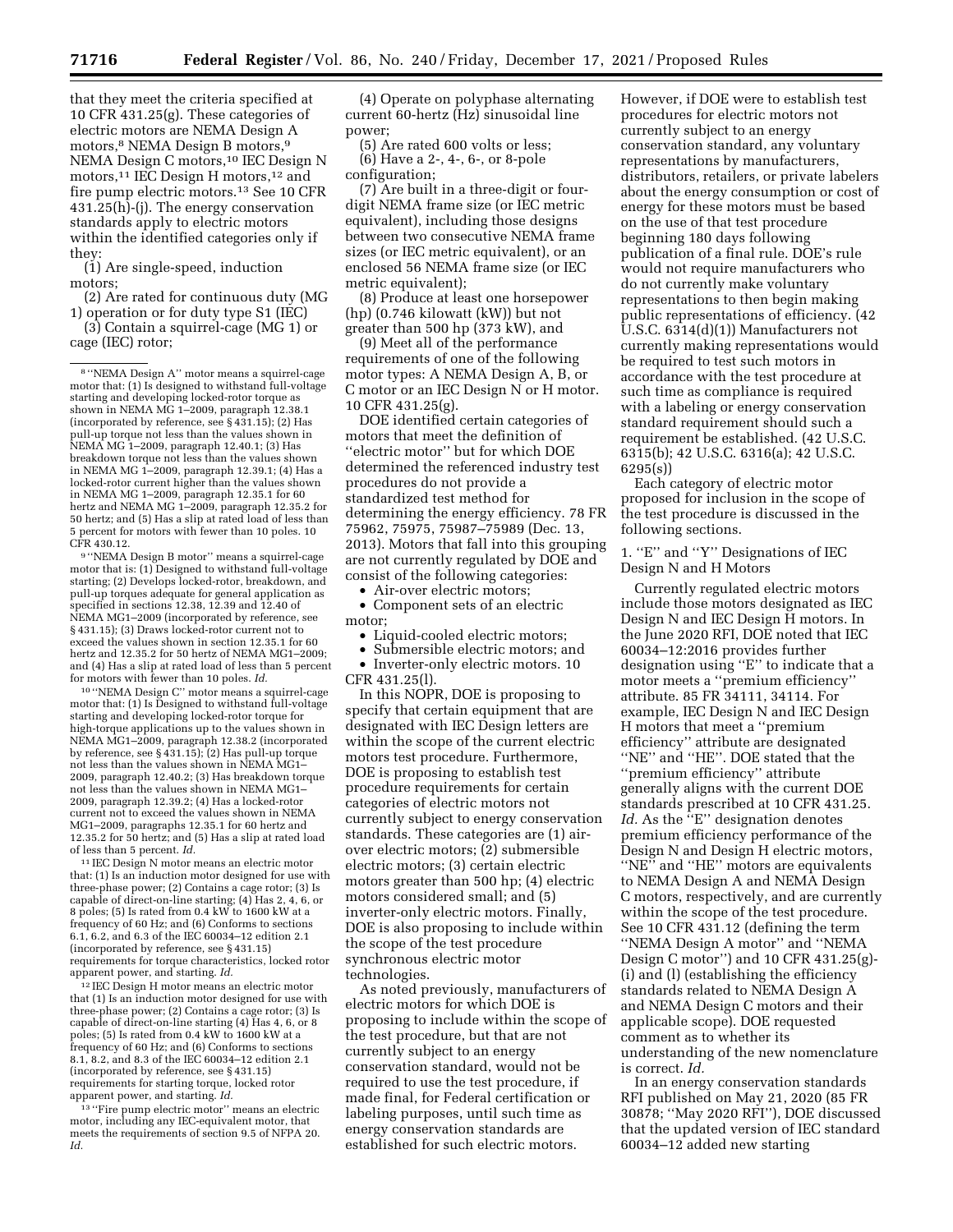specifications to the existing IEC motor designs that are designated by the addition of ''Y'' (indicating a star-delta starter 14). 85 FR 30878, 30881. As a result of these industry nomenclature updates, the IEC Design N and IEC Design H motor designations are augmented with the designations IEC Design NE, HE, NY, NEY, HY, and HEY. DOE stated that all six additional categories are described as electric motors that are variants of IEC Design N and IEC Design H electric motors that DOE currently regulates, with the only differences being the premium efficiency attribute (indicated by the letter ''E''), and starting configuration (star-delta starter indicated by the letter ''Y''). For induction motors, the starting configuration refers to the manner in which the three-phase input terminals are connected to each other, and the star configuration results in a lower line-toline voltage than the delta configuration. See sections 2.62 and 2.64 of NEMA MG 1–2016 with 2018 Supplements for further detail. Accordingly, DOE requested comment as to whether these six IEC electric motor designs were equivalent to NEMA Designs A, B or C, and if so, information and data to support such a consideration.

Advanced Energy stated that IEC Design NE and HE motors are higher efficiency motors than their standard counterparts (IEC Design N and IEC Design H), and should be added to the regulatory definitions at 10 CFR 431.12 for clarity. (Advanced Energy, No. 4 at p. 2) NEMA stated that Design NE and Design HE motor designations do not warrant special treatment or the establishment of a separate product class or type. (NEMA, No. 2 at p. 4) Responding to the May 2020 RFI, NEMA commented that all six IEC designs are equivalent to NEMA Design A and C ''Premium'' efficient electric motor designs, and referenced a letter it sent to DOE on March 26, 2018, which requested that DOE consider IEC Design ''E'' motors. (Docket No. EERE–2020– BT–STD–0007, NEMA, No. 4 at p. 2, 11)

Accordingly, DOE proposes to revise 10 CFR 431.25 to reflect the inclusion of IEC Design NE, NEY, and NY motors as IEC Design N motors and to make a similar set of revisions to reflect the inclusion of IEC Design HE, HEY, and HY motors as IEC Design H motors. DOE clarifies that to the extent IEC Design N and IEC Design H motors are subject to the DOE regulations for electric motors, such coverage already includes IEC

Design NE, NY, NEY, HE, HY and HEY motors. DOE also proposes to update the definitions for IEC Design N and H, and include new definitions for the IEC Design N and H ''E'' and ''Y'' designations; see section III.B.1for further discussion on proposed definitions.

DOE seeks comments on its proposed clarification of IEC Design NE, NY, NEY, HE, HY and HEY motors as variants of IEC Design N and IEC Design H motors, as applicable.

### 2. Single-Speed AC Induction Motors

CA IOUs commented that DOE should revisit the applicability of the test procedures for ''single-speed AC motors,'' as specified in 10 CFR 431.25(g). (CA IOUs, No. 3 at p. 2) CA IOUs stated that IEC 60034–30–1:2014 ''Rotating Electrical Machines—Part 30– 1: Efficiency Classes Of Line Operated AC Motors (IE Code)'' (''IEC 60034–30– 1:2014'') includes within its scope of ''single-speed AC motors'' electric motors that are capable of operation both by frequency converter and directon-line, in contrast to DOE's current scope of ''single-speed AC motors''. The CA IOUs suggested that DOE revisit the current interpretation to mirror that of the IEC standards. *Id.* 

The existing test procedures for electric motors apply to electric motors that, in part, operate on polyphase alternating current 60-hertz sinusoidal power. 10 CFR 431.25(g)(4) This criterion includes motors capable of operating directly connected to the power supply (*i.e.*, "direct-on-line"). In addition, the definitions of IEC Design N and H motors (which are within scope as specified in 10 CFR 431.25(g)) in 10 CFR 431.12 further specify that the electric motor is capable of direct-online starting. Therefore, motors that are capable of direct-on-line starting are already included within the current scope of DOE regulations.

Inverters (also called controls or converters, see section III.B.3) operate by changing the frequency and voltage of the power source to which an electric motor is connected. Inverter-only electric motors are currently exempt from the energy conservation standards.15 10 CFR 431.25(l)(5). However, DOE does not exempt inverter-capable electric motors that meet the scope criteria at 10 CFR 431.25(g); therefore, electric motors that are inverter-capable are already included within the current scope of

DOE regulations. An ''inverter-capable electric motor'' is defined as an electric motor designed to be directly connected to polyphase, sinusoidal line power, but that is also capable of continuous operation on an inverter drive over a limited speed range and associated load. 10 CFR 431.12. An inverter-capable electric motor would be tested without the use of an inverter and would rely on the set-ups used when testing a general purpose electric motor. 78 FR 75962, 75972.

In this NOPR, DOE is proposing to establish test procedures for inverteronly electric motors, as described further in section III.A.7.

## 3. Air-Over Electric Motors

DOE defines an ''air-over electric motor'' as an electric motor rated to operate in and be cooled by the airstream of a fan or blower that is not supplied with the motor and whose primary purpose is providing airflow to an application other than the motor driving it. 10 CFR 431.12. These motors are currently exempt from the energy conservation standards. 10 CFR 431.25(l)(4). For air-over electric motors, DOE previously determined there was insufficient information at the time to support establishment of a test method. 78 FR 75962, 75974–75975.

In the July 2017 RFI, DOE noted that since the publication of the December 2013 Final Rule, NEMA had published a test standard for air-over motors in Section IV, ''Performance Standards Applying to All Machines'', Part 34 ''Air-Over Motor Efficiency Test Method'' of NEMA MG1–2016 with 2018 Supplements (''NEMA Air-over Motor Efficiency Test Method'').16 82 FR 35468, 35475. DOE also noted that section 8.2.1 of IEEE 114–2010 ''Test Procedure for Single-phase Motors'' (''IEEE 114–2010'') (and section 5 of CSA C747–09 (R2019) 17 ''Energy Efficiency Test Method for Small Motors'' (''CSA C747–09 (R2019)'') included provisions for testing air-over motors. *Id.* 

In response to the July 2017 RFI, NEMA commented that DOE should not regulate air-over motors but instead regulate at the level of the finished product. NEMA also generally commented in support of maintaining all exemptions at 10 CFR 431.25(l) (Docket No. EERE–2017–BT–TP–0047,

<sup>14</sup>A ''star-delta starter'' refers to a reduced voltage starter system arranged by connecting the supply with the primary motor winding initially in star (wye) configuration, then reconnected in delta configuration for running operation.

<sup>15</sup> ''Inverter-only electric motor'' means an electric motor that is capable of rated operation solely with an inverter, and is not intended for operation when directly connected to polyphase, sinusoidal line power. 10 CFR 431.12.

<sup>16</sup>The air-over method was originally published as part of the 2017 NEMA MG–1 Supplements and is also included in the latest version of NEMA MG1–2016 with 2018 Supplements.

<sup>17</sup>CSA C747–09 was re-affirmed in 2014 and in 2019 (*i.e.,* no changes were adopted). The July 2017 RFI referenced CSA C747–09 (R2014) which is equivalent to CSA C747–09 (R2019).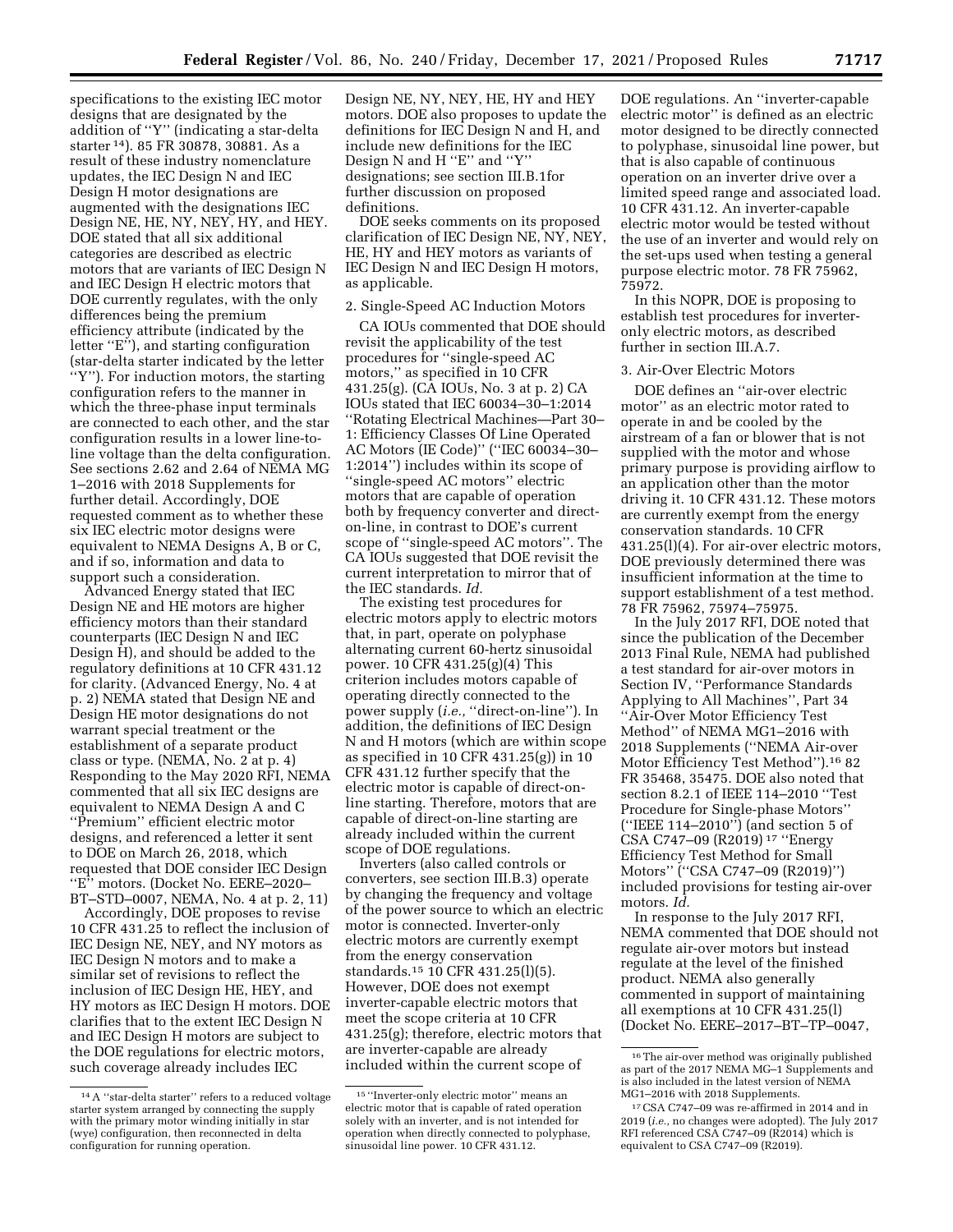NEMA, No. 24 at pp. 6–7) Similarly, Lennox commented that it did not support regulating air-over motors. (Docket No. EERE–2017–BT–TP–0047, Lennox, No. 22 at p. 3) The Joint Advocates supported including air-over motors in the scope of the test procedure. The Joint Advocates noted that some applications could use airover or non-air-over motors interchangeably, and that consumers would benefit from being able to compare motor efficiency. (Docket No. EERE–2017–BT–TP–0047, Joint Advocates, No. 27 at p. 3)

In response to the June 2020 RFI, Advanced Energy commented that NEMA MG1–2016 with 2018 Supplements incorporates a test procedure for air-over motors. (Advanced Energy, No. 4 at p. 2) The CA IOUs, NEEA, NWPCC, and Efficiency Advocates recommended that DOE expand the scope of the test procedure to include air-over electric motors. (CA IOUs, No. 3 at p. 8–10; NEEA and NWPCC, No. 6 at p. 4; Efficiency Advocates, No. 5 at p. 3) These interested parties commented that since the last rulemaking, NEMA has published a test procedure for air-over electric motors and that DOE should consider the NEMA test procedure as the basis for the DOE test procedure. *Id.* 

DOE reviewed NEMA MG1–2016, Part 34: Air-Over Motor Efficiency Test Method, as well as section 8.2.1 of IEEE 114–2010 and section 5 of CSA C747– 09 (R2019), and has initially determined that sufficient information is now available to propose a test method for air-over electric motors. (See section III.D.1 for more details). Accordingly, DOE proposes to include air-over electric motors in the scope of the test procedure. See section III.B.4 for a discussion of the air-over electric motor definition and section III.D.1 for further details on the proposed test method. As noted, were DOE to include air-over electric motors within the scope of the test procedure, such electric motors would not be required to be tested using that test procedure until such time as DOE establishes energy conservation standards for air-over electric motors. If manufacturers voluntarily choose to make representations regarding the energy consumption or cost of energy of such electric motors, however, they would be required to test according to the DOE test procedure and sampling requirements.

DOE requests comments on its proposal to add air-over electric motors to the scope of the test procedure. To the extent available, DOE requests that comments be accompanied by supporting information and data.

## 4. Submersible Electric Motors

DOE defines a ''submersible electric motor'' as an electric motor that: (1) Is intended to operate continuously only while submerged in liquid; (2) is capable of operation while submerged in liquid for an indefinite period of time; and (3) has been sealed to prevent ingress of liquid from contacting the motor's internal parts. 10 CFR 431.12. These motors are currently exempt from the energy conservation standards. 10 CFR 431.25(l)(4). DOE previously did not adopt test procedures for submersible electric motors because no industry test procedures or potential modifications to the Federal test procedures could be used to consistently test (and reliably measure) a motor that relies on submersion in liquid for continuous duty operation. 78 FR 75962, 75988.

CA IOUs and Efficiency Advocates recommended that DOE expand the scope of the test procedures to include submersible electric motors, and develop a test procedure for such motors (CA IOUs, No. 3 at p. 8–10; Efficiency Advocates, No. 5 at p. 3) The CA IOUs commented that a similar procedure as the industry air-over test procedure could be used to test submersible motors because for both motors, cooling is provided by the material surrounding the motor (*e.g.,* air or water). (CA IOUs, No. 3 at p. 9) CA IOUs stated that submersible motors are a large portion of the motor market with significant energy savings potential <sup>18</sup> and that many submersible pumps already offer NEMA Premium Efficiency motors with the pump. (CA IOUs, No. 3 at p. 10) The Efficiency Advocates stated that the marketing of NEMA Premium Efficiency motors for submersible applications suggests that these motors could be tested with current test procedures. (Efficiency Advocates, No. 5 at p. 3) In response to the July 2017 RFI, Advanced Energy commented that it does not support regulating motors that are typically manufactured for highly specialized applications, including submersible motors, to the extent that their exemption would not create inconsistency in the regulations. Advanced Energy also stated that submersible motors should be treated

similarly to other categories of covered electric motors for which test procedures are available, such as totallyenclosed non-ventilated (''TENV'') electric motors 19 and air-over electric motors, and that exempting submersible electric motors would not be justified if DOE were to propose establishing test procedures for air-over motors. (Docket No. EERE–2017–BT–TP–0047, Advanced Energy, No. 25 at p. 6)

In the December 2013 Final Rule, DOE determined at the time that no industry test procedures or potential modifications to the procedures then currently under 10 CFR 431.16 could be used to consistently test (and reliably measure the efficiency of) a motor that relies on submersion in liquid for continuous duty operation. 78 FR 75962, 75988. In addition, DOE confirmed that there were no testing facilities that were capable of testing a motor submerged in water. *Id.* 

The primary concern in developing a test procedure for submersible electric motors is how to cool the motor to ensure it does not overheat during the load test. Since the December 2013 Final Rule, NEMA has published a test procedure for air-over motors (NEMA MG1–2016, Part 34: Air-Over Motor Efficiency Test Method). (See section III.D.1 for more details.) As discussed previously, air-over electric motors need to be cooled by the airstream of an external fan or blower to operate continuously at full load. Section 34.4 and Section 34.5 of NEMA MG1–2016 with the 2018 Supplements provide specifications to test air-over electric motors with and without the use of an external blower to cool the motor. DOE has initially determined that these test methods could be adapted as a test method for submersible electric motors either by using an external blower to cool the motor or without the need to submerge the motor in a liquid during testing to cool the motor. (See section III.I for more details). Accordingly, DOE proposes to specify test procedure provisions for submersible electric motors. As noted, were DOE to include submersible electric motors within the scope of the test procedure, such electric motors would not be required to test according to the DOE test procedure until such time as DOE establishes energy conservation standards for submersible electric motors. If manufacturers voluntarily make representations regarding the energy consumption or cost of energy of such

<sup>18</sup>CA IOUs suggested that submersible electric motors are present in both residential and nonresidential settings: In a residential scenario, well pumps (which account for 23 percent of residential pumping energy) include submersible pumps and motors; in non-residential scenarios, submersible pumps and motors are used in potable water supply, drain water runoff, and wastewater and sewage applications, among other applications. (CA IOUs, No. 3 at p. 9)

<sup>19</sup>TENV electric motors are ''built in a framesurface cooled, totally enclosed configuration that is designed and equipped to be cooled only by free convection.'' 10 CFR 431.12.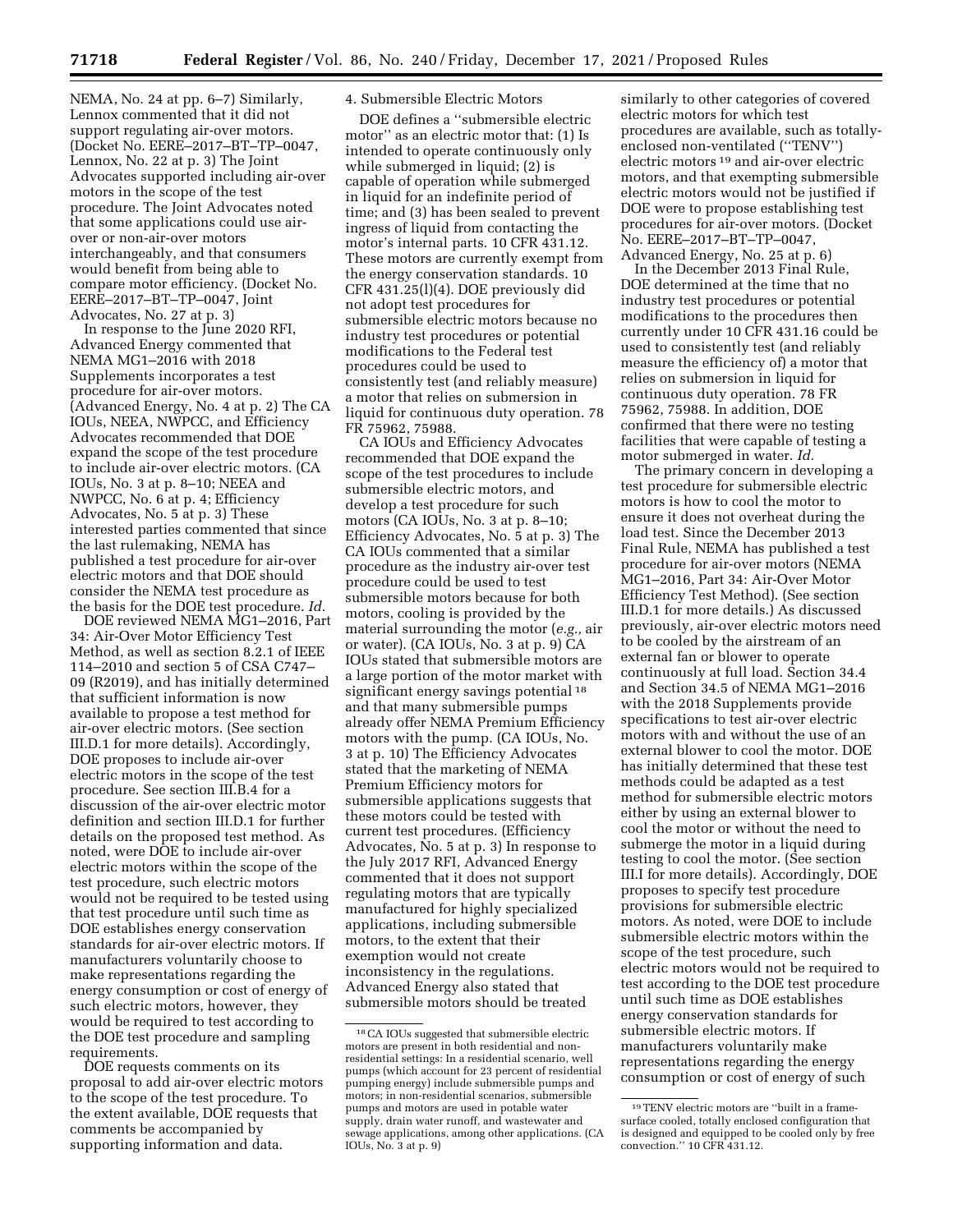electric motors, however, they would be required to test according to the DOE test procedure and sampling requirements.

DOE requests comments on its proposal to add submersible electric motors to the scope of the test procedure.

5. AC Induction Electric Motors Greater Than 500 Horsepower

DOE currently specifies that the conservation standards for electric motors, and therefore the test procedures, are not applicable to motors that produce greater than 500 horsepower (373 kW). 10 CFR 431.25(g)(8); Appendix B, Note. Efficiency Advocates suggested that DOE extend its test procedure scope to motors with higher horsepower ratings (*i.e.,* greater than 500 hp). (Efficiency Advocates, No. 5 at p. 2)

In an energy conservation standards final rule published May 29, 2014 (''May 2014 Final Rule''), DOE stated that it may consider expanding the scope of its regulations to large motors in future updates to the rulemaking. 79 FR 30934, 30946. Based on a review of catalog offerings, DOE identified large induction motors rated up to 750 hp currently being sold in the market, and the majority of the models identified listed full load efficiencies even though DOE currently does not regulate electric motors greater than 500 hp. Based on discussions with a subject matter expert, DOE understands that most of these large motors rely on the alternative efficiency determination method (''AEDM'') permitted under 10 CFR 431.17 to determine full load efficiencies for regulated electric motors at and under 500 hp.20 In addition, the current industry test procedures incorporated by reference in section 2 of

appendix B do not apply an upper horsepower limit.

Accordingly, DOE proposes to expand the scope of the test procedure to include induction electric motors with a horsepower rating greater than 500 hp and up to 750 hp that otherwise meet the criteria provided in 10 CFR 431.25(g) and are not currently listed at 10 CFR 431.25(l)(2)–(4). As discussed previously, DOE's review of the market identified 750 hp as the upper limit for commercially available AC induction electric motors. Furthermore, as noted, were DOE to include the higher horsepower induction electric motors within the scope of the test procedure, such electric motors would not be required to be tested according to the DOE test procedure until such time as DOE establishes energy conservation standards for these electric motors. If manufacturers voluntarily make representations regarding the energy consumption or cost of energy of such electric motors, however, they would be required to test according to the DOE test procedure and sampling requirements.

DOE is also proposing test procedure provisions for certain non-induction motor topologies under a new category of ''synchronous electric motors,'' as discussed in section III.A.8 of this document.

DOE requests comments on its proposal to add electric motors greater than 500 hp (and up to 750 hp) that meet the criteria provided in 10 CFR 431.25(g) (except (8)) and are not listed at 10 CFR 431.25(l)(2)–(4) to the scope of the test procedure. DOE requests comment and supporting information on whether an upper limit of 750 hp is appropriate for the proposed expanded scope of motors greater than 500 hp and if not, why not.

6. AC Induction Electric Motors Considered ''Small''

As discussed, this NOPR addresses motors that are defined as ''electric motors'' at 10 CFR 431.12. Also as noted, DOE separately regulates ''small electric motors.'' See 10 CFR part 431 subpart X. A ''small electric motor'' is a NEMA general purpose AC singlespeed induction motor, built in a twodigit frame number series in accordance with NEMA Standards Publication MG1–1987, including IEC metric equivalent motors. 10 CFR 431.442. This section addresses electric motors that are not small electric motors as that term is defined in 10 CFR part 431, subpart X, but that are generally considered small by industry (*i.e.,*  ''small, non-small-electric-motor electric motor, or SNEM''). In this section, DOE specifically discusses SNEMs that are induction motors. Non-induction motor topologies (specifically certain synchronous electric motors) are discussed in section III.A.8 of this document.

In the July 2017 RFI, DOE requested comment on whether DOE should consider establishing test procedures for SNEMs, as they are not currently subject to either the small electric motor or electric motor test procedures. 82 FR 35468, 35470. SNEMs may have similarities to motors that are currently regulated as small electric motors (such as horsepower) and may be used in similar applications. Accordingly, establishing test procedures for these motors would allow for standardized representations of efficiency of all motors used for similar functions. Table III.1 lists the SNEM motor configurations that DOE requested comment on in the July 2017 RFI. *Id* 

| Table III.1—SNEMs Under Consideration in the July 2017 RFI |  |
|------------------------------------------------------------|--|
|------------------------------------------------------------|--|

| Phase count | Horsepower | Frame size |
|-------------|------------|------------|
|             |            | All.       |
|             |            | * 2-digit. |
|             |            | All.       |

\* Polyphase enclosed motors ≥ 1 hp of the 56-frame size are not under consideration for revised test procedures, as certain enclosed 56-frame size polyphase motors were considered in the May 2014 Final Rule, and are regulated at 10 CFR 431.25.

DOE also presented a list of topologies that could be considered as part of this rulemaking: Permanent-split capacitor, polyphase induction, squirrel cage, capacitor-start, reluctance synchronous (also known as synchronous reluctance);

shaded-pole; permanent magnet (or permanent magnet synchronous); linestart permanent magnet; switched reluctance; split-phase; and electronically commutated motors. 82 FR 35468, 35471. As previously

mentioned, this section discusses only induction electric motors (direct-online, inverter-capable, or inverter-only). Non-induction motor topologies including synchronous reluctance, permanent magnet, line-start permanent

basic model, and (ii) based on engineering or statistical analysis, computer simulation or modeling, or other analytic evaluation of performance data. 10 CFR 431.17(a)(2).

<sup>20</sup>An AEDM may be used to determine the average full load efficiency of one or more of a manufacturer's basic models if the average full load efficiency of at least five of its other basic models

is determined through testing. 10 CFR 431.17(a)(1). An AEDM applied to a basic model must be: (i) Derived from a mathematical model that represents the mechanical and electrical characteristics of that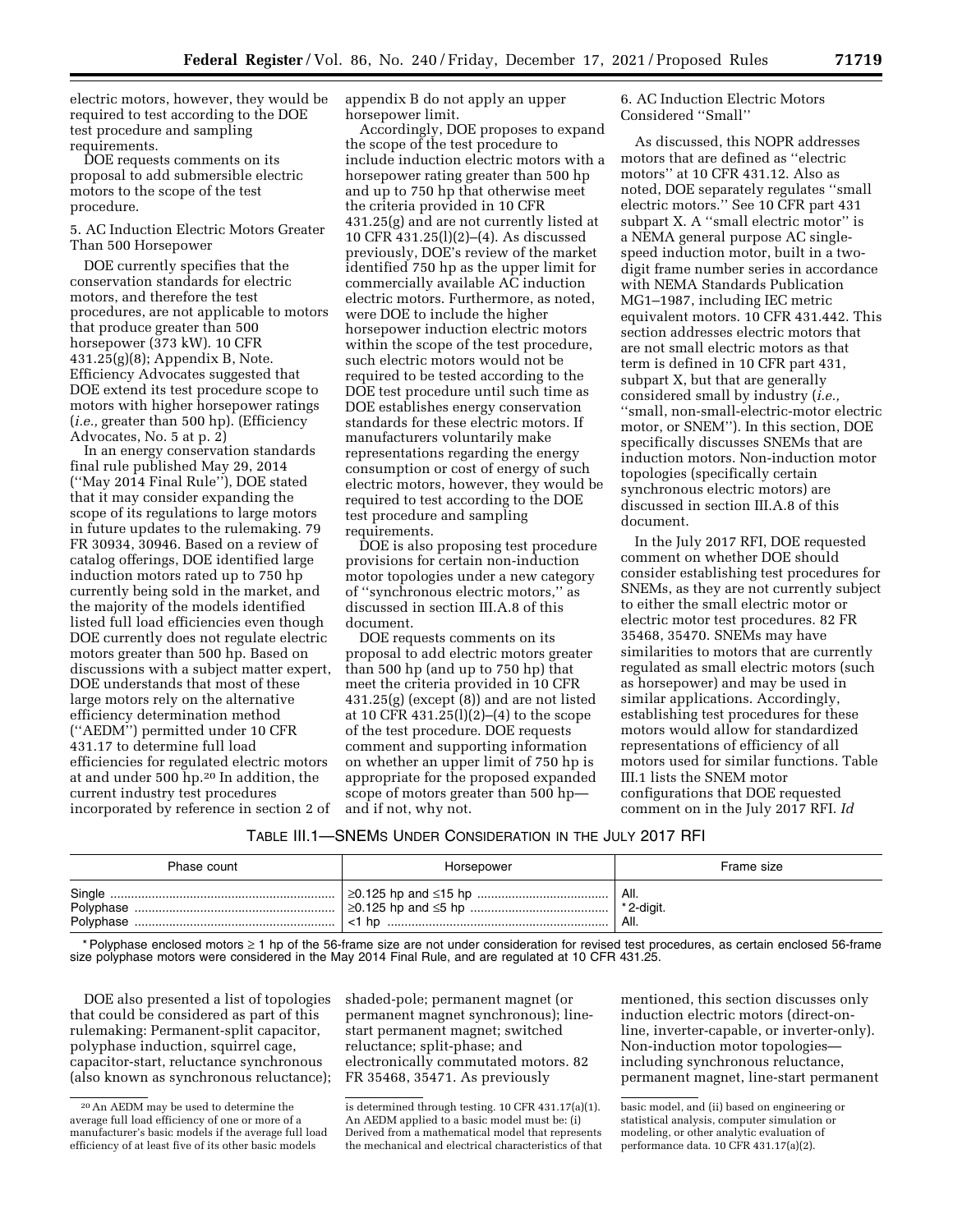magnet, switched reluctance, and electronically commutated motor) are discussed in section III.A.8 of this document.

In response to the July 2017 RFI, the CA IOUs supported establishing test procedures for additional categories of SNEMs. (Docket No. EERE–2017–BT– TP–0047, CA IOUs, No. 26 at p. 2). The Joint Advocates supported establishing test procedures for SNEMs as considered in the July 2017 RFI and with a focus on the topologies as identified in the July 2017 RFI (Docket No. EERE–2017–BT–TP–0047, Joint Advocates, No. 27 at pp. 2–3) Advanced Energy commented in support of including all topologies listed in the July 2017 RFI. (Docket No. EERE–2017– BT–TP–0047, Advanced Energy, No. 25 at p. 4) NEMA commented that DOE should not consider test procedures for additional motor topologies for which DOE test procedures do not currently exist. (Docket No. EERE–2017–BT–TP– 0047, NEMA, No. 24 at p. 6)

Although DOE did not discuss the potential of including additional categories of electric motors within the scope of regulated electric motors in the June 2020 RFI, several interested parties addressed the issue of scope in their responses to the June 2020 RFI. The Efficiency Advocates and NEEA and NWPCC commented that DOE should expand its scope of coverage and establish test procedures for SNEMs as identified in the July 2017 RFI. (Efficiency Advocates, No. 5 at p. 2; NEEA and NWPCC, No. 6 at p. 3) Efficiency Advocates suggested that DOE rely on its authority to regulate ''other motors'' and consider test procedures for SNEMs. (Efficiency Advocates, No. 5 at p. 2)

NEEA and NWPCC commented that these ''small'' motors are installed in the same application as regulated motors and should be included in scope to allow for fair comparison across motor types and to provide consumers the information necessary to make an informed decision. (NEEA and NWPCC, No. 6 at p. 3) In addition, both the Efficiency Advocates and NEEA and NWPCC further commented that DOE should expand its test procedure scope to other small motor topologies presented in the July 2017 RFI, including permanent-split capacitor, shaded pole and split phase. (Efficiency Advocates, No. 5 at p. 2; NEEA and NWPCC, No. 6 at p. 2)

AHAM and AHRI opposed the development of test procedures, energy conservation standards, and/or certification requirements for any additional categories of small electric motors or electric motors that are

component parts, and supported a finished-product approach to energy efficiency regulation. AHAM and AHRI commented that setting such standards could push finished product manufacturers to purchase more expensive motors and increase the cost of appliances and equipment, while not necessarily improving the energy performance of the finished product. AHAM and AHRI asserted that requiring finished product manufacturers to certify compliance with standards for component parts, including the testing, paperwork, and record-keeping requirements that accompany certification would significantly increase burden on manufacturers. AHAM and AHRI also asserted that more efficient motors within a particular topology are likely to be larger and heavier, that home appliances and HVACR equipment have space constraints preventing manufacturers from using larger motors, and that heavier or larger appliances would decrease consumer utility. (AHAM and AHRI, No. 21 at p. 2)

DOE is proposing to include test procedures for additional electric motors not covered under the current electric motors test procedure and that do not meet the definition of small electric motors in 10 CFR part 431, subpart X, but are nonetheless considered ''small'', *i.e.,* SNEMs. EPCA provides that ''other motors'' may be classified as covered equipment by the Secretary of Energy if the Secretary determines that such classification is necessary to carry out the purpose of the Energy Conservation Program for Certain Industrial Equipment *i.e.,*  necessary to improve the efficiency of electric motors and pumps and certain other industrial equipment in order to conserve the energy resources of the Nation. (42 U.S.C. 6311(1)(L) and  $(2)(B)(xiii); 42 U.S.C. 6312(b)).$  However, in this NOPR, DOE is proposing to cover motors considered ''small'' by the industry under its ''electric motors'' authority (42 U.S.C. 6311(1)(A)).

As discussed in the May 2012 Final Rule, DOE believes that EPCA, as amended through EISA 2007, provides sufficient statutory authority for the regulation of such motors. 77 FR 26608, 26612—26613. Before the enactment of EISA 2007, EPCA defined the term ''electric motor'' as any motor that is a general purpose T-frame, single-speed, foot-mounting, polyphase squirrel-cage induction motor of the National Electrical Manufacturers Association, Design A and B, continuous rated, operating on 230/460 volts and constant 60 Hertz line power as defined in NEMA Standards Publication MG1–

1987. (See 42 U.S.C. 6311(13)(A) (2006)) Section 313(a)(2) of EISA 2007 removed that definition and the prior limits that narrowly defined what types of motors would be considered as electric motors, and instead inserted a new ''Electric motors'' heading, and created two new subtypes of electric motors: General purpose electric motor (subtype I) and general purpose electric motor (subtype II). (42 U.S.C. 6311(13)(A)–(B)(2011)) In addition, section 313(b)(2) of EISA 2007 established energy conservation standards for four types of electric motors: General purpose electric motors (subtype I) (*i.e.,* subtype I motors) with a power rating of 1 to 200 horsepower; fire pump motors; general purpose electric motor (subtype II) (*i.e.,* subtype II motors) with a power rating of 1 to 200 horsepower; and NEMA Design B, general purpose electric motors with a power rating of more than 200 horsepower, but less than or equal to 500 horsepower. (42 U.S.C. 6313(b)(2)) The term ''electric motor'' (which frequently appears throughout EPCA, as amended by EISA 2007, and various subparts of 10 CFR part 431) was left undefined.

As described in the May 2012 Final Rule, DOE believed that a definition for ''electric motor'' was necessary, and therefore adopted the broad definition of ''electric motor'' currently found in 10 CFR 431.12. At this time, while the definition covers a large set of motors, only those for which energy conservation standards have been set are currently within the scope of the test procedures—*i.e.,* electric motors that meet the criteria specified at 10 CFR 431.25(g) and with the exemptions listed at 10 CFR 431.25(l). These categories of polyphase electric motors between 1 and 500 hp are NEMA Design A motors, NEMA Design B motors, NEMA Design C motors, IEC Design N motors, IEC Design H motors, and fire pump electric motors. In the May 2012 Final Rule, DOE noted that this approach would allow DOE to fill the definitional gap created by the EISA 2007 amendments while providing DOE with the flexibility to set energy conservation standards for other types of electric motors without having to continuously update the definition of ''electric motors'' each time DOE sets energy conservation standards for a new subset of electric motors.

In this NOPR, DOE proposes to establish test procedures for SNEMs. These motors have similarities to motors that are currently regulated as small electric motors at 10 CFR part 431 subpart X and electric motors at 10 CFR part 431 subpart B. However, DOE proposes to distinguish SNEMs by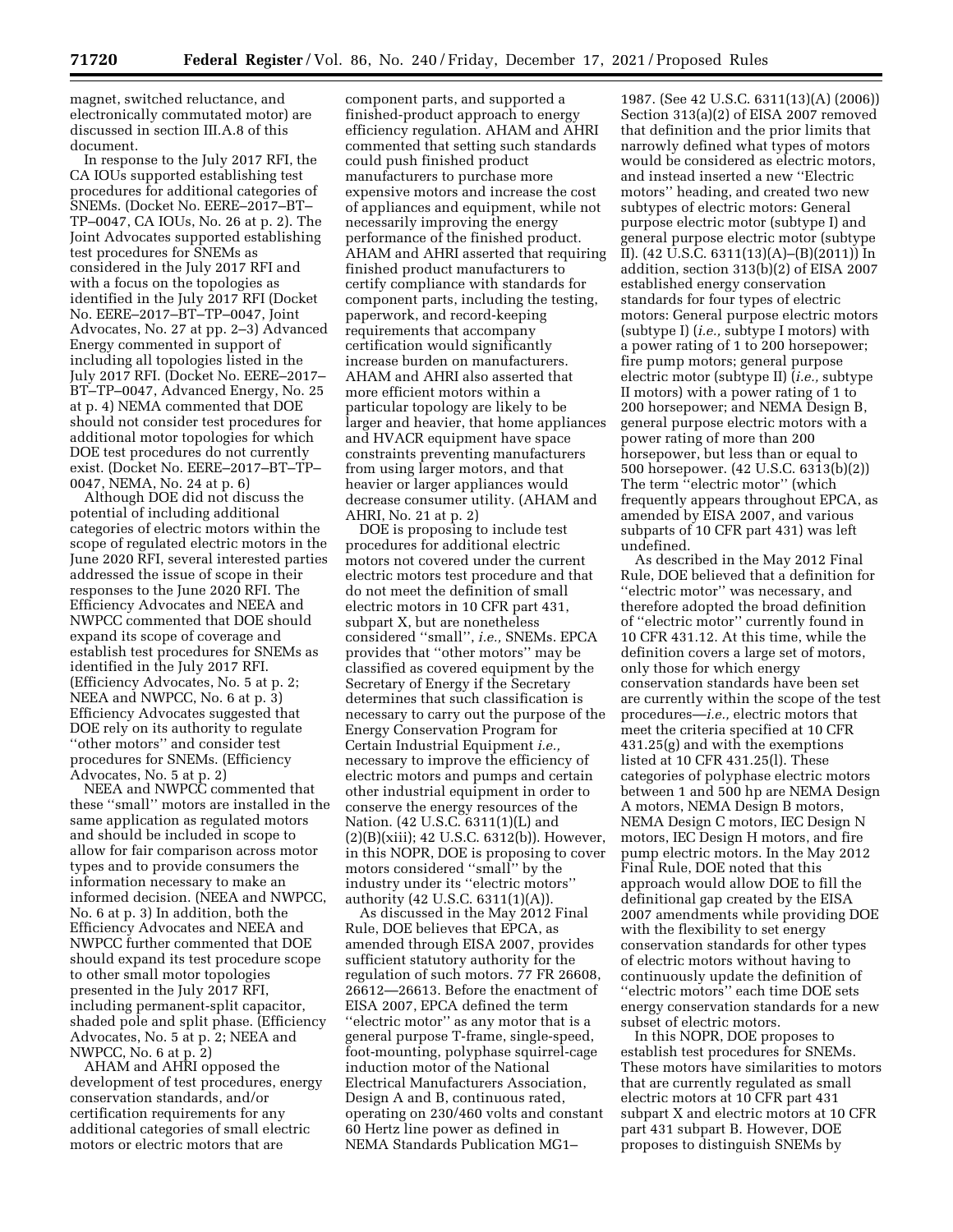specifying combinations of frame sizes, rated motor horsepower, enclosure construction, and additional performance criteria that are not currently included in the existing electric motors and small electric motors regulations at 10 CFR part 431 subpart B and subpart X (*See* Table III.4 and Table III–3)). DOE notes that SNEMs are highly prevalent in the market and are used in similar applications as small electric motors regulated under 10 CFR part 431, subpart X. Accordingly, should DOE establish energy conservation standards for SNEMs in the future, establishing test procedures for these motors would allow for standardized representations of efficiency of all motors used for similar functions. Further, DOE

proposes that existing industry test standards can be applicable to these SNEMs (*see* section III.D.2). To the extent DOE were to establish test procedures for a SNEMs prior to the establishment of an energy conservation standard, SNEM manufacturers would not be required to use the test procedure for certification or labeling purposes, until such time as a standard is established. However, any voluntary representations by manufacturers, distributors, retailers, or private labelers about the energy consumption or cost of energy for these motors must be based on the use of that test procedure beginning 180 days following publication of a final rule. DOE's proposal would not require manufacturers who do not currently

make voluntary representations to then begin making public representations of efficiency. (42 U.S.C. 6314(d)(1)) Manufacturers would be required to test such motors in accordance with the DOE test procedure at such time as compliance is required with a labeling or energy conservation standard requirement should such a requirement be established. (42 U.S.C. 6315(b); 42 U.S.C. 6316(a); 42 U.S.C. 6295(s))

The following sections discuss each criteria DOE considered for describing the additional SNEMs that DOE proposes to include in the test procedures, as well as justifications. Additionally, exemptions for certain other motors are discussed in section III.A.9.

# TABLE III–2—DESCRIPTION OF SINGLE PHASE INDUCTION MOTORS CURRENTLY SUBJECT TO ENERGY CONSERVATION STANDARDS AND TEST PROCEDURES

| Motor enclosure construction | NEMA frame size                                                                                                            |                                  |
|------------------------------|----------------------------------------------------------------------------------------------------------------------------|----------------------------------|
|                              | 2-digit NEMA frame size                                                                                                    | 3-digit NEMA frame size or above |
|                              | NEMA general purpose capacitor-start induction run, ca- None.<br>pacitor-start capacitor run motors between 0.25 and 3 hp. |                                  |
| Enclosed                     |                                                                                                                            | None.                            |

**Note:** This table provides a high-level description. Full description of motors currently subject to energy conservation standards and test procedures available at 10 CFR part 431 subpart B and subpart X.

TABLE III–3—DESCRIPTION OF POLYPHASE PHASE INDUCTION MOTORS CURRENTLY SUBJECT TO ENERGY CONSERVATION STANDARDS AND TEST PROCEDURES

| Motor enclosure construction | NEMA frame size                          |                                        |
|------------------------------|------------------------------------------|----------------------------------------|
|                              | 2-digit NEMA frame size                  | 3-digit NEMA frame size or above       |
| Enclosed                     | NEMA 56-frame size only between 1-500 hp | Between 1-500 hp.<br>Between 1-500 hp. |

**Note:** This table provides a high-level description. Full description of motors currently subject to energy conservation standards and test procedures in available at 10 CFR part 431 subpart B and subpart X.

DOE addresses the regulation of electric motors that are component parts in section III.A.10. Furthermore, section III.D.2 provides description of applicable industry standards that provide for the testing of the electric motors that would be subject to the provisions proposed in this NOPR.

DOE proposes to include test procedure provisions for SNEMs, which

are described by the criteria listed in Table III.4. These criteria would be specified as a new definition in section 1.2 of appendix B, titled ''Definitions.'' As noted, were DOE to include SNEMs within the scope of the test procedure, such electric motors would not be required to be tested according to the DOE test procedure until such time as DOE establishes energy conservation

standards for SNEMs. If manufacturers voluntarily make representations regarding the energy consumption or cost of energy of such electric motors, however, they would be required to test according to the DOE test procedure and sampling requirements.

# TABLE III.4—SNEMS PROPOSED IN SCOPE

| Criteria number | Description                                                                                                                                 |
|-----------------|---------------------------------------------------------------------------------------------------------------------------------------------|
|                 | Are not small electric motors, as defined at 10 CFR 431.442 and are not dedicated pool pump motors as defined at 10 CFR<br>431.483.         |
| 2               | Are single-speed induction motors.                                                                                                          |
|                 |                                                                                                                                             |
| 4               | Capable of operating on polyphase or single-phase alternating current 60-hertz (Hz) sinusoidal line power (with or without an<br>inverter). |
| 5               | Are rated for 600 volts or less.                                                                                                            |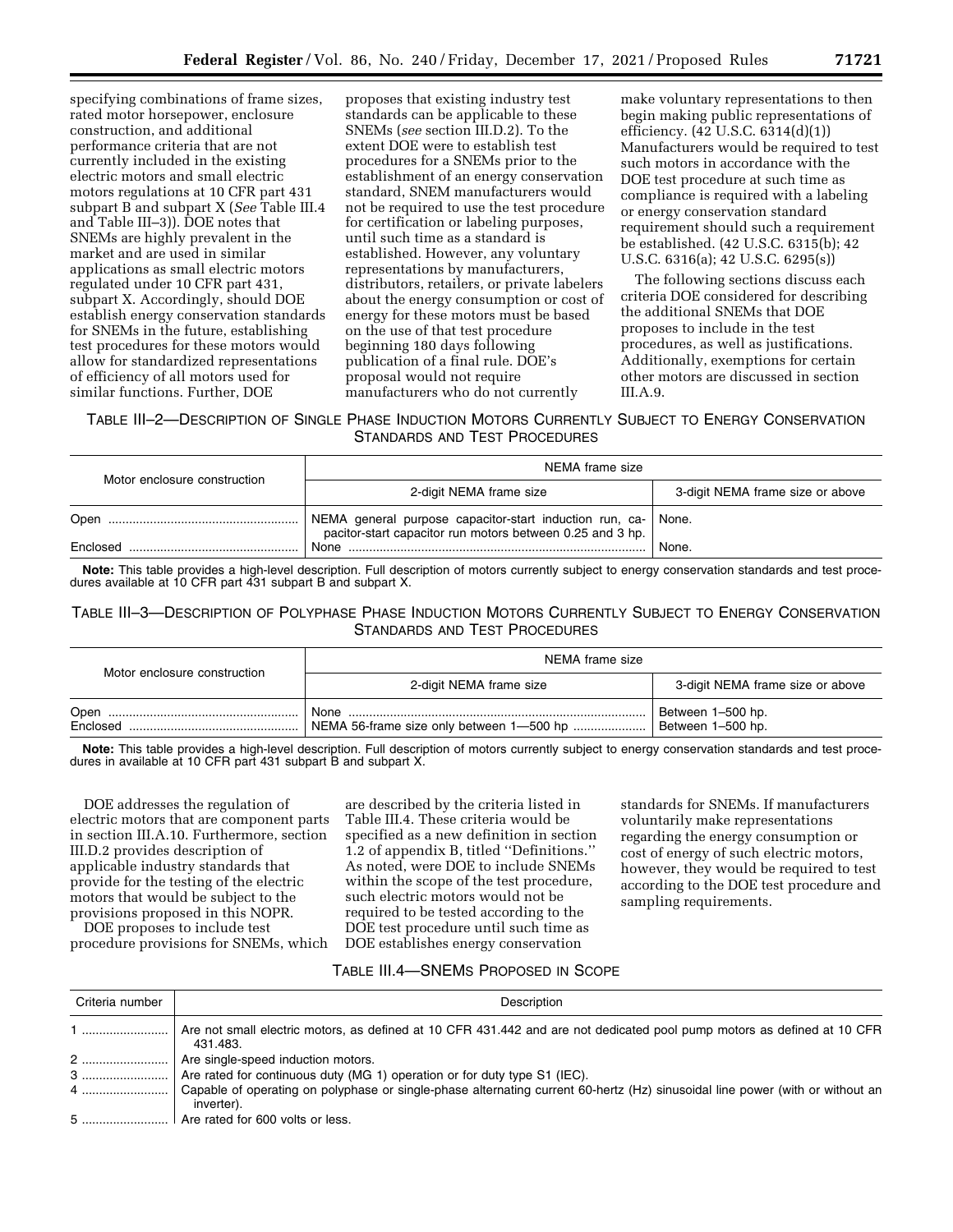| Criteria number | Description                                                                                                                                                                                                                                                   |
|-----------------|---------------------------------------------------------------------------------------------------------------------------------------------------------------------------------------------------------------------------------------------------------------|
| $6$             | Are built in the following frame sizes:<br>1. Any frame sizes if the motor operates on single-phase power;<br>2. Any frame size if the motor operates on polyphase power, and has a rated motor horspower less than 1 horsepower (0.75<br>kW)                 |
|                 | 3. A two-digit NEMA frame size (or IEC metric equivalent), if the motor operates on polyphase power, has a rated motor<br>horspower equal to or greater than 1 horsepower (0.75 kW), and is not an enclosed 56 NEMA frame size (or IEC metric<br>equivalent). |
|                 | Produce a rated motor horsepower greater than or equal to 0.25 horsepower (0.18 kW).                                                                                                                                                                          |

TABLE III.4—SNEMS PROPOSED IN SCOPE—Continued

DOE requests comments on the proposal to include SNEMs, as specified in Table III.4, within the scope of the test procedure. Specifically, DOE requests feedback on each individual criteria listed in Table III.4. To the extent that these criteria should be revised, DOE seeks supporting information and justification for those revisions.

### a. Single Speed

Motors can have different speed capabilities, including single, multi, or (continuously) variable speeds. Variable and multi-speed motors can be tested with existing industry standards at a variety of operating points, but no single metric currently exists to quantify the performance of a variable or multi-speed motor. Variable or multi-speed capability provides the ability to save energy by more closely matching motor output to a varying load. In the July 2017 RFI, DOE stated it was considering whether to consider all speed capabilities in setting any potential new test procedures. 82 FR 35468, 35472. As it relates to those ''SNEMs'' that DOE is proposing to cover under its test procedure, DOE is considering aligning its approach with the existing regulations for small electric motors and electric motors and include only singlespeed ''SNEMs'' that are induction motors, and would not include AC induction multi-speed electric motors in the scope of the test procedure. Synchronous electric motors with variable-speed capability (at 0.25 hp and above) and comments received on this topic are discussed in section III.A.8 of this document. AC induction inverteronly electric motors that are variable speed are discussed in section III.A.7 of this document.

### b. Duty Rating

Motors can be described by their duty type, using either NEMA or IEC nomenclature. Duty type describes the operating profile the motor is designed to handle. For example, a continuous duty motor can operate for long periods of time at a steady load, whereas

intermittent-duty motors are operated non-continuously for shorter periods of time (*i.e.,* intermittently, or cyclically), and thus accumulate significantly fewer annual operating hours. In the July 2017 RFI, DOE stated that it was considered analyzing only continuous duty small motors for inclusion in the scope of the test procedure. 82 FR 35468, 35472.

In response to the July 2017 RFI, the Joint Advocates supported a focus on continuous duty motors (Docket No. EERE–2017–BT–TP–0047, Joint Advocates, No. 27 at p. 2) Advanced Energy commented that intermittent duty motors could be considered for inclusion in the scope of the test procedure. (Docket No. EERE–2017–BT– TP–0047; Advanced Energy, No. 25 at p. 3)

For continuous duty motors, NEMA MG 1–2016 defines a continuous rating as ''the load which can be carried for an indefinitely long period of time.'' *See*  Paragraph 1.40.1. of NEMA MG 1–2016. Similarly, IEC 60034–1 describes an S1 duty rating in section 5.2.1 as ''A rating at which the machine may be operated for an unlimited period, while complying with the requirements of this standard.'' DOE considers these continuous duty ratings to be equivalent to each other. As described in the July 2017 RFI, DOE limited its consideration to continuous duty motors because they represent more operating hours and potential energy savings in comparison to non-continuous duty motors. 82 FR 35468, 35472. Electric motors and small electric motors currently subject to the test procedures and energy conservation standards in 10 CFR part 431 subpart B and subpart X are rated for continuous duty. Consistent with the electric motors currently within the scope of the DOE test procedure, DOE proposes to add only those ''SNEMs'' rated for continuous duty, as these motors may be used in similar applications to their electric motor counterparts. These criteria would be reflected in a new definition in section 1.2 by specifying motors that are rated for continuous duty (MG 1) operation or for duty type S1 (IEC).

#### c. Current Waveform

A motor can be designed to operate with an alternating current (AC) or direct current (DC) waveform. In the July 2017 RFI, DOE stated it was considering whether to analyze motors that operate while connected directly to an external DC power supply. 82 FR 35468, 35473.

Motors that connect directly to an external DC power source are primarily used in less common, specialty applications that are not served by AC motors (*e.g.,* applications requiring precise motion control or reversibility).21 DOE research indicates that these motors have a low market share.22 Electric motors currently subject to test procedures and energy conservation standards at 10 CFR part 431 subpart B are supplied by AC sinusoidal line power. DOE proposes to limit the scope of applicability of this test procedure to SNEMs that operate on AC sinusoidal line power (with or without an inverter). DOE notes that these motors include direct-on-line, inverter-capable, and inverter-only electric motors. The specification of AC sinusoidal line power would be reflected in a new definition in section 1.2 of appendix B. Motors that are inverter-only are further discussed in section III.A.7 of this document.

## d. Input Frequency

AC motors are designed to operate at a particular frequency. In the United States, AC power is delivered at 60 Hz. In the July 2017 RFI, DOE discussed analyzing motors designed to operate with a sinusoidal input frequency of 60

22 DOE reviewed information on the market share of DC motors for motors above 1 horsepower from the following market report: ''Low Voltage Motors, World Market report 2019'' November 2019 IHS Markit. DOE notes that this report did not include information related to motors below 1 horsepower.

<sup>21</sup> DOE notes that DC motors that operate while connected directly to an external DC power supply are different from more common motors that operate using a DC waveform that is supplied by a power converter placed between the motor and an external AC power source (*e.g.* as in an electronically commutated motor). Comments related to electronically communicated motors are discussed in section III.A.8.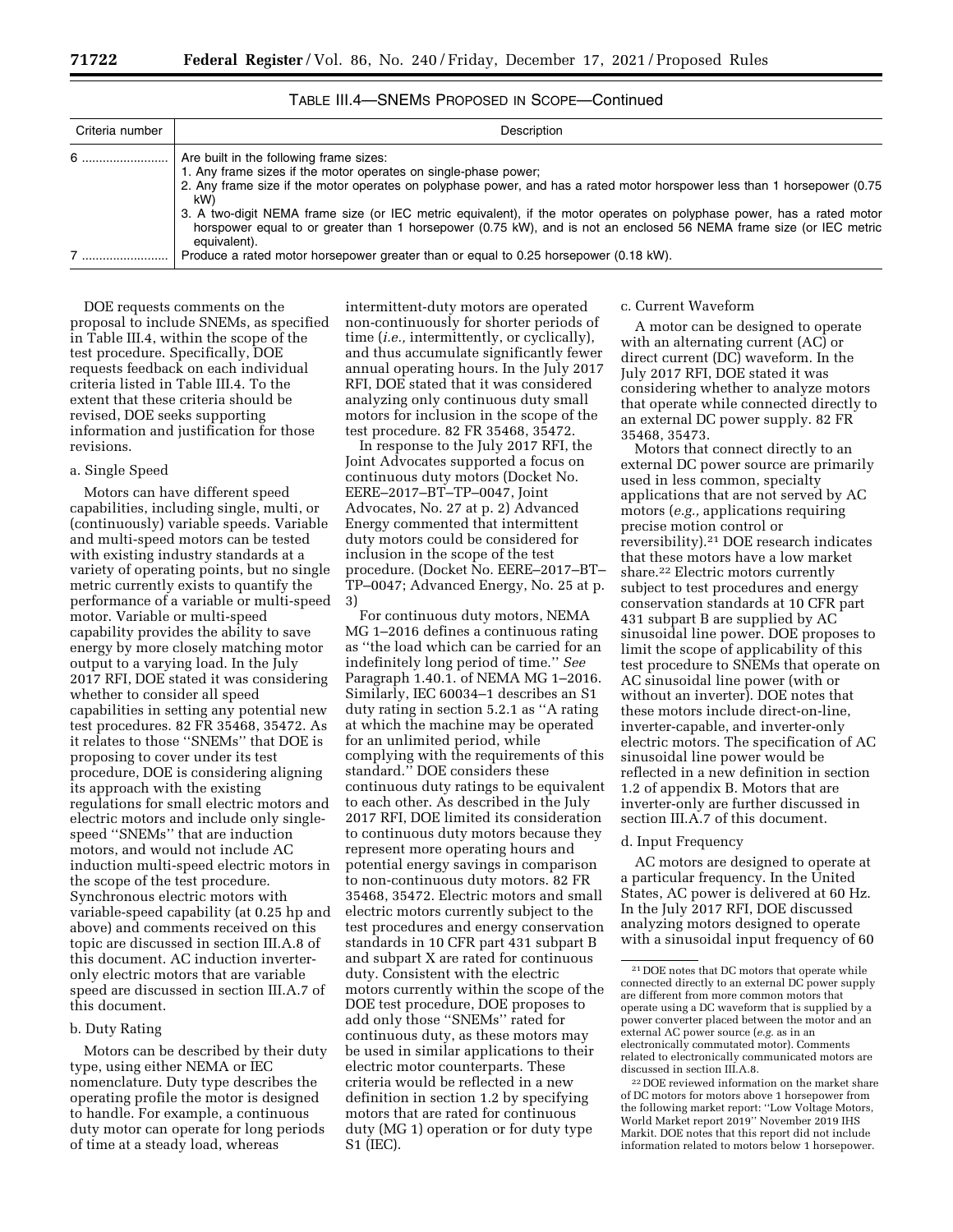Hz, but that may also be designed to operate at different frequencies. For example, some motors are marketed as being capable of operating at either 50 or 60 Hz, and are therefore designed to work while connected to line power in different regions (*e.g.,* Europe and North America). 82 FR 35468, 35473.

In response, Advanced Energy commented that 50 Hz motors could be connected to 60 Hz power supplies and therefore the scope of test procedures applicable to ''small motors'' should consider 50 Hz motors as well. Advanced Energy noted that NEMA MG1 included efficiency tables for 50 Hz motors. (Docket No. EERE–2017–BT– TP–0047; Advanced Energy, No. 25 at p. 3).

EPCA authorizes DOE to establish test procedures and energy conservation standards for covered equipment distributed in commerce within the United States. (42 U.S.C. 6316(a); 42 U.S.C. 6302(a); *see also* 42 U.S.C. 6300; 42 U.S.C. 6301) Within the United States, electricity is supplied at 60 Hz. Therefore, DOE proposes to limit the scope of applicability of this test procedure to SNEMs capable of operating using 60 Hz input power, including motors marketed as being capable of operating at frequencies in addition to 60 Hz (*e.g.,* motors designed to operate at either 60 or 50 Hz). In the January 2021 Final Rule, DOE also established the definition of rated frequency as ''60 Hz'' for small electric motors in 10 CFR 431.442. 86 FR 4, 14.

Further, DOE is proposing to define rated frequency for electric motors similarly, as discussed in section III.G.1 of this document. Finally, the specification of 60 Hz would be reflected as a new definition in section 1.2 of appendix B.

### e. Frame Size

Motors can be built in different frame sizes, which most commonly characterizes the distance between the centerline of the shaft and the bottom of the mounting feet, but can also describe a motor's axial length. Typically, as rated motor horsepower increases with a general motor design, so does frame size. NEMA frame sizes are described in 2-, 3-, and 4-digit naming conventions. In the July 2017 RFI, DOE indicated that it was considering not using frame size to describe motors under consideration for standards, other than to avoid overlap with other existing electric motor regulations in 10 CFR part 431 subpart B. 82 FR 35468, 35473.

In this NOPR, DOE proposes to differentiate the additional SNEMs proposed for inclusion in the scope of the test procedures from electric motors currently subject to test procedures at 10 CFR part 431 subpart B and from small electric motors currently subject to test procedures at 10 CFR part 431 subpart X by specifying combinations of frame sizes, rated motor horsepower, and enclosure construction that are not currently included in the existing electric motors and small electric motors regulations.

Subpart B of 10 CFR part 431 subjects certain NEMA 56-frame polyphase electric motors of enclosed construction and certain 3-digit or 4-digit polyphase electric motors to the test procedures, and currently does not cover two groups of motors: (1) Those motors with a rated motor horsepower less than one and; (2) polyphase motors of a 2-digit frame size (other than certain NEMA 56-frame size enclosed motors) with a rated motor horsepower greater than or equal to one.

Subpart X of 10 CFR part 431 subjects certain 2-digit NEMA frame singlephase and polyphase motors with a rated motor horsepower greater than or equal to 0.25 hp and less than or equal to 3 hp to those test procedures, and does not cover any 3-digit frame size motors or certain 2-digit NEMA frame single-phase motors that do not meet the definition of small electric motors.

Accordingly, DOE is proposing to specify the following frame-size criteria to describe the electric motors proposed for inclusion in scope under 10 CFR part 431 subpart B as SNEMs: 2-Digit frame size for polyphase electric motors greater than or equal to one horsepower, which are not of an enclosed 56 frame size and which are not a small electric motor as defined at 10 CFR 431.442. For single-phase SNEMs and polyphase SNEMs less than one horsepower that are not small electric motors, DOE is not proposing any frame size requirements. (See Table III.5). These criteria would be reflected in a new definition in section 1.2 of appendix B.

TABLE III.5—PROPOSED FRAME SIZE REQUIREMENTS FOR SNEMS PROPOSED FOR INCLUSION IN SCOPE UNDER 10 CFR PART 431 SUBPART B

| Phase | Horsepower | Frame size                  |
|-------|------------|-----------------------------|
|       |            | All.                        |
|       |            | All.                        |
|       |            | 2-digit except 56 enclosed. |

#### f. Horsepower

A motor horsepower indicates the output power that a motor can deliver at full-load. In the July 2017 RFI, DOE discussed the horsepower range for motors under consideration in this rulemaking. 82 FR 35468, 35470. See Table III.1. DOE used the existing scope for small electric motors and electric motors as a starting point, and reviewed market data to determine whether to revise the limits. In the July 2017 RFI, DOE identified 0.125 hp as the lowest rated motor horsepower, with multiple manufacturers offering a wide range of motors that meet the other scope of applicability criteria considered in

Table III.1. *Id.* In the July 2017 RFI, DOE also identified an upper limit to rated motor horsepower corresponding to motors that meet the other scope of applicability criteria considered in Table III.1. (*i.e.,* single-phase motors inclusive of all frame sizes with up to 15 hp and polyphase 2-digit NEMA frame size motors, excluding those currently regulated at 10 CFR 431.25, up to 5 hp). *Id.* 

In response to the July 2017 RFI, Advanced Energy commented that the 15 hp and 5 hp upper limits for singlephase and polyphase motors in twodigit frames were reasonable. Advanced Energy also commented that some of the sub-fractional horsepower motors may

not have an opportunity for significant savings and commented that the cost of testing such motors exceeds their purchase price. Advanced Energy asserted that although the burden of testing can be avoided or minimized through the use of AEDMs, not all manufacturers use AEDMs. (Docket No. EERE–2017–BT–TP–0047; Advanced Energy, No. 25 at p. 1) The CA IOUs commented in support of DOE expanding the scope of the small electric motor test procedure to 0.125 hp through 15 hp from the current scope of 0.5 hp to 3 hp. The CA IOUs commented that having greater information about the small motor market has many benefits, such as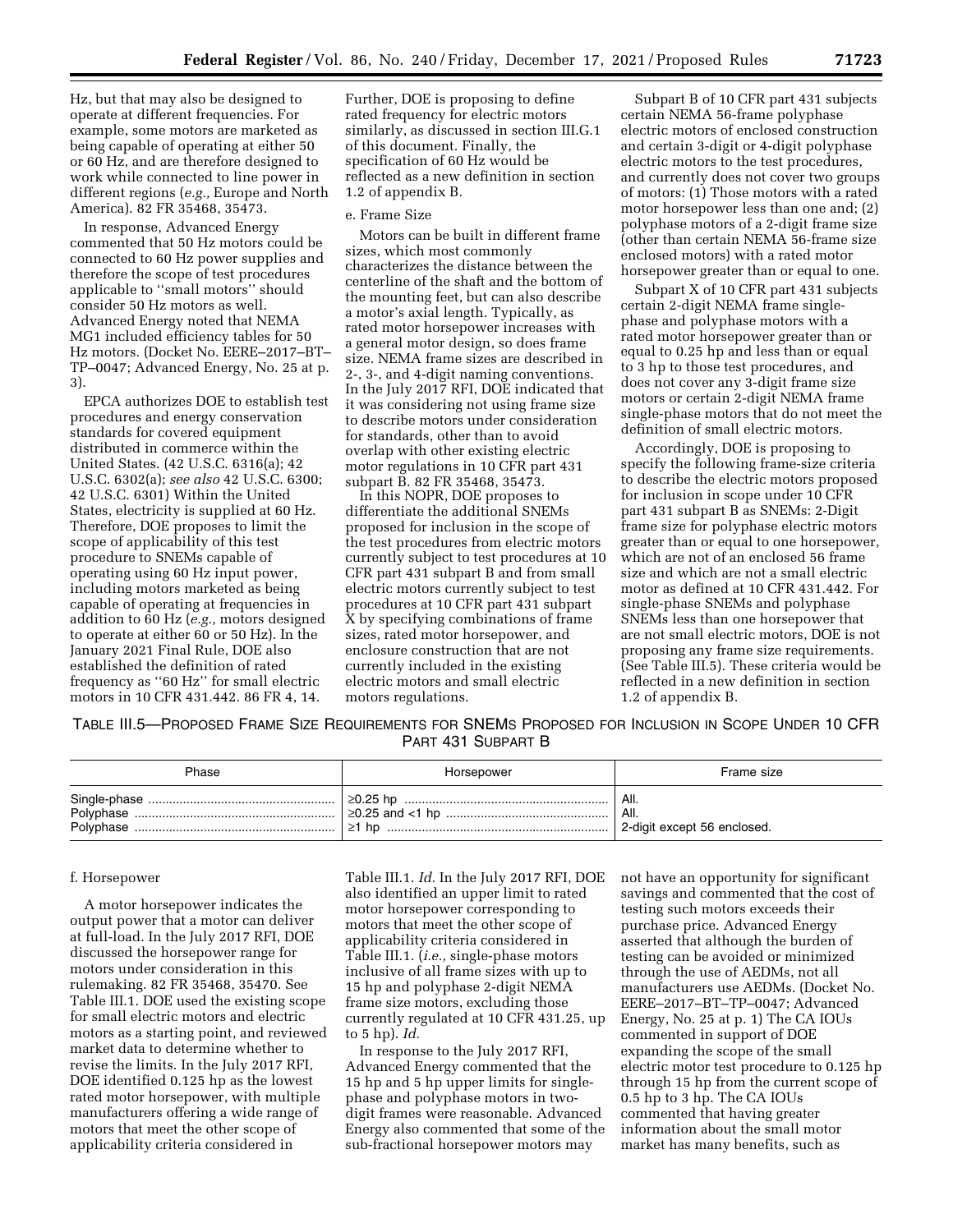aiding in the development of new incentive programs. (Docket No. EERE– 2017–BT–TP–0047; CA IOUs, No. 26 at p. 2) NEMA opposed any changes to the current horsepower range of regulated motors. NEMA commented that special and definite purpose motors (specifically between 0.125—3 hp) are predominantly used as components of other regulated products and that regulating these motors would increase consumer costs, add burden on manufacturers, and would not lead to energy savings. (Docket No. EERE– 2017–BT–TP–0047; NEMA, No. 24 at pp. 1, 6)

NEEA and NWPCC commented that DOE should include in the electric motor test procedure all motors that directly compete against each other in the 1 to 15 hp range so that such motors can be fairly compared against other motor designs. NEEA and NWPCC commented that some of these motor types and designs are known for having low efficiencies but are commonly chosen by consumers and original equipment manufacturers because they are cheaper than other motors. NEEA and NWPCC commented that the lack of coverage by the electric motors test procedure and standard is giving competitive advantage to inefficient motor types and increasing operating costs for consumers. (NEEA and NWPCC, No. 6 at p. 3)

DOE proposes a lower limit of 0.25 hp for SNEMs proposed for inclusion in scope, which would be reflected in a new definition of ''SNEMs'' in section 1.2 of appendix B. The proposed lower horsepower limit corresponds to the scope of the small electric motor test procedure in subpart X and would ensure that the efficiency levels of competing motor topologies in the same horsepower range can be compared.

DOE does not propose to specify an upper limit, as the criteria specified in the proposed definition of ''SNEMs'' inherently limits the range of horsepower sizes of equipment meeting this definition. Single-phase motors are inherently limited in horsepower due to the limitations of residential electrical power service.23 The proposed frame size specification for polyphase motors (two-digit NEMA frame size or IEC metric equivalent) inherently provides a limitation on the physical size and rated horsepower of the motor, as described in the July 2017 RFI. 82 FR 35468, 35470. Based on a review of manufacturer catalog data, DOE found that single-phase motors, inclusive of all frame sizes, exist up to 15 hp. DOE also found that polyphase 2-digit NEMA frame size motors exist up to 5 hp. *Id.*  The discussion regarding the potential regulation of ''SNEMs'' that are components of other regulated products is discussed in section III.A.10.

#### g. Enclosure Construction

In the July 2017 RFI, DOE discussed motor enclosure construction, which includes open and enclosed construction and certain subcategories such as open drip proof, totally enclosed non-ventilated, and totally enclosed air-over motors. 82 FR 35468, 35472. Enclosure construction characterizes both the level of ingress protection (*i.e.,* protection from dust or liquids) and the cooling method (such as active air cooling via an integral fan or passive cooling via natural convection). *Id.* 

Similar to 10 CFR 431.25, DOE proposes to include SNEMs with open and enclosed constructions under electric motors; *i.e.,* without differentiating by enclosure type, except to exclude motors that are an enclosed 56 NEMA frame size (or IEC metric

equivalent) to avoid overlapping with existing regulations at 10 CFR part 431 subpart B and subpart X. The exclusion of enclosed 56 NEMA frame size would be reflected in a new definition in section 1.2 of appendix B. In addition, liquid-cooled electric motors would be excluded from the scope of the test procedure, as described in section III.A.9. Furthermore, DOE proposes to include air-over electric motors as discussed in section III.A.3 of this document.

#### h. Topology

Section  $340(13)(G)$  of EPCA, as amended by the Energy Independence and Security Act of 2007 (Pub. L. 110– 140; EISA 2007) defines ''small electric motor'' as ''a NEMA general purpose alternating-current single-speed induction motor, built in a two-digit frame number series in accordance with NEMA Standards Publication MG 1– 1987.'' (42 U.S.C. 6311(13)(G)) When DOE codified the EISA 2007 definition of ''small electric motor'' into the CFR, it added ''including IEC metric equivalent motors,'' clarifying and explicitly indicating that IEC equivalent motors meet the definition of small electric motor. 10 CFR 431.442 In a final rule published on March 9, 2010 (''March 2010 Final Rule''), DOE interpreted the term ''NEMA general purpose alternating current single-speed induction motor'' as referring to elements within paragraph MG 1–1.05 of NEMA MG 1–1987, which provides a list of characteristics for determining whether a particular motor is a general purpose alternating current motor (see Table III.6). 75 FR 10874, 10882–10886. On June 17, 2014, DOE issued a guidance document that clarifies DOE's interpretation of each of these characteristics.24

TABLE III.6—CHARACTERISTICS OF GENERAL PURPOSE MOTORS

General Purpose Motor Performance Requirements (paragraph MG 1–1.05 of NEMA MG 1–1987)

(1) Built with an open construction;

(2) Rated for continuous duty;

(3) Incorporates the service factor in MG 1–12.47 of MG 1–1987;

(4) Uses insulation that satisfies at least the minimum Class A insulation system temperature rise specifications detailed in MG 1–12.42 of MG 1–1987;

(6) Has standard operating characteristics;

(7) Has standard mechanical construction;

(8) Designed for use under usual service conditions; and

(9) Is not restricted to a particular application.

23Residential electric power service is typically provided at 100 to 200 amps total for the entire residence, with individual circuits typically sized at 15–30 amps, up to a maximum of around 60 amps for special use cases. A 60-amp circuit at 240V

could theoretically accommodate a maximum motor

<sup>24</sup> In response to questions from NEMA and various motor manufacturers, DOE issued a guidance document that identifies some key design elements that manufacturers should consider when determining whether a given individual motor meets the small electric motor definition and is subject to the energy conservation standards promulgated for small electric motors. See *[www.regulations.gov/document?D=EERE-2017-BT-](http://www.regulations.gov/document?D=EERE-2017-BT-TP-0047-0082)[TP-0047-0082](http://www.regulations.gov/document?D=EERE-2017-BT-TP-0047-0082)*.

<sup>(5)</sup> Designed in standard ratings;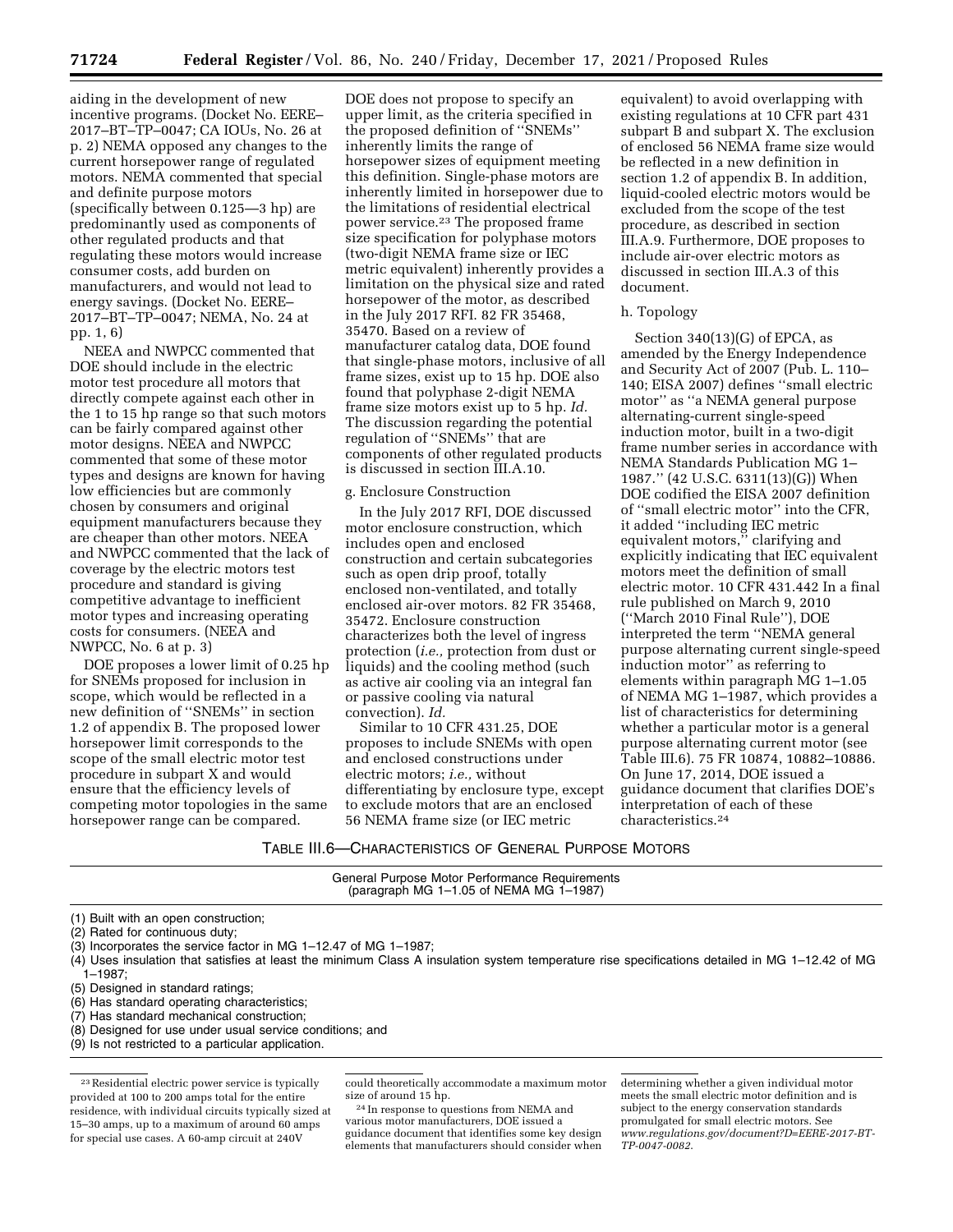In the March 2010 Final Rule, DOE identified six categories of AC singlespeed induction motors: Split-phase, shaded-pole, capacitor-start (both

capacitor-start induction-run (''CSIR'') and capacitor-start capacitor-run (''CSCR'')), permanent-split capacitor (''PSC''), and polyphase. 75 FR 10874,

10883. Table III.7 describes each of these motor types.

| Topology                           | Description                                                                                                                                                                                                                           |
|------------------------------------|---------------------------------------------------------------------------------------------------------------------------------------------------------------------------------------------------------------------------------------|
|                                    | A capacitor motor* having the same value of capacitance for both starting and running conditions.<br>(MG 1-2014, 1.20.3.3.2)                                                                                                          |
|                                    | A capacitor motor <sup>*</sup> in which the capacitor phase is in the circuit only during the starting period. (MG<br>$1 - 2014$ , $1.20.3.3.1$                                                                                       |
|                                    | A capacitor motor * using different values of effective capacitance for the starting and running condi-<br>tions. (MG 1-2014, 1.20.3.3.3)                                                                                             |
|                                    | A single-phase induction motor provided with an auxiliary short-circuited winding or windings dis-<br>placed in magnetic position from the main winding. (MG 1-2014, 1.20.3.4)                                                        |
|                                    | A single-phase induction motor equipped with an auxiliary winding, displaced in magnetic position<br>from, and connected in parallel with the main winding. (MG 1-2014, 1.20.3.1)                                                     |
| Polyphase induction, squirrel cage | A polyphase induction motor in which the secondary circuit (squirrel-cage winding) consists of a num-<br>ber of conducting bars having their extremities connected by metal rings or plates at each end.<br>$(MG 1 - 2014, 1.18.1.1)$ |

\* A capacitor motor is a single-phase induction motor with a main winding arranged for direct connection to a source of power and an auxiliary winding connected in series with a capacitor. (MG 1-2014 1.20.3.3)

Of these six motor types, DOE established that split-phase, shadedpole, and PSC motors did not meet the definition of small electric motor (based on the performance requirements of general purpose motors as listed in Table III.6) and therefore were not addressed by the test procedure at 10 CFR 431.444. *Id.* 

EPCA does not define ''electric motor,'' and DOE's authority to regulate this equipment, unlike that for small electric motors, is not restricted to general purpose motors as defined in NEMA MG–1 1987. (*See* 42 U.S.C. 6311(13)) DOE proposes to expand the applicability of the test procedure to include electric motors that are generally considered SNEMs but that do not meet the general purpose requirements of NEMA MG1–1987 specified in the definition of ''small electric motor.'' DOE is proposing that all six induction motor topologies described in Table III.7 would be included as SNEMs if they meet all other criteria (*e.g.,* duty, single-speed, etc.) as listed in Table III.4 (*i.e.,* DOE is not proposing to specifically specify these SNEM topologies in the ''Scope'' section of appendix B, but rather to specify coverage through other motor features and characteristics as listed in Table III.4). DOE notes that all motors in Table III.7 were presented in the July 2017 RFI as primary motor topologies for which DOE was considering standards and test procedures. 82 FR 35468, 35471.

In addition, by covering these sixtopologies, the proposed test procedure would apply to general-purpose, definite-purpose, and special-purpose motors, as defined in NEMA MG 1–

2016, paragraphs 1.11 and 1.15. (*See also* 42 U.S.C. 6311(13)(C)-(D) (defining the terms ''definite-purpose motor'' and ''special-purpose motor,'' respectively)) Definite- and special-purpose motors are designed for a particular application (*e.g.,* washdown duty motors) and incorporate features that are not included in general purpose motors (*e.g.,* contact seals). DOE notes that certain definite- and special-purpose motors would require additional testing instructions beyond what industry standards specify. Section III.L discusses these definite- and specialpurpose motors and potential additional testing instructions.25

7. AC Induction Inverter-Only Electric Motors

The current electric motor test procedures apply to AC induction motors except for those AC induction motors that are ''inverter-only electric

motors.'' 26 These motors are an exempted category of electric motors listed at 10 CFR 431.25(l)(5).27 This section discusses inverter-only electric motors that are AC induction motors. Section III.A.8 discusses inverter-only electric motors that are not AC induction motors.

In the December 2013 Final Rule, DOE found that testing an inverter-only motor presented multiple difficulties. 78 FR 75962, 75988. Inverter-only motors can be operated at a continuum of speeds, with no established speed testing profile; and the motors may be optimized for different waveforms, which have no established testing standards. Further, without extensive study it would be difficult to generate meaningful test results for products that may be designed for a wide variety of operating inputs. Additionally, at the time, DOE established that the high frequency power signals may be difficult to measure accurately without specialized equipment that testing

27 DOE defines an ''inverter-only electric motor'' as an electric motor that is capable of rated operation solely with an inverter, and is not intended for operation when directly connected to polyphase, sinusoidal line power.'' 10 CFR 431.12 DOE notes that more generally, the requirement to operate with an inverter also means that that inverter-only motors are not intended for operation when directly connected to single-phase, sinusoidal line power or to DC power. See section III.B.3 of this NOPR.

<sup>25</sup>Both definite purpose electric motor and special purpose electric motors cannot be used in most general purpose applications. The main difference between definite purpose electric motor and special purpose electric motors is that definite purpose electric motor are designed to standard ratings with standard operating characteristics or standard mechanical construction (as specified in NEMA MG1–2016) while special purpose electric motor are designed with special operating characteristics or special mechanical construction. Section III.L discusses additional testing instructions for the following categories of electric motors: (1) Brake electric motors; (2) close-coupled pump electric motors and electric motors with single or double shaft extensions of non-standard dimensions or design; (3) electric motors with nonstandard endshields or flanges; (4) electric motors with non-standard bases, feet or mounting configurations; (5) electric motors with a separatelypowered blower; (6) immersible electric motors; (7) partial electric motors; and (8) vertical electric motors and electric motors with bearings incapable of horizontal operation.

<sup>26</sup>NEMA MG–1 2016, paragraph 30.2.1.5 defines the term ''control'' for motors receiving AC power, as ''devices that are also called inverters and converters. They are electronic devices that convert an input AC or DC power into a controlled output AC voltage or current''. Converters can also be found in motors that receive DC power and also include electronic devices that convert an input AC or DC power into a controlled output DC voltage or current. See section III.B.3 of this NOPR.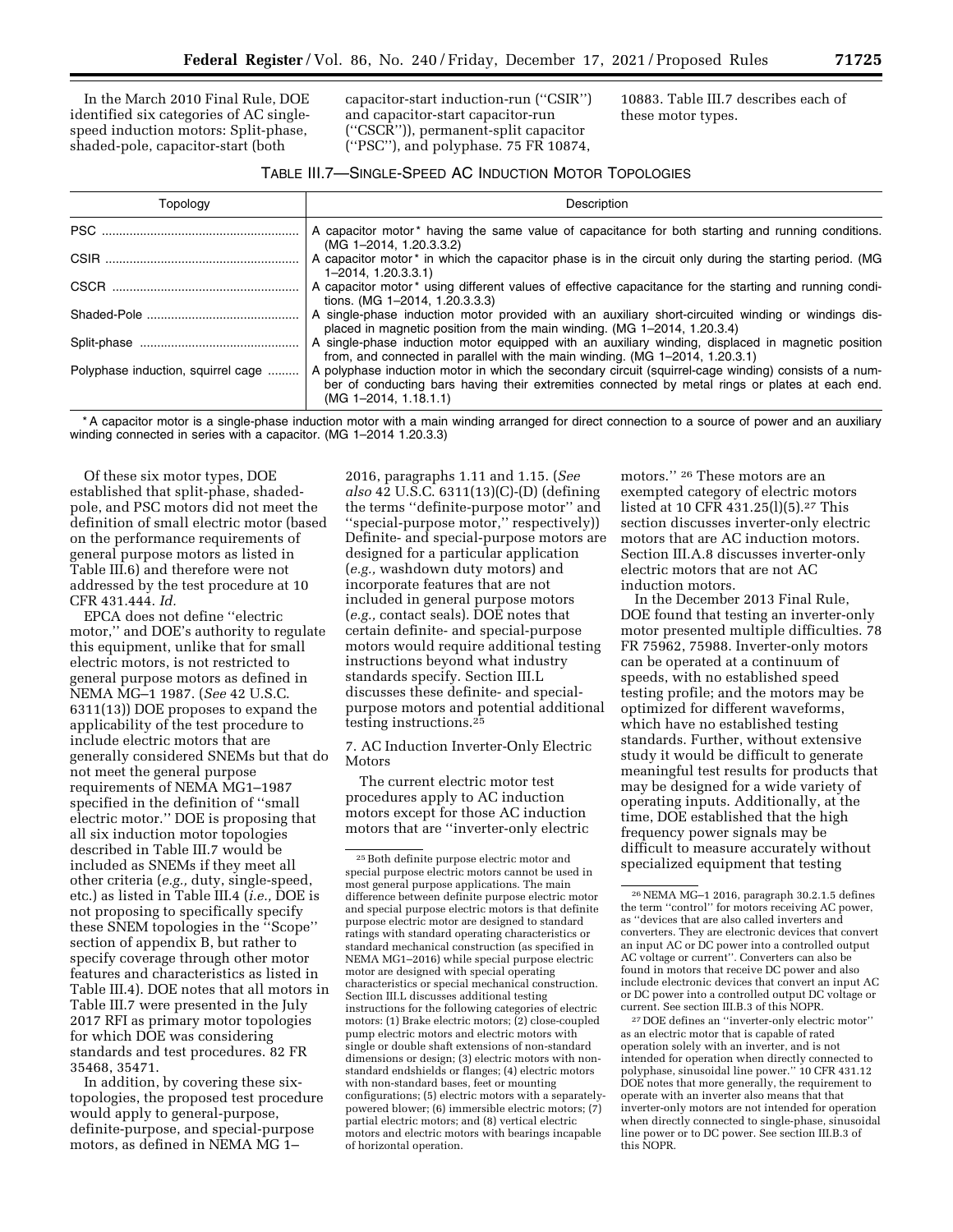laboratories may not possess. *Id.*  Consequently, DOE provided an exemption for inverter-only electric motors from the energy conservation standards at 10 CFR 431.25 due to the absence of a reliable and repeatable method to test them for efficiency. 79 FR 30934, 30945.

Since the publication of the December 2013 Final Rule, the industry has developed several methods to test inverter-only motors, as discussed further in section III.D.3. Therefore, DOE proposes to include within the scope of the test procedure AC induction inverter-only electric motors that meet the criteria listed at 10 CFR 431.25(g) and in Table III.4 of this NOPR. As noted, were DOE to include induction inverter-only electric motors within the scope of the test procedure, such electric motors would not be required to be tested according to the DOE test procedure until such time as DOE establishes energy conservation standards for induction inverter-only electric motors. If manufacturers voluntarily make representations regarding the energy consumption or cost of energy of such electric motors, however, they would be required to test according to the DOE test procedure and sampling requirements.

DOE requests comments on its proposal to add test procedure provisions for AC induction inverteronly electric motors. DOE seeks supporting information and justification for including or excluding AC induction inverter-only electric motors in the scope of the test procedure.

#### 8. Synchronous Electric Motors

The current electric motors test procedures apply only to induction electric motors. 10 CFR 431.25(g)(1), appendix B, Note.

The ''induction motor'' criteria exclude synchronous electric motors from the scope. A ''synchronous electric motor'' is an electric motor in which the average speed of the normal operation is exactly proportional to the frequency of power supply to which it is connected, regardless of load. 28 In contrast, in an induction electric motor, the average speed of the normal operation is not proportional to the frequency of the power supply to which it is connected.29 For example, a 4-pole

synchronous electric motor will rotate at 1800 rpm when connected to 60 Hz power even when the load varies; whereas a 4-pole induction electric motor in the same setup will slow down as load increases.

Synchronous electric motors can operate either direct-on-line (connected directly to the power supply) or as inverter-fed (connected to an inverter). Some inverter-fed electric motors require being connected to an inverter to operate (*i.e.,* inverter-only electric motors) while others are capable of operating both direct-on-line or connected to an inverter (*i.e.,* invertercapable electric motors).

In the July 2017 RFI, DOE presented a list of motor topologies for which it was considering test procedures. Specifically, DOE identified the following inverter-fed synchronous electric motor topologies that are not included in the current test procedures for electric motors or small electric motors: Line start permanent magnet (''LSPM''); 30 permanent magnet AC (''PMAC,'' also known as permanent magnet synchronous motor (''PMSM'') or brushless AC); switched reluctance (''SR''); synchronous reluctance motors (''SynRMs''); and electronically commutated motor (''ECMs'').31 82 FR 35468, 35471 Typically, these motor technologies are used as higher efficiency replacements for single-speed induction motors.

LSPM motors can be connected directly to 60 Hz line power and started with a squirrel cage rotor (similar to an induction electric motor) but can also be paired with an inverter to start the motor or have variable-speed capability enabled by integrated electronic controls. SynRMs, SR motors, and PMAC motors are designed for variable-

30Advanced Energy noted that LSPM motors are synchronous motors. Though these motors have a squirrel cage, they do not operate on the principle of induction as is attributed to regular induction motors. The cage is simply for starting the motor and these motors are essentially synchronous motors. (Docket No. EERE-2017-BT-TP-0047; Advanced Energy, No. 25 at p. 2) This technology is described further in Chapter 3 of the technical support document accompanying the May 2014 Final Rule: During the motor transient start up, the squirrel cage in the rotor contributes to the production of enough torque to start the rotation of the rotor, albeit at an asynchronous speed. When the speed of the rotor approaches synchronous speed, the constant magnetic field of the permanent magnet locks to the rotating stator field, thereby pulling the rotor into synchronous operation. (Docket No. EERE–2010–BT–STD–0027–0108)

31All 5 topologies are referred to as ''advanced motor technologies'' and represent motor technologies that have been more recently introduced on the market and have variable speed capabilities.

speed operation, and must be controlled by an inverter to be able to start the motor.

ECMs, also known as a brushless DC electric motor, are synchronous motors that operate on DC power via an inverter connected to an AC power supply. ECMs typically consist of an integrated permanent magnet DC motor and an integrated variable frequency drive (''VFD''), which provides speed control capability.

In response to the July 2017 RFI, the Joint Advocates recommended that the test procedures should be (1) applied to a broad range of motor technologies and categories to enable consumers to make fair comparisons; (2) be based on existing test methods where possible; and (3) reflect the relative power consumption over a range of points. The Joint Advocates commented that DOE should prioritize establishing test procedures for primary topologies based on sales, specifically DC motors. (Docket No. EERE–2017–BT–TP–0047, Joint Advocates, No. 27 at pp. 2–3)

The CA IOUs commented that DOE should establish test procedures for the additional motor categories considered in the July 2017 RFI. (CA IOUs, No. 3 at p. 3–5) Specifically, regarding advanced motor technologies, the CA IOUs commented in support of including motors using frequency converters that can be tested in accordance with IEC 60034–2–3:2020 ''Rotating electrical machines—Part 2–3: Specific test methods for determining losses and efficiency of converter-fed AC motors'' (''IEC 60034–2–3:2020''); IEC 61800–9–2:2017 ''Adjustable speed electrical power drive systems—Part 9– 2: Ecodesign for power drive systems, motor starters, power electronics and their driven applications—Energy efficiency indicators for power drive systems and motor starters'' (IEC 61800– 9–2:2017); and other industry test standards applicable to DC motors such as IEC 60034–2–1:2014. The CA IOUs commented that DOE should establish test procedures for advanced motor technologies that are interchangeable with electric motors currently subject to DOE test procedures. The CA IOUs commented that this would reduce market confusion by providing comparable ratings for substitutable motors and motor systems. The CA IOUs stated that including advanced motor technologies in the scope of the test procedure would ensure that end users are provided with ratings from a uniform test method that can be used to compare and select between electric motors of competing technologies that would ultimately be used in the same end-use applications. Specifically, the

<sup>28</sup>NEMA MG 1–2016 paragraph 1.17.3.4 defines a ''synchronous machine'', as an ''alternatingcurrent machine in which the average speed of the normal operation is exactly proportional to the frequency of the system to which it is connected.''

<sup>&</sup>lt;sup>29</sup>NEMA MG 1-2016 paragraph 1.17.3.3 defines an ''induction machine'', as an ''an asynchronous machine that comprises a magnetic circuit interlinked with two electric circuits or sets of

circuits, rotating with respect to each other and in which power is transferred from one circuit to another by electromagnetic induction.''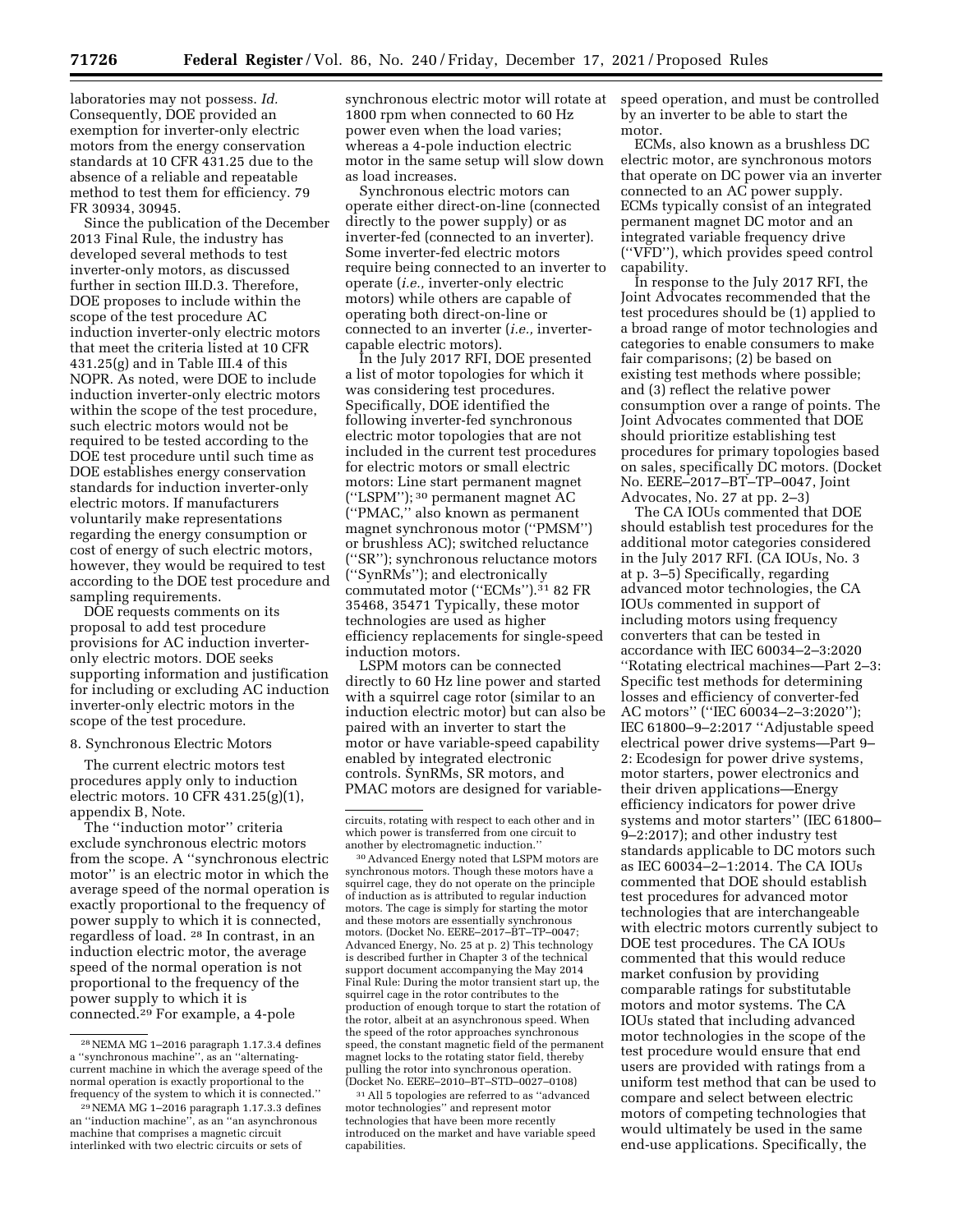CA IOUs commented that DOE should expand the scope of existing test procedure to include SR, SynRM, PMAC, PMSMs, and motors with an integrated VFD. The CA IOUs provided additional information to demonstrate the technical feasibility and market availability of these advanced motor technologies. (CA IOUs, No. 3 at p. 3– 5)

The Efficiency Advocates and NEEA and NWPCC similarly commented that DOE should establish test procedures for the additional motor categories

considered in the July 2017 RFI. In addition, the Efficiency Advocates and NEEA and NWPCC similarly urged DOE to consider test procedure modifications to account for electric motors with advanced motor technologies. NEEA and NWPCC commented that including a broad a range of motor technologies, designs, and categories in the test procedure enables consumers to make fair comparisons. The Efficiency Advocates added that the scope of the test procedure should enable any new motor technology to be rated on a fair

basis with existing motor technologies. (Efficiency Advocates, No. 5 at pp. 2–3; NEEA and NWPCC, No. 6 at pp. 2–4)

DOE has identified new industry standards since its December 2013 Final Rule that apply to synchronous electric motors (see section III.D.3). Accordingly, DOE proposes to include within the scope of the test procedure synchronous electric motors with the characteristics listed in Table III.8. These criteria would be specified in a new definition in section 1.2 of appendix B, titled ''Definitions.''

### TABLE III.8—SYNCHRONOUS ELECTRIC MOTORS PROPOSED FOR INCLUSION IN SCOPE

| Criteria number | Description                                                                                                                                                                               |
|-----------------|-------------------------------------------------------------------------------------------------------------------------------------------------------------------------------------------|
| 2<br>3          | Are not dedicated purpose pool pump motors as defined at 10 CFR 431.483.<br>Are synchronous electric motors:<br>Are rated for continuous duty (MG 1) operation or for duty type S1 (IEC). |
| 4               | Capable of operating on polyphase or single-phase alternating current 60-hertz (Hz); sinusoidal line power (with or without an<br>inverter);                                              |
| 5               | Are rated 600 volts or less:.                                                                                                                                                             |
|                 | Have a 2-, 4-, 6-, 8-, 10-, or 12-pole configuration.                                                                                                                                     |
| 7               | Produce at least 0.25 horsepower (hp) (0.18 kilowatt (kW)) but not greater than 750 hp (373 kW).                                                                                          |

Section III.D.3 discusses industry standards that DOE proposes to incorporate by reference and use to test synchronous electric motors.

DOE requests comments on its proposal to add synchronous electric motors to the scope of the test procedure. Specifically, DOE request comments on whether the criteria listed in Table III.8 accurately reflect DOE's intent to propose to include LSPM motors; PMAC motors; SR motors; SynRMs; and ECMs in the scope of the proposed test procedure. To the extent that the criteria listed in Table III.8 should be revised, DOE seeks supporting information and justification for the suggested revision.

#### 9. Exemptions

DOE proposes to include within the scope of the test procedure previously exempted air-over electric motors, submersible electric motors and inverter-only electric motors at 10 CFR 431.25(l), as discussed in sections III.A.3, III.A.4 and III.A.7, respectively. However, in this NOPR, DOE proposes to continue to exempt (1) component sets of an electric motor; and (2) liquidcooled electric motors. 10 CFR 431.25(l)(2) and (3).

### a. Component Sets

Electric motors within the scope of the DOE test procedure typically incorporate a number of components that may include: A rotor, stator, stator windings, stator frame, endshields, bearings, and a shaft. Any combination

of these parts that does not form an operable electric motor is considered a component set of an electric motor. An operable motor is engineered for performing in accordance with nameplate ratings. Motor component sets may be sold to third parties with the intention of mounting motor components inside equipment that would provide the necessary elements to allow the component set to operate similarly to a standalone electric motor. For example, a motor component set consisting of a rotor, stator, and stator windings may be purchased and installed inside equipment that provides the structural support and interfacing components necessary to allow performance consistent with that of a complete, operable motor. Third parties may also purchase component sets with the intention of assembling complete, operable motors, in which case the third party would be responsible for certifying that the assembled motor meets any applicable standards.

In the December 2013 Final Rule, DOE determined that the additional parts required to construct an operable motor from a component set may be costly, complex, and are often only provided by a motor manufacturer. 78 FR 75962, 75987. Subsequently, DOE determined that a single testing laboratory would have insurmountable difficulty machining motor parts, assembling the parts into an operable machine, and testing the motor in a way that would be manageable, consistent, and repeatable by other testing

laboratories. *Id.* At this time, DOE is unaware of an industry test procedure or instructions that could facilitate the consistent testing of component sets. Therefore, DOE proposes to maintain the existing exemption for component sets of an electric motor at 10 CFR 431.25(l)(2).

DOE requests comment on maintaining the existing exemption of component sets of an electric motor from the scope of the test procedure.

#### b. Liquid-Cooled Electric Motors

Liquid-cooled motors use liquid (or liquid-filled components) to facilitate heat dissipation but are not submerged in liquid during operation. In the December 2013 Final Rule, DOE described a liquid-cooled electric motor as a motor that circulates one or a combination of several liquids into and around the motor and frame to dissipate heat. 78 FR 75962, 75987. This circulation of liquid for cooling could impact the operating temperature of the motor and, by extension, its efficiency. Further, DOE did not identify any standardized methodology for testing the energy efficiency of a liquid-cooled motor. *Id.* Consequently, in the May 2014 Final Rule, DOE exempted liquidcooled electric motors from the energy conservation standards at 10 CFR 431.25(l)(3) due to the absence of a reliable and repeatable method to test them for efficiency. 79 FR 30933, 30945. DOE defines a ''liquid-cooled electric motor'' as a motor that is cooled by liquid circulated using a designated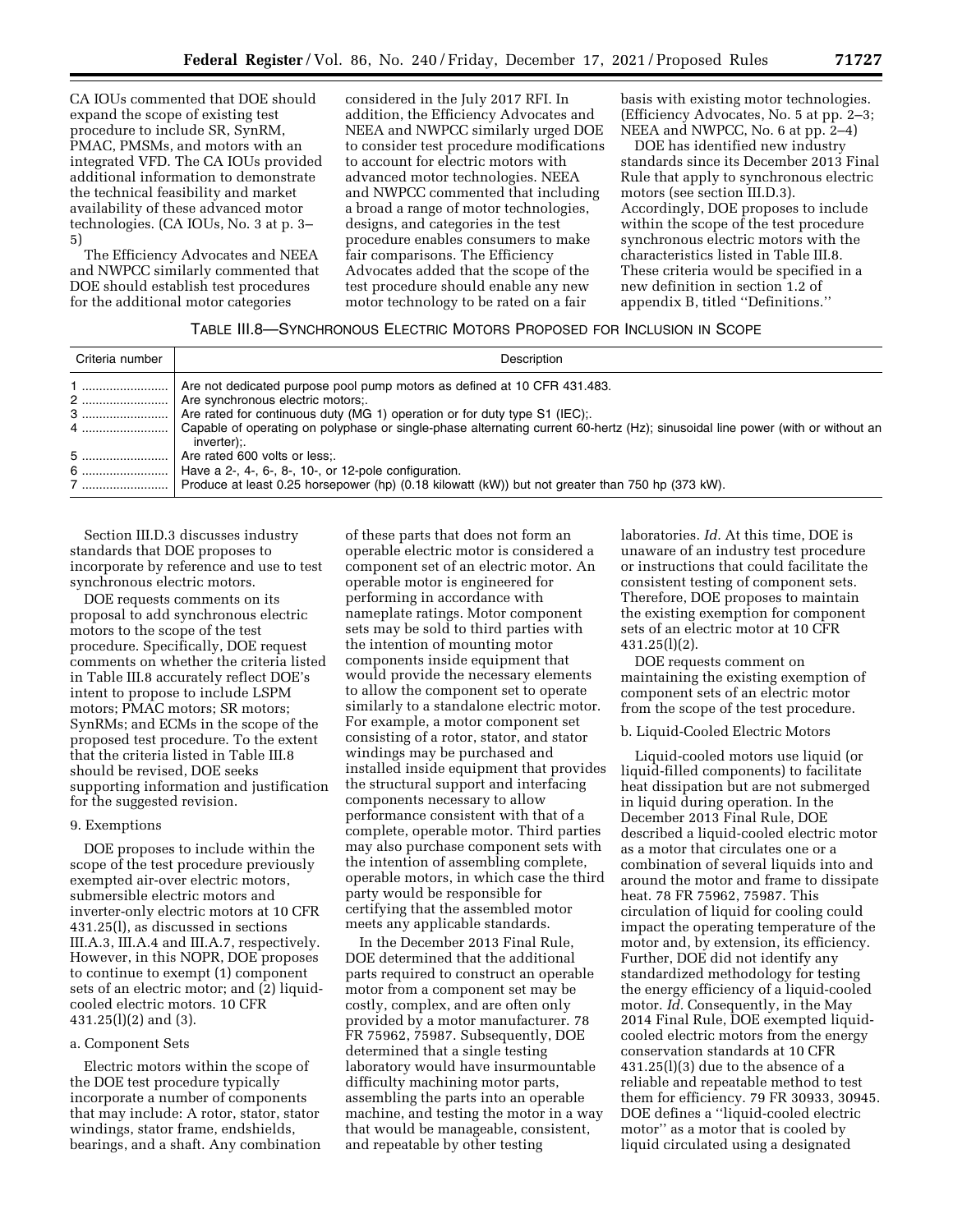cooling apparatus such that the liquid or definite purpose motors. AHAM and liquid-filled conductors come into direct contact with the parts of the motor. 10 CFR 431.12.

In response to the July 2017 RFI, Advanced Energy commented that it did not support regulating motors that are manufactured for highly specialized applications, such as liquid-cooled motors. (Advanced Energy, EERE–2017– BT–TP–0047, No. 25 at p. 6) DOE has preliminarily determined that the testing difficulties previously described for liquid-cooled motors, including lack of a repeatable and reliable test method, still exist. Therefore, DOE continues to propose to exempt liquid-cooled motors from the scope of applicability of this test procedure. However, to more clearly distinguish the exempted liquid-cooled electric motors from submersible electric motors (which DOE is proposing to include within scope, as discussed in section III.A.4), DOE proposes to update the definition for ''liquid-cooled electric motors,'' as described in section III.B.5.

DOE requests comment on maintaining the existing exemption of liquid-cooled electric motors from the scope of the test procedure.

10. Motor Used as a Component of a Covered Product or Equipment

EPCA provides that no standard prescribed for small electric motors (those regulated in 10 CFR part 431, subpart X) shall apply to any such motor that is a component of a covered product under EPCA or of covered equipment under EPCA. (42 U.S.C. 6317(b)(3)) EPCA does not establish any such prohibition for electric motors and suggests the opposite. See 42 U.S.C. 6313(b)(1) (providing that standards for electric motors be applied to electric motors manufactured ''alone or as a component of another piece of equipment'').

NEMA, McMillan Electric Company, Detech, and Lennox International indicated that they do not support regulating motors that are components of covered products or equipment, but instead support a finished-product approach to energy efficiency regulations.32 (Docket No. EERE–2017– BT–TP–0047, NEMA, No. 24 at p. 1; McMillian Electric Company, No. 16 at p. 1; Detech, no. 18 at p. 1; Lennox, No. 22 at p. 1–2) In addition, AHAM and AHRI commented that they oppose DOE requiring testing of motors that only enter commerce as components of another product, including special and

AHRI commented that is too difficult to uniformly test such motors that are designed and destined for specific applications and that are vastly different from one-another. AHAM and AHRI asserted that developing such test procedures would be difficult, if not impossible, and that complying with them would be difficult and costly to manage. (Docket No. EERE–2017–BT– TP–0047, AHAM and AHRI, No. 21 at p. 5)

At this time, DOE is not proposing to exclude from its test procedure's scope those motors used as a component of a covered product or covered equipment. DOE notes that the current electric motors test procedure applies to definite purpose and special purpose electric motors, and DOE is not aware of any technical issues with testing such motors using the current DOE test procedure. Furthermore, DOE is proposing additional test instructions for the additional electric motors proposed in scope, including testing instructions for special and definite purpose motors. (See section III.L for further discussion).

DOE requests comment on whether any electric motors, when used as components of covered products or covered equipment, are unable to be tested under the DOE test procedure absent modification to the test procedure. If so, DOE requests information on what such modifications should be and why.

#### *B. Definitions*

DOE is proposing to modify 10 CFR 431.12 by either modifying or adding certain definitions applicable to electric motors.

1. Updating IEC Design N and H Motors Definitions and Including New Definitions for IEC Design N and H ''E'' and ''Y'' Designations

As discussed in section III.A.1, DOE proposes to clarify that IEC Design HE, HY, HEY, NE, NY, and NEY are already covered equipment. Accordingly, DOE proposes to add definitions for these designs in 10 CFR 431.12 based on the definitions of IEC Design H and N provided in 10 CFR 431.12, and the definitions for IEC Design HE, HY, HEY, NE, NY, and NEY provided in IEC 60034–12:2016. DOE proposes to include these ''E'' and/or ''Y'' variants in each instance where IEC Design N and H are currently referenced in 10 CFR 431.25. In addition, DOE proposes to amend the current definitions for IEC Design H and N (which currently reference and are based on IEC 60034– 12 Edition 2.1 2007–09) to be consistent

with the latest version of that industry standard—IEC 60034–12:2016.

In reviewing IEC 60034–12:2016, DOE identified the following updates as it relates to the definitions: (1) For IEC Design N and Design H motors, the lower end of the rated output power range was reduced from 0.4 kW (0.5 hp) to 0.12 kW ( $\frac{1}{6}$  hp), and corresponding new limits for minimum values of torque and external moment of inertia were added to these power ratings; and (2) the limits for locked rotor apparent power for motors with protection type ''e'' were replaced by a reference to IEC 60079–7:2015 ''Explosive atmospheres—Part 7: Equipment protection by increased safety "e"" (''IEC 60079–7:2015''). IEC protection type ''e'' denotes motors to be used in hazardous environments and minimizes air-gap sparking; see section III.C.1 for further description. DOE notes that the update to the lower end of the rated output power range would not affect the applicability of the energy conservation standards, as discussed in section  $III.C.1$ 

DOE proposes updating the definitions for IEC Design H and N, consistent with the updates in IEC 60034–12:2016, as follows:

*IEC Design H motor* means an electric motor that:

(1) Is an induction motor designed for use with three-phase power;

(2) Contains a cage rotor;

(3) Is capable of direct-on-line

starting;

(4) Has 4, 6, or 8 poles;

(5) Is rated from  $0.12 \text{ kW}$  to 1600 kW at a frequency of 60 Hz; and

(6) Conforms to sections 9.1, 9.2, and 9.3 of the IEC 60034–12:2016 (incorporated by reference, see § 431.15) specifications for starting torque, locked rotor apparent power, and starting requirements, respectively.

- *IEC Design N motor* means an electric motor that:
- (1) Is an induction motor designed for use with three-phase power;

(2) Contains a cage rotor;

(3) Is capable of direct-on-line starting;

(4) Has 2, 4, 6, or 8 poles;

(5) Is rated from 0.12 kW to 1600 kW at a frequency of 60 Hz; and

(6) Conforms to sections 6.1, 6.2, and 6.3 of the IEC 60034–12:2016 (incorporated by reference, see § 431.15) specifications for torque characteristics, locked rotor apparent power, and starting requirements, respectively. If a motor has an increased safety designation of type 'e', the locked rotor apparent power shall be in accordance with the appropriate values specified in IEC 60079–7:2015. (incorporated by reference, see § 431.15)

<sup>32</sup>A finished-product approach would consider establishing energy conservation standards at the larger equipment level (*e.g.,* HVAC equipment) rather than at the component level (*e.g.,* the motor).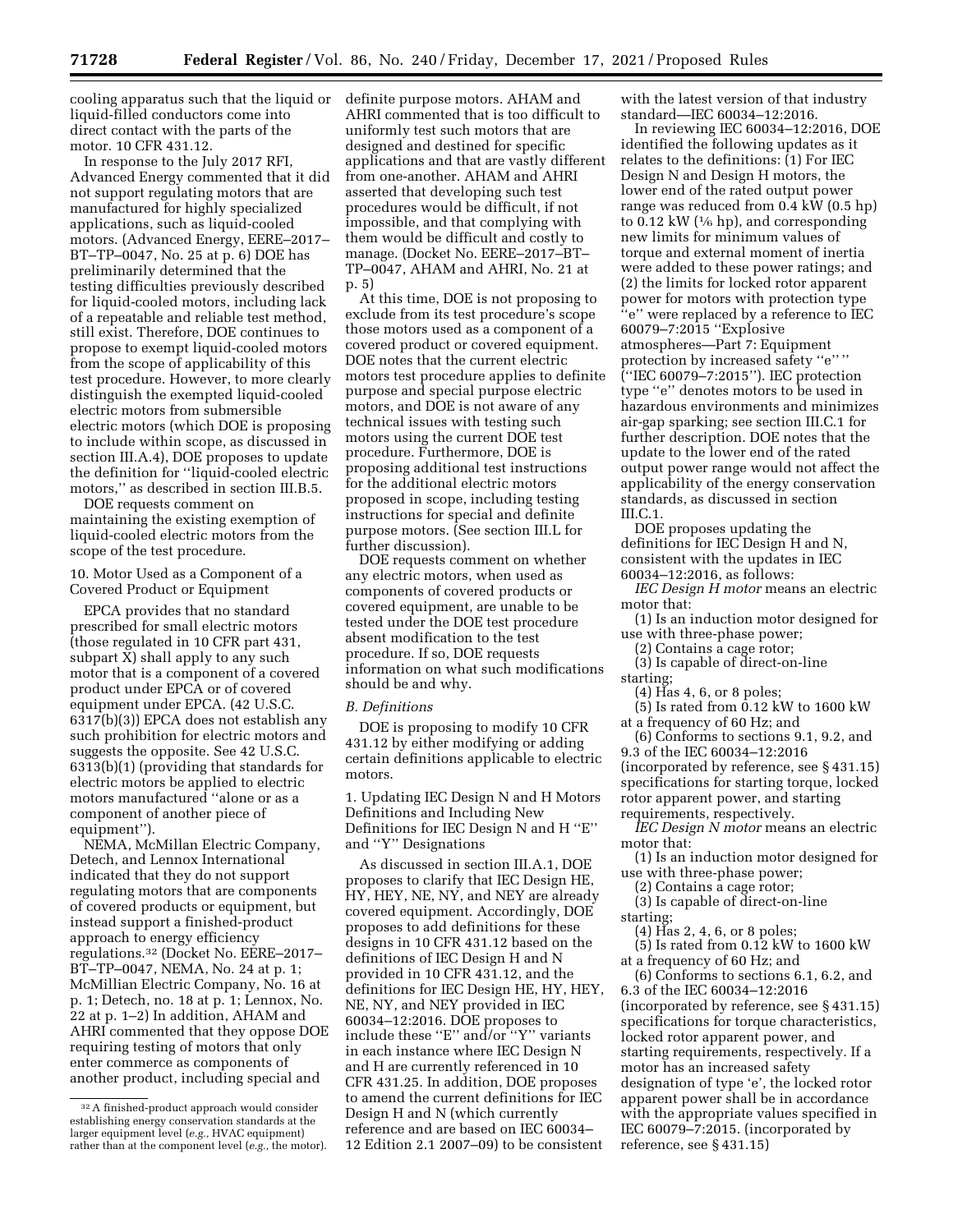Furthermore, DOE proposes to add the following definitions to 10 CFR 431.12:

*IEC Design HE* means an electric motor that

(1) Is an induction motor designed for use with three-phase power;

(2) Contains a cage rotor;

(3) Is capable of direct-on-line starting;

(4) Has 4, 6, or 8 poles;

(5) Is rated from 0.12 kW to 1600 kW at a frequency of 60 Hz; and

- (6) Conforms to section 9.1, Table 3, and section 9.3 of the IEC 60034– 12:2016 (incorporated by reference, see § 431.15) specifications for starting
- torque, locked rotor apparent power,
- and starting requirements, respectively. *IEC Design HY* means an electric
- motor that

(1) Is an induction motor designed for use with three-phase power;

(2) Contains a cage rotor;

(3) Is capable of direct-on-line starting;

(4) Has 4, 6, or 8 poles;

- (5) Is rated from 0.12 kW to 1600 kW at a frequency of 60 Hz; and
- (6) Conforms to section 5.7, section 9.2 and section 9.3 of the IEC 60034– 12:2016 (incorporated by reference, see § 431.15) specifications for starting torque, locked rotor apparent power,
- and starting requirements, respectively.
- *IEC Design HEY* means an electric motor that

(1) Is an induction motor designed for use with three-phase power;

(2) Contains a cage rotor;

(3) Is capable of direct-on-line

starting;

(4) Has 4, 6, or 8 poles;

 $(5)$  Is rated from  $0.12$  kW to 1600 kW at a frequency of 60 Hz; and

(6) Conforms to section 5.7, Table 3 and section 9.3 of the IEC 60034– 12:2016 (incorporated by reference, see § 431.15) specifications for starting torque, locked rotor apparent power, and starting requirements, respectively.

*IEC Design NE* means an electric motor that

(1) Is an induction motor designed for use with three-phase power;

(2) Contains a cage rotor;

(3) Is capable of direct-on-line starting;

(4) Has 2, 4, 6, or 8 poles;

(5) Is rated from 0.12 kW to 1600 kW at a frequency of 60 Hz; and

(6) Conforms to section 6.1, Table 3 and section 6.3 of the IEC 60034– 12:2016 (incorporated by reference, see § 431.15) specifications for starting torque, locked rotor apparent power,

and starting requirements, respectively. *IEC Design NY* means an electric motor that

(1) Is an induction motor designed for use with three-phase power;

(2) Contains a cage rotor;

- (3) Is capable of direct-on-line starting;
- (4) Has 2, 4, 6, or 8 poles;
- (5) Is rated from 0.12 kW to 1600 kW at a frequency of 60 Hz; and
- (6) Conforms to section 5.4, section 6.2 and section 6.3 of the IEC 60034– 12:2016 (incorporated by reference, see § 431.15) specifications for starting torque, locked rotor apparent power,
- and starting requirements, respectively.

*IEC Design NEY* means an electric motor that

(1) Is an induction motor designed for use with three-phase power;

(2) Contains a cage rotor;

- (3) Is capable of direct-on-line starting;
- (4) Has 2, 4, 6, or 8 poles;
- (5) Is rated from 0.12 kW to 1600 kW at a frequency of 60 Hz; and

(6) Conforms to section 5.4, Table 3 and section 6.3 of the IEC 60034– 12:2016 (incorporated by reference, see § 431.15) specifications for starting torque, locked rotor apparent power, and starting requirements, respectively.

DOE seeks comments on the proposed updates to the definitions for IEC Design H, and IEC Design N, and the proposed additional definitions for IEC Design HE, HY, HEY, NE, NY and NEY.

2. Updating Definitions to Reference NEMA MG1–2016 With 2018 Supplements

A number of definitions in 10 CFR 431.12 incorporate references to specific sections of NEMA MG 1–2009 to characterize the construction and operation of different categories of electric motors. DOE is proposing to revise these definitions to update the current NEMA MG 1 references to the most recent edition of that industry standard, NEMA MG 1–2016 with 2018 Supplements. These reference updates would align DOE's regulatory definitions with the current industry standard.

Among the definitions at 10 CFR 431.12 that reference NEMA MG 1– 2009, the following definitions include references to sections of NEMA MG 1– 2009 that have not changed between the 2009 and 2016 publications of the standard: ''electric motor with encapsulated windings,'' ''electric motor with moisture resistant windings,'' ''electric motor with sealed windings,'' ''general purpose electric motor (subtype I),'' and ''general purpose electric motor (subtype II).

The following definitions reference provisions of NEMA MG 1–2009 that have changed between the 2009 and

2016 versions: ''definite purpose motor,'' ''definite purpose electric motor,'' ''general purpose electric motor,'' ''NEMA Design A Motor,'' ''NEMA Design B Motor,'' ''NEMA Design C motor,'' and ''nominal fullload efficiency.'' DOE has initially determined that the changes in NEMA MG 1–2016 with 2018 Supplements do not substantively change these definitions. DOE initially concludes that the updates to ''definite purpose motor'', ''definite purpose electric motor'', and ''general purpose electric motor'' would not affect the DOE test procedures or energy conservation standards for electric motors manufactured on or after June 1, 2016, because as of that date the energy conservation standards no longer differentiate between ''general purpose'' motors and ''definite purpose'' motors. 10 CFR 431.25(h) and (i).

The definitions for ''NEMA Design A motor," "NEMA Design B motor," and ''NEMA Design C motor'' at 10 CFR 431.12 reference tables of locked-rotor current in sections 12.35.1 and 12.35.2 of NEMA MG 1–2009. NEMA MG 1– 2016 with 2018 Supplements revise these tables by adding a column for ''Locked-Rotor kVA Code'' and a footnote regarding a tolerance that may be applied to the locked-rotor current values based on the associated Locked-Rotor kVA Code.33 Section 10.37 of NEMA MG 1–2016 with 2018 Supplements provides the applicable range of kVA per horsepower for each locked-rotor kVA code that would be used to calculate the locked-rotor current tolerances required by the footnote. These definitions also reference other sections in NEMA MG 1–2009, each of which remains unchanged in NEMA MG 1–2016 with 2018 Supplements. The addition of the column for ''Locked-Rotor kVA Code'' is not expected to impact the applicability of test procedures or energy conservation standards for electric motors. DOE notes that the existing tolerance presented in section 10.37 of NEMA MG1–2009 remains unchanged in NEMA MG1–2016 with 2018 Supplements and its adoption by DOE would also not impact the scope of electric motors that are subject to energy

<sup>33</sup>The ''Locked-Rotor kVA Code'' is a letter that appears on the nameplate of an alternating-current motor to show its range of locked-rotor kilo-voltampere (kVA) per horsepower. The letter designations for locked rotor kVA per horsepower are given in Section 10.37 of NEMA MG 1–2016. For example, the letter ''N'' corresponds to a range of locked rotor kVA per horsepower between 11.2 and 12.5.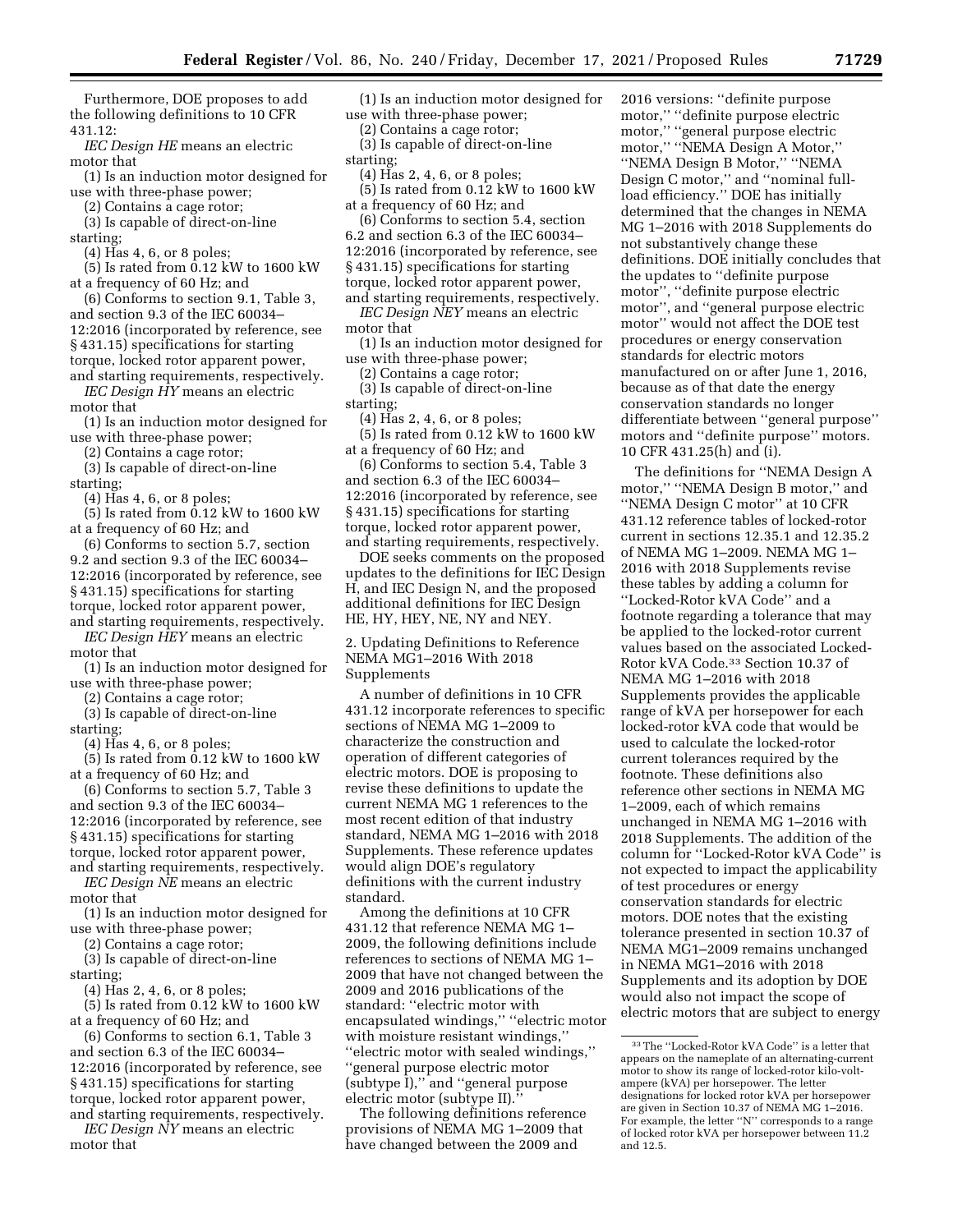conservation standards and test procedures. See 85 FR 34111, 34114.

The definition for ''nominal full-load efficiency'' at 10 CFR 431.12 references Table 12–10 of NEMA MG 1–2009, which provides a list of nominal efficiencies and associated minimum motor efficiencies based on a 20 percent loss difference. Table 12–10 in NEMA MG 1–2009 lists nominal efficiency ratings ranging from 50.5 to 99.0, whereas Table 12–10 in NEMA MG 1– 2016 with 2018 Supplements lists nominal efficiency ratings ranging from 34.5 to 99.0. The nominal efficiency ratings (and associated minimum efficiencies) in the range of 50.5 to 99.0 did not change between the two versions of the standard. The nominal full-load efficiency requirements specified by the energy conservation standards for electric motors at 10 CFR 431.25 are efficiency values ranging from 74.0 to 96.2; therefore, the addition of nominal efficiency ratings ranging from 34.5 to 50.5 in NEMA MG 1–2016 with 2018 Supplements does not impact the applicability of test procedures or energy conservation standards for electric motors. *Id.* 

In response to the June 2020 RFI, NEMA commented in support of updating these definitions to NEMA MG1 2016 with 2018 Supplements and agreed that it would not cause an impact to testing burden or test results. (NEMA, No. 2 at p. 2) CA IOUs supported DOE's proposal to update the definitions. (CA IOUs, No. 3 at p. 1)

DOE tentatively concludes that updating the NEMA MG 1 references to NEMA MG 1–2016 with 2018 Supplements would not alter the measured efficiency of electric motors, and would not result in additional test burden. Therefore, DOE proposes to revise the definitions to update its NEMA MG 1 references to NEMA MG 1–2016 with 2018 Supplements.

DOE seeks comments on its assessment that updating the NEMA MG 1 references in the DOE definitions to NEMA MG 1–2016 with 2018 Supplements would not substantially change the definitions currently prescribed in 10 CFR 431.12. DOE also seeks comment on whether the proposed updates would alter the measured efficiency of electric motors.

3. Inverter, Inverter-Only, and Inverter-Capable

DOE defines an ''inverter-only electric motor'' as an electric motor that is capable of rated operation solely with an inverter, and is not intended for operation when directly connected to polyphase, sinusoidal line power.'' DOE also defines an ''inverter-capable

electric motor'' as an ''electric motor designed to be directly connected to polyphase, sinusoidal line power, but that is also capable of continuous operation on an inverter drive over a limited speed range and associated load''. 10 CFR 431.12 Inverter-only and inverter-capable electric motors can be sold with or without an inverter.

In addition to not being designed for operation when directly connected to polyphase, sinusoidal power, inverteronly motors are also not designed for operation when directly connected to single-phase, sinusoidal line power or to DC power. To provide a more complete definition, DOE proposes to revise the definition of inverter-only electric motor as follows: ''as an electric motor that is capable of continuous operation solely with an inverter, and is not designed for operation when directly connected to AC sinusoidal or DC power supply.'' Similarly, DOE proposes to revise the definition of an inverter-capable electric motor as follows: ''an electric motor designed to be directly connected to AC sinusoidal or DC power, but that is also capable of continuous operation on an inverter drive over a limited speed range and associated load.''

As previously discussed, paragraph 30.2.1.5 of NEMA MG–1 2016 with 2018 Supplements defines the term ''control'' for motors receiving AC power, as ''devices that are also called inverters and converters. They are electronic devices that convert an input AC or DC power into a controlled output AC voltage or current''. Converters can also be found in motors that receive DC power and also include electronic devices that convert an input AC or DC power into a controlled output DC voltage or current. To support the definition of ''inverter-only motor,'' DOE proposes to define an inverter as ''an electronic device that converts an input AC or DC power into a controlled output AC or DC voltage or current. An inverter may also be called a converter.''

DOE seeks comments on the proposed definitions of ''inverter-only electric motor'' ''inverter-capable electric motor'' and ''inverter''. If these definitions should be revised, DOE requests supporting information and justification for these revisions.

#### 4. Air-Over Electric Motors

As discussed in section III.A.3, DOE is proposing to include within the scope of the test procedure air-over electric motors. DOE defines the term ''air-over electric motor'' as: ''an electric motor rated to operate in and be cooled by the airstream of a fan or blower that is not supplied with the motor and whose primary purpose is providing airflow to

an application other than the motor driving it.'' 10 CFR 431.12. In other words, air-over electric motors do not have a factory-attached fan and require a separate means of forcing air over the frame of the motor. The external cooling maintains internal motor winding temperatures within the permissible temperature rise for the motor's insulation class or to a maximum temperature value specified by the manufacturer.34 Without an external means of cooling, an air-over electric motor would overheat during continuous operation. Air-over motors can be found in direct-drive axial fans, blowers, and several other applications; for example, single-phase air-over motors are widely used in residential and commercial HVAC systems, appliances, and equipment as well as in agricultural applications.

In the July 2017 RFI, DOE noted that the absence of a fan is not a differentiating feature specific to airover electric motors and that a revised definition may be needed to distinguish such motors from similarly constructed electric motors that are subject to the DOE test procedure. 82 FR 35468, 35472–35473. For example, there is little difference between a totally enclosed fan-cooled electric motor (''TEFC'') and a totally enclosed air-over electric motor (''TEAO''). A user could remove the fan on a TEFC electric motor, and then place the motor in an airstream of the application to obtain an air-over electric motor configuration. Further, other motors categories such as TENV electric motors do not have internal fans or blowers and are similar in construction to TEAO electric motors.35

In the July 2017 RFI, DOE identified that what differentiates air-over motors from non-air-over motors is that they require external cooling by a free flow of air to prevent overheating during continuous operation.36 *Id.* The risk of overheating can be verified by observing whether the motor's temperature continuously rises during a rated load temperature test instead of stabilizing at

35TENV electric motors are ''built in a framesurface cooled, totally enclosed configuration that is designed and equipped to be cooled only by free convection'' 10 CFR 431.12.

36Without the application of free flowing air, the internal winding temperatures of an air-over electric motor would exceed the maximum permissible temperature (*i.e.,* the motor's insulation class' permissible temperature rise or a maximum temperature value specified by the manufacturer).

<sup>34</sup>Sections 12.42 and 12.43 of NEMA MG1–2016 with 2018 Supplements specifies the maximum temperature rises corresponding to four insulation classes (A, B, F, and H). Each class represents the maximum allowable operating temperature rise at which the motor can operate without failure, or risk of reducing its lifetime.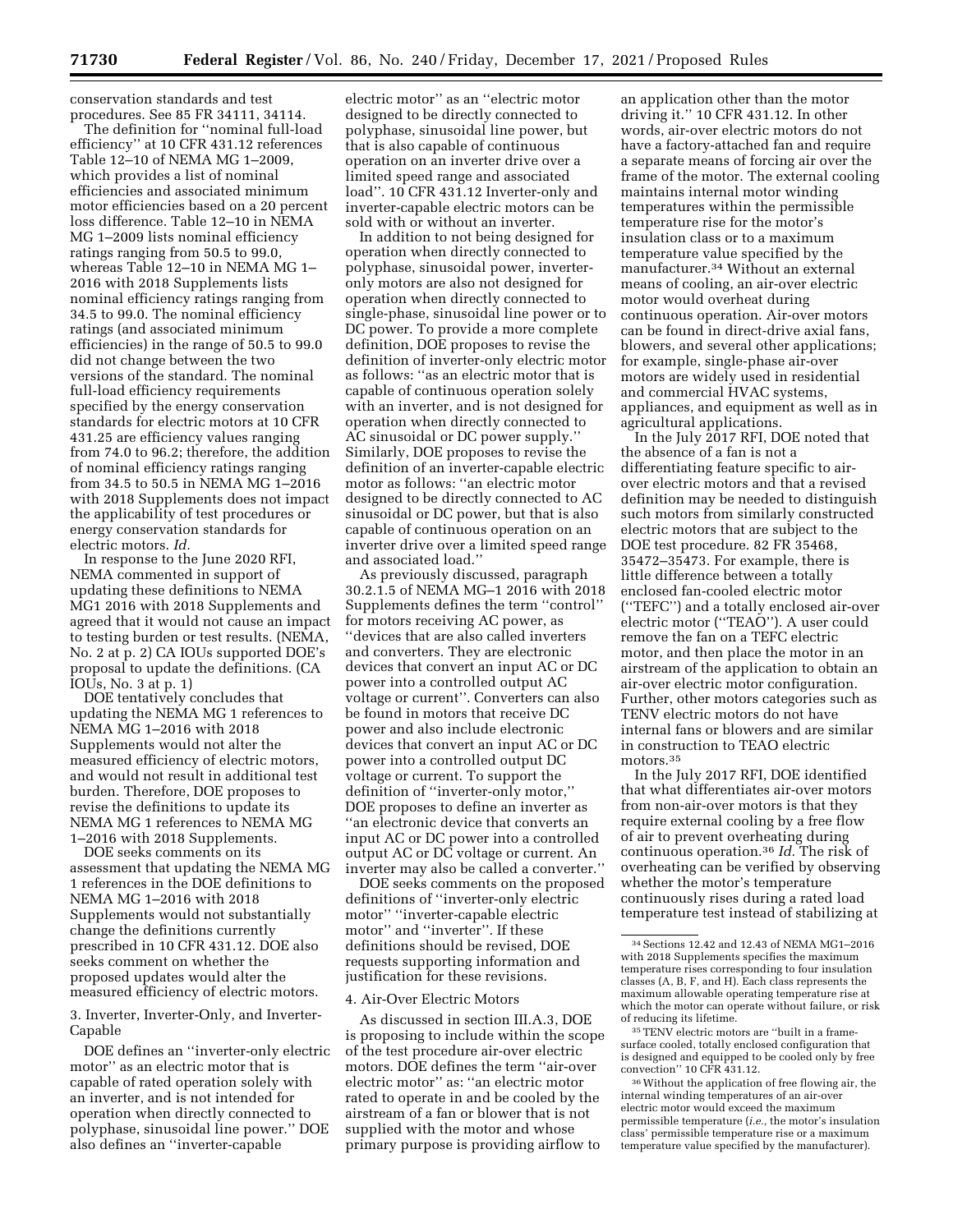the permissible temperature rise of the motor's insulation class or to a maximum temperature value specified by the manufacturer. During a rated load temperature test, the motor is loaded at the rated full load using a dynamometer until it is thermally stable.37 A rated load temperature test is a test during which the motor is loaded at rated fullload by means of a dynamometer until it is thermally stable. Its purpose is to determine the temperature rise of certain parts of the machine above the ambient temperature when running at rated load. The current industry standards referenced by the existing DOE electric motors test procedure each contain provisions for a rated load temperature test.38

DOE further provided in the July 2017 RFI that specifying that the external cooling is obtained by a free flow of air is needed to differentiate air-over motors from totally-enclosed pipeventilated (''TEPV'') motors. TEPV motors are a category of electric motor that requires external cooling to operate, and the external cooling is directed on the motor via a duct or a pipe rather than a free flow of air.39 *Id.* Accordingly, in the July 2017 RFI, DOE stated it was considering defining an air-over motor based on its inability to thermally stabilize without the application of external cooling by a free flow of air during a rated load temperature test. *Id* 

In response to the 2017 RFI, Lennox commented that the definition of airover motors at 10 CFR 431.12 was appropriate. (Docket No. EERE–2017– BT–TP–0047, Lennox, No. 22 at p. 4) NEMA commented that air-over motors could not be identified by physical and technical features alone but did not provide alternative means to identify them. (Docket No. EERE–2017–BT–TP– 0047, NEMA, No. 24 at p. 6)

Advanced Energy commented that it would be difficult to differentiate airover motors from TENV motors in terms of physical and/or external features.

38See Section 7.1.3 of CSA 390–10; Section 6.4 of CSA C747–09 (R2019); 7.1.3.2.1 of IEC 60034–2– 3:2014; Section 5.9 of IEEE 112–2017; and Section 10 of IEEE 114–2010.

Advanced Energy commented that airover motors can be defined by their inability to achieve a stable temperature under standard test conditions. Advanced Energy stated that thermal equilibrium is defined in the referenced test standards, but that DOE could add a definition as part of the air-over motor definition. Advanced Energy commented that the term ''rated temperature test'' should be replaced with ''rated load temperature test.'' (Docket No. EERE–2017–BT–TP–0047, Advanced Energy, No. 25 at pp. 4–5)

Advanced Energy asserted that that the term ''external cooling by a free flow of air'' used in the July 2017 RFI was ambiguous and that DOE should specify by a ''device or equipment not mechanically attached to the motor'' or ''forced cooling from a fan or blower not connected to the motor.'' Advanced Energy explained that some TEFC motors have external fans and therefore, such distinction is necessary. Advanced Energy recommended the following definition for air-over motors: A motor that does not reach thermal equilibrium (also known as ''thermal stability'') during a rated load temperature test according to test standards incorporated by reference, without the application of forced cooling by a free flow of air from an external device not mechanically connected to the motor. Advanced Energy commented that thermal equilibrium is already defined in the referenced industry test standards, but that DOE could add a definition as part of the air-over electric motor definition (Docket No. EERE–2017–BT–TP–0047, Advanced Energy, No. 25 at pp. 4–5).

Based on the preceding discussion, to differentiate air-over electric motors from TEFC electric motors with external fans connected to the motor, DOE proposes to define the air-over electric motor definition as an electric motor that does not reach thermal equilibrium during a rated load temperature test without the application of forced cooling by a free flow of air from an external device not mechanically connected to the motor. In addition, DOE does not propose to define thermal equilibrium, as this term is defined in the industry test procedure incorporated by reference.40 The referenced

definition specifies that thermal equilibrium is characterized by a load temperature test according to section 2 of appendix B.

In summary, DOE proposes to define an air-over electric motor as: ''an electric motor that does not reach thermal equilibrium (*i.e.,* thermal stability) during a rated load temperature test according to section 2 of appendix B, without the application of forced cooling by a free flow of air from an external device not mechanically connected to the motor''.

DOE requests comments (*i.e.,*  supporting information and technical justification) on the proposed definition for an air-over electric motor—including technical information and support on whether and why the definition should be modified.

## 5. Liquid-Cooled Electric Motors

DOE defines a ''liquid-cooled electric motor'' as a motor that is cooled by liquid circulated using a designated cooling apparatus such that the liquid or liquid-filled conductors come into direct contact with the parts of the motor. 10 CFR 431.12.

DOE proposes to include submersible electric motors within scope of the test procedure while continuing to exclude liquid-cooled electric motors. Accordingly, DOE reviewed the existing definitions to ensure that the definitions provide an appropriate distinction between liquid-cooled electric motors and submersible electric motors, because both type of motors use liquid for cooling purposes. DOE notes that the definition for submersible electric motors, as described in section III.A.4 of this document is based on the premise of the electric motor intended to operate only when submerged in a liquid. The current definition for ''liquid-cooled electric motor,'' however, does not specify whether the electric motor must be submerged in a liquid to operate.

The December 2013 Final Rule discussed the general differences between these categories of electric motors. Specifically, the December 2013 Final Rule described ''liquid-cooled motors'' as electric motors that use liquid (or liquid-filled components) to facilitate heat dissipation, but are not submerged in liquid during operation. 78 FR 75962, 75975. In order to appropriately distinguish ''liquid-cooled electric motors'' from ''submersible electric motors,'' DOE proposes to define ''liquid-cooled electric motors'' as follows: As a motor that is cooled by liquid circulated using a designated

<sup>&</sup>lt;sup>37</sup>Thermal stability (or thermal equilibrium) is defined as the condition in which the motor temperature does not change by more than 1 °C over 30 minutes or 15 minutes depending on the motor category. See Section 5.9.45 of IEEE 112–2017, Section 3.1. of CSA C390–10; Section 10.3.1.3 of IEEE 114–2010; Section 3 of CSA C747–09 (R2019); and Section 6.1.3.2.1 of IEC 60034–2–1.

<sup>39</sup> DOE did not find any pipe-ventilated motors in the proposed scope of applicability of this test procedure but is aware that some motors may exist in such configurations. TEPV motors are cooled by supply air which is piped into the motor and ducted out of the motor. They are typically used to overcome heat dissipation difficulties and when air surrounding the motor is not clean (*e.g.,* dust).

<sup>40</sup>A ''rated load temperature test'' is a test during which the motor is loaded at rated full-load by means of a dynamometer until it is thermally stable. See Section 7.1.3 of CSA 390–10; Section 6.4 of CSA C747–09 (R2019); 7.1.3.2.1 of IEC 60034–2– 3:2014; Section 5.9 of IEEE 112–2017; and Section 10 of IEEE 114–2010. The term ''thermal equilibrium'' (*i.e.,* thermal stability) is defined as the condition where the motor temperature does not change by more than 1 °C over 30 min (See Section 5.9.45 of IEEE 112–2017, Section 3.1. of CSA C390– 10; Section 10.3.1.3 of IEEE 114–2010; Section 3 of

CSA C747–09 (R2019); and Section 6.1.3.2.1 of IEC 60034–2–1).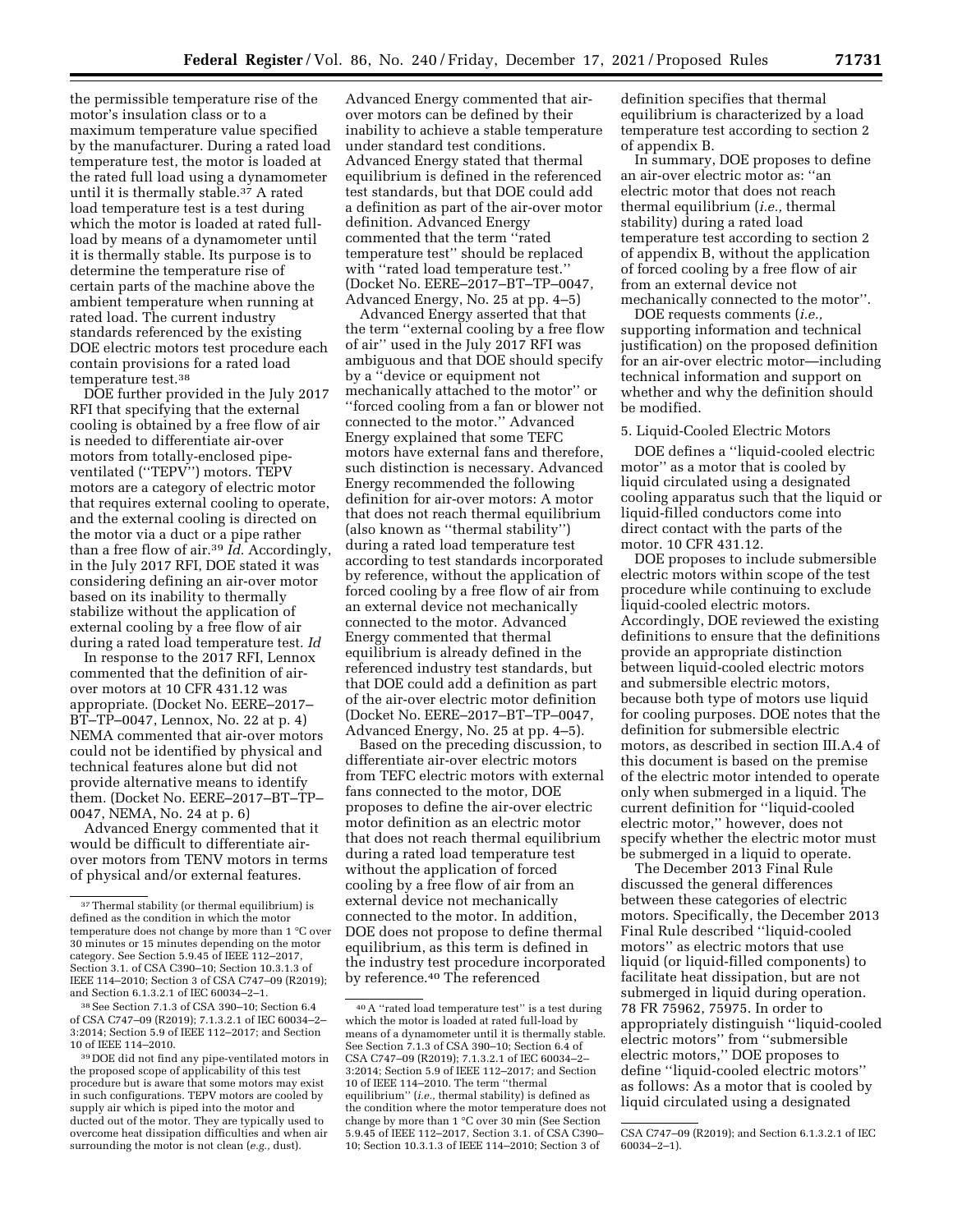cooling apparatus such that the liquid or liquid-filled conductors come into direct contact with the parts of the motor, but is not submerged in a liquid during operation.

DOE requests comments (*i.e.,*  supporting information and technical justification) on the proposed definition for a liquid-cooled electric motor including technical information and support on whether and why the definition should be modified.

#### 6. Basic Model and Equipment Class

DOE proposes to amend the definition of ''basic model'' in 10 CFR 431.12 to make it similar to the definitions used for other DOE-regulated products and equipment, and to eliminate an ambiguity found in the current definition. The definition currently specifies that basic models of electric motors are all units of a given type manufactured by the same manufacturer, which have the same rating, and have electrical characteristics that are essentially identical, and do not have any differing physical or functional characteristics that affect energy consumption or efficiency. (10 CFR 431.12) For the purposes of this definition, the term ''rating'' is specified to mean one of 113 combinations of horsepower, poles, and open or enclosed construction. (See *id.*) The reference to 113 combinations dates from the Department's implementation

of the Energy Policy Act of 1992 (''EPACT 1992'') (Pub. L. 102–486), which set initial standards for motors based on that categorization. Since then, EISA 2007 and DOE's regulations have established standards for additional motor categories. See 10 CFR 431.25. To clarify that the concept of a ''basic model'' reflects the categorization in effect under the prevailing standard, as it stands today and as it may evolve in future rulemakings, DOE proposes to refer only to the combinations of horsepower (or standard kilowatt equivalent), number of poles, and open or enclosed construction for which 10 CFR 431.25 prescribes standards; and to drop the current reference to 113 such combinations.

As such, DOE proposes to replace the term ''rating'' with the term ''equipment class'' in the basic model definition. In addition, DOE proposes to define ''equipment class'' as one of the combinations of an electric motor's horsepower (or standard kilowatt equivalent), number of poles, and open or enclosed construction, with respect to a category of electric motor for which § 431.25 prescribes nominal full-load efficiency standards. This proposal would also limit confusion between the use of the term ''rating''

in this specific case and the use of the term as it applies to represented values of other individual characteristics of an electric motor, such as its rated

horsepower, voltage, torque, or energy efficiency.

With the aforementioned change, DOE proposes that basic model means, with respect to an electric motor, all units of electric motors manufactured by a single manufacturer, that are within the same equipment class, have electrical characteristics that are essentially identical, and do not have any differing physical or functional characteristics that affect energy consumption or efficiency.

The proposed update to the basic model definition does not alter current representations or efficiencies.

## *C. Updates to Industry Standards Currently Incorporated by Reference*

DOE has reviewed each of the industry standards that are currently incorporated by reference as test methods for determining the energy efficiency of electric motors, and identified updates for the following existing references: IEC 60034–12 Edition 2.1 2007–09 ''Rotating Electrical Machines, Part 12: Starting Performance of Single-Speed Three-Phase Cage Induction Motors'' (''IEC 60034– 12:2007''); NFPA 20–2010 ''Standard for the Installation of Stationary Pumps for Fire Protection" ("NFPA 20–2010"); and NEMA MG 1–2009. DOE also notes that CSA C390–10 has been reaffirmed. The revised and reaffirmed industry standards are listed in Table III.9.

TABLE III.9—UPDATED INDUSTRY STANDARDS CURRENTLY INCORPORATED BY REFERENCE

| <b>Existing reference</b>              | Updated version | Type of update                                     |
|----------------------------------------|-----------------|----------------------------------------------------|
| NFPA 20–2010 ………………………………………………………………… |                 | Revision.<br>Revision.<br>Reaffirmed.<br>Revision. |

As discussed in section I.B, DOE incorporated by reference IEEE 112– 2017 for both small electric motors and electric motors in the January 2021 Final Rule. 86 FR 4. Specifically, for electric motors, reference to IEEE 112– 2017 Test Method B in the DOE test procedure replaces the prior reference to IEEE 112–2004 Test Method B. 86 FR 4, 10. DOE determined that reference to IEEE 112–2017 harmonizes the permitted test methods under subpart B of 10 CFR part 431 and aligns measurement and instrumentation requirements with recent industry practice. 86 FR 4, 10. DOE also incorporates by reference IEC 60034–2– 1:2014 as an additional alternative test procedure for both small electric motors and electric motors. 86 FR 4, 10–13. Specifically for electric motors, DOE

references IEC 60034–2–1:2014 Test Method 2–1–1B as an alternative to IEEE 112–2017 Test Method B and CSA C390–10. 86 FR 4, 12–13. DOE determined that reference to IEC 60034– 2–1:2014 Test Method 2–1–1B further harmonizes DOE's test procedures with current industry practice and reduces manufacturer test burden while ensuring that the test procedure reflects the energy efficiency of the relevant motors during a representative average use cycle. 86 FR 4, 11–12. In response to the June 2020 RFI, the CA IOUs recommended that DOE update its test procedure to reference the latest version of key industry test procedures, citing the updates to IEEE 112–2004, CSA C390–10 and NEMA MG 1–2009. (CA IOUs, No. 3 at p. 12) NEMA suggested that DOE incorporate by reference the

latest versions of IEEE 112–2017, CSA C390–2010 (R2019), and IEC 60034–2– 1:2014. (NEMA, No. 2 at p. 5) DOE has updated its test procedures to reference IEEE 112–2017 and IEC 60034–2– 1:2014, as previously discussed. The following sections provide a review of the proposed revisions related to industry test procedures.

### 1. IEC 60034–12

DOE references clauses 5.2, 5.4, 6, and 8, and Tables 1, 2, 3, 4, 5, 6, and 7 of IEC 60034–12:2007. 10 CFR 431.15(c)(4). The specified sections of IEC 60034–12 are referenced in the definitions for IEC Design H motor and IEC Design N motor in 10 CFR 431.12.

On November 23, 2016, IEC 60034– 12:2007 was updated with the publication of IEC 60034–12:2016. As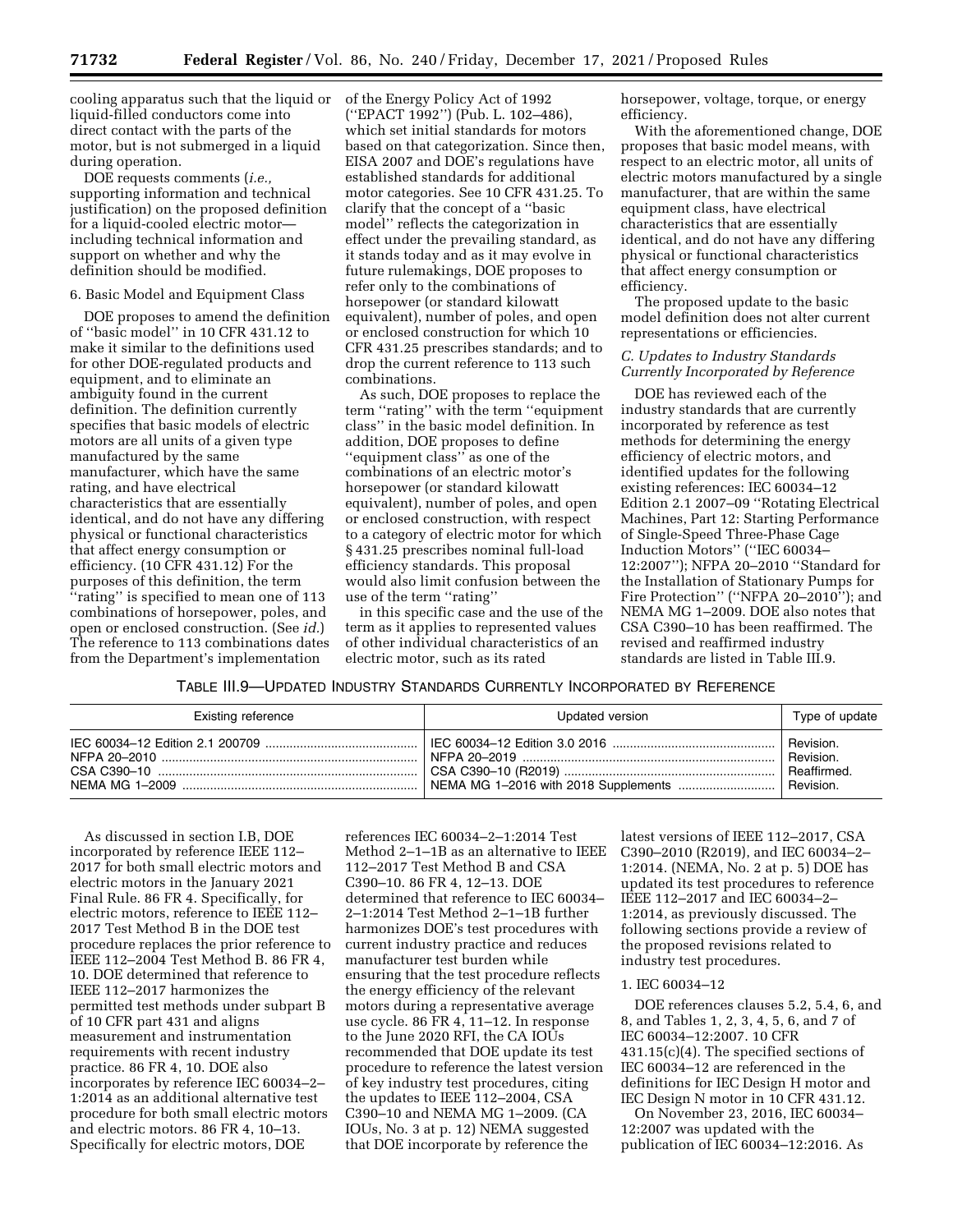discussed, of the IEC 60034–12:2007 sections that are currently incorporated in the DOE test procedure, DOE identified the following updates in IEC 60034–12:2016: (1) For IEC Design N and Design H motors, the lower end of the rated output power range was reduced from 0.4 kW (0.5 hp) to 0.12  $kW$  ( $\frac{1}{6}$  hp), and corresponding new limits for minimum values of torque and external moment of inertia were added at these power ratings; (2) the limits for locked rotor apparent power for motors with type of protection "e" were replaced by a reference to IEC 60079– 7:2015 ''Explosive atmospheres—Part 7: Equipment protection by increased safety ''e'' (''IEC 60079–7:2015''); and (3) an equation was added to clarify how to calculate the locked rotor current from the locked rotor apparent power.<sup>41</sup>

DOE notes that the horsepower range provided at 10 CFR 431.25 $(g)(8)^{42}$  is controlling in regard to the scope of the energy conservation standards and therefore tentatively concludes that the update to horsepower range for IEC Design N and IEC Design H motors in IEC 60034–12:2016 would not impact the scope of the test procedure. In the December 2013 Final Rule, DOE discussed that the objective of defining IEC Design N and IEC Design H motors was only to define what characteristics and features comprise these type of motors, so that manufacturers designing to the IEC standards can determine whether their motor is subject to DOE's regulatory requirements. 78 FR 75962, 75970. At the time, DOE had concluded that although the specified range in terms of rated output power for IEC Design N and Design H in IEC 60034– 12:2007 was broader than the DOE scope, there was no need to limit the definitions to the power ranges covered by DOE regulatory requirements. *Id.*  DOE maintains the same conclusions for the update to horsepower range in IEC 60034–12:2016.

Regarding the reference to IEC 60079– 7:2015, sections 5.2.7.3 and 5.2.8.2 of this industry standard describe the additional starting requirements of increased safety ''eb'' and ''ec'' motors. The ''eb'' and ''ec'' designations are the two levels of protection offered by the increased safety ''e'' designation, intended for use in explosive gas atmospheres, according to section 1 of IEC 60079–7:2015. Section 5.2.7.3 specifies the application of protective measures to prevent airgap sparking.

Section 5.2.8.2 specifies the application of starting current requirements, and when a current-dependent safety device is required. Section 1 of IEC 60034– 12:2007 stated that the standard applied to motors that ''are constructed to any degree of protection'', indicating that safety ''e'' motors are not excluded from IEC Design N or Design H motors. Similarly, Section 1 of IEC 60034– 12:2016 states that the standard applies to motors that ''are constructed to any degree of protection and explosion protection.'' DOE tentatively concludes that the requirements specified in sections 5.2.7.3 and 5.2.8.2 of IEC 60079–7 would not impact the scope of the current DOE test procedure because motors with the ''increased safety ''e'' designation'' were previously eligible to be considered IEC Design N or H motors, and this remains unchanged with this update.

Regarding the addition of the new locked rotor current equation, DOE notes that the definitions for IEC Design H and IEC Design N in 10 CFR 431.12 do not specify conformance to any locked rotor current specification, but rather specify the starting torque, locked rotor apparent power and starting requirement. The new equation specifies how to calculate the locked rotor current from the locked rotor apparent power. IEC 60034–12:2016 does not provide any minimum or maximum values for locked rotor current. DOE tentatively concludes that the new locked rotor current equation does not change the scope of IEC Design H and Design N definitions, as defined in 10 CFR 431.12.

Based on DOE's review of the updates to IEC 60034–12:2016, DOE tentatively concludes updating the IEC 60034–12 reference in the CFR to the 2016 version would not alter the measured efficiency of electric motors, and would not be unduly burdensome to conduct. Therefore, DOE proposes to incorporate by reference the 2016 version of IEC 60034–12 and reference the most current test standards in use by industry. In addition, because IEC 60079–7:2015 is referenced within IEC 60034–12:2016 and is necessary for the test procedure, DOE also proposes incorporating by reference IEC 60079– 7:2015.

DOE seeks comments on whether its assessment of the updates to IEC 60034– 12:2016 is accurate and on its proposal to incorporate by reference the 2016 version of IEC 60034–12, including reference to IEC 60079–7:2015.

DOE incorporates by reference section 9.5 of NFPA 20–2010 in the definition

of ''fire pump electric motor.'' DOE defines fire pump electric motor as an electric motor, including any IECequivalent, that meets the requirements of section 9.5 of NFPA 20. 10 CFR 431.12.

On May 24, 2018, NFPA approved a 2019 edition of NFPA 20 (*i.e.,* NFPA 20– 2019), which is the most recent version. Based on a review of NFPA 20–2019, DOE identified the following updates: (1) Addition of horsepower and locked rotor motor designations for three-phase NEMA Design B, 1–3 hp, 60 Hz, motors (Table 9.5.1.1(a)); (2) addition of horsepower and locked rotor current motor designations for single-phase NEMA Design N and L motors (Table 9.5.1.1(b)); (3) addition of horsepower and locked rotor current motor designations for three-phase NEMA Design B 50 Hz motors (Table 9.5.1.1(c)); (4) inclusion of a specification that single-phase motors are used only in across-the-line starting applications (section 9.5.1.1.1); (5) addition of a clause that IEC motors, where used, are to be listed for fire service (section 9.5.1.1.2); (6) further specifications for motors used with variable speed controllers (section 9.5.1.4); and (7) specification that the service factor used is to be marked on the motor but in no case is the factor to exceed 1.15 where the motor is used with a variable speed pressure limiting controller (section 9.5.2.2(2)).

The current energy conservation standard requirements for fire pump electric motors in Table 7 of Appendix B are for motors with horsepower ranging from 1 to 500 hp. NFPA 20– 2010 accounted for NEMA Design B motors at rated horsepower between 5– 500 hp. DOE notes that the addition of 1–3 hp motors in NFPA 20–2019 further aligns the NFPA 20 scope with the existing DOE fire pump electric motors scope.

As discussed in section III.A, DOE is proposing to expand scope of the DOE test procedure to include additional categories of motors, including SNEMs (*i.e.,* certain single-phase motors) and electric motors with synchronous technologies (*i.e.,* inverter-fed motor topologies). NFPA 20–2019 requirements regarding single-phase motors and motors used with variable speed controllers (as identified in Table 9.5.1.1(b); sections 9.5.1.1.1, 9.5.1.4 and 9.5.2.2(2) of NFPA 20–2019) could be applicable to the scope of the DOE test procedure proposed in this NOPR. In the May 2012 Final Rule, DOE referenced all of section 9.5 of NFPA 20–2010 in its definition of fire pump electric motor, including those sections that apply to motors that were not

<sup>41</sup> In addition, IEC 60034–12:2016 also includes new definitions for Design NE, NEY, HE and HEY and their corresponding starting requirements, as discussed further in section III.A.1.

<sup>&</sup>lt;sup>42</sup> Produce at least one horsepower (0.746 kW) but not greater than 500 horsepower (373 kW).

<sup>2.</sup> NFPA 20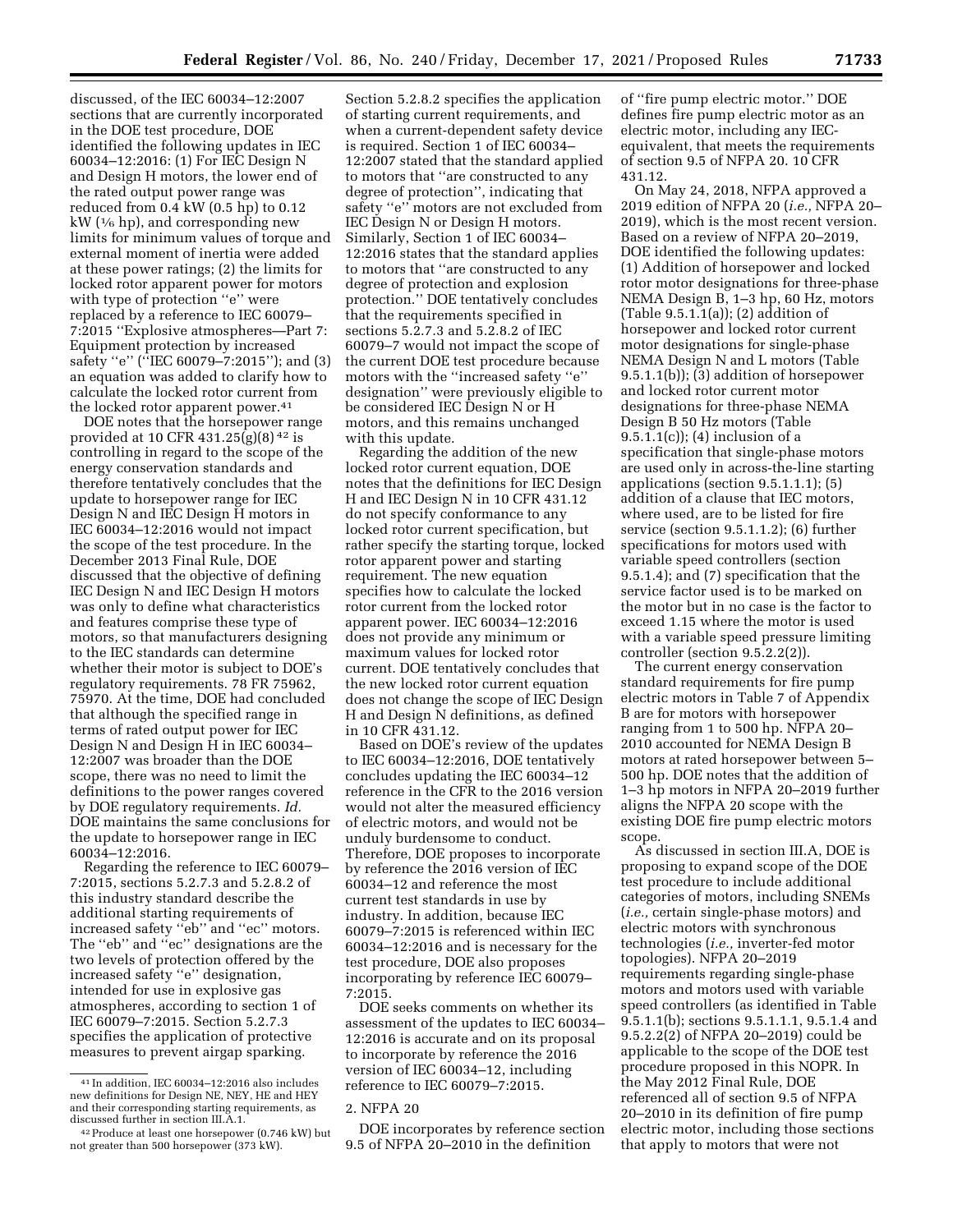subject to energy conservation standards. 77 FR 26608, 26618. Accordingly, DOE proposes to continue to reference all of section 9.5 of NFPA 20–2019 to align with the proposed expansion of scope.

As noted, the definition for fire pump electric motors in 10 CFR 431.12 includes any IEC-equivalent electric motors that meet the requirements of section 9.5 of NFPA 20. In the May 2012 Final Rule, DOE included IECequivalent electric motors within the definition because NFPA 20 did not explicitly recognize the use of IEC motors with fire pumps. 77 FR 26608, 26618. DOE notes that the addition of the IEC clause in NFPA 20–2019 aligns with the DOE definition for fire pump electric motors. In this NOPR, DOE proposes to maintain the specification within the fire pump electric motor definition that IEC-equivalent electric motors are included within the definition of fire pump electric motor.

Finally, the updated provisions regarding 50 Hz motors would not be applicable in the context of the test procedure as proposed, as DOE is proposing to limit the scope of the test procedure to electric motors with a rated frequency of 60 Hz (see section III.G.1 for further discussion on the definition for rated frequency).

Based on DOE's review of the updates to NFPA 20–2019, DOE proposes to incorporate by reference the 2019 version of NFPA 20 in order to reference the most current version of the industry standard. DOE has tentatively determined that referencing the most current version would not change the applicability of the definition of fire pump electric motor.

DOE seeks comments on whether its assessment of the updates to NFPA 20– 2019 is accurate. In addition, DOE seeks comment on its proposal to reference section 9.5 of NFPA 20–2019, the most current test standard.

DOE seeks comment on whether the clause ''including any IEC-equivalent'' should be maintained in the fire pump electric motor definition, considering that section 9.5 of NFPA 20–2019 now includes this specification.

### 3. CSA C390

DOE incorporates by reference CSA C390–10 in 10 CFR 431.12; 431.19; and 431.20. 10 CFR 431.15(b)(1). CSA C390– 10 was reaffirmed in 2019 (*i.e.,* no changes were adopted). Accordingly, DOE tentatively concludes that the proposed update to reference the reaffirmed version of CSA C390–10 would not impact the scope or substance of the DOE test procedure. Therefore, DOE proposes to incorporate

by reference the 2019 reaffirmed version of CSA C390–10 (CSA C390–10 (R2019)) in order to reference the most current version of the industry standard.

#### 4. NEMA MG1

DOE references certain sections of NEMA MG1–2009 in 10 CFR 431.12, 431.31, and appendix B. See 10 CFR 431.15(e)(1). DOE also references NEMA MG1–1967, Motors and Generators, (NEMA MG1–1967) in the definition of 'general purpose electric motor (subtype II).'' 10 CFR 431.12. This section of the NOPR provides a discussion of the updates to NEMA MG1 as applicable to appendix B only. See section III.D of the NOPR for discussion of the updates to NEMA MG1 as applicable to definitions in 10 CFR 431.12.

Efficiency and losses of electric motors are determined, in part, in accordance with NEMA MG1–2009, paragraph 12.58.1, ''Determination of Motor Efficiency and Losses.'' (Section 2 of Appendix B) Paragraph 12.58.1 of NEMA MG1–2009 specifies the use of IEEE 112–2004 and CSA C390–98 when measuring and determining the efficiency of an electric motor.43

Since publication of the January 2021 Final Rule, NEMA MG 1–2009 was updated to NEMA MG 1–2016 with 2018 Supplements.44 NEMA MG 1–2016 with 2018 Supplements updates paragraph 12.58.1 to reference the most current versions IEEE 112 and CSA C390. NEMA MG1–2016 with 2018 Supplements does not specify a publication year when referencing industry test standards. Instead, it specifies that the latest revision or edition of the applicable publication should be referenced, which currently is IEEE 112–2017 and CSA C390–10 (R2019). The revised paragraph 12.58.1 also specifies IEC 60034–2–1 as an additional industry test standard for use when measuring and determining the efficiency of an electric motor. The latest revision of IEC 60034–2–1 is the 2014 version (*i.e.,* IEC 60034–2–1:2014).

DOE previously performed a side-byside comparison of CSA C390–93 and CSA C390–98 and concluded that there were no substantive changes between these two versions that would affect the measurement and determination of efficiency of an electric motor. 73 FR 78220, 78229 (December 22, 2008). DOE also performed a comparison of CSA C390–93 and CSA C390–10 and similarly concluded that there were no substantive changes. 77 FR 26608, 26621 Therefore, DOE concludes that there are no substantive changes between CSA C390-98 and CSA C390-10 (R2019) that would affect the measurements and determination of the efficiency of an electric motor. Regarding the inclusion of the IEC 60034–2–1 in the revised paragraph 12.58.1 of NEMA MG1–2016 with 2018 Supplements, this modification aligns with the January 2021 Final Rule (see section III.B.2). Therefore, DOE proposes to incorporate by reference the 2016 version of NEMA MG1 to reference the most current test standards in use by industry. DOE has initially determined that this proposal would not affect the measurements and determination of the efficiency of an electric motor.

In addition, to ensure consistency in the versions of the referenced standards used when testing, DOE proposes to specify the publication year for each of the industry standards referenced by paragraph 12.58.1 of NEMA MG1–2016 with 2018 Supplements, as follows: IEEE 112–2017, CSA C390–10 (R2019), and IEC 60034–2–1:2014.

DOE seeks comments on whether its assessment of the updated paragraph 12.58.1 of NEMA MG1–2016 with 2018 Supplements is accurate. DOE also seeks comment on its proposal to incorporate IEEE 112–2017, CSA C390– 10 (R2019), and IEC 60034–2–1:2014, and on its preliminary determination that updating these references to the latest version of each standard would not affect the measured efficiency of an electric motor currently subject to energy conservation standards at 10 CFR 431.25.

## *D. Industry Standards To Incorporate By Reference*

This section discusses industry test standards that DOE proposes to incorporate by reference for testing the additional electric motors proposed for inclusion in the scope of the DOE test procedure.

As discussed in section I.A, EPCA provides for the establishment of a test procedure for covered equipment. (42 U.S.C. 6314(a)) The test procedure must be reasonably designed to produce results reflecting the energy efficiency, energy use, and estimated operating costs of the covered equipment during a representative average use cycle, and not be unduly burdensome to conduct. (42 U.S.C. 6314(a)(2)) Also as discussed,

<sup>43</sup>The version of CSA C390 (1998) was the most current at the time of publication of NEMA MG1– 2009. This version is now obsolete and has been replaced by CSA C390–10 (R2019).

<sup>44</sup>NEMA MG1–2016 also includes 2018 updates published on March 22, 2019.These 2018 updates modified Part 7, paragraphs 12.35, 12.50, 12.59 and 12.60 of Part 12, Part 30, and Part 31 of NEMA MG1–2016 and did not include any edits to paragraph 12.58.1 of NEMA MG1–2016. See *[https://](https://www.nema.org/standards/view/motors-and-generators)  [www.nema.org/standards/view/motors-and](https://www.nema.org/standards/view/motors-and-generators)[generators.](https://www.nema.org/standards/view/motors-and-generators)*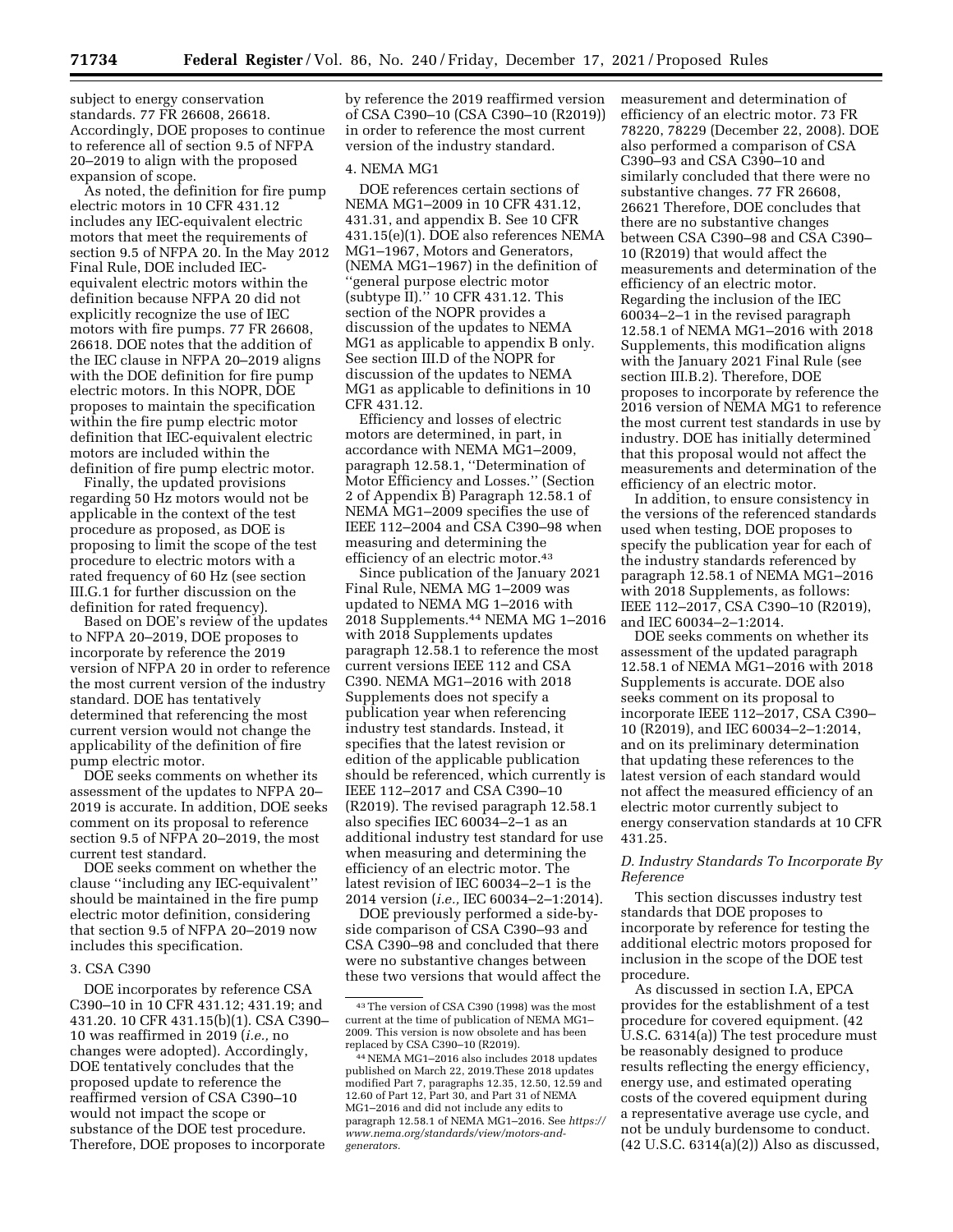EPCA provides that at least once every seven years DOE must conduct an evaluation of each class of covered equipment and determine whether amended test procedures would more accurately or fully comply with the requirements regarding representativeness and burden. (42 U.S.C.  $6314(a)(1)(A)$  In the following paragraphs, DOE evaluates certain industry test procedures for incorporation into the DOE test procedure for electric motors to provide for the testing of certain categories of electric motors not currently subject to the DOE test procedure.

In addition, EPCA includes specific test procedure-related requirements for electric motors subject to energy conservation standards under 42 U.S.C. 6313. The provisions in EPCA require that electric motors be tested in accordance with the test procedures specified in NEMA Standards Publication MG1–1987 and IEEE Standard 112 Test Method B for motor efficiency, as in effect on October 24, 1992 (See 42 U.S.C. 6314(a)(5)) As discussed in section III.C and III.C.4. both publications have been replaced with the more recent version IEEE 112– 2017 and NEMA MG1–2016 with 2018 Supplements. The additional electric motors DOE proposes to add in the scope of the DOE test procedure are not included in the electric motors to which standards are currently applicable under section 6313. DOE notes that the industry test procedures proposed for air-over electric motors and for SNEMs are included in NEMA MG1–2016 with 2018 Supplements. *See* Section IV, Part 34: Air-Over Motor Efficiency Test Method and Section 12.30. Section 12.30 of NEMA MG1–2016 with 2018 Supplements specifies the use of IEEE 112 and IEEE 114 for all single-phase and polyphase motors.45 As further discussed in section III.D.2, DOE is proposing to require testing of SNEMs other than inverter-only electric motors according to IEEE 112–2017 (or CSA C390–10 (R2019) or IEC 60034–2– 1:2014, which are equivalent to IEEE 112–2017) and IEEE 114–2010 (or CSA C747–09 (R2019) or IEC 60034–2– 1:2014, which are equivalent to IEEE 114–2010). This proposal would satisfy the test procedure requirements under 42 U.S.C. 6314(a)(5).

The methods listed in section 12.30 of NEMA MG–1 2016 with 2018 Supplements for testing AC motors are applicable only to AC induction motors

that can be operated directly connected to the power supply (direct-on-line) and do not apply to electric motors that are inverter-only or to synchronous electric motors that are not AC induction motors. Therefore, for these additional electric motor types, DOE proposes to specify the use of different industry test procedures, as further discussed in section III.D.3.

1. Test Procedures for Air-Over Electric **Motors** 

DOE proposes to include within the scope of the test procedure electric motors that are air-over electric motors (see section III.A.3) and establish test procedures for such motors. In support of the December 2013 Final Rule, DOE investigated possible methods to test air-over electric motors. 78 FR 75962, 75975. At the time, DOE determined that it did not have sufficient information to address the practical challenges associated with testing airover electric motors, such as providing the tested unit with a standardized flow of cooling air at a specified constant velocity, defined ambient temperature, and barometric conditions. *Id.*  Accordingly, DOE did not establish test methods for air-over electric motors. *Id.* 

As described, the NEMA Air-over Motor Efficiency Test Method was published after publication of the December 2013 Final Rule, and was ANSI approved on June 1, 2018. The NEMA Air-over Motor Efficiency Test Method provides three alternative testing protocols for measuring the efficiency of single-phase and polyphase air-over electric motors and describes these three testing methods as equivalent. Each alternative test protocol specifies a rated load temperature test (*i.e.,* ''load test'') to be conducted before performing the efficiency test according to the applicable industry test standard (*i.e.,*  IEEE 114, IEEE 112, CSA C390, CSA C747, or IEC 60034–2–1, depending on the motor phase and rated motor horsepower).46 The specified load test is performed in place of the rated load temperature test portion of the industry test standard for non-air-over motors.

For electric motors generally, because of the effects of temperature on measured efficiency, the efficiency measurements are performed once the tested motor's windings are thermally stable.47 This requires an initial rated

load temperature test (''heat-run test'' or ''temperature test'') to be conducted in order for the motor winding to reach thermal stability.48 For air-over electric motors, which require the use of an external fan for cooling, a modified temperature test as described in the NEMA Air-over Motor Efficiency Test Method (*e.g.,* the use of an external fan or other means of controlling the motor's winding temperature) is needed because air-over electric motors could otherwise overheat during the rated load temperature test, and the winding temperature would not achieve thermal stability.

The first alternative test method (see Section 34.3 of NEMA MG1–2016 with 2018 Supplements) specifies that the temperature test must be conducted by thermally stabilizing the motor at the rated full-load conditions using an external airflow according to the end user specifications in terms of airvelocity ratings in feet per minute. Once the motor winding temperature is stable (*i.e.,* the motor temperature does not change by more than 1 °C over 30 min), the efficiency test is conducted according to the applicable test method (*i.e.,* IEEE 114, IEEE 112, CSA C390, CSA C747, or IEC 600034–2–1, depending on the motor phase and horsepower) while maintaining the same airflow.

In the second alternative test method (see Section 34.4 of NEMA MG1–2016 with 2018 Supplements), the temperature test is also conducted with the use of an external blower. However, the amount of air flow is not specified. Instead, the amount of ventilation required during the temperature test must be such that the motor winding temperature reaches a target temperature, therefore removing the need to measure the airflow. Because the motor winding temperature is inversely correlated to efficiency, a target winding temperature range is specified to enable relative comparability of efficiency for air-over motors and to reflect the field operating conditions for air-over motor. The target temperature is established based on the motor's insulation class for polyphase motors (*i.e.,* between 75 °C and 130 °C, depending on the motor's insulation

<sup>45</sup>As previously mentioned, NEMA MG1–2016 with 2018 Supplements does not specify the publication year of the referenced test standards and instead specifies that the most recent version should be used.

<sup>46</sup>As previously mentioned, NEMA MG1–2016 with 2018 Supplements does not specify the publication year of the referenced test standards and instead specifies that the most recent version should be used.

<sup>47</sup>Temperature correlates inversely with efficiency; *i.e.,* a motor will demonstrate more

efficient performance at a lower temperature compared to a higher temperature.

<sup>48</sup>A rated load temperature test is a test during which the motor is loaded at rated full load by means of a dynamometer until it is thermally stable. Thermal stability is defined as the condition where the motor temperature does not change by more than 1 °C over 30 min (See Section 5.9.45 of IEEE 112–2017, Section 3.1. of CSA C390–10; Section 10.3.1.3 of IEEE 114–2010; Section 3 of CSA C747– 09 (R2019); and Section 6.1.3.2.1 of IEC 60034–2– 1).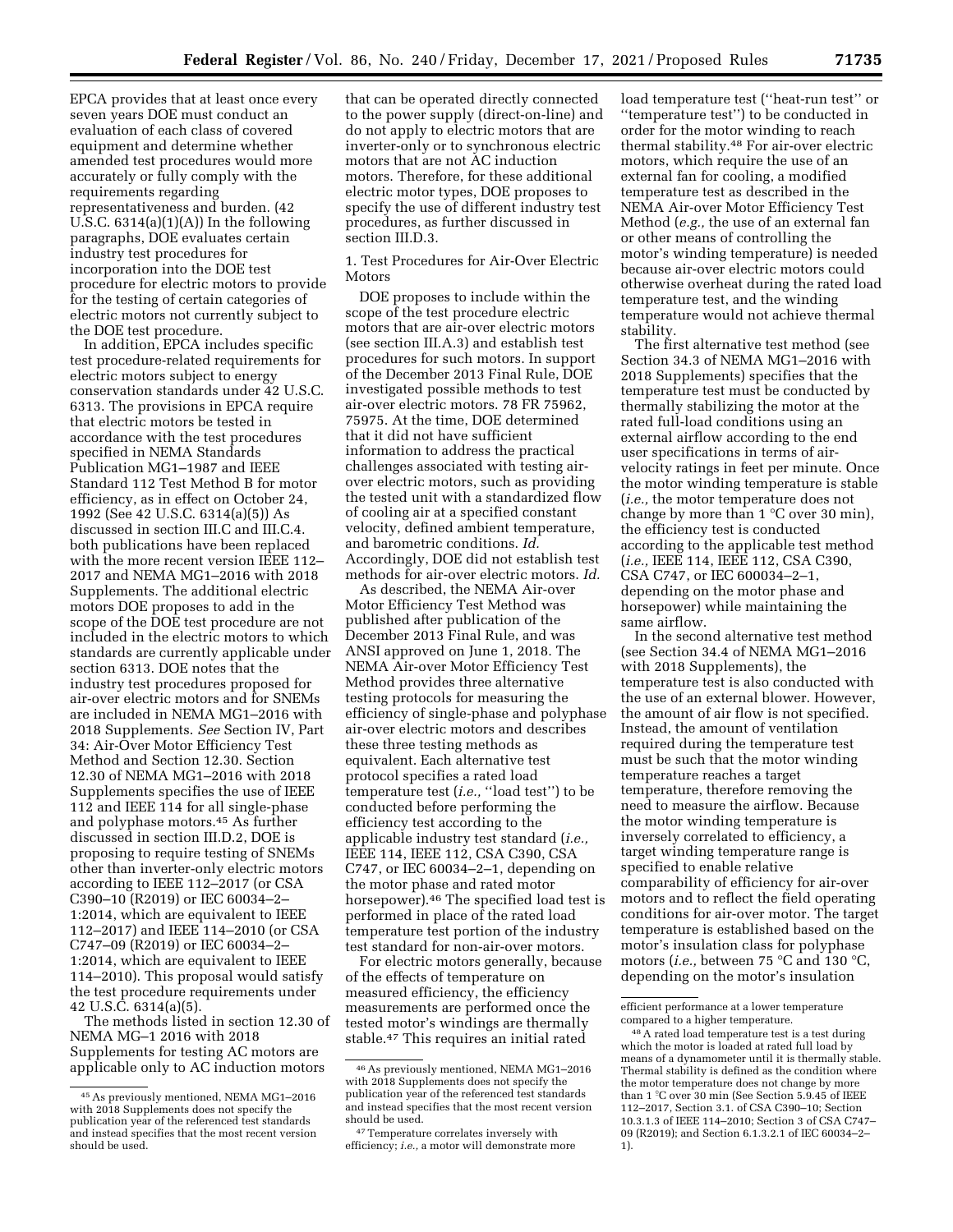class),  $49$  and equal to 75 °C for singlephase motors. The second alternative method specifies iterative steps to adjust the airflow and achieve a stable motor winding temperature within 10 °C of the target temperature. Once the target temperature is reached at the rated load, a load test according to the applicable test method is conducted to measure the motor's efficiency (*i.e.,* IEEE 114, IEEE 112, CSA C390, CSA C747, or IEC 600034–2–1, depending on the motor phase and horsepower) while applying the same amount of airflow as in the temperature test. At the start of the load test, the average winding temperature must be within 10 °C of the target temperature. During the load test, there are no requirements to maintain the winding temperature within 10 °C of the target temperature; however, the same amount of airflow must be applied as in the temperature test.

In the third alternative test method (see Section 34.5 of NEMA MG1–2016 with 2018 Supplements), the temperature test is performed without the use of an external blower, and without loading the motor at its rated load. Instead, the motor is gradually loaded until the motor winding temperature reaches the required target temperature. As in the previous method, for polyphase motors, the target temperature is determined based on the motor's insulation class, while the target temperature of single-phase motors is set at 75 °C. The third alternative test method specifies iterative steps to achieve a stable motor winding temperature within 10 °C of the target temperature. Once the motor winding temperature is stable, the motor efficiency is measured according to the applicable test method (*i.e.,* IEEE 114, IEEE 112, CSA C390, CSA C747, or IEC 600034–2–1, depending on the motor phase and horsepower). During the load test, there are no requirements to maintain the winding temperature within 10 °C of the target temperature; and as the test is conducted without a blower, there are no specifications regarding airflow.

In the July 2017 RFI, DOE discussed its review of section 8.2.1 of IEEE 114– 2010 (applicable to single-phase motors) and section 5 of CSA C747–09 (applicable to single-phase motors and polyphase motors below 1 hp), which include provisions for testing air-over motors. 82 FR 35468, 35475. Similar to

the NEMA Air-over Motor Efficiency Test Method, both test standards require test measurements to be performed with sufficient ventilation to maintain a motor winding temperature within 70 °C–80 °C, therefore removing the need to measure airflow by specifying a temperature range for the motor's winding instead.

In the July 2017 RFI, DOE requested feedback on the various methods for testing air-over motors. *Id.* Specifically, DOE requested comment on whether a single target temperature should be used for polyphase motors in order to allow relative comparability of polyphase airover motor efficiency across insulation classes. *Id.* 

In response to the July 2017 RFI, the CA IOUs, NEEA, NWPCC, and Efficiency Advocates recommended that DOE consider the NEMA Air-over Motor Efficiency Test method as the basis for the DOE test procedure. (CA IOUs, No. 3 at p. 8–10; NEEA and NWPCC, No. 6 at p. 4; Efficiency Advocates, No. 5 at p. 3)

Advanced Energy commented that based on its testing experience, the use of external blower with a specified target temperature (as specified in CSA 747–09, IEEE 114–2010, and in Section 34.4 of NEMA MG1–2016 with 2018 Supplements) was a reasonable approach to test air-over motors. Advanced Energy further recommended that a single target temperature or temperature range be applied for both polyphase and single-phase air-over motors, as specified in CSA 747–09 and IEEE 114–2010. For single-phase motors, Advanced Energy noted that this was consistent with the target temperature of 75 °C in Section 34.4 of NEMA MG1–2016 with 2018 Supplements. For polyphase motors, Advanced Energy commented that temperature specifications in CSA 747– 09 and IEEE 114–2010 deviate from the provisions in Sections 34.4 and 34.5 of NEMA MG1–2016 with 2018 Supplements, which specify different target temperatures for polyphase motors depending on the motor's insulation class. Advanced Energy stated that the fact that a particular motor was designed with a higher temperature insulation class (*e.g.,*  insulation class C, 115 °C) than a second motor (*e.g.,* insulation class A, 75 °C) does not necessarily mean that the first motor would operate or is designed to operate at a higher temperature than the second motor. Advanced Energy asserted that instead, it means that the first motor is capable of running at the higher temperature associated with its insulation class (*e.g.,* 115 °C). Advanced

Energy cited previous research work 50 showing that the temperature rise of motors across all speeds and insulation classes and across manufacturers varied without regard to the motor insulation class. Advanced Energy asserted that specifying different temperatures based on insulation class is unnecessary. (Docket No. EERE–2017–BT–TP–0047, Advanced Energy, No. 25 at pp. 10–11) With regards to the provisions in Section 34.3 of NEMA MG1–2016 with 2018 Supplements, Advanced Energy commented that testing air-over motors per customer air velocity specification should only be used by a manufacturer to provide information to a specific customer. (Docket No. EERE–2017–BT– TP–0047, Advanced Energy, No. 25 at p. 11)

DOE is not proposing to adopt the first alternative test method in Section 34.3 of NEMA MG1–2016 with 2018 Supplements. Not all customers use the same air velocity specifications, and customer requirements could vary for the same air-over motor. Testing with an external airflow according to the customer, as specified in the first alternative test method, could result in testing the same motor at different winding temperature during the test, which would impact the measurement of efficiency. Therefore, results from applying the first test method according to Section 34.3 of NEMA MG1–2016 with 2018 Supplements would not ensure relative comparability of efficiency for air-over electric motors.

DOE conducted a series of efficiency tests to compare the second and third alternate test methods (*i.e.,* Section 34.4 and 34.5 of NEMA MG1–2016 with 2018 Supplements). The NEMA Air-over Motor Efficiency Test method states that these two test procedures are equivalent and can be used interchangeably. DOE conducted testing to evaluate specifically whether these two methods provide equivalent results for air-over electric motors. DOE also investigated the repeatability of both test methods. DOE focused its review on the NEMA Air-over Motor Efficiency Test method, as it reflects the latest industry practice and because it provides methods applicable to all air-over motors proposed in scope.51 DOE's test sample

<sup>49</sup> Insulation class is a letter designation (*i.e.,* A, B, F, and H), which has an associated temperature rise indicating the temperature range that the motor can withstand without failure (*i.e.,* 75, 95, 115, and 130 °C. respectively), and is commonly displayed in manufacturer literature and on motor nameplates.

<sup>50</sup>E.B. Agamloh ''A guide for the ranking and selection of induction motors,'' IEEE Pulp and Paper Conference, Atlanta, GA June 22–26, 2014.

<sup>51</sup> DOE also reviewed section 8.2.1 of IEEE 114– 2010 (applicable to single-phase motors) and section 5 of CSA C747–09 (R2019) (applicable to single-phase motors and polyphase motors below 1 hp), which include provisions for testing air-over motors. Similar to the NEMA Air-over Motor Efficiency Test Method, both test standards require test measurements to be performed with sufficient ventilation to maintain a motor winding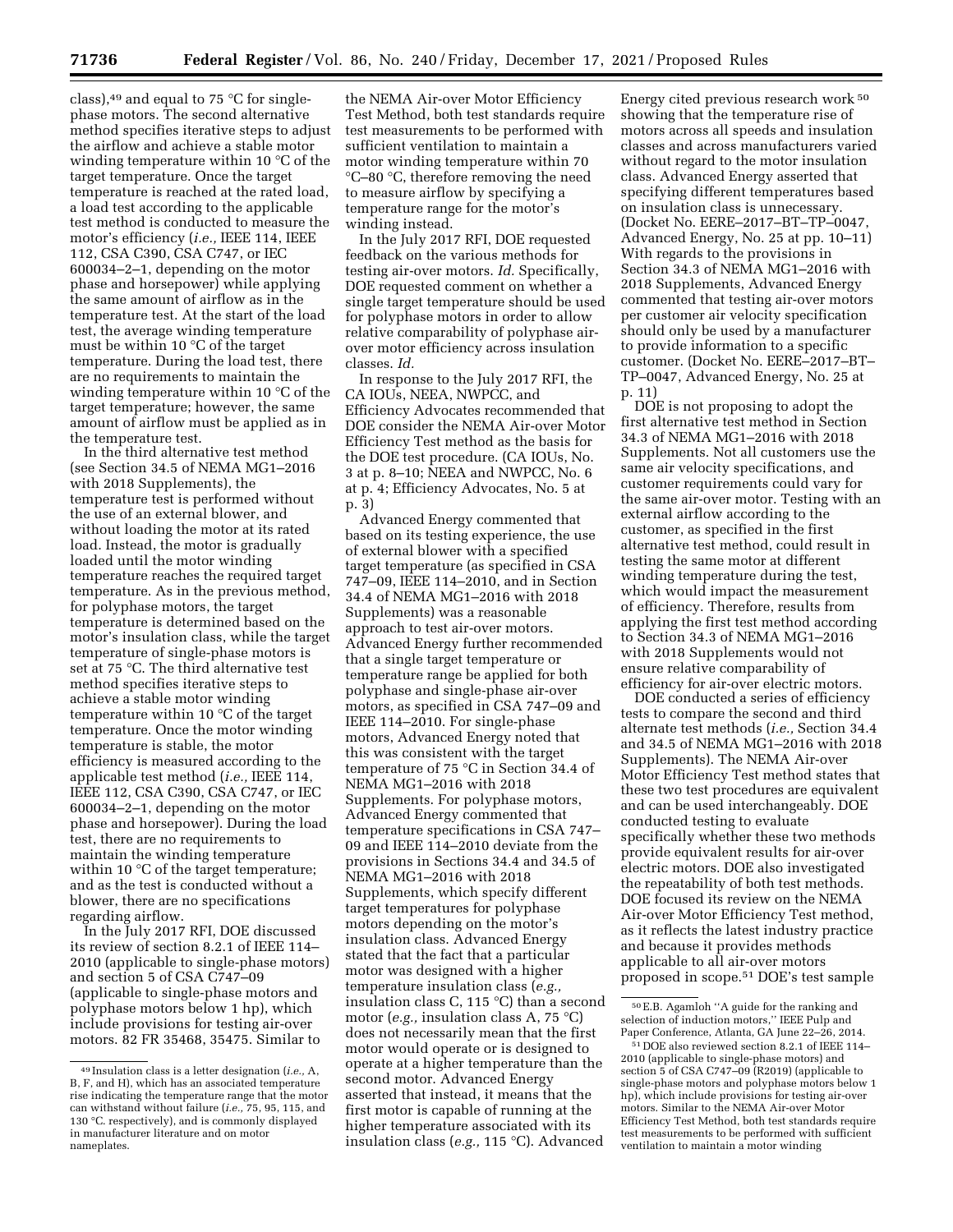included seven air-over motor models, which spanned a range of 0.25 to 20 hp and represented both single-phase and polyphase motors.

Table III.10 shows the difference in measured losses between the Section 34.4 and 34.5 of NEMA MG1–2016 with 2018 Supplements test methods (''Section 34.4 and 34.5''). Table III.11

shows the corresponding efficiency values resulting from the measured losses presented in Table III.10. DOE observed the percent difference in losses between Section 34.5 and 34.4 range from  $-0.4$  (on the lower end) to  $+10.9$ (on the higher end). For the units at the higher end of the percent difference (units 1, 4 and 6), DOE notes that these

three units spanned a wide range of hp ratings, and included both single-phase and polyphase motor types, indicating no clear or consistent trend that could be used to define criteria by which the two methods would produce equivalent results. DOE tentatively concludes that these two test methods do not produce equivalent test results in all cases.

## TABLE III.10—DIFFERENCE IN MEASURED LOSSES BETWEEN SECTION 34.4 AND 34.5 TEST METHODS

| Unit No.         | HP                                 | Phase | Section 34.4<br>measured<br>losses<br>(W                       | Section 34.5<br>measured<br>losses<br>(W)                     | Percent<br>difference<br>section 34.5<br>vs. 34.4                   |
|------------------|------------------------------------|-------|----------------------------------------------------------------|---------------------------------------------------------------|---------------------------------------------------------------------|
| 2<br>3<br>5<br>6 | .25<br>.5<br>.75<br>10<br>14<br>20 |       | 412.8<br>250.6<br>180.7<br>252.6<br>984.1<br>l.479.6<br>.283.5 | 385.7<br>253.3<br>180.0<br>244.5<br>988.0<br>.318.5<br>.293.0 | $+6.6$<br>$-1.1$<br>$+0.4$<br>$+3.2$<br>$-0.4$<br>$+10.9$<br>$-0.7$ |

# TABLE III.11—DIFFERENCE IN MEASURED EFFICIENCY BETWEEN SECTION 34.4 AND 34.5 TEST METHODS

| Unit No. | HP  | Phase | Section 34.4<br>tested<br>efficiency<br>$\frac{10}{6}$ | Section 34.5<br>tested<br>efficiency |
|----------|-----|-------|--------------------------------------------------------|--------------------------------------|
|          | .25 |       | 31.1                                                   | 32.6                                 |
| 2        |     |       | 59.8                                                   | 59.5                                 |
| 3        | .75 |       | 75.6                                                   | 75.7                                 |
|          |     |       | 74.7                                                   | 75.3                                 |
| 5        |     |       | 88.3                                                   | 88.3                                 |
| 6        |     |       | 87.6                                                   | 88.8                                 |
|          | 20  |       | 92.1                                                   | 92.0                                 |

Therefore, to determine which of the two test methods (Section 34.4 or 34.5) to propose for air-over electric motors, DOE tested a subset of the motors to evaluate the repeatability of each test methods. For this evaluation, DOE tested four models from its test sample that represented a range of motor output and phases. For each model, DOE performed a second replication of each

test and compared the results to the first test (*i.e.,* the results presented in Table III.10 and Table III.11). Table III.12 shows the measured losses for both replications of the Sections 34.4 and 34.5 test methods. Table III.13 shows the corresponding efficiency values resulting from the measured losses presented in Table III.12.

The test results indicate that for three units (Units 1, 3, and 6), the Section

34.5 test method showed greater variation between subsequent tests compared to the Section 34.4 test method. However, for one unit, the Section 34.4 test method showed greater variation than the Section 34.5 test method. Based on these results, DOE tentatively concludes that Section 34.4 may provide more repeatability than Section 34.5 for air-over motors.

# TABLE III.12—REPEATABILITY OF MEASURED LOSSES FOR SECTION 34.4 AND 34.5 TEST METHODS

| Unit No. | Section 34.4–Measured Losses<br>(W) |         |              | Section 34.5-Measured Losses<br>(W) |        |              |
|----------|-------------------------------------|---------|--------------|-------------------------------------|--------|--------------|
|          | Test 1                              | Test 2  | % Difference | Test 1                              | Test 2 | % Difference |
|          | 412.8                               | 410.3   | $-0.62$      | 385.7                               | 379.0  | $-1.75$      |
| 3        | 180.7                               | 184.3   | $+2.02$      | 180.0                               | 192.7  | $+7.04$      |
|          | 252.6                               | 238.4   | $-5.64$      | 244.5                               | 239.5  | $-1.75$      |
| 6        | 1.479.6                             | 1.519.5 | $+2.70$      | 1318.5                              | .399.4 | $+6.14$      |

temperature range for the motor's winding instead.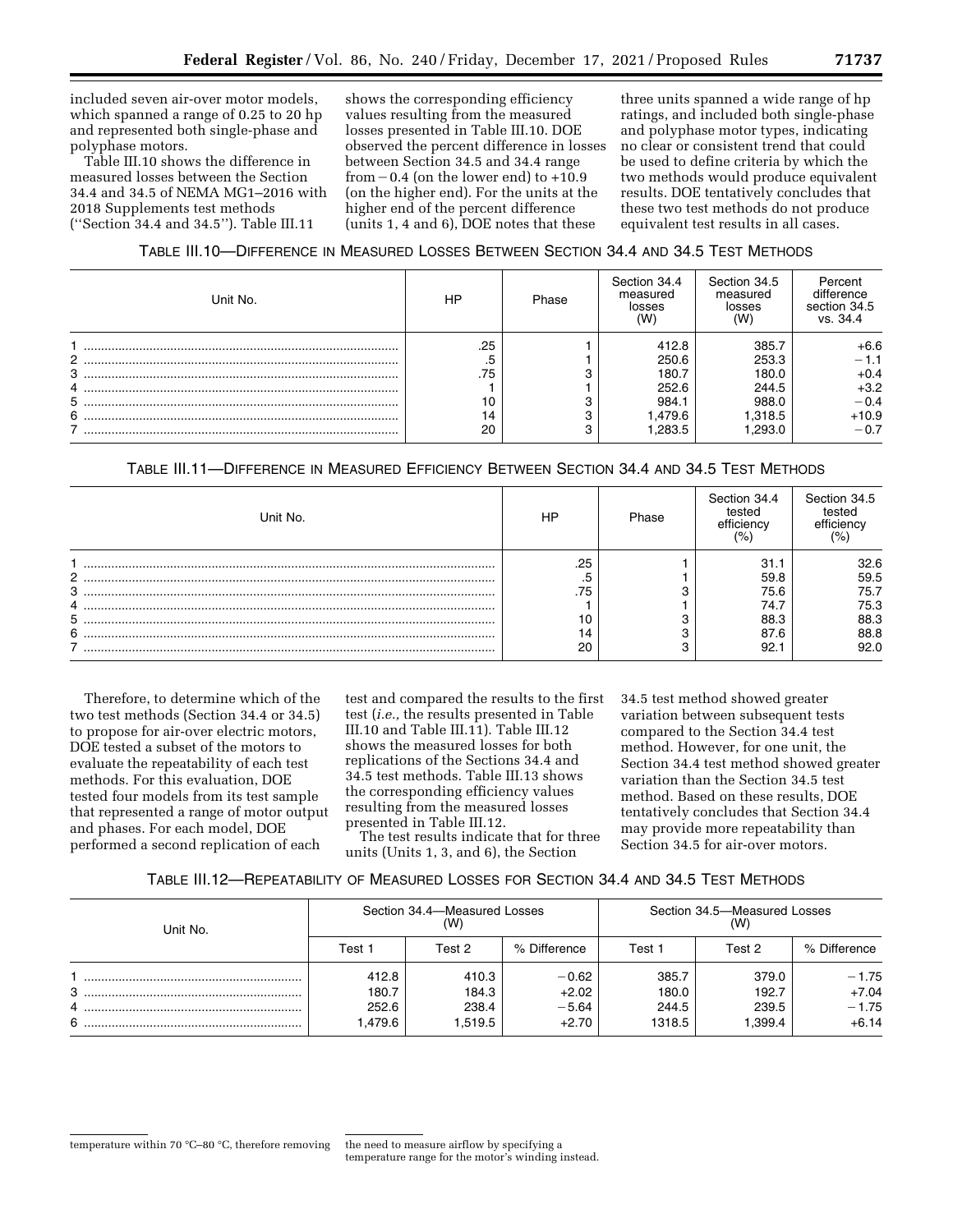| Unit No. | Section 34.4-Measured<br>Efficiency<br>$\frac{10}{6}$ |                              |                              | Section 34.5-Measured<br>Efficiency<br>′% |  |
|----------|-------------------------------------------------------|------------------------------|------------------------------|-------------------------------------------|--|
|          | Test 1                                                | Test 2                       | Test 1                       | Test 2                                    |  |
| 3<br>6   | 31.1<br>75.6<br>74.7<br>87.6                          | 31.2<br>75.2<br>75.8<br>87.3 | 32.6<br>75.7<br>75.3<br>88.8 | 33.0<br>74.4<br>75.7<br>88.2              |  |

## TABLE III.13—REPEATABILITY OF MEASURED EFFICIENCY FOR SECTION 34.4 AND 34.5 TEST METHODS

Based on these test results, and without further information to support considering these methods as equivalent, DOE is not proposing use of the methods in Sections 34.4 and 34.5 as equivalent alternatives for testing airover electric motors. Instead, DOE proposes to apply the testing instructions as established in Section 34.4 to the air-over electric motors proposed for inclusion in scope of applicability of the proposed test procedure, with the modification of target temperature as discussed in the following paragraph. DOE notes that the use of an external fan to cool the motor during the load test is consistent with CSA C747–09 (R2019) Section 5.5 that

states ''Air-over motors shall be supplied with sufficient ventilation during the test to maintain a winding temperature at full load below the rated temperature of the winding insulation.''

Section 34.4 specifies that polyphase air-over electric motors use a target temperature that depends on the motor's insulation class. This temperature target is then used as the temperature that the load test is conducted at. In contrast, for all single-phase motors, the target temperature is specified at 75 °C, regardless of insulation class. Measured efficiency is inversely correlated to temperature, so conducting testing at different temperatures may result in measured efficiency values that are not

comparable across insulation classes. DOE conducted testing to understand how much the temperature target could affect measured efficiency for both Sections 34.4 and 34.5. The first test was conducted with the insulationbased target temperature as prescribed in Sections 34.4 and 34.5; and the second test was conducted with a 75 °C target temperature, regardless of insulation class.

Table III.14 shows the measured losses and the percent change in measured losses due to the different temperature targets. Table III.15 shows the corresponding efficiencies measured by these tests.

TABLE III.14—MEASURED LOSSES OF DIFFERENT TARGET TEMPERATURES FOR SECTION 34.4 AND SECTION 34.5

|            |                                              | Section 34.4                                               |                                       |                                                          | Section 34.5                                               |                                       |                                                        |
|------------|----------------------------------------------|------------------------------------------------------------|---------------------------------------|----------------------------------------------------------|------------------------------------------------------------|---------------------------------------|--------------------------------------------------------|
| Unit No.   | Insulation-<br>based target<br>temp.<br>(°C) | Measured<br>losses at<br>insulation-<br>based temp.<br>(W) | Measured<br>losses at<br>75 °C<br>(W) | Percent<br>difference in<br>measured<br>losses<br>$(\%)$ | Measured<br>losses at<br>insulation-<br>based temp.<br>(W) | Measured<br>losses at<br>75 °C<br>(W) | Percent<br>difference<br>in measured<br>losses<br>(% ) |
| 3<br>6<br> | 95<br>115                                    | 184.3<br>1,519.5                                           | 184.2<br>1,389.1                      | $-0.07$<br>$-8.58$                                       | 192.7<br>1399.4                                            | 187.8<br>1342.5                       | $-2.56$<br>$-4.07$                                     |

TABLE III.15—MEASURED EFFICIENCY AT DIFFERENT TARGET TEMPERATURES FOR SECTION 34.4 AND SECTION 34.5

|          |                                                       | Section 34.4                              |                                                                          | Section 34.5                                                   |                                            |
|----------|-------------------------------------------------------|-------------------------------------------|--------------------------------------------------------------------------|----------------------------------------------------------------|--------------------------------------------|
| Unit No. | Insulation-<br>based target<br>temp.<br>$(^{\circ}C)$ | Measured<br>efficiency at<br>75 °C<br>(%) | Measured<br>efficiency at<br>insulation-<br>based temp.<br>$\frac{1}{2}$ | Measured<br>efficiency at<br>insulation-<br>based temp.<br>(%) | Measured<br>efficiency at<br>75 °C<br>(% ) |
| 3<br>6   | 95 °C<br>115 °C                                       | 75.2<br>87.3                              | 75.2<br>88.3                                                             | 74.4<br>88.2                                                   | 74.9<br>88.6                               |

In the Section 34.4 test, Unit 3 demonstrated results that could be considered equivalent at both temperatures, whereas Unit 6 showed a significant difference in measured losses between the two temperatures. These test results demonstrate that for some units, both Sections 34.4 and 34.5 test methods produce different measurements of efficiency at different test temperatures. As such, DOE tentatively concludes that defining a

single test temperature, rather than using a target temperature that depends on the motor's insulation class, would produce measured efficiency values that are more comparable across insulation classes.

DOE is proposing to specify a single target temperature of 75 °C for all airover electric motors (*i.e.,* polyphase and single-phase electric motors). The value of 75 °C was chosen for polyphase electric motors to be consistent with the

temperature defined for single-phase electric motor, and because 75 °C corresponds to the target temperature defined for the lowest insulation class (*i.e.,* class A) of polyphase motors and can be safely achieved by all motor insulation classes without risk of damaging the motor.

DOE requests comment on its proposal to specify using Section 34.4, with modification, for measuring the efficiency of air-over electric motors.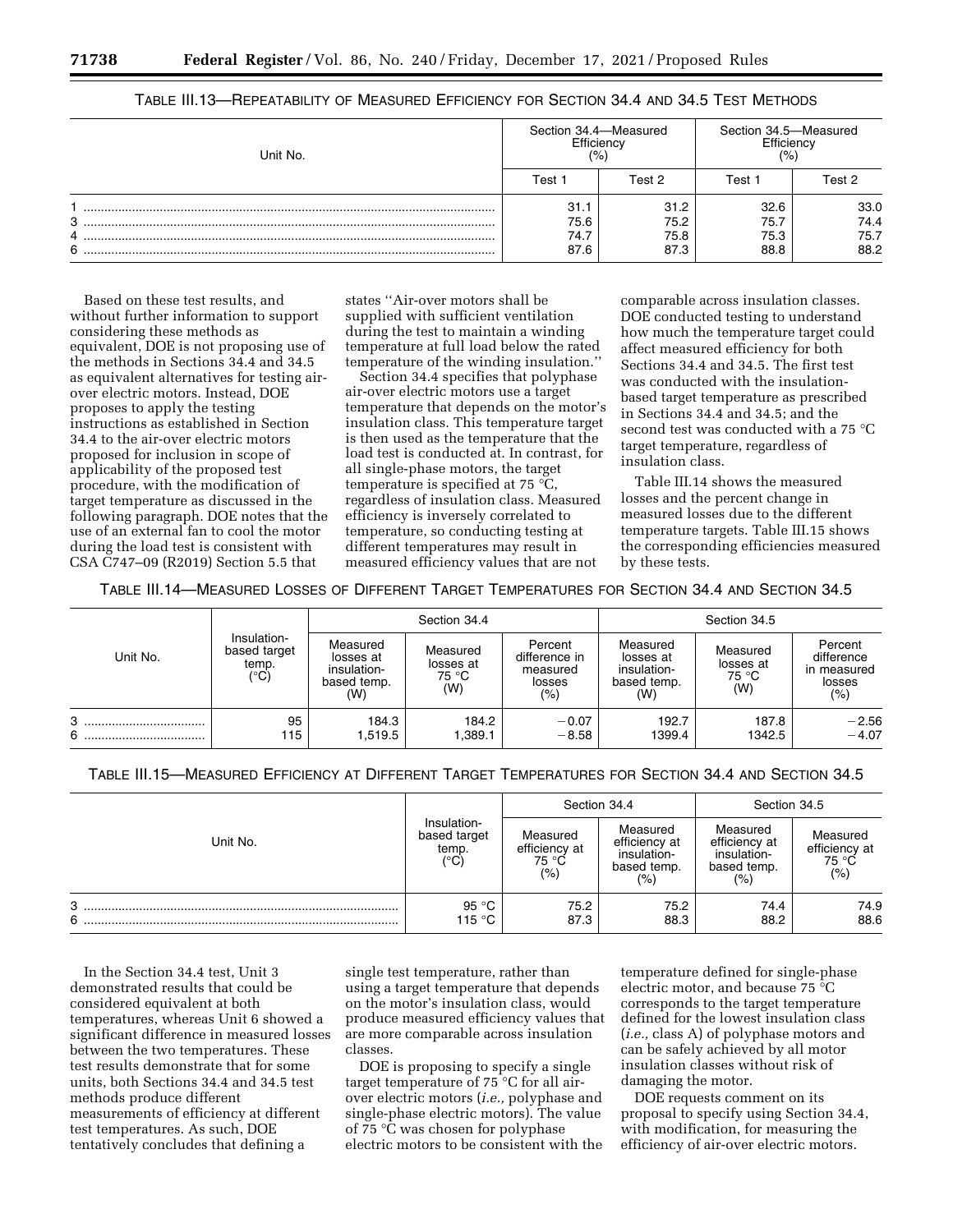DOE requests feedback on the proposal to specify a single target temperature 75 °C for polyphase motors.

DOE requests comment on its conclusion that Section 34.4 is less repeatable than Section 34.5.

DOE requests comment on its conclusion that measured efficiency correlates inversely with the temperature the motor is tested at.

DOE requests feedback and supporting data on the repeatability and level of accuracy of the methods included Section 34.4 and 34.5, and on whether these or other methods would lead to equivalent results when applied to the same motor.

DOE requests comment on whether some air-over electric motors could thermally stabilize at a temperature that is lower than the proposed target temperature of 75 °C. If yes, DOE requests comment on how these should be tested.

DOE requests comment on whether the proposed test procedure is applicable to all air-over electric motors in scope. If not, DOE is requesting information and feedback on which airover electric motors cannot be tested in accordance with the proposed test procedure and on any revisions needed.

## 2. Test Procedures for SNEMs

As previously discussed, DOE proposes to include within the scope of DOE's test procedure for electric motors additional electric motors considered small by the industry (*i.e.,* SNEMs, see Section III.A.6). This section discusses proposed test procedures for additional SNEMs proposed in scope that are induction motors and that are not inverter-only electric motors, air-over motors, or submersible motors. Proposed test procedures for noninduction motor topologies (*i.e.,*  synchronous electric motors) are

discussed in section III.D.3 of this document. Proposed test procedures for SNEMs proposed to be included in scope that are inverter-only electric motors are discussed in section III.D.3 of this document. Proposed test procedures for SNEMs proposed to be included in scope that are air-over electric motors and submersible motors are discussed in section III.D.1 and section III.I respectively.

In the July 2017 RFI, DOE identified several industry test procedures applicable to small motors. 82 FR 35468, 35475–35476. The CA IOUs, NEEA and NWPCC commented that DOE should consider the test procedures identified by DOE in the July 2017 RFI. (CA IOUs, No. 3 at p. 6; NEEA and NWPCC, No. 6 at p. 5–6)

DOE is proposing to require testing of SNEMs (other than inverter-only, airover, and submersible electric motors) according to the industry test methods identified in the July 2017 RFI. DOE has initially determined that polyphase motors at or above 1 hp can be tested with the same methods as would be applicable under this proposal to electric motors currently subject to the DOE test procedure (*i.e.,* IEEE 112–2017, CSA C390–10 (R2019), and IEC 60034– 2–1:2014). See section 2 of appendix B. The referenced industry standards applicable to electric motors, IEEE 112– 2017, CSA C390–10, and IEC 60034–2– 1:2014, are also consistent with those referenced for small electric motors that are for polyphase motors greater than 1 hp. 10 CFR 431.444(b). For SNEMs that are polyphase motors with a horsepower less than 1 hp and for SNEMs that are single-phase motors, DOE has initially determined that, consistent with the DOE test method established for regulated small electric motors (which also include polyphase motors with

rated motor horsepower less than 1 hp and single-phase motors), IEEE 114– 2010, CSA C747–09 (R2019) and IEC 60034–2–1:2014 are appropriate test procedures. Additionally, DOE notes that Paragraph 12.58.1 of NEMA MG1– 2016 with 2018 Supplements also lists IEEE 114 or CSA C747 as the selected industry standards for measuring and determining the efficiency of polyphase motors below with a horsepower less than 1 hp and single-phase motors.

DOE has initially determined that applying the proposed industry test procedures would result in representative results because the SNEMs proposed in scope are identical in design as currently regulated electric motors and small electric motors and can be used in the same applications. In addition, the proposed industry test methods reflect current industry practice, and DOE has tentatively determined that applying these test methods would not results in undue manufacturer burden.

DOE proposes to test these additional polyphase electric motors with a horsepower greater than or equal to 1 hp, that are not inverter-only electric motors, using the same methods as the ones proposed for currently regulated electric motors. For polyphase motors with a horsepower less than 1 hp and for single-phase motors, that are not inverter-only electric motors, consistent with the DOE test method established for regulated small electric motors, DOE proposes to incorporate by reference the same industry test methods as used when testing small electric motors of the same topologies and horsepower: IEEE 114–2010 and CSA C747–09 (R2019) (IEC 60034–2–1:2014 and IEEE 112– 2017 are already incorporated by reference, see section III.C of this document). See Table III.16.

TABLE III.16—ADDITIONAL INDUSTRY TEST STANDARDS PROPOSED FOR INCORPORATION BY REFERENCE FOR SNEMS

| Topology                                                                                                                                                                                                                                                 | Industry test standard incorporated by reference        |
|----------------------------------------------------------------------------------------------------------------------------------------------------------------------------------------------------------------------------------------------------------|---------------------------------------------------------|
| Polyphase with rated horsepower less than 1 horsepower    IEEE 112-2017, CSA C747-09 (R2019), IEC 60034-2-1:2014.<br>Polyphase with rated horsepower equal to or greater than 1 horse- IEEE 112-2017, CSA C390-10 (R2019), IEC 60034-2-1:2014.<br>power. | IEEE 114-2010, CSA C747-09 (R2019), IEC 60034-2-1:2014. |

DOE requests comment on the proposed test method for measuring the efficiency of additional SNEMs (not including inverter-only electric motors, air-over electric motors, or submersible electric motors).

3. Test Procedures for AC Induction Inverter-Only Electric Motors and Synchronous Electric Motors

This section discusses industry test methods applicable to AC inverter-only induction motors and to synchronous electric motors as described in Table III.8.

In the July 2017 RFI, DOE identified several industry test standards that may be applicable to synchronous electric motors. 82 FR 35468, 35476. These standards were IEC 60034–2–1:2014; CSA C747–09 (R2019); 52 IEEE 115–2009 ''IEEE Guide for Test Procedures for Synchronous Machines Part I— Acceptance and Performance Testing

<sup>52</sup>The July 2017 RFI referenced CSA C747–09 (R2014) which is equivalent to CSA C747–09 (R2019).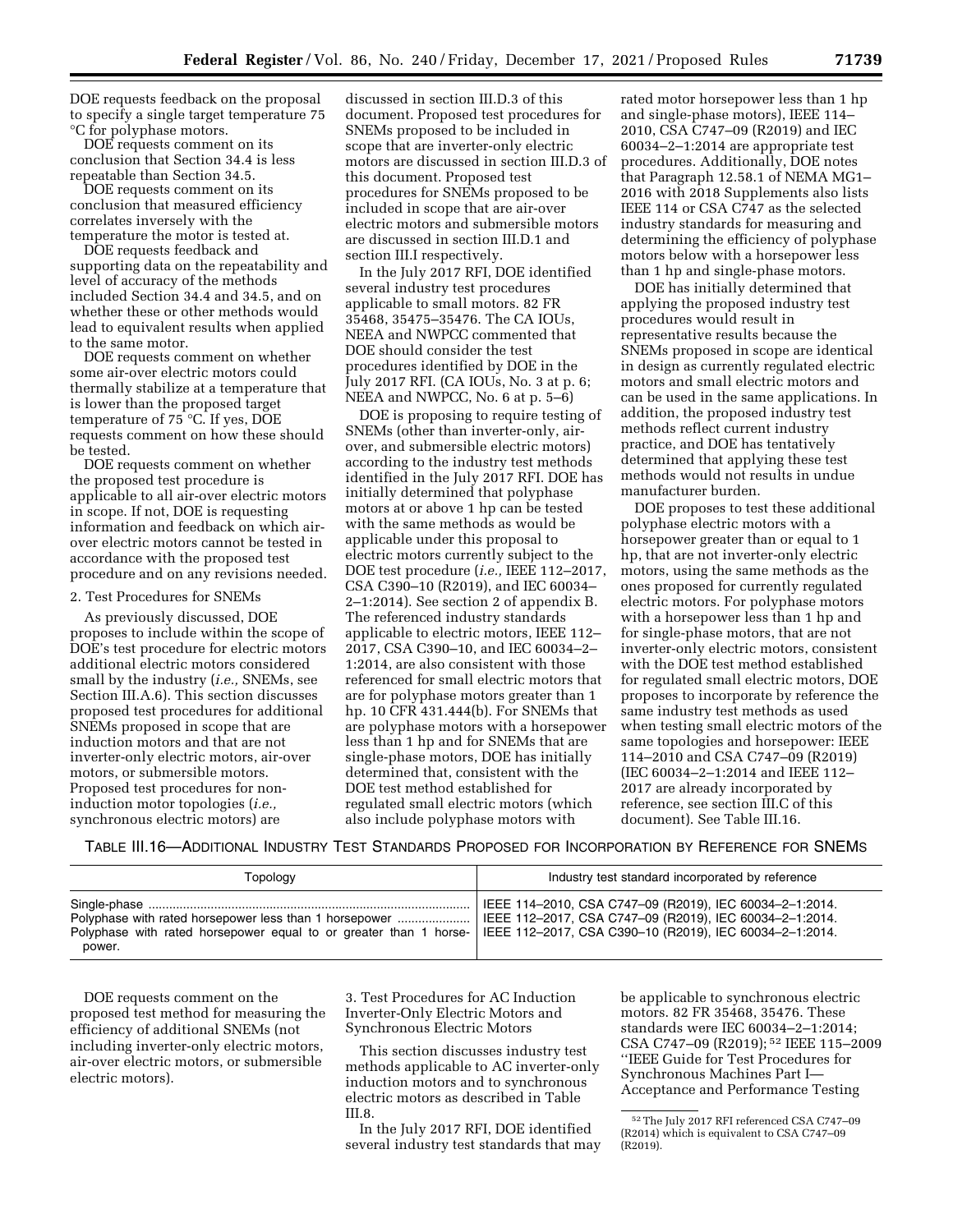Part II—Test Procedures and Parameter Determination for Dynamic Analysis'' (''IEEE 115–2009''); and IEEE 1812–2014 ''IEEE Trial-Use Guide for Testing Permanent Magnet Machines'' (''IEEE 1812–2014''). *Id.* DOE requested comment on the applicability of these test procedures to synchronous motors, and specifically, on the applicability of IEEE 115–2009 to PMAC motors and SynRMs. *Id.* 

Advanced Energy recommended using the input-output test method from CSA C747–09 to test synchronous electric motors. Advanced Energy commented that IEEE 115–2009 was applicable to larger size wound-field (*i.e.,* DC-excited) synchronous motors and not to permanent magnet motors, which are non-excited synchronous motors. Advanced Energy commented that IEEE 1812–2004 included provision for permanent magnet motors. (Docket No. EERE–2017–BT–TP–0047, Advanced Energy, No. 25 at p. 12) Advanced Energy commented that for electric motors with integrated controls,53 testing should be performed without any recourse to, or manipulation of, the embedded control circuitry (*i.e.,* inclusive of the motor and inverter). Advanced Energy stated that if DOE is considering an efficiency metric that captures the efficiency of the motor only, the test procedure for electric motors that are intended to operate with controls that are not integrated with the motor 54 should allow manufacturers to certify the efficiency of the motors with their designated inverters as recommended in the catalogs. Advanced Energy stated that although most off-theshelf inverters are capable of operating these motors, the best performance may not be achieved if a one-size-fits-all inverter is used across all motors. Advanced Energy also stated that the impact of the choice of the inverter could be minimized. Advanced Energy commented that computing the motor efficiency separately from the inverter is fairly straightforward, for the case where these are supplied as two separate components. Advanced Energy stated that the direct input-output method could be used in this case, as would be expected with these categories of motors. Advanced Energy commented that if DOE is considering an efficiency metric inclusive of the inverter (*i.e.,*  combined motor and inverter efficiency), then the issue of the drive that is applied becomes more important.

(Docket No. EERE–2017–BT–TP–0047, Advanced Energy, No. 25 at pp. 6–7)

NEMA recommended adding the CSA C838–2013 (R2018) ''Energy efficiency test methods for three-phase variable frequency drive systems'' (''CSA C838– 2013'') industry test standard to the DOE test procedure for testing ''power drive systems'' (*i.e.,* the combination of a motor and inverter). (Docket No. EERE–2017–BT–TP–0047, NEMA, No. 24 at p. 2) NEMA also commented that electric motors with advanced motor technologies that are power drive systems should be tested per IEC 61800– 9–2:2017 and commented in support of incorporating IEC 61800–9–2:2017 by reference. (Docket No. EERE–2017–BT– TP–0047, NEMA, No. 24 at pp. 1, 3, 8, 11) NEMA described IEC 61800–9– 2:2017 as the only repeatable industry test standard for power drive systems. (Docket No. EERE–2017–BT–TP–0047, NEMA, No. 24 at pp. 13) Specifically, NEMA commented that while IEEE 115– 2009 and IEEE 1812–2014 were acceptable design specification standards for synchronous electric motors, testing of PMAC motors and SynRMs should be performed based on IEC 61800–9–2:2017. NEMA further commented that the IEEE 1812–2014 standard was not finalized yet and was released for trial use. (Docket No. EERE– 2017–BT–TP–0047, NEMA, No. 24 at p. 10) NEMA further commented that control and power conversion components are captured when conducting an energy efficiency test for power drive systems. (Docket No. EERE–2017–BT–TP–0047, NEMA, No. 24 at p. 7)

The CA IOUs recommended that DOE consider adopting appropriate test standards for motors using frequency converters, such as IEC 60034–2–3:2020, IEC 61800–9–2:2017, and other industry test standards applicable to AC and DC motors, such as IEC 60034–2–1:2014. (CA IOUs, No. 3 at pp. 2, 7–8)

Since the publication of the July 2017 RFI, DOE performed a review of the most recent standards available to test synchronous electric motors proposed for inclusion in scope of the DOE test procedure. Different industry test standards are applicable depending on whether the considered motor can operate directly connected to the power supply (*i.e.,* line-fed or direct-on-line such as LSPMs) or is operated connected to an inverter (*e.g.,* PMAC motor). DOE notes that the industry test standards for motors that operate connected to an inverter (*i.e.,* inverterfed motors) are also applicable to inverter-only AC induction motors. Existing industry test standards for electric motors that operate with an

inverter can be classified in two categories depending on the equipment tested: (1) Inverter-fed motors test standards, which consider the motor only (*i.e.,* the motor is tested while operating connected to an inverter, however the measured efficiency is the efficiency of the motor only and does not include the efficiency of the inverter); and (2) power drive systems (''PDS'' or ''PDSs'') test standards, which consider the motor and inverter combination (*i.e.,* motor is tested while operating connected to an inverter and the measured efficiency includes the motor and inverter efficiency). DOE notes that test procedures also exist for inverters only; specifically, ANSI ASHRAE 222–2018. However, DOE did not further investigate these standards, as the definition of electric motor does not cover an inverter as a single component.

DOE reviewed the industry test standards identified in the July 2017 RFI (*i.e.,* IEEE 115–2009, IEEE 1812–2014, CSA C747–09 (R2019), and IEC 60034– 2–1:2014) as well as three additional industry test standards for electric motors that require an inverter to operate: IEC 60034–2–3:2020; IEC 61800–9–2:2017; and CSA C838–2013. DOE notes that some of these test standards are also applicable to AC induction inverter-only motors.

IEEE 115–2009 applies to wound-field (*i.e.,* DC-excited) synchronous motors and is not applicable to permanent magnet and reluctance synchronous motors, which are non-excited synchronous motors.55 As commented by Advanced Energy, IEEE 115–2009 does not provide adequate instruction for all the synchronous electric motors discussed in section III.A.8, and therefore DOE did not further review IEEE 115–2009.

IEEE 1812–2014 applies to permanent magnet synchronous motors. However, as commented by NEMA, this standard is a trial-use standard and was effective only until December 2016. DOE did not further consider this standard for this test procedure.

CSA C747–09 (R2019) is equivalent to the 2009 version which is incorporated by reference as part of the small electric

<sup>53</sup> Integrated means that the drive and the motor are physically contained in a single unit.

<sup>54</sup>These would include inverter-capable electric motors with or without an inverter, and inverteronly electric motors with or without an inverter.

<sup>55</sup>Specifically, Section 4.1.1 of IEEE 115–2009 discusses the determination of field I2R losses from field current and resistance, which is only applicable to wound-field synchronous motors. In wound-field synchronous motors, field poles are magnetized by direct current from an exciter, resulting in I2R losses in the field windings. Additionally, section 1.3 of IEEE 1812 explains that it references IEEE 115–2009 for instructions that would be identical to wound-field synchronous motors, implying that IEEE 115–2009 is specifically for wound-field (*i.e.,* DC-excited) synchronous motors.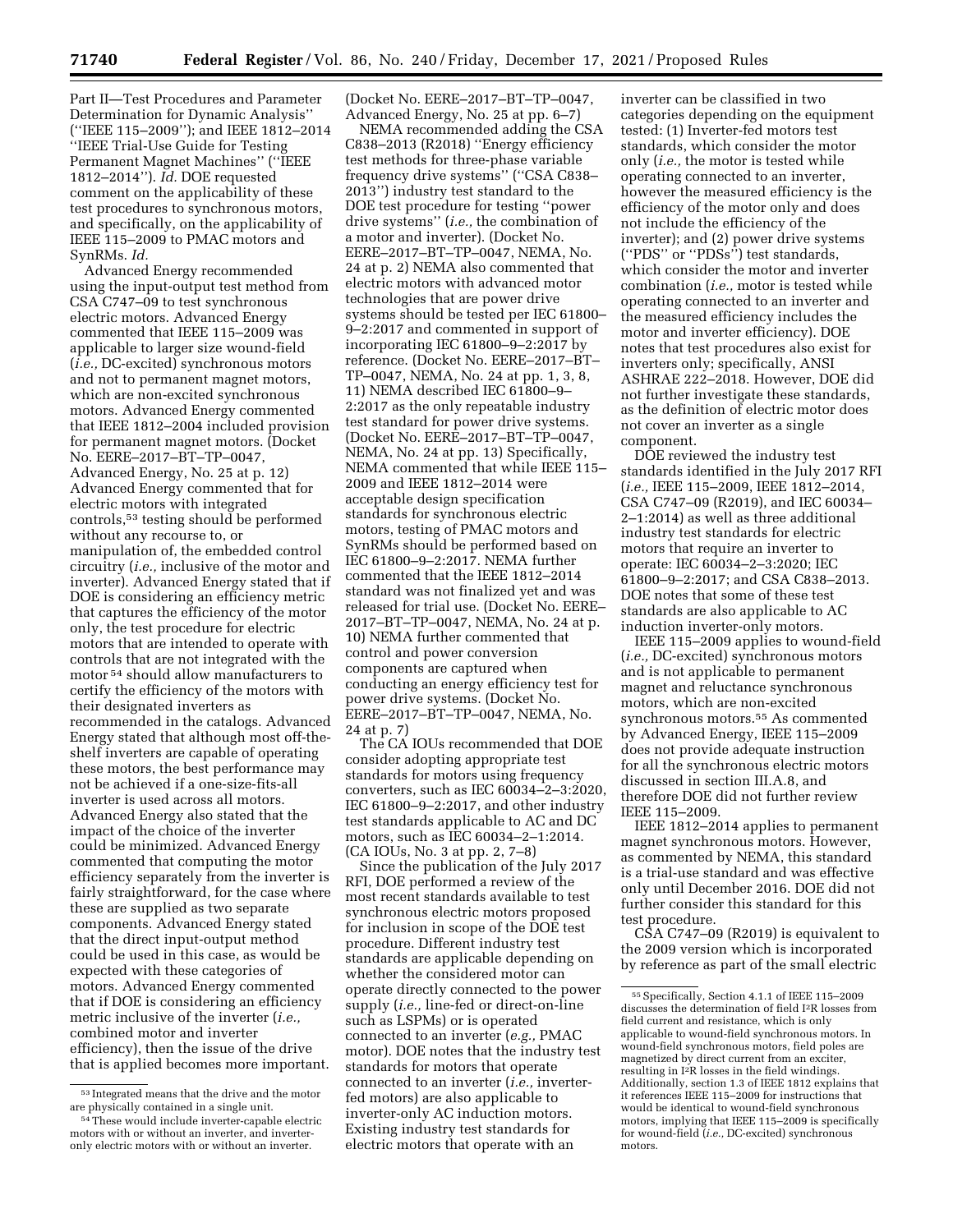motors test procedure at 10 CFR 431.443 as a test method that may be used for testing single-phase small electric motors and polyphase small electric motors of less than or equal to 1 horsepower. Section 6 of CSA C747–09 (R2019) determines efficiency by measuring input power and output power, a method known as ''the direct measurement method'' or ''inputoutput'' method. CSA C747–09 (R2019) also specifies that this method is also applicable to certain inverter-fed motors and to certain synchronous electric motors proposed for inclusion in scope: section 1 specifies that the scope of CSA C747–09 (R2019) also applies to inverter-driven motors (also known as inverter-fed), ECMs, and to certain synchronous motors, namely reluctance (*i.e.,* SynRM and SR) and permanent magnet motors (PMAC, LSPM).56 However, the scope of CSA C747–09 (R2019) is focused on motors of smaller size: section 1.2 states that the test standard is applicable to DC and polyphase AC motors with rated motor horsepower greater than or equal to 0.25 and less than 1 hp, and to single-phase motors with a rated motor horsepower greater than or equal to 0.25 hp. In addition, CSA C747–09 (R2019) does not provide test instructions regarding the selection of the inverter used for testing inverter-only motors that do not include an inverter (*i.e.,* electric motors that do not include an inverter and are unable to operate without an inverter), as are provided in IEC 60034–2–3:2020 (see description in the remainder of this section).

IEC 60034–2–1:2014 is incorporated by reference as part of the small electric motors test procedure at 10 CFR 431.443 and the electric motors test procedure at 10 CFR 431.15. IEC 60034–2–1:2014 includes methods for testing the efficiency of direct-on-line motors, including AC synchronous electric motors. The test methods 57 for AC synchronous electric motors are specified in Section 7, Tables 4 and 5 of IEC 60034–2–1:2014 and depend on the frame size and/or the rating of the motor under test. Methods also depend on whether the synchronous motors use electrical excitation or permanent magnets. For permanent magnet synchronous motors, the direct measurement input-output method is

used. This is the same method specified in CSA C747–09 (R2019) for permanent magnet motors; however, IEC 60034–2– 1 does not specify a limit on horsepower rating. For synchronous motors with electrical excitation, the test method depends on frame size and/or output power. For motors with a shaft height (distance from the center line of the shaft to the bottom of the feet) less than or equal to 180 mm (corresponding to NEMA frame sizes 284T and 286T), the input-output method is used, with additional test instructions to account for the exciter. For motors with a shaft height greater than 180 mm and with an output power less than or equal to 2 megawatts (equivalent to 2,682 hp), the loss segregation method is used, with additional test instructions to account for the exciter.58 The third test method specified is for motors that are not in the proposed scope of applicability of this test procedure (*e.g.,* motors with an output power greater than 2 megawatts) and are therefore not relevant to this rulemaking.

IEC 60034–2–3:2020 specifies test methods for determining losses and efficiencies of inverter-fed motors. While the motor is operated with an inverter during the test, the measured efficiency is the efficiency of the motor only and does not include the efficiency of the inverter. Section 6.1 of IEC 60034–2–3:2020 describes four applicable methods for the determination of the efficiency of inverter-fed motors. In the first method, the motor can be tested with a specific inverter (*e.g.,* an inverter that is sold with the motor) or using an inverter as specified by the test procedure (*i.e.,*  using a ''comparable converter'').59 The motor is tested using the input-output method (*i.e.,* direct measurement of electrical input power to the motor and mechanical output power, in the form of torque and speed, from the motor) and calculates the efficiency as the ratio of these two values at different load points. In its introduction, IEC 60034–2–3:2020 states that the test method with the ''comparable converter'' is a standardized method intended to give

comparable motor efficiency figures (excluding the inverter) at standardized test conditions, and that this method is not intended to determine the actual motor efficiency for operation with a specific inverter used in the final application. The second method relies on the indirect method (*i.e.,* summation of losses) 60 to determine the efficiency of the inverter-fed motor and is applicable only in combination with a specific inverter selected for the test. The other two methods include the description of an AEDM and of a calculation method for very large motors (above 2 megawatts). The AEDM provisions in section 6.1 of IEC 60034– 2–3:2020 were not considered in this test procedure, as DOE establishes its own AEDM requirements; additionally, the calculation method for larger inverter-fed motors was not considered for this test procedure, as motors above 2 megawatts are not in the proposed scope of this test procedure. IEC 60034– 2–3:2020 also specifies procedures to determine motor losses at any load point based on the determination of efficiency at seven standardized load points.61 Although the measurements are made at seven points, the motor's performance is evaluated at a single point (90 percent rated speed and 100 percent rated torque) 62 for the purposes of comparing its performance with other motors and determining its ''IE efficiency class''.63

IEC 61800–9–2:2017 specifies test methods for determining losses of inverters (or complete drive module, ''CDM'') 64 and of motor and inverter combinations, (*i.e.,* PDSs).65 The motor

61Seven speed/torque points at (90/100), (50/ 100), (25/100), (90/50), (50/50), (50/25), and (25/25) percent of motor rated speed/torque.

62Rated torque and rated speeds are the torque and speed values corresponding to the motor's rated load. See III.F.2.

64 IEC 61800–9–2:2017 defines a CDM, or drive, or drive controller as a '' drive module consisting of the electronic power converter connected between the electric supply and a motor as well as extension such as protection devices, transformers and auxiliaries.''

<sup>56</sup>Section 4 of CSA C747–09 (R2019) includes additional instructions for motors that include an inverter and specifies that when a motor requires an inverter to operate on alternating current, the motor and inverter shall be tested together.

<sup>57</sup> In addition, IEC 60034–2–1:2014 includes other methods that may be used for customer-specific acceptance tests, field tests or routine tests which were not considered by DOE.

<sup>58</sup> In the loss segregation method, the input power of the motor is not directly measured. Instead, it is calculated as the sum of the motor output power and the losses of the motor. Under this approach, the losses of the motor are measured separately by category (*i.e.,* constant losses, stator losses, excitation losses, and load losses). The efficiency is calculated as the output power of the motor divided by the input power of the motor. See Section 7.1.3. of IEC 600034–2–1:2014.

<sup>59</sup>The comparable converter (inverter) represents a typical set-up. The purpose of the comparable inverter set-up is to establish comparable test conditions for motors that operate with inverters. The requirements of the comparable inverter are described in section 5.2.2. of IEC 60034–2–3:2020.

<sup>60</sup>Also known as ''segregation of losses'' method. In this method, the different components of the motor losses are determined separately and added to calculate the total motor losses and efficiency. The different loss components are iron loss (core losses); windage and friction losses; the stator and rotor copper losses; and additional load losses (stray losses).

<sup>63</sup> IEC TS 60034–30–2:2016 ''Rotating electrical machines—Part 30–2: Efficiency classes of variable speed AC motors (IE-code)'' establishes efficiency classes for converter-fed motors (IE classes from IE1 to IE5).

<sup>65</sup> IEC 60034–9–2:2017 also provides a mathematical model to determine the losses of a reference CDM, reference motor and reference PDS which are then used as the basis for comparing other CDMs, motors, and PDSs and establishing Continued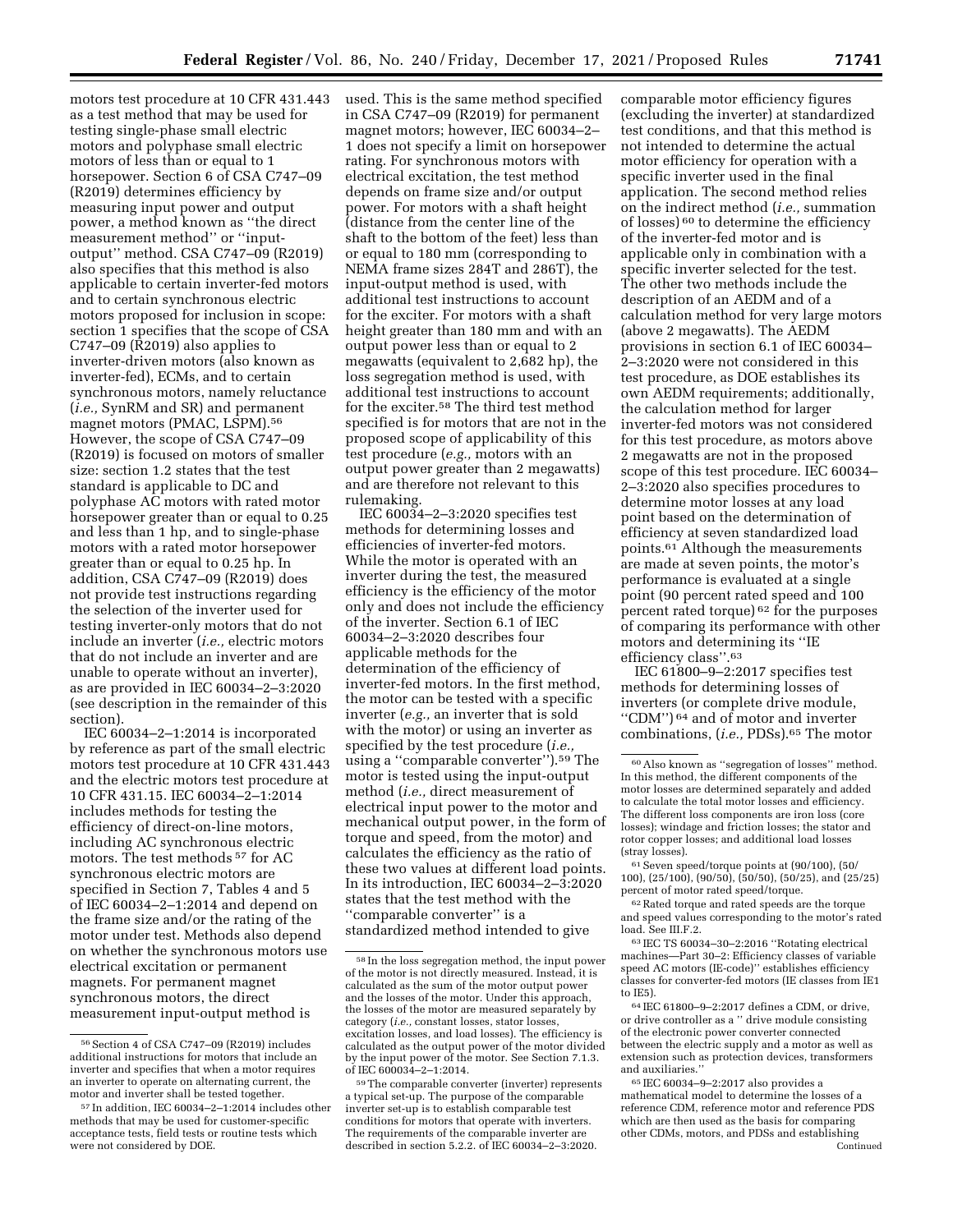is tested with its inverter (either integrated or non-integrated), and the measured losses includes the losses of the motor and of the inverter. Section 7.3 of IEC 61800–9–2:2017 describes two options for determining the losses of a PDS: the input-output method (direct measurement method) and the loss calculation method. In the loss calculation method, the losses of the PDS are established by adding the losses of the inverter, the motor, and the auxiliary equipment 66 included in the PDS (which are determined by calculation, input-output measurement, or by calorimetric measurement depending on the component considered). Section 7.2 of IEC 61800– 9–2:2017 prescribes that the losses of the CDM can be determined using either calculations,67 input-output measurement, or by calorimetric measurement.68 IEC 61800–9–2:2017 does not provide standardized methods to determine the losses of the auxiliary equipment. Instead, Annex B (informative) provides a description of the possible sources of losses. IEC 61800–9–2:2017 also specifies procedures to determine PDS losses at any load point based on determination of losses at eight standardized load points.69 Although the loss measurements are made at eight points, the PDS performance is evaluated at a single point (100 percent rated frequency and 100 percent rated torque) for the purposes of comparing its performance with other PDSs and determining its ''IE efficiency class''.70

69Eight frequency/torque producing current points for CDM defined as follows: (0/25), (0/50), (0/100), (50/25), (50/50), (50/100), (90/50), and (90/ 100); and eight speed/torque points for PDS defined as follows: (0/25), (0/50), (0/100), (50/25), (50/50), (50/100), (100/50), and (100/100) percent motor rated frequency and rated torque.

70 IEC 61800–9–2:2017 establishes efficiency classes for PDSs (IES classes).

CSA C838–13 (R2018) provides energy efficiency test methods for motors with three-phase variable frequency drive (*i.e.,* variable frequency drives that output polyphase power). CSA C838–13 (R2018) applies to certain inverters for AC squirrel cage induction motors and other inverters commonly used with PMAC motors and reluctance motors (SR motors and SynRM). The test method relies on the input-output method with options to determine the efficiency of the inverter, motor, or combination of both. The measurements are performed at twenty load points defined by a percentage of rated frequency and torque. 71

After reviewing these industry testing standards and stakeholder comments, DOE proposes to require testing through reference to industry test standards as detailed in the remainder of this section. DOE proposes to require testing synchronous electric motors that are direct-on-line, or inverter-capable using the methods in section 7.1 of IEC 60034–2–1:2014 and requirements in section 5 of IEC 60034–2–1:2014. As noted previously, inverter-capable electric motors subject to current test procedures are currently required to be tested without the use of an inverter, and rely on the set-ups used when testing a general purpose electric motor. *See* 78 FR 75962, 75972. Similarly, DOE proposes to require inverter-capable synchronous electric motors to be tested without the use of an inverter. DOE notes that it identified LSPMs as the only synchronous electric motor that is inverter-capable. All other synchronous electric motors proposed for inclusion in scope require an inverter to operate (*i.e.,* inverter-only). DOE notes that the proposal to not include the inverter when testing inverter-capable motors is consistent with how the efficiency classification of inverter-capable motors is established in accordance with IEC 60034–30–1:2014.72 DOE believes such

72Although not noted in IEC 60034–30–1:2014, Section 4.1 of IEC TS 60034–30–2:2016 specifies that motors that are capable of both direct-on-line operation and can also be inverter-fed (such as LSPMs) must be rated in accordance with IEC 60034–30–1:2014, which specifies testing in

a proposal provides representative measurements without imposing undue test burden on manufacturers.

DOE proposes to require testing inverter-only synchronous electric motors that include an inverter, and inverter-only AC induction motors that include an inverter, in accordance with section 7.7.2 of IEC 61800–9–2:2017, and using the test provisions specified in section 7.7.3.5 and testing conditions specified in section 7.10. DOE notes that this category includes electric motors with integrated inverters such as ECMs which cannot be physically separated from the inverter and cannot be tested without the inverter. Inverter-only electric motors sold with an inverter require the inverter to operate in the field. DOE has initially determined that the proposal to measure the combined motor and inverter efficiency provides representative measurements without imposing undue test burden on manufacturers, specifically in the case of a motor with an integrated inverter.

DOE proposes to test inverter-only synchronous electric motors that do not include an inverter, and AC induction inverter-only motors that do not include an inverter, in accordance with IEC 61800–9–2:2017 73 and to specify that testing must be performed using an inverter as recommended in the manufacturer's catalogs or offered for sale with the electric motor. If more than one inverter is available in manufacturer's catalogs or offered for sale with the electric motor, DOE is considering requiring to test using the least efficient inverter. Requiring the measurement of the combined motor and inverter efficiency would provide representative measurements without imposing undue test burden on manufacturers, in that the proposed method would not require an inverteronly motor to be tested both with and without the inverter.

Table III.17 summarizes the additional industry test standards proposed for incorporation by reference for electric motors with advanced motor technologies and AC induction inverteronly motors.

efficiency classes (IES classes). PDS shall be classified as ''IES 0'' if its losses are more than 20% higher than the value specified for a reference PDS. See section 6.4 of IEC 61800–9–2:2017.

<sup>66</sup>For example: output filters and motor cables. 67The CDM loss calculation method relies on a mathematical model and does not require testing. (Section 7.5).

<sup>68</sup>The calorimetric determination method of the power losses is based on the calorimetric measurement of the dissipated power losses (*i.e.,*  heat). Measurements must be made at thermal equilibrium, and the component to be measured must be thermally isolated to guarantee conduction of the dissipated power losses by the cooling medium (air or water).

 $\mathrm{^{71}T}$  wenty frequency/torque points as follows: (100/100), (100/75), (100/50), (100/25), (100/10), (75/100), (75/75), (75/50), (75/25), (75/10), (50/100), (50/75), (50/50), (50/25), (50/10), (25/100), (25/75), (25/50), (25/25), and (25/10) percent motor rated frequency and rated torque.

accordance with IEC 60034–2–1:2014 (which excludes the inverter).

<sup>73</sup>Specifically, in accordance with section 7.7.2 of IEC 61800–9–2:2017, and using the test provisions specified in section 7.7.3.5 and testing conditions specified in section 7.10.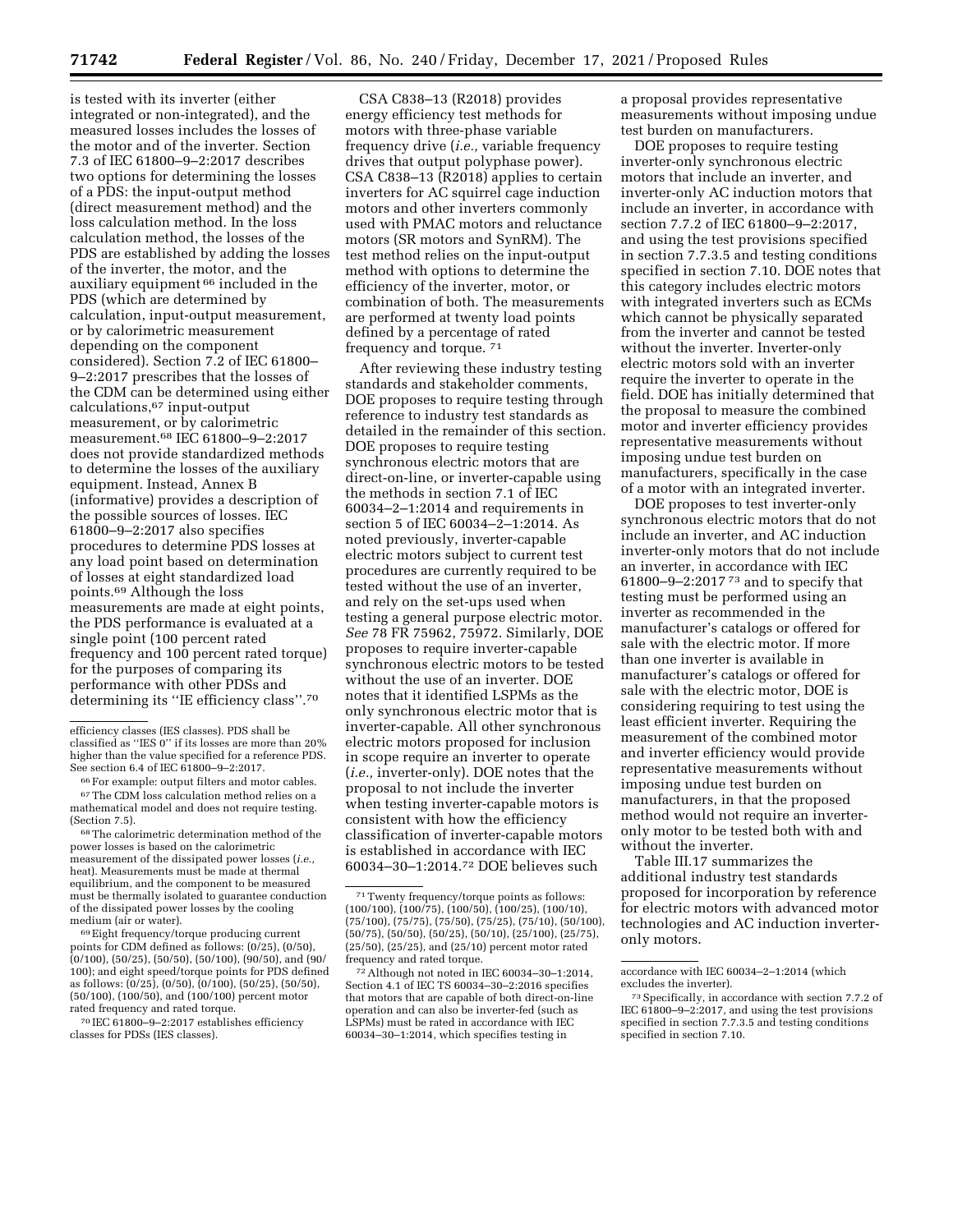TABLE III.17—INDUSTRY TEST STANDARDS PROPOSED FOR INCORPORATION BY REFERENCE FOR SYNCHRONOUS ELECTRIC MOTORS AND AC INDUCTION INVERTER-ONLY MOTORS

| Motor configuration | Equipment tested | Industry test standard incorporated by<br>reference           |
|---------------------|------------------|---------------------------------------------------------------|
|                     |                  | $\parallel$ IEC 60034-2-1:2014.<br>$\mid$ IEC 61800-9-2:2017. |

For inverter-only synchronous electric not cover DC and polyphase motors motors that do not include an inverter and AC induction inverter-only motors that do not include an inverter, DOE is also considering in the alternate whether such electric motors should be tested using the method in section 6.2 of IEC 60034–2–3:2020, with a ''comparable inverter'' in accordance with section 5 of IEC 60034–2–3:2020. However, with this approach, an inverter-only motor would be subject to different test procedures depending on whether it was sold with or without an inverter. Inverter-only electric motor sold with an inverter would be tested with the accompanying inverter in accordance with IEC 61800–9–2:2017 as a motor and inverter combination (*i.e.,*  the measured efficiency would include the efficiency of the motor and inverter); whereas inverter-only electric motors sold without an inverter would be tested using a ''comparable inverter,'' and the efficiency of only the motor would be determined under IEC 60034–2–3:2020. As inverter only motors require an inverter to operate, measurement of the motor efficiency independent of the inverter would not be as representative of performance in the field as measurement of the combined motor and inverter efficiency. As indicated by Advanced Energy, inverter-only electric motors that do not include an inverter could be tested with a ''representative'' inverter, with the measured energy efficiency representing the efficiency of the electric motor combined with an inverter specified for use in testing. Such an approach would require adding provisions specifying which inverter characteristics to use for the test. As proposed inverter-only motors that do not include an inverter would be tested with an inverter as recommended in the manufacturer's catalogs or offered for sale with the electric motor. DOE notes that CSA C838–13 and CSA C747–09 (R2019) also provide methods that could be used to test inverter-fed motors that include an inverter and for direct-online synchronous electric motors. DOE is proposing to specify the IEC methods instead, which are used internationally. DOE also notes that, as mentioned previously, CSA C747–09 (R2019) does

with a horsepower greater than 1hp.

DOE requests feedback on the proposed test methods for synchronous electric motors and AC induction inverter-only electric motors. Specifically, DOE requests feedback on the proposal to test direct-on-line synchronous motors and invertercapable electric motors in accordance with IEC 60034–2–1:2014. In addition, DOE requests feedback on the proposal to test inverter-only electric motors in accordance with IEC 61800–9–2:2017 and specifying, for inverter-only motors that do not include an inverter, that testing must be conducted using an inverter as recommended in the manufacturer's catalogs or offered for sale with the electric motor.

DOE requests feedback how inverteronly electric motors sold with or without an inverter are typically tested (*i.e.,* inclusive of the inverter or not, and on whether the test measurements include the inverter). DOE requests feedback and supporting information on whether there would be any benefits to considering a test method that measures the combined efficiency of the motor and inverter for inverter-capable electric motors (with and without inverters).

For inverter-only electric motors without inverters, DOE requests comment on the proposal to conduct the test using an inverter as recommended in the manufacturer's catalogs or offered for sale with the electric motor to determine a combined motor and inverter efficiency. DOE also requests feedback on which inverter should be selected for testing in the case where more than one inverter is recommended in the manufacturer's catalogs or offered for sale with the electric motor. To the extent other approaches should be considered, DOE requests feedback and supporting information.

For inverter-only electric motors sold without inverters, DOE requests comment on whether these motors should be tested using the method in section 6.2 of IEC 60034–2–3:2020, with a ''comparable inverter'' in accordance with section 5 of IEC 60034–2–3:2020.

## *E. Metric*

The represented value of nominal full-load efficiency is used to make

representations of efficiency for electric motors currently subject to standards in subpart B of part 431 and are based on the full-load efficiency metric as measured in accordance with the provisions at 10 CFR 431.17.

The CA IOUs, the Efficiency Advocates, and NEEA and NWPCC commented that the electric motors test procedure should be modified to include efficiency or input power at multiple load points in order to be more representative of typical motor operation and capture the energy-saving benefits of speed control. (CA IOUs, No. 3 at p. 8; Efficiency Advocates, No. 5 at p. 4; NEEA and NWPCC, No. 6 at pp. 4– 5)

Specifically, the Efficiency Advocates suggested using the average of the efficiency at 25 percent, 50 percent, 75 percent, and 100 percent of full load as the metric for electric motors. (Efficiency Advocates, No. 5 at p. 4) The CA IOUs referenced the European Commission Regulation (''EU'') 2019/ 1781 of October 1, 2019 specifying requirements for electric motors and variable speed drives 74 and stated that the EU standard relied on rated efficiency measured at the 50, 75 and 100 percent of full load. (CA IOUs, No. 3 at p. 8)

NEEA and NWPCC recommended a metric based on input power at a variety of load points and incorporating information on representative load profiles for motors (*i.e.,* load point and percentage of time spent at that load point). NEEA and NWPCC further stated that the IEC 60034–2–3:2020 ''Specific test methods for determining losses and efficiency of converter-fed AC induction motors'' test standard applies to converter-fed motors and accounts for 7 standardized test points. (NEEA and NWPCC, No. 6 at p. 4–5)

The CA IOUs commented that DOE should consider motors that are single speed and motors that are variable speed separately, similar to the approach taken by the IEC test standards (*i.e.,* IEC 60034–2–1:2014, IEC 60034–2– 3:2020, IEC 61800–9–2:2017) and associated efficiency classification standards (IEC 60034–30–1:2014; IEC

<sup>74</sup>See *[https://eur-lex.europa.eu/eli/reg/2019/](https://eur-lex.europa.eu/eli/reg/2019/1781/oj)  [1781/oj.](https://eur-lex.europa.eu/eli/reg/2019/1781/oj)*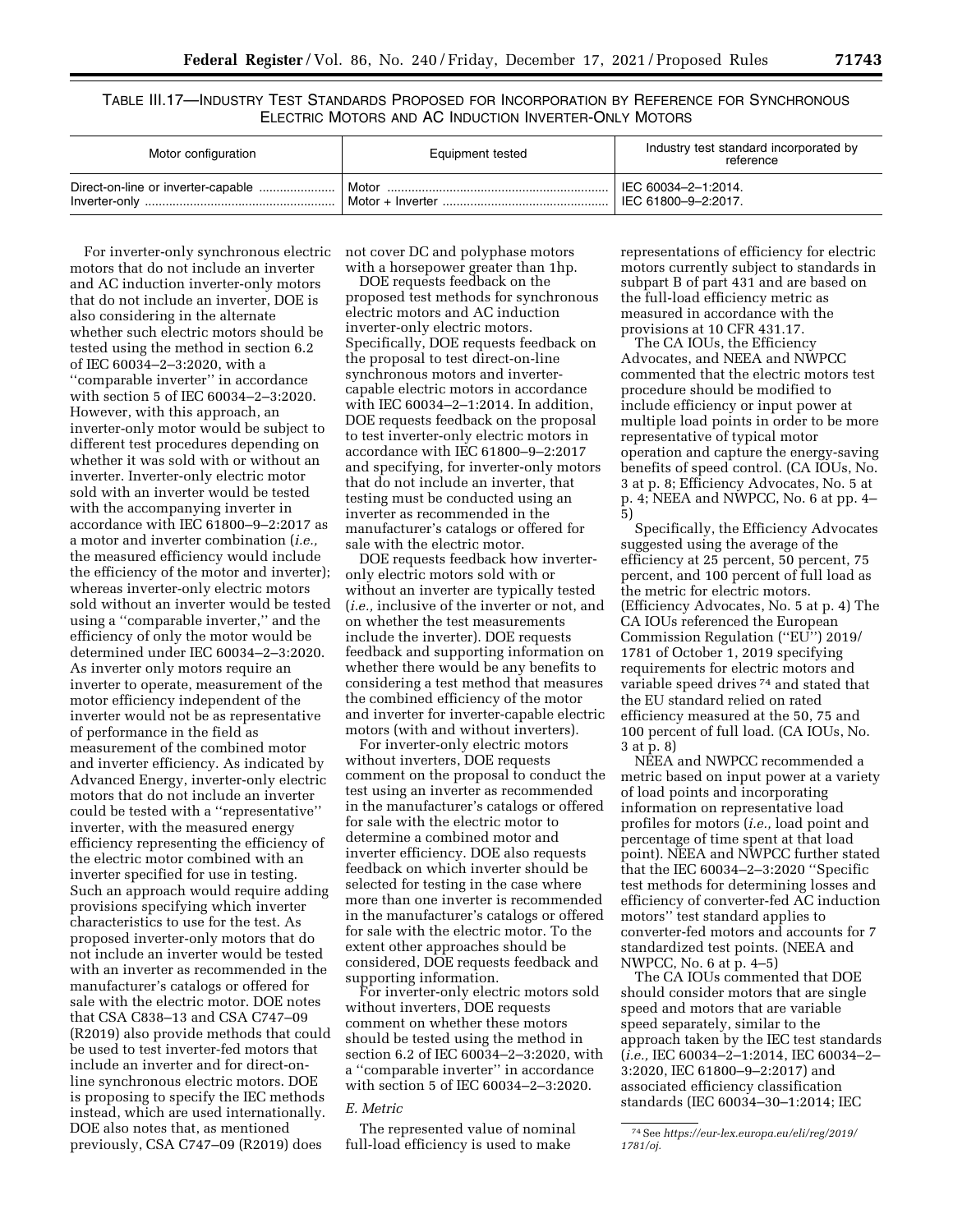TS 60034–30–2:2016 ; and IEC 61800– 9–2:2017) The CA IOUs stated that this approach is similar to how the pump energy conservation standards sets separate requirements for constant load pumps and variable-load pumps at 10 CFR part 431, subpart Y. (CA IOUs, No. 3 at p. 7–8)

The Joint Advocates commented that the test procedures should account for efficiency at multiple load points and the benefits of variable speed control. (Docket No. EERE–2017–BT–TP–0047; Joint Advocates, No. 27 at p. 3)

As discussed, EPCA requires the test procedures for electric motors that are subject to standards be the test procedures specified in NEMA Standards Publication MG1–1987 and IEEE Standard 112 Test Method B for motor efficiency, or the successor standards, unless DOE determined by rule, published in the **Federal Register**  and supported by clear and convincing evidence, that to do so would not meet the statutory requirements for test procedures to produce results that are representative of an average use cycle and not be unduly burdensome to conduct. (42 U.S.C. 6314(a)(5)(A) and (B)).

Regarding the IEC test standards and efficiency classification, DOE notes that although the IEC test standards include testing at standardized part-load points, the IEC efficiency classification standards are based on the performance at full load (or close to full load, as noted in the remainder of this section). Specifically, for direct-on-line and inverter-capable motors, although the IEC 60034–2–1:2014 test standards for direct-on-line motors includes testing at part load (see discussion in section 6.1.3.2.3), IEC 60034–30–1:2014 establishes efficiency classes (*e.g.,* IE3) for direct-on-line motors based on the motor full load efficiency. For inverteronly motors (motor only), although the IEC 60034–2–3:2020 test standard includes seven standardized test points, the IEC efficiency classification is based on the performance at a unique point close to full load (*i.e.,* 90 percent rated speed and 100 percent rated torque).<sup>75</sup> See section 4.2 of IEC 60034–30–2:2016. For motor and inverter combination, although the IEC 61800–9–2:2017 test standard includes eight standardized test points, the IEC efficiency classification is based on the performance at a unique point at full load (100 percent rated speed and 100

percent rated torque). See section 6 of IEC 61800–9–2.

DOE reviewed the European Commission Regulation (EU) 2019/1781, which sets efficiency requirements expressed in terms of International Energy efficiency class (''IE'').76 Section 2 of Annex I of EU 2019/1781 describes the energy efficiency and product information requirements for electric motors subject to this regulation. Although section 2 of Annex I (''Product Information Requirements for Motors'') specifies that the efficiency of the motor at the full, 75 percent and 50 percent rated load must be displayed, the efficiency requirements are defined based on the full load efficiency of the motor. Section 1 of Annex I (''Energy Efficiency Requirement for Motors'') specifies that the IE class of a motor is determined at rated output power (*i.e.,*  at full load).

Motor efficiency varies depending on the motor's operating load, however for three-phase, single-speed, AC induction motors included in the scope of the proposed test procedure, this efficiency curve is relatively flat within the range of operation (typically between 50 and 75 percent).77 Therefore, an electric motor with a tested full-load efficiency will typically perform better than another electric motor with a lower tested full-load efficiency within its typical range of operation in the field. Accordingly, the tested efficiency at full-load is representative of motor performance at the typical range of operation. In addition, although manufacturers are currently only required to certify the nominal full-load efficiency of the least efficient basic model, the DOE test procedure requires performing a load test at 6 load points,78 and this information is typically provided in online catalogs. Given the relationship between efficiency at part load and full load, and the difficulty in identifying a representative motor load profile,79 DOE does not propose to

<sup>77</sup> See U.S. Department of Energy Motor Challenge Fact Sheet, ''Determining Electric Motor Load and Efficiency.'' Available at *[https://](https://www.energy.gov/sites/prod/files/2014/04/f15/10097517.pdf) [www.energy.gov/sites/prod/files/2014/04/f15/](https://www.energy.gov/sites/prod/files/2014/04/f15/10097517.pdf)* 

<sup>78</sup>The load test portion of the test procedure include measurements at four load points approximately equally spaced between not less than 25 percent and up to and including 100 percent load, and two load points suitably chosen above 100 percent load, but not exceeding 150 percent load. See section 5.7.1 of IEEE 112–2017, Section 7.1.4 of CSA C390–10, Section 6.1.3.2.3 of IEC 60034–2–1:2014.

79Electric motors serve a variety of applications (*e.g.,* pumps, fans, material handling, material

change the load point at which the efficiency metric is measured for electric motors that are currently regulated at 10 CFR 431.25. DOE intends to maintain use of the nominal full-load efficiency for electric motors currently subject to standards at 10 CFR 431.25.

For the expanded scope being proposed in this NOPR, different test procedure instructions are proposed depending on the motor's configuration: (1) Direct-on-line (motor only) or (2) inverter-fed. All test procedures rely on the efficiency metric to determine the motor's performance, which is the ratio of the input power (to the motor, or to the motor and inverter combination) divided by the output power (of the motor). In all cases, the efficiency is measured at different load points.

DOE proposes to use the full-load efficiency as the metric for measuring the performance of the additional electric motors proposed for inclusion within the scope of these test procedures, as described in the following discussion. DOE proposes to evaluate the efficiency of the motor with or without the inclusion of the inverter depending on the motor configuration. For each motor configuration, DOE proposes to evaluate the efficiency at full load as follows:

• For additional electric motors proposed for inclusion within the scope of these test procedures that do not require an inverter to operate (*i.e.,* are direct-on-line or inverter-capable), DOE proposes to determine the efficiency of the motor at full-load (*i.e.,* measure the full-load efficiency), consistent with how electric motors currently subject to standards at 10 CFR 431.25 are evaluated and consistent with the efficiency classification of these motors in IEC 60034–30–1:2014.

• For additional electric motors proposed for inclusion within the scope of these test procedures that are inverter-only, DOE proposes to evaluate the efficiency of the motor and inverter combination at 100 percent rated speed and rated torque (*i.e.,* measure the full load efficiency). DOE notes that for inverter-only electric motors that include an inverter, this approach is consistent with the specifications in IEC 61800–9–2:2017.

DOE proposes to use a single load point at full-load for the efficiency metric. Currently regulated electric motors and the additional electric motors proposed for inclusion in scope

<sup>75</sup>The IEC TS 60034–30–2:2016 notes that the requirement to test at 90 percent of rated speed (instead of 100 percent) ensures that the motor is operated at full magnetic flux (full voltage) regardless of the voltage drop in the internal electronic switches of the frequency converter.

<sup>76</sup>An IE class is a table of full load efficiency ratings provided at different motor rated power and poles. For example, the IE class ''IE3'' is considered largely equivalent to the current energy<br>conservation standards in Table 5 at 10 CFR 431.25.

processing, air compressors, refrigeration compressors) in different sectors (*e.g.,* residential, commercial, industrial), which makes identifying a single representative load profile challenging.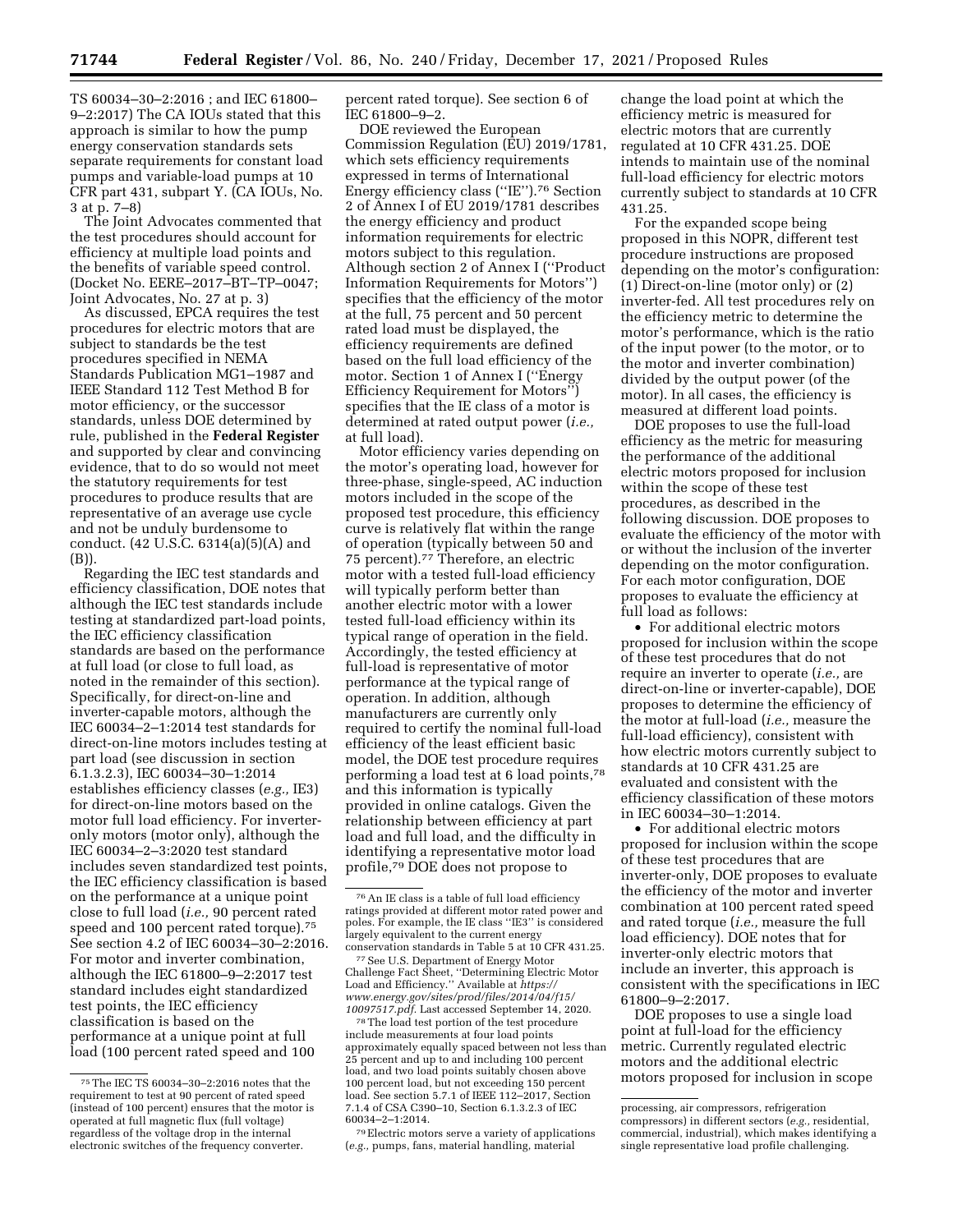are not restricted to a single application and can be used in a variety of applications and sectors with different load profiles (*i.e.,* collection of load points weighted based on the duration of operation at a given load point). Given the large number of possible electric motor end-use applications, DOE does not find it practical to establish a unique load profile that would be representative of all applications. Instead, for all motors in the proposed for inclusion in scope (including electric motors currently subject to standards at 10 CFR 431.25), DOE proposes that the represented values of nominal full-load efficiency or of average full-load efficiency be used to make representations. As stated, for the electric motors proposed for inclusion in the scope of the test procedure, such motors would not be required to be

tested according the proposed test procedure, if finalized, until such time as DOE were to establish corresponding energy conservation standards. If manufacturers voluntarily make representations regarding the energy consumption or cost of energy of such electric motors, however, they would be required to test according to the DOE test procedure and sampling requirements. DOE may consider requiring manufacturers to disclose the part load performance efficiency of the additional motors proposed for inclusion within the scope of this test procedure as part of any future energy conservation standard related to these electric motors.

In addition, similar to currently regulated electric motors, for the additional electric motors proposed for inclusion within the scope of these test

procedures, DOE proposes sampling requirements to calculate the average full-load efficiency of a basic model and provisions to determine a nominal fullload efficiency. (*See* section III.O)

The test procedure as proposed does not account for the impacts of variable speed controls. However, the proposal to determine efficiency at a single load point would allow consumers to compare motors of the same configuration against each other (see Table III.18 for the description of the motor configurations). In addition, the proposed test procedures also require the part-load efficiency to be measured, and consumers typically have access to part-load motor performance information to assess the benefits of applying controls in their specific application and load profile.

TABLE III.18—PROPOSED LOAD POINTS AND INDUSTRY TEST STANDARDS FOR ADDITIONAL ELECTRIC MOTORS PROPOSED IN SCOPE

| Motor configuration                | Equipment tested          | Load point                                                 | Industry test standard incorporated by reference                                                      |
|------------------------------------|---------------------------|------------------------------------------------------------|-------------------------------------------------------------------------------------------------------|
| Direct-on-line or inverter-capable |                           | 100 percent of rated load, 100<br>percent of rated torque. | IEEE 114-2010, CSA C747-09 (R2019), IEEE<br>112-2017, CSA C390-10 (R2019), IEC 60034-<br>$2 - 1:2014$ |
|                                    | Motor + Inverter $\ldots$ | 100 percent of rated speed, 100<br>percent rated torque.   | IEC 61800-9-2:2017.                                                                                   |

\* The choice of the industry test standards depends on the motor topology and horsepower. See section III.B.3 and III.D.3 of this NOPR.

DOE requests comments on its proposal to use full-load efficiency as the metric for measuring the performance of the additional electric motors proposed in scope. Specifically, DOE requests comment on the proposed load points associated with each electric motor category. If any different load points or metric should be considered, DOE requests information and data to support those load points and any alternate metric.

DOE requests comments whether it should consider an efficiency metric inclusive of the inverter efficiency for inverter-capable electric motors and inverter-only electric motors sold with or without inverters.

## *F. Rated Output Power and Breakdown Torque of Electric Motors*

The current regulations for electric motors specify that the metric for energy conservation standards, nominal fullload efficiency, is defined as a representative value of efficiency selected from the ''nominal efficiency'' column of Table 12–10 of NEMA MG1– 2009, that is not greater than the average full-load efficiency of a population of motors of the same design. *See* 10 CFR 431.12. The ''average full-load efficiency'' is defined as ''. . . the ratio

(expressed as a percentage) of the motor's useful power output to its total power input when the motor is operated at its full rated load, rated voltage, and rated frequency.'' *Id.* The industry testing standards referenced in the DOE electric motor test procedure do not provide a method for determining the full rated load of the tested unit; rather they rely on the manufacturer-specified output power listed on a motor's nameplate (*i.e.,* the rated motor horsepower). The industry standards do not define rated output power; rather, the output power is a manufacturer declaration.

As explained in the June 2020 RFI, rated motor output power (which is synonymous to rated motor horsepower) is generally not an intrinsic, observable property, and motors are usually capable of operating both above and below the rated motor output power. 85 FR 34111, 34116. NEMA MG1–2016 with 2018 Supplements directs that the rated motor output power be established by identifying the horsepower that corresponds to the appropriate value of breakdown torque, established in section 12.37 and section 12.39 of NEMA MG1–2016 with 2018 Supplements, for general-purpose polyphase 2-digit frame (*e.g.,* 56-frame)

size electric motors and Design A, B, and C polyphase 3- and 4-digit frame size electric motors, respectively (*e.g.,*  215-frame). In the June 2020 RFI, DOE stated that it was considering applying the definition in section 12.37 of NEMA MG1–2016 to all 2-digit frame size electric motors within DOE scope, such that DOE could define rated motor output power based on breakdown torque, as defined in NEMA MG 1–2016. 85 FR 34111, 34116.

In concept, the breakdown torque describes the maximum torque the motor can develop without slowing down and stalling. Breakdown torque corresponds to a local maximum torque (on a plot of torque versus speed) that is nearest to the rated torque and does not represent the maximum torque over the entire speed range. The breakdown torque for a specific horsepower rating is specified as a range, as a function of input frequency and synchronous speed of the motor in section 12.39 of NEMA MG1–2016 with 2018 Supplements for single-speed polyphase squirrel-cage NEMA Design A, B and C medium motors.80 Section 12.37 of NEMA MG1–

<sup>80</sup>NEMA MG1–2016 with 2018 Supplements, section 1.4.1 states that a medium electric machine Continued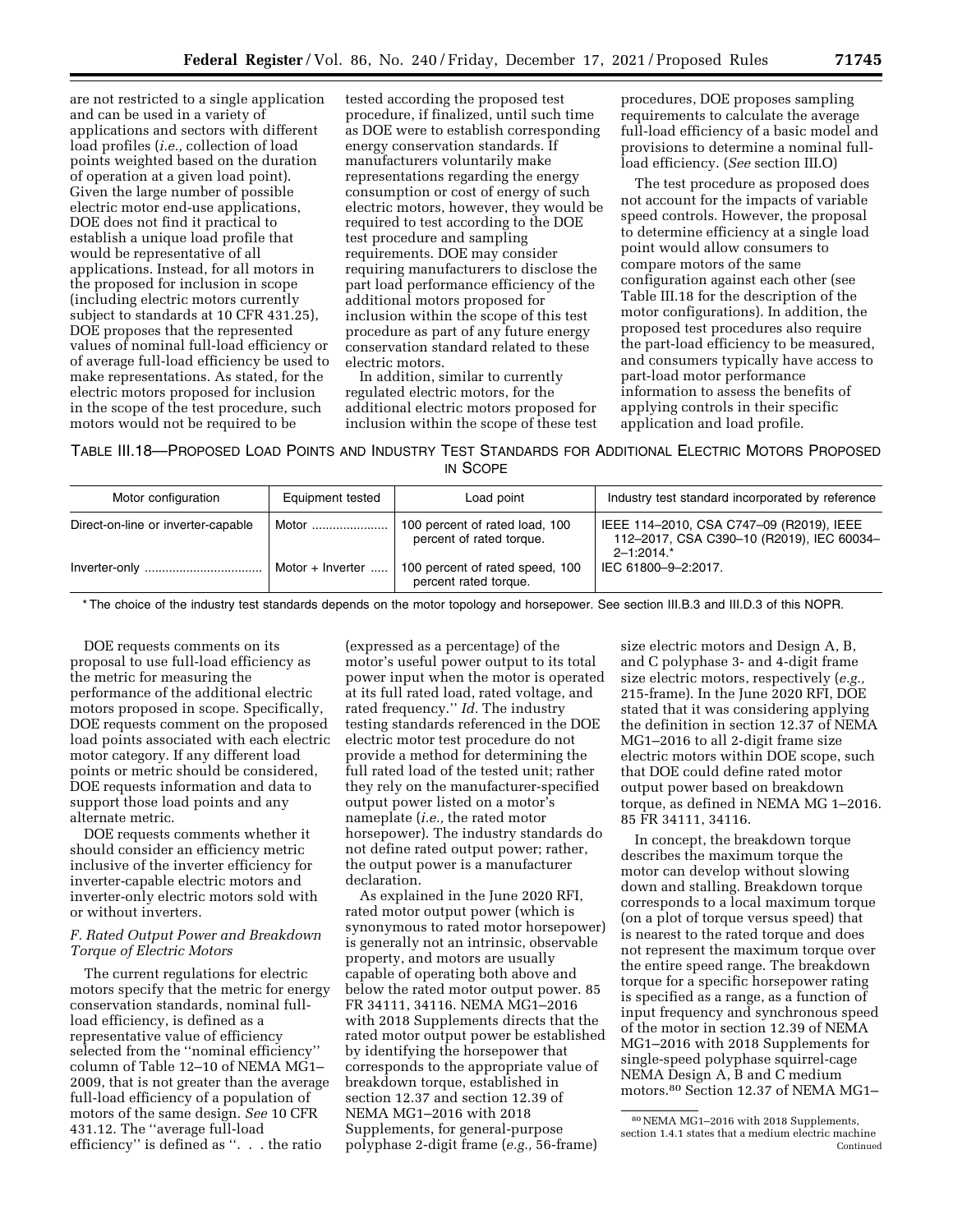2016 with 2018 Supplements specifies that the breakdown torque of a generalpurpose polyphase squirrel-cage small motor,<sup>81</sup> with rated voltage and frequency applied, shall not be less than 140 percent of the breakdown torque of a single-phase general purpose motor of the same horsepower and speed rating.

DOE requested comment in the June 2020 RFI as to how industry currently determines rated motor output power and the feasibility of establishing a definition based on breakdown torque. DOE also requested comment on how to determine the rated motor output power for motors not expressly characterized by Table 10–5 of NEMA MG 1–2016. 85 FR 34111, 34116.

The Efficiency Advocates stated that DOE must define ''rated horsepower'' to ensure motors are tested and rated in a fair and consistent manner. They supported the use of breakdown torque on the basis that it aligns with the proposed small electric motor test procedure. (Efficiency Advocates, No. 5 at p. 4) NEMA commented that defining rated motor horsepower based on breakdown torque is unnecessary, stating that sections 12.37 and 12.39 in NEMA MG1–2016 provide sufficient guidance for determining rated motor horsepower, and that these methods are commonly used by industry. (NEMA, No. 2 at p. 4–5).

CA IOUs submitted comments prepared by Dr. Emmanuel Agamloh of Baylor University. (CA IOUs, No. 3 at p. 11) Dr. Agamloh stated that it is not necessary to establish the rated motor horsepower in order to determine motor efficiency. (*Id.*) Further, Dr. Agamloh stated that a breakdown torque measurement is less reliable than an efficiency measurement, and that measuring breakdown torque requires operating the motor at the upper end of equipment capacity and testing facilities and is therefore unrealistic for larger motors (>250 hp) within DOE's scope. *Id.* Dr. Agamloh cited a 2017 paper that he stated illustrates his concern that the current methods for determining breakdown torque may be inaccurate.82 *Id.* The cited paper states that as motors get larger in size and approach the size limitations of testing equipment, manufacturers tend to test electric motors at lower voltages and use

parabolic fitting to estimate the breakdown torque of motors. *Id.* Dr. Agamloh asserted that the process for determining a motor horsepower for a motor that has no declared rating is a series of lengthy and burdensome heat run tests to produce a stable temperature that does not exceed the rated temperature of the insulation. (CA IOUs, No. 3 at p. 11–12).

In the January 2021 Final Rule, DOE established definitions for ''rated output power'' and ''breakdown torque'' as they relate to small electric motors. 86 FR 4, 13–14; see 10 CFR 431.442. DOE discussed that defining rated output power and breakdown torque based on NEMA MG 1–2016 provides additional detail that allows for the accurate comparison of small electric motors. *Id.*  In this NOPR, DOE is proposing a definition for ''breakdown torque,'' and proposing to further specify ''rated output power'' for air-over electric motors, electric motors subject to energy conservation standards at 431.25, electric motors above 500 horsepower, and SNEMs.

DOE's review of NEMA MG1–2016 with 2018 Supplements indicates some of the difficulties identified by CA IOUs in specifying rated output power for electric motors using the same definition of ''breakdown torque'' as it relates to small electric motors, as defined by the January 2021 Final Rule. 86 FR 4, 13–14. Namely, the rated output power of small electric motors is defined based on breakdown torque in NEMA MG1–2016 with 2018 Supplements, Table 10–5. Table 10–5 specifies a range of breakdown torques for each motor horsepower, such that given a motor synchronous speed and frequency, the breakdown torque will uniquely identify the rated output power.

This is different from the electric motors covered under 10 CFR 431.25. The motor requirements for a NEMA Design A, B or C motor at NEMA MG1– 2016 with 2018 Supplements, section 12.39 specify the minimum breakdown torque as a percentage of full load torque. Therefore, the breakdown torque can describe the largest possible rated output power but cannot uniquely identify a rated output power.

Manufacturers typically determine the rated output power of an electric motor through assessment of a combination of motor performance characteristics (pullup torque, breakdown torque, and locked-rotor current described in NEMA MG1–2016 with 2018 Supplements sections 12.40, 12.39, and 12.35, respectively), along with the temperature rise limits of the motor's rated insulation class. These limits

determine the maximum rated output power, but do not inherently prevent a manufacturer from rating a motor with a lower output power than the maximum; *i.e.,* ''down-rating''. Based on discussion with a subject matter expert, DOE understands that rating a motor at a lower horsepower than the maximum would result in a motor with excess active and inactive material. The added cost of excess material in the oversized motor would result in a motor that is not cost-competitive with motors at the lower horsepower. DOE understands that the economics of motor manufacturing prevent manufacturers from down-rating the output power of motors; however, NEMA MG1–2016 with 2018 Supplements does not inherently eliminate that possibility. If a manufacturer intentionally ''downrated'' a motor, a less stringent energy conservation standard could apply, since lower efficiency standards generally apply to lower horsepower ratings. *See* 10 CFR 431.25 Table 7. However, as discussed, manufacturers are disincentivized to down-rate motors because of the implications of costcompetitiveness.

In this NOPR, DOE proposes to specify in proposed section 2.1 of appendix B (applicable to electric motors subject to energy conservation standards at 431.25 and electric motors above 500 horsepower) that for the purposes of this section and electric motors at or below 500 horsepower, rated output power means ''the mechanical output power that corresponds to the electric motor's breakdown torque as specified in section 12.37 and 12.39 of NEMA MG 1–2016 with 2018 Supplements.''

DOE also proposes to specify in proposed sections 2.2 (applicable to airover electric motors) and 2.4 of Appendix B (applicable to SNEMs) that for the purposes of those sections, rated output power means (1) for 2-digit frame sizes, the mechanical output power that corresponds to the electric motor's breakdown torque as specified in Table 10–5 of NEMA MG 1–2016 with 2018 Supplements for single-phase motors, or 140 percent of the breakdown torque values specified in Table 10–5 of NEMA MG 1–2016 with 2018 Supplements for polyphase motors; (2) For 3-digit frame sizes, the mechanical output power that corresponds to the electric motor's breakdown torque specified in section 12.37 and 12.39 of NEMA MG 1–2016 with 2018 Supplements.

DOE is proposing to define ''breakdown torque'' as ''the maximum torque that an induction motor will develop with rated voltage and frequency applied without an abrupt

is a machine built in a 3- or 4-digit frame size, and has a continuous rating up to and including 500 HP.

<sup>81</sup>NEMA MG1–2016 with 2018 Supplements, section 1.3 states that small machines are machines built in a 2-digit frame size.

<sup>82</sup>E.B. Agamloh, A. Cavagnino, S. Vaschetto ''Accurate determination of induction machine torque and current speed characteristics'', *IEEE Transactions on Industry Applications, vol 53, no. 4, July/Aug 2017.*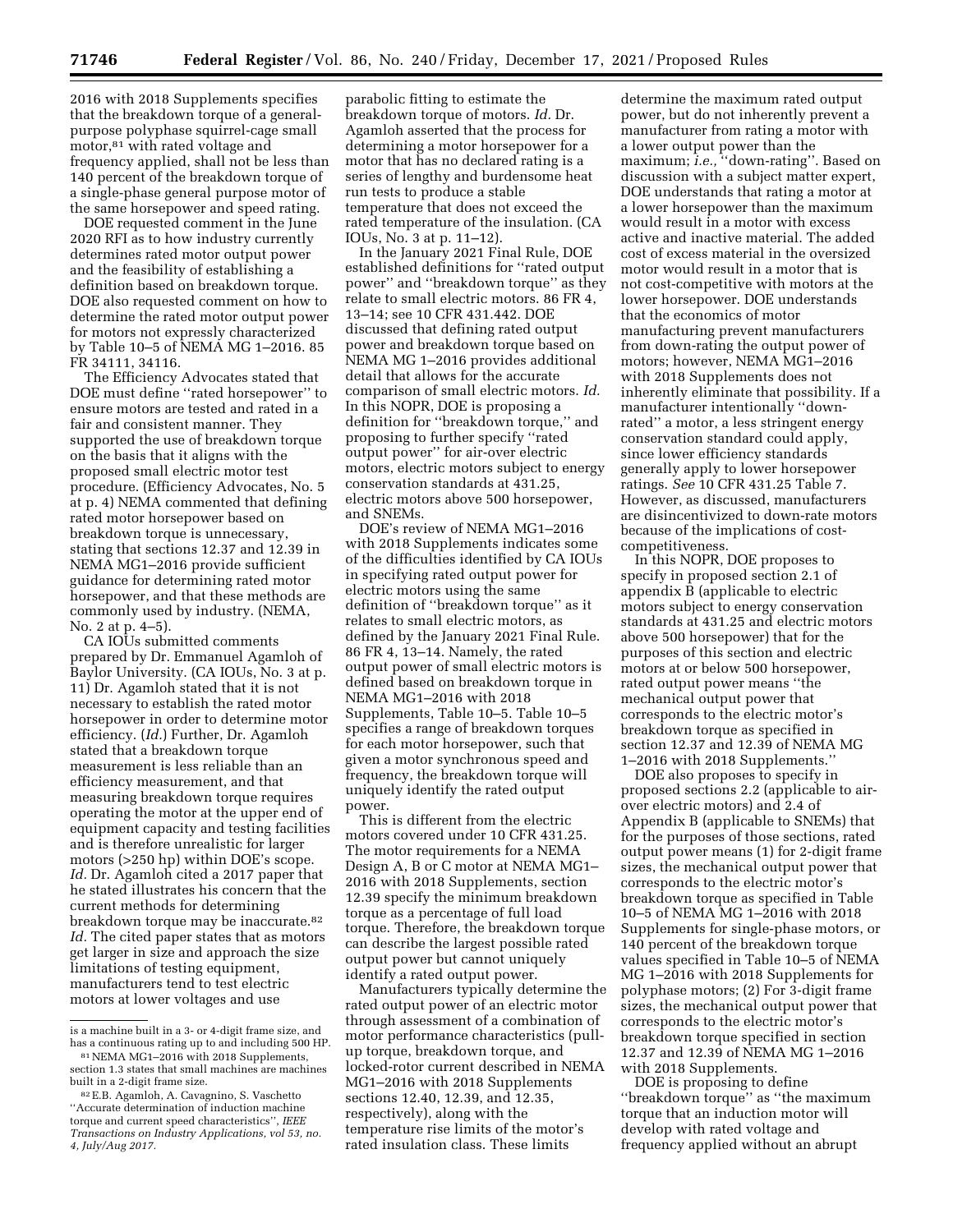drop in speed. The breakdown torque is the local maximum of the torque-speed plot of the motor, closest to the synchronous speed of the motor.'' 83 The phrase ''abrupt drop in speed'' references the intrinsic behaviour of motors, in which a motor will slow down or stall if the load applied to the motor exceed the breakdown torque, and indicates that minor reductions in speed observed due to measurement sensitivities are not considered. DOE is not proposing to require manufacturers to test or report the value of breakdown torque used to establish a rated motor horsepower. Rather, DOE is proposing to define ''breakdown torque,'' through reference to the industry standard NEMA MG1–2016, in order to specify the ''rated output power'' in sections 2.1, 2.2, and 2.4 of 10 CFR 431 Appendix B.

DOE requests comment on its proposal to specify rated output power for induction motors based on frame size requirements in NEMA MG–2016 with 2018 Supplements. Specifically, DOE requests comment on whether the proposed specification of rated output power for sections 2.1, 2.2, and 2.4 of appendix B accurately describe how manufacturers are currently determining the rated output power for electric motors.

DOE seeks comment on how rated output power and breakdown torque are determined for the additional motors proposed to be added to scope (specifically synchronous electric motors); whether breakdown torque needs to be defined; and if so, how.

#### *G. Rated Values Specified for Testing*

# 1. Rated Frequency

Electricity is supplied at sinusoidal frequency of 60 Hz in the United States, whereas in other regions of the world (*e.g.,* Europe), electricity is provided at a frequency of 50 Hz. The frequency supplied to a motor inherently affects its performance. ''Rated frequency'' is a term commonly used by industry standards for testing electric motors (*e.g.,* section 6.1 in IEEE 112–2004, and section 6.1 in CSA C390–10 (R2019)), and refers to the frequency at which the motor is designed to operate. These motor's rated frequency is typically provided by manufacturers on the electric motor nameplate. Multiple rated frequencies are sometimes provided if a manufacturer intends to sell a particular model in all parts of the world. In the case where an electric motor is

designated to operate at either 60 or 50 Hz, the current test procedure does not explicitly specify the value at which an electric motor is tested.

In the June 2020 RFI, DOE stated that because the test procedures and energy conservation standards established under EPCA apply to motors distributed in commerce within the United Stated, DOE was considering defining the term ''rated frequency'' as 60 Hz to expressly specify the test requirement. DOE requested comment on specifying the ''rated frequency'' as 60 Hz. 85 FR 34111, 34116.

The CA IOUs commented that defining rated voltage as 60 Hz was good but not necessary since there was no clear advantage to testing at a different frequency. (CA IOUs, No. 3 at p. 12) The Efficiency Advocates commented that such a definition would remove ambiguity and reflect the true operating frequency. (Efficiency Advocates, No. 5 at p.4–5) NEMA commented that the definition presented in the June 2020 RFI was adequate, and if adopted, would not impact current test procedure results. (NEMA, No. 2 at p. 5) NEMA also suggested that rated frequency should be required to appear on the nameplates for electric motors. *Id.* 

DOE did not receive any comments opposing the definition. For the reasons discussed above and in the June 2020 RFI, DOE is proposing to amend 10 CFR 431.12 to add the term ''rated frequency,'' which would be defined as ''60 hertz.''

#### 2. Rated Load

''Rated load'' 84 is a term used in industry standards to specify a loading point at which to test a motor (*e.g.,*  sections 5.7 and 6.4.2.4 in IEEE 112– 2017, and section 6.1 in CSA C390–10 (R2019)). Typically, a rated load represents a power output expected from the motor (*e.g.,* a horsepower value on the nameplate). The rated load has a corresponding rated speed and rated torque. In the June 2020 RFI, DOE stated that it was considering defining the term ''rated load'' as ''the rated motor horsepower of an electric motor''. 85 FR 34111, 34116–34117.

The Efficiency Advocates and NEEA supported this definition, stating that the definition is necessary to ensure the test procedures are applied consistently. (Efficiency Advocates, No. 5 at p. 5) (NEEA, No. 6 at p. 4) NEMA commented that the definition presented in the June 2020 RFI was adequate, and if adopted, would not impact current test procedure results. (NEMA, No. 2 at p. 5) NEMA also suggested that rated load should be required to appear on the nameplates for electric motors. *Id.* DOE did not receive any comments opposing the definition.

In the January 2021 Final Rule, DOE defined rated load as the ''the rated output power of a small electric motor.'' 86 FR 4, 13–14; see 10 CFR 431.442. DOE notes that rated output power is synonymous to the term rated horsepower. To keep consistent with the January 2021 Final Rule, DOE is proposing to establish the definition of ''rated load'' as ''the rated output power of an electric motor.'' DOE also proposes qualifying that the rated output power is equivalent to rated load, rated full-load, full rated load, or full-load in an industry standard used for testing electric motors.

#### 3. Rated Voltage

The term ''rated voltage'' is used in industry standards to specify the voltage supplied to the motor under test (*e.g.,*  section 6.1 in IEEE 112–2004, and section 6.1 in CSA C390–10 (R2019)). The industry standards referenced in appendix B direct motors to be tested at the rated voltage, without specifying how to test when multiple voltages are provided on the nameplate and marketing material. DOE has found that some motor nameplates are labeled with a voltage rating including a range of values, such as ''208–230/460 volts,'' or other qualifiers, such as ''230/460V, usable at 208V.'' Currently under the DOE test procedure, manufacturers select the input voltage for testing.

In the June 2020 RFI, DOE stated that it was considering specifying the input voltages required for testing motors rated for use at multiple voltages. 85 FR 34111, 34117. DOE identified several options, including specifying testing only at the lowest rated voltage, testing at only the highest rated voltage, testing at all rated voltages, or aligning with the small electric motor test procedure by allowing manufacturers to test and certify motors at any rated voltage, provided that the tested input voltage setting is listed on the certification report. *Id.* 

NEMA commented that the input voltage settings are defined in IEEE 112 and should be applied as appropriate per that industry standard. (NEMA, No. 2 at p. 5) Advanced Energy hypothesized that testing a motor at 208V would have a slightly lower efficiency that testing a motor at 230V. Advanced Energy supported this hypothesis with test data from two motors that showed an average 0.45% decrease in efficiency when operating 208V as compared to 230V. (Advanced

<sup>83</sup>The synchronous speed of a motor is calculated as follows:  $120 \times f \div p$  Where *f* is the frequency at which the motor is operating and *p* is the number of poles of the motor.

<sup>84</sup>Also referred to as ''rated full-load,'' ''full rated load,'' or ''full-load'' interchangeably.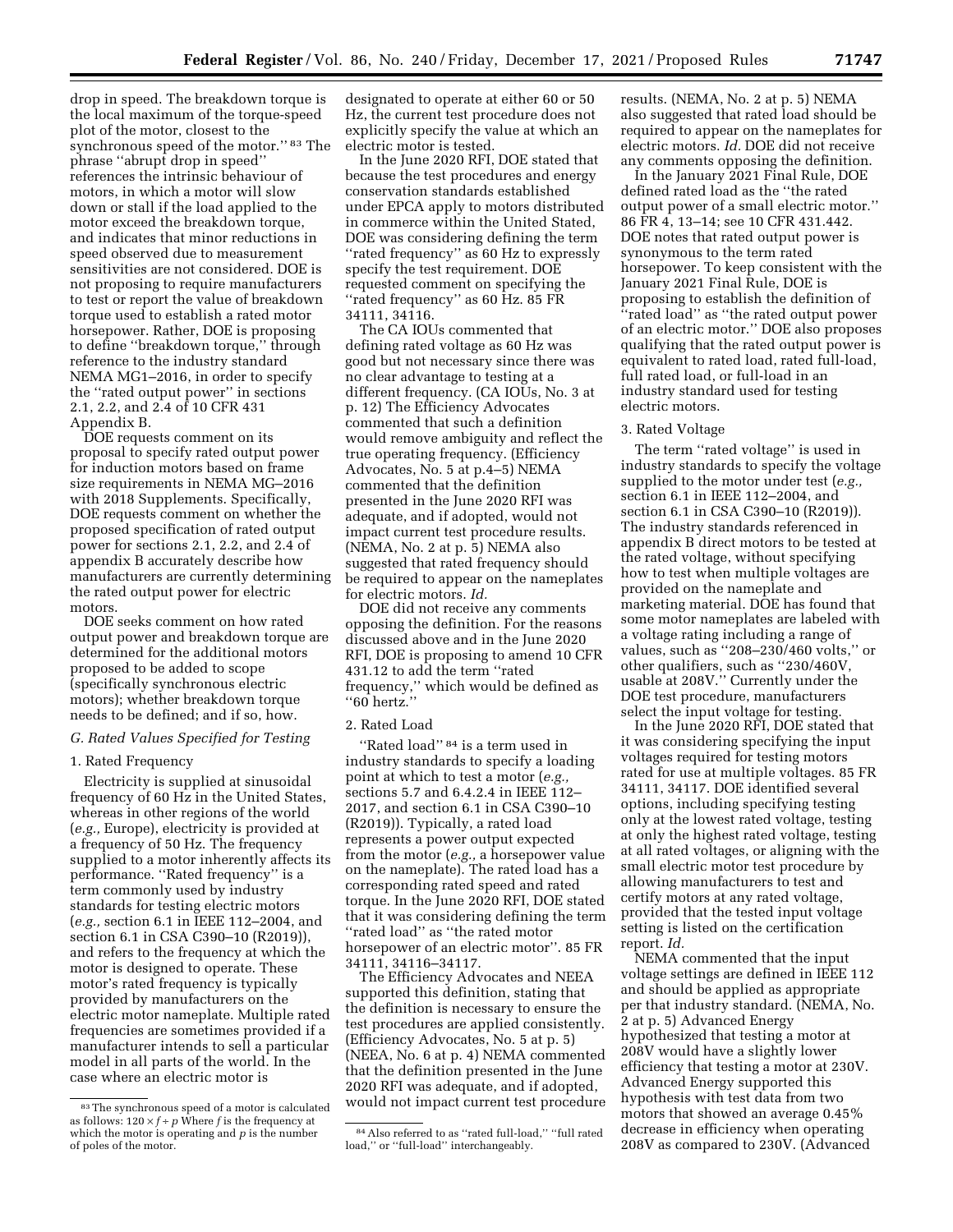Energy, No. 4 at p. 5–6) Regarding comparison of other voltages, while Advanced Energy did provide results that indicate a slight decrease in efficiency when operating at 208V as compared to 230V; there is no indication that the values currently selected by manufacturers are not representative of average use.

The Efficiency Advocates commented that electric motors should be tested at all nameplate voltages and should meet efficiency standards across all nameplate voltages. (Efficiency Advocates, No. 5 at p. 5) They expressed concern that allowing manufacturers to test at different voltages would allow manufacturers to test at a more favorable voltage even if that voltage was not a likely operating voltage. Further, efficiency ratings would not be comparable across manufacturers because one manufacturer might test at the least efficient voltage, while another

might test at the most efficient voltage. *Id* 

CA IOU's comments prepared by Dr. Emmanuel Agamloh stated that for dual rated motors such as ''230 V/460 V,'' there is generally no difference in efficiency; for motors specified as ''208– 230 V/460 V,'' the motor should meet efficiency at the specified voltages; and for motors specified as ''230 V/460 V, usable at 208 V,'' the motors are not rated at 208 V and it would be unfair to test them as such. Accordingly, CA IOUs commented that specifying a test voltage is not necessary and would create undue burden; but, if one is specified, it should be the lowest rated voltage. (CA IOUs, No. 3 at p. 12) DOE understands that the lowest rated voltage for motors specified as ''230 V/ 460 V, usable at 208 V" would be 230V, not 208V.

Advanced Energy commented that a test procedure for ECMs may need to specify an input voltage range for

testing, as these motors sometimes provide an input voltage range instead of a single nominal voltage. Advanced Energy stated that in such a case, there may be sensitivity to applied voltage that may result in variations in efficiency across the range. In addition, Advanced Energy commented that these motors may be variable speed with different efficiency at various speeds. (Advanced Energy, No. 25 at p. 12) DOE did not receive data concerning the sensitivity of efficiency to applied voltage as it relates to ECMs.

DOE tested two electric motor models at the two rated voltages of 230V and 460V to determine how voltage affects efficiency. In both cases, the tests at the higher voltage rating (460V) resulted in fewer losses than at 230V. The difference in losses between the two voltage test cases were minimal, approximately 0.5 percent and 1.2 percent. These results are shown in Table III.19and Table III.20.

| HP     |            | Measured losses (W)   |                       | Percent          |
|--------|------------|-----------------------|-----------------------|------------------|
|        | Pole count | 230V input<br>voltage | 460V input<br>voltage | difference       |
| 5<br>5 |            | 507.3<br>411.7        | 505.0<br>406.8        | $-0.5$<br>$-1.2$ |

TABLE III.20—MEASURED EFFICIENCY OF POLYPHASE MOTORS AT DIFFERENT INPUT VOLTAGES

| ΗP     |            | Measured Efficiency (%)<br>230V input<br>460V input<br>voltage<br>voltage |              |
|--------|------------|---------------------------------------------------------------------------|--------------|
|        | Pole count |                                                                           |              |
| 5<br>5 |            | 88.0<br>90.1                                                              | 88.1<br>90.2 |

In addition, for polyphase electric motors, DOE notes that section 12.50 of NEMA MG1–2016 with 2018 Supplements states that ''When a small or medium polyphase motor is marked with a single (*e.g.,* 230 V), dual (*e.g.,*  230/460) or broad range (*e.g.,* 208–230/ 460) voltage in the Rated Voltage field, the motor shall meet all performance requirements of NEMA MG 1–2016 with 2018 Supplements at the rated voltage(s). When a voltage is shown in a field other than the Rated Voltage field (*e.g.,* 'Usable at 208 Volts' or 'Usable at 200 Volts', per 14.35.2) this is for reference only and the motor is not required to meet all performance requirements of this standard (*e.g.,*  torques and nameplate nominal efficiency) at this reference voltage.'' Therefore, current practice is that a manufacturer can select the voltage for

testing; however, the electric motor must meet all performance requirements of NEMA MG1–2016 with 2018 Supplements at all rated voltages.

Therefore, after considering the comments and testing regarding how efficiency varies with input voltage, and the specifications provided in NEMA MG 1–2016 with 2018 Supplements, DOE proposes to allow testing electric motors at any nameplate voltage. This includes electric motors currently in scope, and expanded scope being considered in this NOPR. However, to address issues regarding comparability, consistent with the requirements in NEMA MG1–2016 with 2018 Supplements, DOE further clarifies that this proposed definition for ''rated voltage'' would also require that a motor would have to meet all performance requirements at any voltage listed on its

nameplate. Therefore, a manufacturer would not be permitted to make representations regarding other voltages at which an electric motor could operate but at which the electric motor did not meet the performance standards. Accordingly, DOE proposes to define ''rated voltage'' as ''any of the nameplate input voltages of an electric motor or inverter, including the voltage selected by the motor's manufacturer to be used for testing the motor's efficiency.''

DOE clarifies that this definition would apply to all motors within the proposed scope of this test procedure. Alternatively, DOE could consider separate definitions or test instructions for ''rated voltage'' for motors currently within the scope of the test procedure and newly covered motors under the proposed expanded scope, if needed. DOE requests comment on this topic.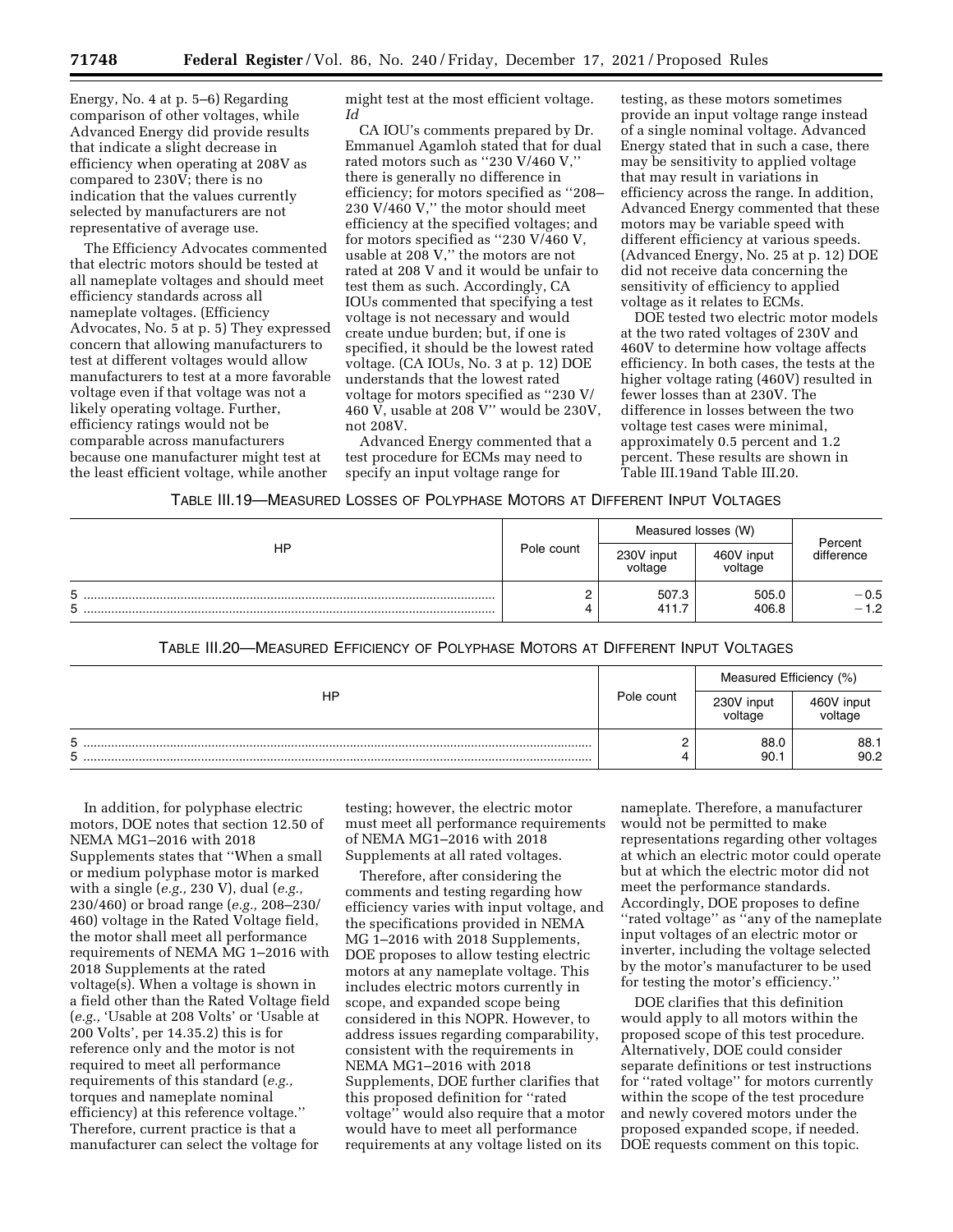The proposed definition diverges from the rated voltage definition finalized in the January 2021 Final Rule for small electric motors. See 10 CFR 431.442. DOE notes that the definition is consistent with what NEMA and CA IOUs commented is the current practice in industry (*i.e.,* electric motors are tested at one of the voltages at which manufacturer representations are made). DOE seeks comments on its proposed definitions for ''rated frequency'' and ''rated load.''

DOE seeks comment on the proposed definition for ''rated voltage'' for electric motors currently in scope and expanded scope motors.

DOE seeks comment on its proposal to allow 'Usable at' voltages on the nameplate to be selected for testing, and how these 'Usable at' voltages differ from a ''rated voltage'' as currently labeled on certain electric motor nameplates.

DOE seeks comment on if ''rated voltage'' should be defined differently for currently in scope motors and newly included motors in the proposed expanded scope.

### *H. Temperature Rise Measurement Location*

In the June 2020 RFI, DOE requested comment on whether the test instructions in IEEE 112–2004 Test Method B and IEEE 112–2017 Test Method B provided sufficient detail regarding placement of temperature measurement devices for establishing thermal equilibrium in the heat-run test. 85 FR 34111, 34115. Specifically, DOE requested comment regarding potential locations for measurement to establish thermal equilibrium. *Id.* 

In response, NEMA and the CA IOUs commented that the current provisions in IEEE 112–2004 Test Method B and IEEE 112–2017 Test Method B were adequate and did not require further clarification. The CA IOUs comments prepared by Dr. Agamloh stated that the absolute value of the temperature captured was not important to establish thermal equilibrium. The CA IOUs' comments stated that instead, capturing the variations in temperature (regardless of where the temperature measurement devices are placed) is the critical information needed to establish thermal equilibrium. The CA IOUs stated that the placement of the temperature device to indicate the thermal condition of the machine is not critical and that additional instructions were not needed in the DOE test procedure. (NEMA, No. 2 at p. 4; CA IOUs, No. 3 at p. 13)

Advanced Energy provided a description of the typical locations for measurement to establish thermal

equilibrium, and stated that some represent a higher test burden than others. (Advanced Energy, No. 4 at p. 4– 5) Advanced Energy did not make any recommendations on whether additional instructions were needed in the DOE test procedure.

DOE agrees that the critical information to establish thermal equilibrium does not depend on the placement of temperature measurement devices, but rather on the variations in temperature, regardless of where the temperature measurement devices are placed. Therefore, DOE does not propose any modifications to the current instructions regarding the placement of temperature measurement devices for establishing thermal equilibrium in the heat-run test.

### *I. Submersible Electric Motors Testing*

DOE proposes to include within the scope of the test procedure electric motors that are submersible electric motors and establish test procedures for such motors. In response to the June 2020 RFI, the Efficiency Advocates stated that the marketing of NEMA Premium Efficiency motors for submersible applications suggests that these motors could be tested with current test procedures. (Efficiency Advocates, No. 5 at p. 3) Further, CA IOUs commented that a similar procedure as the industry air-over test procedure could be used to test submersible motors because for both motors, cooling is provided by the material surrounding the motor (*e.g.,* air or water). (CA IOUs, No. 3 at p. 9)

Accordingly, DOE conducted investigative testing on four submersible electric motors to evaluate the feasibility of adapting Section 34.4 and Section 34.5 of NEMA MG1–2016 with its 2018 Supplements (the NEMA Air-over test method) to measure the efficiency of a submersible electric motor. DOE tested two single-phase submersible motors and two polyphase submersible motors ranging from 0.5 hp to 5 hp. For more details on Section 34.4 and Section 34.5, see section III.D.1. of this document.

As part of the investigative testing for submersible electric motors, DOE did not consider any liquid medium for cooling the motor because of the added test burden associated with testing using a liquid medium. Both air-over and submersible electric motors rely on an external cooling medium to not overheat during operation, and they differ in what that cooling medium is. For a typical self-cooled electric motor with an internal fan, the initial temperature test has the motor run at full load until its temperature rise above ambient does not change by 1 °C over a thirty-minute

period according to Section 5.9.4.5 of IEEE 112–2017. In contrast, temperature stabilization is not required for Section 34.4 and Section 34.5 of NEMA MG1– 2016 with its 2018 Supplements; instead, the motor is required to remain within a  $\pm 10$  °C range of a 75 °C target temperature during the load test. For polyphase motors, this temperature target increases based on the insulation class of the motor. Since temperature stabilization is not required, a cooling medium of air (which is less conducive to heat transfer than most liquids) can be used to test submersible motors even if the motor is not intended to operate continuously in air.

Accordingly, to adapt Sections 34.4 and 34.5 to test submersible electric motors, DOE considered updates to the following test specifications: (1) Thermocouple placement, and (2) target temperature. Regarding thermocouple placement, according to Sections 34.4 and 34.5, the thermocouple should be placed on either the stator windings or if the windings are inaccessible, the stator iron. Since submersible motors are hermetically sealed and often have an oil inside the case to cool the windings, placing the thermocouple in either of these locations is possible without significant modification to the motor. Without any instruction from the industry standard on thermocouple placement in this case, DOE proposes to add instructions to the test procedure to place thermocouples on the case of the motor during testing.

Regarding target temperature, Sections 34.4 and 34.5 do not require the motor to be thermally stable during the load test, but instead, require the motor to be within a 20 °C range of the target temperature (if the thermocouple is on the stator iron, this tolerance is  $-10$  °C to  $-40$  °C). For all single-phase motors, this target temperature is 75 °C, and for polyphase motors this target temperature varies with insulation class of the motor. For the same reasons discussed in section III.D.1, DOE proposes the target temperature to be 75 °C for all motors, regardless of insulation class.

DOE found that tests according to Section 34.5 would heat the motor beyond the allowable temperature range multiple times during the load test, forcing the motor to be shutoff to cool down before measuring remaining load points. These repeated shutdowns are not desirable as they increase variability and reduce the amount of time the test lab has to take accurate measurements. Section 34.4 did not have this issue of rapid overheating because of the blower forcing air over the motor during the tests. As such, DOE tentatively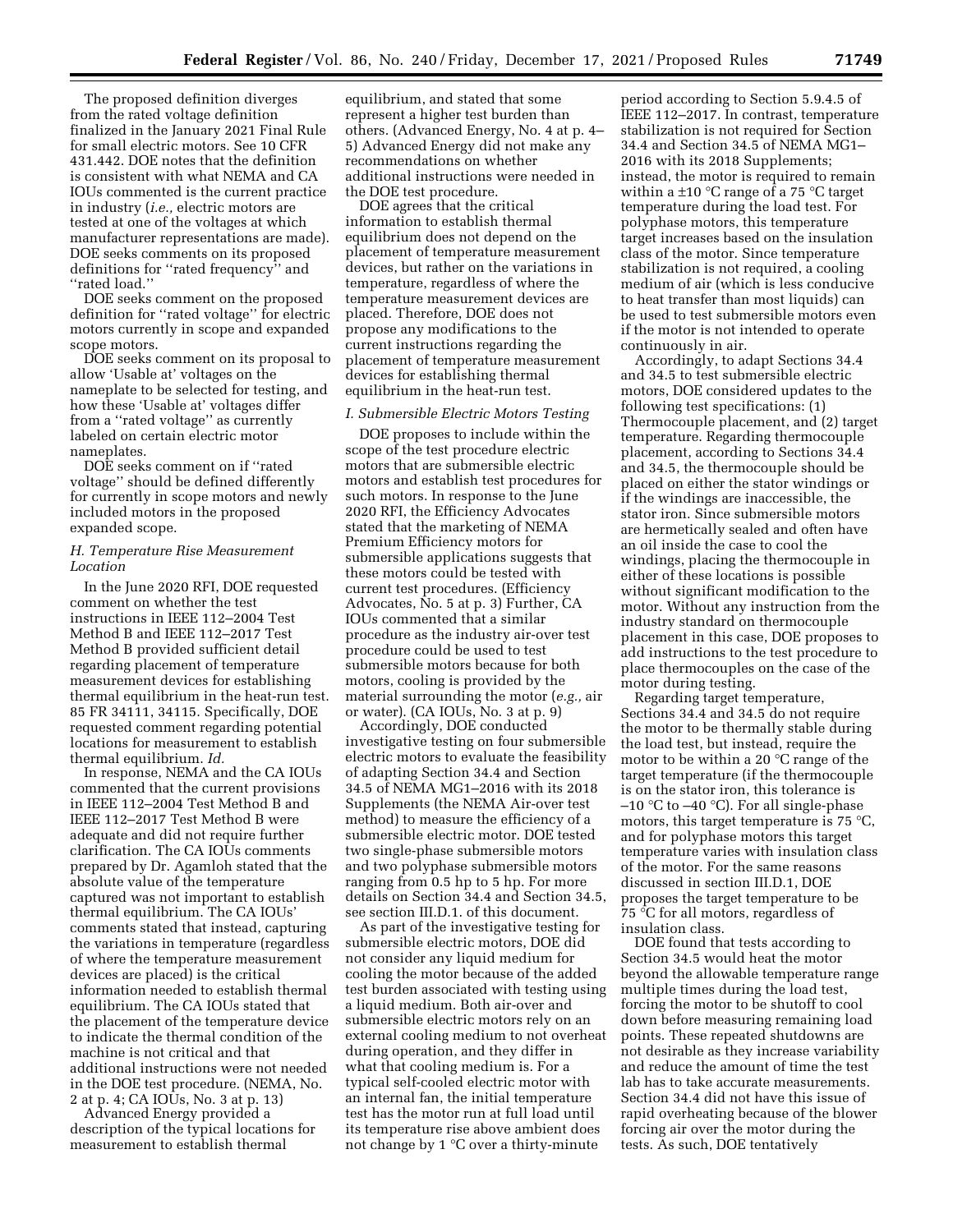concludes that Section 34.5 is not a feasible test procedure to measure the efficiency of submersible electric motors.

After ruling out Section 34.5 as a potential test procedure, DOE

conducted testing to evaluate the repeatability of Section 34.4 as a submersible test procedure. For this testing, DOE tested two motors and observed a maximum change in measured losses of 1.2% between

TABLE III.2—SECTION 34.4 MEASURED LOSSES

repeated tests. Table III.21, Section 34.4, Measured Losses shows the results of this testing.

| ΗP | Phase |                                     | Section 34.4-Measured Losses (W) |                    |
|----|-------|-------------------------------------|----------------------------------|--------------------|
|    |       | <b>Difference</b><br>Test<br>Test 2 |                                  |                    |
| г. |       | 630.9<br>1039.4                     | 631.9<br>1051.6                  | $-0.16$<br>$-1.16$ |

DOE notes that as motor rated horsepower increased, the blower had to increase in power to keep the motor from heating beyond the permissible temperature range too quickly. Based on the testing results, DOE initially determines that Section 34.4 is a repeatable test method and proposes to use Section 34.4, with modifications discussed above, as the test procedure for submersible motors.

DOE seeks comment on the proposed test procedure for submersible electric motors based on Section 34.4 of NEMA MG1–2016 with its 2018 Supplements.

DOE also seeks comment on the proposed modifications to Section 34.4 of NEMA MG1–2016 with its 2018 Supplements, and if further modifications are warranted for use with submersible electric motors.

DOE seeks comment and supporting data on if the submersible test procedure should only apply to a certain range of horsepower rating, or if it should apply to all submersible electric motors, regardless of rated horsepower.

#### *J. Vertical Electric Motors Testing*

Current testing requirements for vertical electric motors, located in section 3.8 of appendix B require testing in the vertical or horizontal configuration depending on several factors. Those factors include IEEE 112 Method B instructions, test facility capabilities, and construction of the motor. Section 3.8 of appendix B. In its June 2020 RFI, DOE did not seek comment specifically regarding testing of vertical motors.

In response to the June 2020 RFI, NEMA commented regarding testing of vertical motors. NEMA's comment applied specifically to provisions of the current vertical motor test instructions that apply only to vertical motors with hollow shafts, which state ''Finally, if the unit under test contains a hollow shaft, a solid shaft shall be inserted, bolted to the non-drive end of the motor

and welded on the drive end. Enough clearance shall be maintained such that attachment to a dynamometer is possible.'' Section 3.8 of appendix B. (NEMA, No. 6 at p. 3) NEMA argued that the requirements of the cited provisions should be revised because they both (1) do not improve test procedure accuracy or consistency and (2) may increase testing burden. (NEMA, No. 6 at p. 3) NEMA commented that, although current requirements direct welding of a solid shaft to the motor's drive end, it is common practice within industry to use a disconnectable coupling or adapter to connect hollow motor shafts to dynamometers. NEMA commented that using an adaptor or coupling causes no loss of testing accuracy, but carries the advantage of easy reversibility; whereas welding may permanently alter the motor. *Id* 

In addition, NEMA stated that the CFR's reference to the drive end of the motor was confusing because depending on motor design, the dynamometerconnected end may vary. Accordingly, NEMA offered potential replacement language as follows: ''If necessary, a coupling or other adaptor can be utilized for connection of the unit under test to the dynamometer.'' (NEMA, No. 6 at p. 3)

NEMA's proposed language effectively would provide additional flexibility in the permitted methods of connecting a motor under test to a dynamometer. Provided the coupling is sufficiently rigid, it would be unlikely to significantly alter dynamometer measurements. As such, it would be unlikely that use of a coupling would reduce test procedure repeatability. Permitted use of a coupling could reduce burden, as removal of such a connector may be less laborious than reversing a welding process.

As a result, DOE is proposing to adopt NEMA's suggestion with two modifications: (1) The addition of a lower bound on coupling's torsional rigidity, and (2) consolidation of

''coupling or other adaptor'' to simply ''coupling''. DOE is not proposing to require measurement of torsional rigidity, but rather to require that it exceed that of the motor shaft so that the coupling is unlikely to significantly deform or oscillate in response to applied torque. Deformations or oscillations in the mechanical connection between the motor and the dynamometer, if significant, could introduce measurement error. Also, DOE expects than any adaptor used could be described as a ''coupling'' and, thus, for clarity proposes to use only the latter term. Accordingly, DOE's proposed language is as follows:

''If necessary, the unit under test may be connected to the dynamometer using a coupling of torsional rigidity greater than or equal to that of the motor shaft.''

DOE requests comment on the proposed changes to the testing requirement for certain vertical electric motors.

DOE requests comment on whether it should be specified in the test method that the coupling torsional rigidity exceed the rigidity of the motor shaft it is connected to.

### *K. Contact Seals Requirement*

Current testing requirements for immersible electric motors, located in Section 3.6 of Appendix B, specify testing with all contact seals removed but with no other modifications to the motor. No such provision currently exists for other varieties of electric motors. For other motors, unless otherwise provided for, motors are to be tested unmodified. In the June 2020 RFI, DOE did not seek comment specifically regarding testing of motors with contact seals.

In response to the June 2020 RFI, Advanced Energy stated that DOE had previously permitted removal of dust seals prior to testing, but not permitted removal of oil seals. (Advanced Energy, No. 4 at p. 7) Advanced Energy commented that oil seals can greatly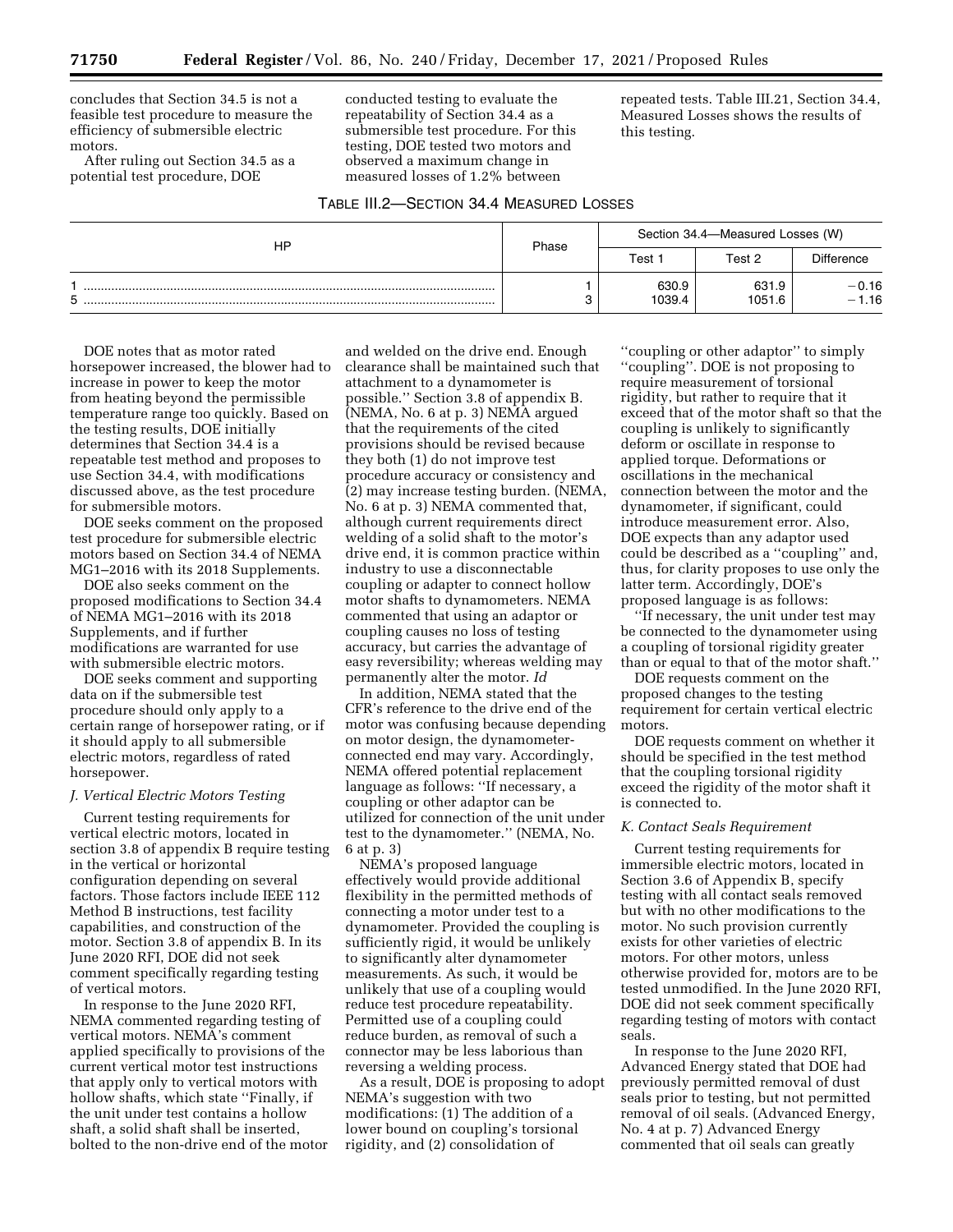affect efficiency and typically require motor disassembly to remove. Advanced Energy requested clarification regarding which seals may be removed prior to testing. *Id* 

The current regulations at section 3.6 of appendix B do not distinguish between seals designed to prevent ingress of dust, oil, or any other contaminant. Seal removal is determined solely based on whether the seal in question is a contact seal. If a motor under test both (1) has contact seals and (2) is an immersible electric motor, then the contact seal is removed during testing. If a motor under test has contact seals but is not an immersible electric motor, the seals remain installed during testing.

Advanced Energy's comment suggests that some confusion exists within the electric motor industry regarding which seals may be removed and under what conditions. To provide more explicit instruction, DOE proposes to add the following additional specification to section 3.9 of appendix B:

''Electric motor shaft seals of any variety shall remain installed during testing unless the motor under test is an immersible electric motor, in which case the seals shall be removed for testing only if they are contact seals.''

DOE requests comment on the proposed language clarifying testing of electric motors with shaft seals.

# *L. Additional Testing Instructions for Additional Electric Motors Proposed for Inclusion in the Scope of the Test Procedure*

For the NOPR, DOE conducted research and reviewed feedback from testing laboratories and subject matter experts as well as information from the December 2013 Final Rule to determine whether instruction in addition to the proposed referenced industry test procedures would be needed for testing the additional electric motors proposed for inclusion within the scope of these test procedures. In the July 2017 RFI, DOE indicated that it was considering reviewing the test instructions in section 3 of appendix B to subpart B of part 431. 82 FR 35468, 35475.

Advanced Energy commented that testing instructions similar to those found in appendix B to subpart B of part 431 may be needed in some cases for the

expanded scope that was considered in the July 2017 RFI. (Docket No. EERE– 2017–BT–TP–0047, Advanced Energy, No. 25 at p. 10)

Sections 3.1 through 3.8 of appendix B provide additional testing instructions for electric motors that are (1) brake electric motors; (2) close-coupled pump electric motors and electric motors with single or double shaft extensions of nonstandard dimensions or design; (3) electric motors with non-standard endshields or flanges; (4) electric motors with non-standard bases, feet or mounting configurations; (5) electric motors with a separately-powered blower; (6) immersible electric motors; (7) partial electric motors; and (8) vertical electric motors and electric motors with bearings incapable of horizontal operation. DOE reviewed the testing instructions and found that these would also be applicable to the additional motors proposed for inclusion in scope, to the extent that the additional motors are also covered by one of these eight certain types of electric motors listed in sections 3.1–3.8 of appendix B.

For partial electric motors and vertical motors, the existing testing instructions reference the specification of a ''standard bearing'' described as ''a 6000 series, either open or grease-lubricated double-shielded, single row, deep groove, radial ball bearings.'' (*See*  section 3 of appendix B to subpart B of part 431) DOE proposes to retain similar testing instructions. However, because the categories of bearings contained in motors within the proposed scope of applicability of this test procedure could have smaller shafts compared to those discussed in the December 2013 Final Rule, DOE proposes to define standard bearings as follows: a 600 or 6000 series, either open or greaselubricated double-shielded, single-row, deep groove, radial ball bearing. 600 series bearings have smaller bore diameters than 6000 series bearings and can accommodate the motors with smaller shafts considered in this rulemaking. 600 series bearings also may have different load and speed ratings, but DOE understands that they are suitable to use as standard bearings as specified in these testing instructions.

DOE requests comments on the proposed application of the additional

testing instructions in sections 3.1 through 3.8 of appendix B to the additional electric motors proposed for inclusion in scope of the test procedure. To the extent that revisions to the additional instructions other than those discussed are needed, DOE requests supporting information and justification for these revisions.

### *M. Transition to 10 CFR Part 429*

DOE proposes to amend and move the portions of the existing electric motor regulations that pertain to certification testing and to the determination of represented values from 10 CFR part 431 to 10 CFR part 429. In addition, DOE proposes to amend other sections of 10 CFR part 431, subpart B, to ensure the regulatory structure comprising 10 CFR part 431, subpart B, and 10 CFR part 429 remains coherent. DOE also proposes to make changes to the general provisions in 10 CFR part 429 to reflect the proposed addition of electric motor provisions related to certification testing and to the determination of represented values.

In this rule, DOE proposes to largely retain the procedures for recognition and withdrawal of recognition of accreditation bodies and certification programs as it exists at 10 CFR 431.21 with one proposed change to the current provisions at 10 CFR 431.21(g) to clarify the timeline and process of withdrawal of recognition by DOE. DOE proposes that if the certification program is failing to meet the criteria of paragraph (b) of § 429.73 or 429.74, DOE will issue a Notice of Withdrawal (''Notice'') stating which criteria the entity has failed to meet. The Notice will request that the entity take appropriate corrective action(s) specified in the Notice. The entity must take corrective action within 180 days from the date of the Notice of Withdrawal or dispute DOE's allegations within 30 days from the issuance of the Notice. If after 180 days DOE finds that satisfactory corrective action has not been made, DOE will withdraw its recognition from the entity. DOE proposes to add these requirements to the procedures for recognition and withdrawal of recognition because it believes this timeframe is an important clarification.

TABLE III.22—ELECTRIC MOTORS CERTIFICATION, COMPLIANCE, AND ENFORCEMENT CFR TRANSITIONS

| Subpart B—electric motors <sup>85</sup>            | Proposed location                                                                                                                            |
|----------------------------------------------------|----------------------------------------------------------------------------------------------------------------------------------------------|
| 10 CFR 431.14 Sources for information and guidance | Moved to 10 CFR 429.3.<br>Moved to 10 CFR 429.64 and 10 CFR 429.70 as relevant, edits to<br>general provisions in 10 CFR part 429 as needed. |
|                                                    | Retained and added additional provisions at 10 CFR 429.64.                                                                                   |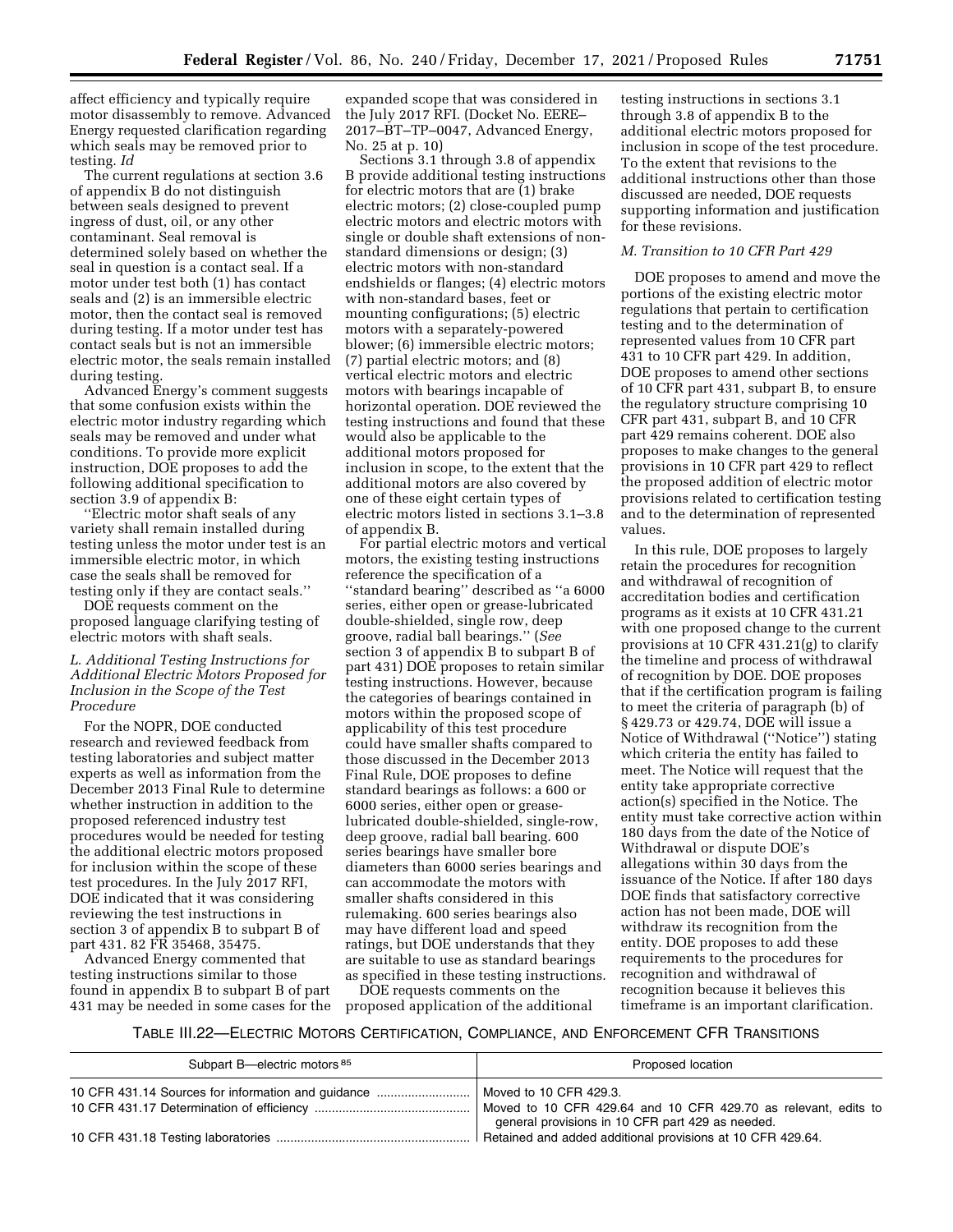# TABLE III.22—ELECTRIC MOTORS CERTIFICATION, COMPLIANCE, AND ENFORCEMENT CFR TRANSITIONS—Continued

| Subpart B-electric motors <sup>85</sup>                                                                                         | Proposed location       |
|---------------------------------------------------------------------------------------------------------------------------------|-------------------------|
| 10 CFR 431.19 Department of Energy recognition of accreditation bod-   Moved to 10 CFR 429.74.<br>ies.                          |                         |
| 10 CFR 431.20 Department of Energy recognition of nationally recog-<br>nized certification programs.                            | Moved to 10 CFR 429.73. |
| 10 CFR 431.21 Procedures for recognition and withdrawal of recogni-<br>tion of accreditation bodies and certification programs. | Moved to 10 CFR 429.75. |

### *N. Certification of Electric Motors*

In addition to physical testing of electric motors, DOE allows manufacturers to certify basic models using an alternative efficiency determination method (AEDM). AEDMs must be derived from a mathematical model that represents the mechanical and electrical characteristics of that basic model, and is based on analytic evaluation of performance data and has been substantiated according to DOE's requirements. *See* 10 CFR 431.17. NEMA commented that the use of AEDMs is gaining support and that DOE should continue to allow their use. (NEMA, No. 2 at p. 2) NEMA stated that AEDMs reduce the test burden on manufacturers. (NEMA, No. 2 at p. 6) DOE does not propose any significant changes to the AEDM provisions in the test procedure (*See* section III.O.4) and continues to provide for its use as a method for reducing the testing burden on manufacturers. As noted in section III.O, DOE is proposing to continue to allow the use of an AEDM for electric motors currently included in the scope of the DOE test procedure. DOE also proposes to allow use of an AEDM for the additional motors proposed for inclusion under the scope of the test procedure. *See* section III.O.

For electric motors currently subject to standards at § 431.25, DOE also provides the option for manufacturers to use a nationally recognized certification program to certify the nominal full load efficiency of a basic model and issue a certificate of conformity for the motor. 10 CFR 431.17(a)(5). NEMA requested that the IEC System of Conformity Assessment Schemes for Electrotechnical Equipment and Components Global Motor Energy Efficiency program be recognized as a nationally certified program. (NEMA, No. 2 at p. 2) DOE notes that for any entity seeking recognition, the procedures for recognition of certification programs are currently provided at 10 CFR 431.21.

Manufacturers must certify electric motors as compliant with the applicable standard through the use of an ''independent testing or certification program nationally recognized in the United States.'' (42 U.S.C. 6316(c)) DOE proposes changes to the provisions related to certification testing to ensure consistency with the statutory language found in 42 U.S.C. 6316(c). These proposals are described in section III.N.1 and section III.N.2.

# 1. Independent Testing

DOE codified at 10 CFR 431.17(a)(5) the statutory requirement prescribing that manufacturers must certify electric motors as compliant with the applicable standard through the use of an ''independent testing or certification program nationally recognized in the United States.'' (42 U.S.C. 6316(c)) In its October 1999 final rule establishing certification, labeling and test procedures for electric motors, DOE explained that testing conducted in a laboratory accredited by a body such as National Institute of Standards and Technology (NIST)/National Voluntary Laboratory Accreditation Program (NVLAP) would satisfy the ''independent testing'' requirement under the statute. 64 FR 54124.86 The accreditation requirements applicable to testing laboratories for electric motors are at 10 CFR 431.18, and the specific provisions for DOE recognition of accreditation bodies are at 10 CFR 431.19. An organization can petition DOE to be classified as a nationally recognized certification program. The petition process, criteria for evaluation,

and withdrawal are described at 10 CFR 431.20–21.

In the existing regulations, DOE addresses the requirement to use an independent testing program nationally recognized in the United States by requiring that testing laboratories be accredited by NIST/NVLAP, a laboratory accreditation program having a mutual recognition program with NIST/NVLAP, or an organization classified by DOE as an accreditation body. 10 CFR 431.18. The term ''accredited laboratory'' is used to designate a testing laboratory to which accreditation has been granted. (10 CFR 431.12).

When a certification program is not used, DOE proposes that for certification of a new basic model pursuant to 10 CFR 431.36(e), required prior to 180 days following the publication of this final rule, testing must continue to be conducted in an accredited laboratory that meets the requirements of § 431.18. However, for certification of a new basic model pursuant to 10 CFR 431.36(e), required on or after 180 days following the publication of this final rule, DOE proposes that testing must be conducted by a nationally recognized testing program as further described in the remainder of this section. DOE proposes to replace the use of the term ''accredited laboratory'' (currently defined at 10 CFR 431.12) by the term ''nationally recognized testing program'' to better reflect the requirements to use a testing program nationally recognized in the United States. (42 U.S.C. 6316(c))

In addition, DOE proposes to add a definition of ''independent'' at 10 CFR 429.2 as a more appropriate interpretation of the statutory language found in 42 U.S.C. 6316(c) than the agency's prior application of this provision. The October 1999 Final rule assumed that a laboratory could be meaningfully independent, in a way that would satisfy the statutory criterion, while being owned by a manufacturer, so long as the laboratory was NIST/NVLAP certified. In light of experience since that time, DOE is concerned that this premise is not justified. NIST/NVLAP accreditation ensures the proficiency of test

<sup>85</sup>As it appeared at 10 CFR part 431, subpart B, in the 10 CFR parts 200 to 499 edition revised as of January 1, 2020.

<sup>86</sup>Laboratories accredited by NIST/NVLAP are governed by the NVLAP ''Procedures and General Requirements'' NIST Handbook 150–10 (February 2007) and Lab Bulletin LB–42–009. (See 10 CFR 431.18(b).) NIST Handbook 150–10 (via incorporation by reference of ''Procedures and General Requirements'' NIST Handbook 150 (February 2006)) describes the level of independence that a laboratory must have in relation to the organization for which it is conducting testing. The requirements include organizational arrangements that are necessary for in-house laboratories and additional levels of independence that must be demonstrated for thirdparty laboratories.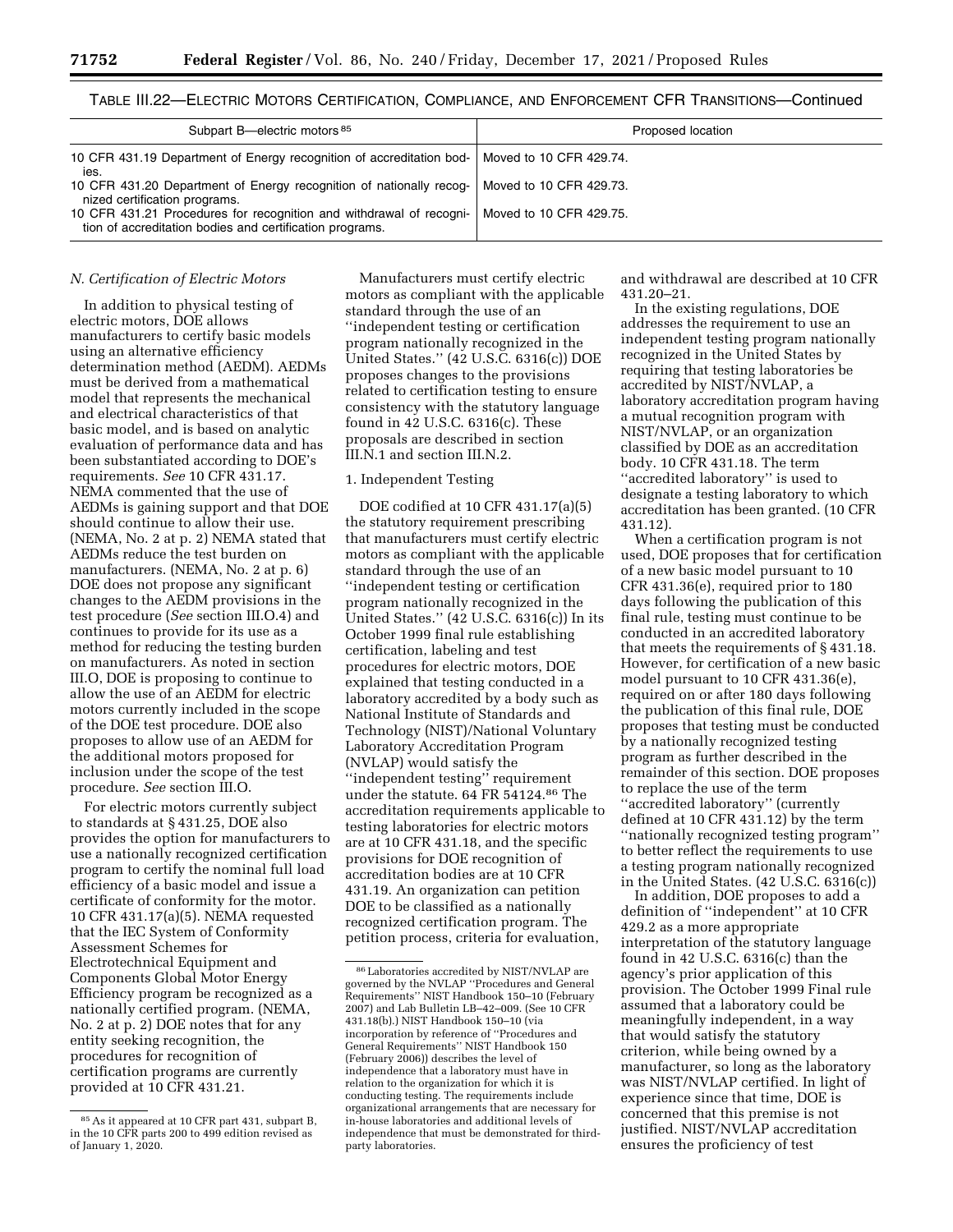laboratories in the accurate determination of the efficiency of motors, however, DOE does not consider laboratory accreditation a sufficient assurance of ''independence''. Testing at a manufacturer's own laboratory allows the opportunity for a manufacturer to gain a competitive advantage by administering the testing in such a manner that could yield better results. It also further exacerbates the differential treatment between those businesses that are financially able to own their own test facilities and small businesses that may not have the capital to afford such large investments.. Therefore, DOE proposes a definition for ''independent'' that would pertain to the nationally recognized testing program, the certification program evaluation criteria, and the accreditation body evaluation. The term, ''independent,'' would refer to an entity that is not controlled by, or under common control with, electric motor manufacturers, importers, private labelers, or vendors. ''Independent'' would also mean that the testing laboratory has no affiliation or financial ties or contractual agreements (other than contractual agreements for testing pursuant to DOE test procedures), apparently or otherwise, with such entities that would: (1) Hinder the ability of the laboratory to evaluate fully or report the measured or calculated energy efficiency of any electric motor, or (2) create any potential or actual conflict of interest that would undermine the validity of said evaluation. This definition was largely based on the descriptions of independence currently in 10 CFR 431.19(b)(2), 431.19(c)(2), 431.20(b)(2) and 431.20(c)(2) and replace these descriptions.

DOE notes that the proposed definition of ''independence'' excludes any contractual agreements that would create a conflict of interest. Therefore, an independent laboratory providing certification testing services to a manufacturer would not be allowed to perform design and engineering consulting services to the same client for that same product.

In addition, DOE notes that its proposal would still allow for the option of testing in a manufacturer's own laboratory if the manufacturer uses a third-party certification program, as described in section III.N.2. DOE believes this combination of the three options explained in section III.N.2 to certify electric motors provides manufacturers with the most flexibility while satisfying the statute. DOE recognizes that the concerns expressed in the rulemaking that culminated in the October 1999 final rule may still apply.

See, *e.g.,* 61 FR 60455–60456 (November 27, 1996). At that time, DOE noted that there were few test facilities that could meet this level of independence and noted the concerns of commenters that test facilities could not handle the necessary volume of testing given the potential for ''thousands'' of basic models. Nonetheless, DOE believes that the proposed change should have little practical impact on manufacturers' current practices due to the volume of motors rated using AEDMs and/or through participation in certification programs. DOE understands that most models are rated based on modeling and thus will be subject to the AEDM provisions, which are largely unchanged by this proposal. In addition, as noted previously, DOE proposes that the requirement to test in an independent testing program would only apply when certifying a new basic model on or after 180 days following the publication of this final rule. As such, previously certified basic models would not need to be re-tested.

DOE requests comments in the proposed definition of independent as it pertains to nationally recognized testing programs, certification programs, and accreditation bodies.

2. Certification Process for Electric Motors

As mentioned previously, DOE codified at 10 CFR 431.17(a)(5) the statutory requirement prescribing that manufacturers must certify electric motors as compliant with the applicable standard through the use of an ''independent testing or certification program nationally recognized in the United States.'' (42 U.S.C. 6316(c)) Consistent with the requirements of 42 U.S.C. 6316(c), DOE proposes to continue to offer the option of using independent testing (via an independent nationally recognized testing program as discussed in section III.N.1) or a nationally recognized certification program and to further specify which parties can test electric motors and certify compliance with the applicable energy conservation standards to DOE. DOE proposes that these provisions be required on and after the compliance date for any amended standards for electric motors published after January 1, 2021, as this is the date of the most recent print edition of the Code of Federal Regulations.

DOE proposes three options in this regard: (1) A manufacturer can have the electric motor tested using a nationally recognized testing program that is (as described in the proposed § 429.64(d)) and then certify on its own behalf or have a third party submit the

manufacturer's certification report; (2) a manufacturer can test the electric motor at a testing laboratory other than a nationally recognized testing program (as described in the proposed § 429.64(d)) and then have a nationally recognized certification program (as described in the proposed § 429.73) certify the efficiency of the electric motor; or (3) a manufacturer can use an alternative efficiency determination method (''AEDM,'' as described in the proposed § 429.70) and then have a third-party nationally recognized certification program certify the efficiency of the electric motor. Under the proposed regulatory structure, a manufacturer cannot both test in its own laboratories and directly submit the certification of compliance to DOE for its own electric motors. See § 429.64(d) as proposed.

As explained previously, DOE does not consider a laboratory accreditation to be an assurance of ''independence''. Therefore, DOE believes that when testing in a facility that is not performed using an independent nationally recognized testing program, the results of the test must be certified by a third party nationally recognized certification program under § 429.73 of this proposal.

Further, DOE does not consider that the requirements of an AEDM would satisfy the statutory requirement of ''independence''. Therefore, DOE believes that when using an AEDM, the results of the AEDM must be certified by a third party certification program that is nationally recognized in the United States under the proposed § 429.73.

DOE requests comments on the three proposed options through which manufacturers must certify electric motors as compliant.

### *O. Determination of Represented Value*

For electric motors subject to standards, DOE has established sampling requirements applicable to the determination of the nominal full-load efficiency. 10 CFR 431.17. The purpose of these sampling plans is to provide uniform statistical methods for determining compliance with any prescribed energy conservation standards and for making representations of energy consumption and energy efficiency on labels and in other locations such as marketing materials. The current regulations require that each basic model must either be tested or rated using an AEDM. 10 CFR 431.17(a). Section 431.17 specifies the requirements for use of an AEDM, including requirements for substantiation (*i.e.,* the initial validation) and verification of an AEDM. 10 CFR 431.17(a)(2)–(4).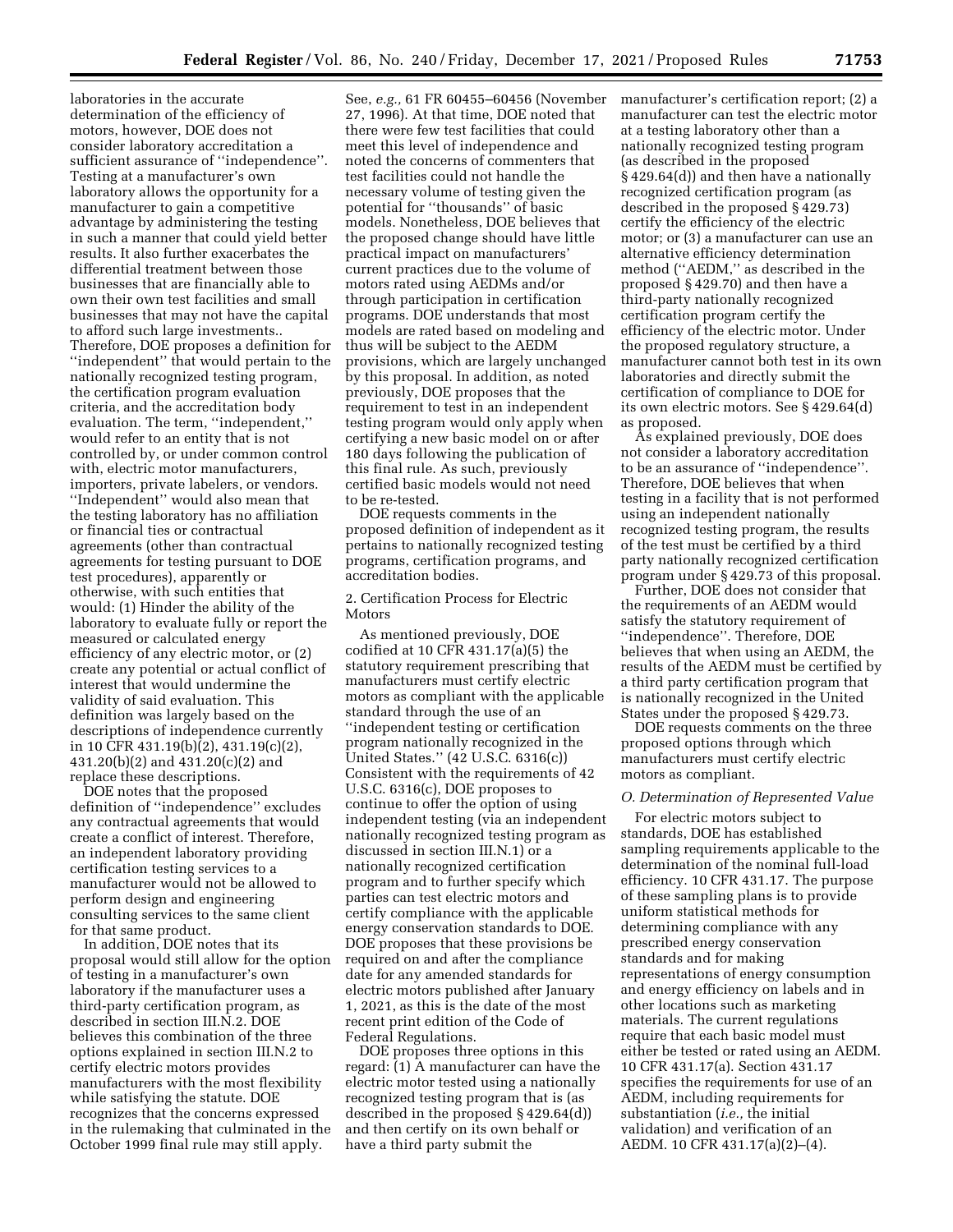AHAM and AHRI commented that any test procedures DOE develops should not be mandatory (including for representations) until or unless energy conservation standards are required. AHAM and AHRI opposed developing test procedures for products that DOE has not yet determined, through notice and comment rulemaking, that it will regulate. (Docket No. EERE–201 -BT– TP–0047, AHAM and AHRI, No. 21 at p. 3) Additional motors proposed for inclusion under the scope of the test procedure would not be required to be tested according to the test procedure as proposed, if made final, until such time as DOE were to establish energy conservation standards for such electric motor. If the proposed scope of applicability and test procedure were finalized, a manufacturer would only be required to use the DOE test procedure if that manufacturer voluntarily makes representations regarding the energy consumption or cost of energy of an electric motor. (42 U.S.C. 6314(d)(1))

The current sampling requirements for electric motors were established through the October 1999 final rule. 64 FR 54129 (October 1999). The current regulations require that each basic model must either be tested or rated using an AEDM. 10 CFR 431.17(a) For basic models that are not rated with an AEDM, the current regulations allow a manufacturer to choose between either testing in a non-accredited laboratory and having a nationally recognized certification program certify a basic model's nominal full-load efficiency or conducting testing in an accredited laboratory.87 10 CFR 431.17(a)(5)

As discussed in the remainder of the section, DOE proposes several edits to the current regulatory language to revise the existing requirements that manufacturers will be required to follow when determining the represented value of nominal full-load efficiency of a basic model. The revised provisions regarding the determination of the represented value of nominal full-load efficiency, enforcement provisions, and the validation and verification of an AEDM, consistent with DOE's overall approach for consolidating the locations of its certification and compliance provisions, would be placed in 10 CFR 429.64, and 429.70. In addition, DOE proposes that these revised provisions regarding the determination of the represented value of nominal full-load efficiency, enforcement provisions, and the validation and verification of an AEDM

would apply to the additional electric motors proposed for inclusion in the scope of the test procedure, when a manufacturer of such motors would be required to use the DOE test procedure. These proposals are discussed in more detail in sections III.O.1 through III.O.4.

### 1. Nominal Full-Load Efficiency

DOE defines nominal full-load efficiency as a representative value of efficiency selected from the ''nominal efficiency'' column of Table 12–10, NEMA MG1–2009, that is not greater than the average full-load efficiency of a population of motors of the same design. (10 CFR 431.12) DOE is not proposing changes to this definition other than updating the reference to the latest version of NEMA MG1 as discussed in section III.C.4. Starting on and after the compliance date for any new or amended standards for electric motors published after January 1, 2021, DOE proposes to specify how manufacturers must apply this definition by adding revised language to the sampling provisions. Specifically, the nominal full-load efficiency of a basic model must be less than or equal to the average full-load efficiency of that basic model determined through testing. DOE discusses how to determine the average full-load efficiency of a basic model in the following sections. See 429.64(e) as proposed.

In addition, DOE proposes to clarify that the nominal full-load efficiency of a basic model must be less than or equal to the simulated full-load efficiency of that basic model determined through the application of an AEDM.

DOE seeks comments on its proposal to specify how to determine the nominal full load efficiency of a basic model of electric motors when the average fullload efficiency of that basic model is known.

Manufacturers currently rely on the nominal full-load efficiency to represent the performance of electric motor basic models. Starting on and after the compliance date for any new or amended standards for electric motors published after January 1, 2021, DOE proposes to allow manufacturers to alternatively use the average full-load efficiency of a basic model of electric motor as the represented efficiency (instead of the nominal full-load efficiency) provided that the manufacturer uses the average full-load efficiency consistently on all marketing materials, and as the value on the nameplate. Note that the energy conservation standard would remain based on the nominal full-load efficiency; DOE's proposal is only to permit representations in terms of

average full-load efficiency as described in more detail in the following section. See 429.64(e) as proposed.

DOE requests comment on its proposal to allow using average fullload efficiency values as alternative represented values for electric motors.

#### 2. Testing: Use of a Nationally Recognized Testing Program

Manufacturers who test basic models in an accredited laboratory must follow the criteria for selecting units for testing, including a minimum sample size of 5 units in most cases, as specified at 10 CFR 431.17(b)(2).88

The sample of units must be large enough to account for reasonable manufacturing variability among individual units of the basic model or variability in the test methodology such that the test results for the overall sample will be reasonably representative of the average full-load efficiency of the whole population of production units of that basic model. DOE notes that the current regulations do not limit the sample size and manufacturers can increase their sample size to narrow the margin of error. Prior to the compliance date for any new or amended standards for electric motors published after January 1, 2021, DOE proposes that manufacturers continue to follow the current provisions in 10 CFR 431.17 related to the determination of the represented value. However, DOE proposes to move these provisions in the newly proposed §§ 429.64(b) and 429.64(c).

On or after the compliance date for any new or amended standards for electric motors published after January 1, 2021, DOE proposes to require that manufacturers determine the represented values of a basic model in accordance with the provisions in the newly proposed § 429.64(e) and discussed in the remainder of this section.

DOE proposes to specify that the average full-load efficiency of a basic model is the arithmetic mean of tested efficiencies. That is, the average fullload efficiency of a basic model is determined using the definition of ''average full-load efficiency'' *i.e.,* the arithmetic mean of the full-load efficiencies of a population of electric motors of duplicate design. 10 CFR 431.12.

The terms ''population'' and ''sample'' are standard statistical concepts. A population of objects consists of all the objects that are

<sup>87</sup>As noted above, DOE proposes to replace the use of the term ''accredited laboratory'' with 'nationally recognized testing program". See III.N.1.

<sup>88</sup> DOE proposes to replace the use of the term "accredited laboratory" with "nationally recognized testing program''. See III.N.1.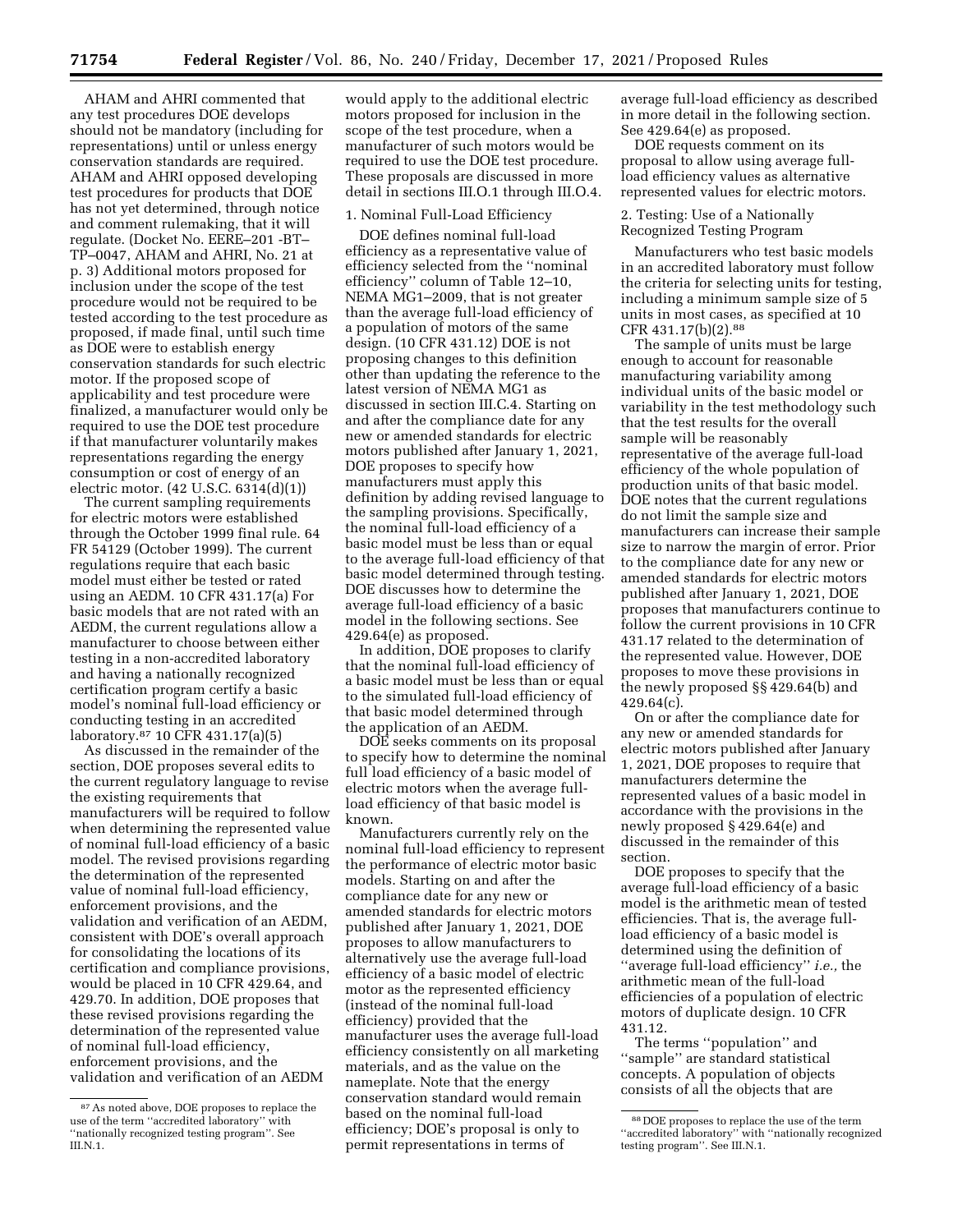relevant in a particular study.89 A sample refers to a subset of the population containing the characteristics of the larger population. Samples are used in statistical analyses when population sizes are too large for the analysis to include all objects in the population, so that one can make inferences from the sample to the population. ''A population of electric motors of duplicate design'' consists of all the electric motors produced for a basic model. Testing all the units of a basic model to determine the arithmetic mean of the full-load efficiency of the total population is not practical. DOE only requires manufacturers to test a representative sample of the population in order to make inferences about the basic model's population. DOE proposes to add regulatory text to implement the definition such that, when conducting testing at a nationally recognized testing program, the average full-load efficiency of a basic model is calculated as the arithmetic mean of the full-load efficiencies of a sample of electric motors selected in accordance with the sampling requirements at 10 CFR 431.17(b)(2). In addition, DOE proposes to remove the equations at 10 CFR 431.17(b)(2)(i)–(ii).

Further, to improve clarity, DOE proposes to replace the current requirement that ''the sample size shall be not fewer than five units, except that when fewer than five units of a basic model would be produced over a reasonable period of time (approximately 180 days)'' by the following: ''the minimum sample size is five units. If fewer units than the minimum sample size are produced, each unit produced must be tested and the test results must demonstrate that the basic model performs at or better than the applicable standard(s). If one or more units of the basic model are manufactured subsequently, compliance with the default sampling and representations provisions is required''.

Finally, to ensure a high level of quality control and consistency of performance within the basic model, DOE proposes to add a requirement to verify that no motor tested has losses exceeding 15 percent of those permitted by the applicable energy conservation standard, similar to the prescribed margin applied when conducting verifications as proposed in § 429.134.

DOE requests comment on its proposal to require that, on or after the compliance date for any new or amended standards for electric motors

published after January 1, 2021, manufacturers must calculate the average full-load efficiency of a basic model as the arithmetic mean of the full-load efficiencies of a sample of electric motors and on the proposal to add a requirement that no electric motor tested in the sample has losses exceeding 15 percent of those permitted by the applicable energy conservation standard.

# 3. Testing: Use of a Nationally Recognized Certification Program

For manufacturers using a nationally recognized certification program as described in § 431.17(a)(5), the selection and sampling requirements are typically specified in the certification program's operational documents, however these are not always described in detail. DOE proposes to impose additional requirements to ensure that the certification program follow the provisions proposed in § 429.64, as well as the AEDM validation procedures, and periodic AEDM verification procedures proposed in § 429.70(i). DOE believes these proposals would ensure consistency between basic model ratings obtained with and without the use of a certification program and would have no impact on how nationally certification programs operate.

In addition, after any updates to DOE's electric motors regulations, DOE proposes that, within one year of publication of the final rule, all certification programs must either submit a letter to DOE certifying that no change to their program is needed, or submit a letter describing the measures implemented to ensure the criteria in the proposed § 429.73(b) are met. If a certification program submits a letter describing updates to their program, DOE proposes that the current certification program would still be recognized until DOE evaluates any newly implemented measures and decides otherwise.

DOE requests comment on the proposal to add a requirement to specify that nationally recognized certification programs for electric motors must follow provisions as proposed in §§ 429.64 and 429.70(i).

DOE requests comment on its proposal to require that within one year of publication of a test procedures or certification, compliance and enforcement final rule pertaining to electric motors, all certification programs must either submit a letter to DOE certifying that no change to their program is needed or submit a letter describing the measures implemented to ensure the criteria in the proposed § 429.73(b) are still met. If a certification

program submits a letter describing updates, DOE requests comment on its proposal to maintain the program's recognition until DOE reviews the measures implemented.

# 4. Use of an AEDM

Section 431.17 also specifies the requirements for use of an AEDM (10 CFR 431.17(a)(2)), including requirements for substantiation (*i.e.,* the initial validation) (10 CFR 431.17(a)(3), 10 CFR 431.17(b)(3)) and subsequent verification of an AEDM (10 CFR 431.17(a)(4)). Those requirements ensure the accuracy and reliability of the AEDM both prior to use and then through ongoing verification checks on the estimated efficiency.

DOE proposes to replace the term ''substantiation'' with the term ''validation'' to better align the relevant terminology with the AEDM provisions in 10 CFR 429.70. DOE also proposes to modify one of the requirements for AEDM validation. Currently, the provisions in 10 CFR 431.17(a)(3)(ii) require that the simulated full-load losses for each basic model selected for AEDM validation testing, must be within plus or minus ten percent of the average full-load losses determined from the testing of that basic model.90 DOE proposes to change that language to a one-sided 10 percent tolerance to allow flexibility for manufacturers to choose to rely on a more conservative AEDM (*i.e.,* the simulated full-load losses for each basic model selected for AEDM validation testing, calculated by applying the AEDM, must be greater or equal to 90 percent of the average fullload losses determined from the testing of that basic model). This proposal would not require manufacturers to update their AEDMs and basic model ratings.

In addition, as previously discussed in III.O.1, DOE proposes to specify how to obtain the nominal full-load efficiency of a basic model using the simulated full-load efficiency of that basic model determined through the application of an AEDM: The nominal full-load efficiency of a basic model must be less than or equal to the simulated full-load efficiency of that basic model determined through the application of an AEDM.

Paragraph (b) of 10 CFR 431.17 provides further clarity regarding testing

<sup>89</sup>Wilcox, Rand R. *Basic Statistics: Understanding Conventional Methods and Modern Insights.* New York: Oxford UP, 2009: 4. Print.

 $^{90}\mathrm{The}$  output of the AEDM is the average fullload efficiency of the basic model. The represented value of nominal full-load efficiency is obtained by applying the provisions discussed in section I.A.1. The average full load losses predicted by the AEDM can be calculated as  $hp \times (1/\text{Eff-1})$  where hp is the motor horsepower and Eff is the average full-load efficiency predicted by the AEDM.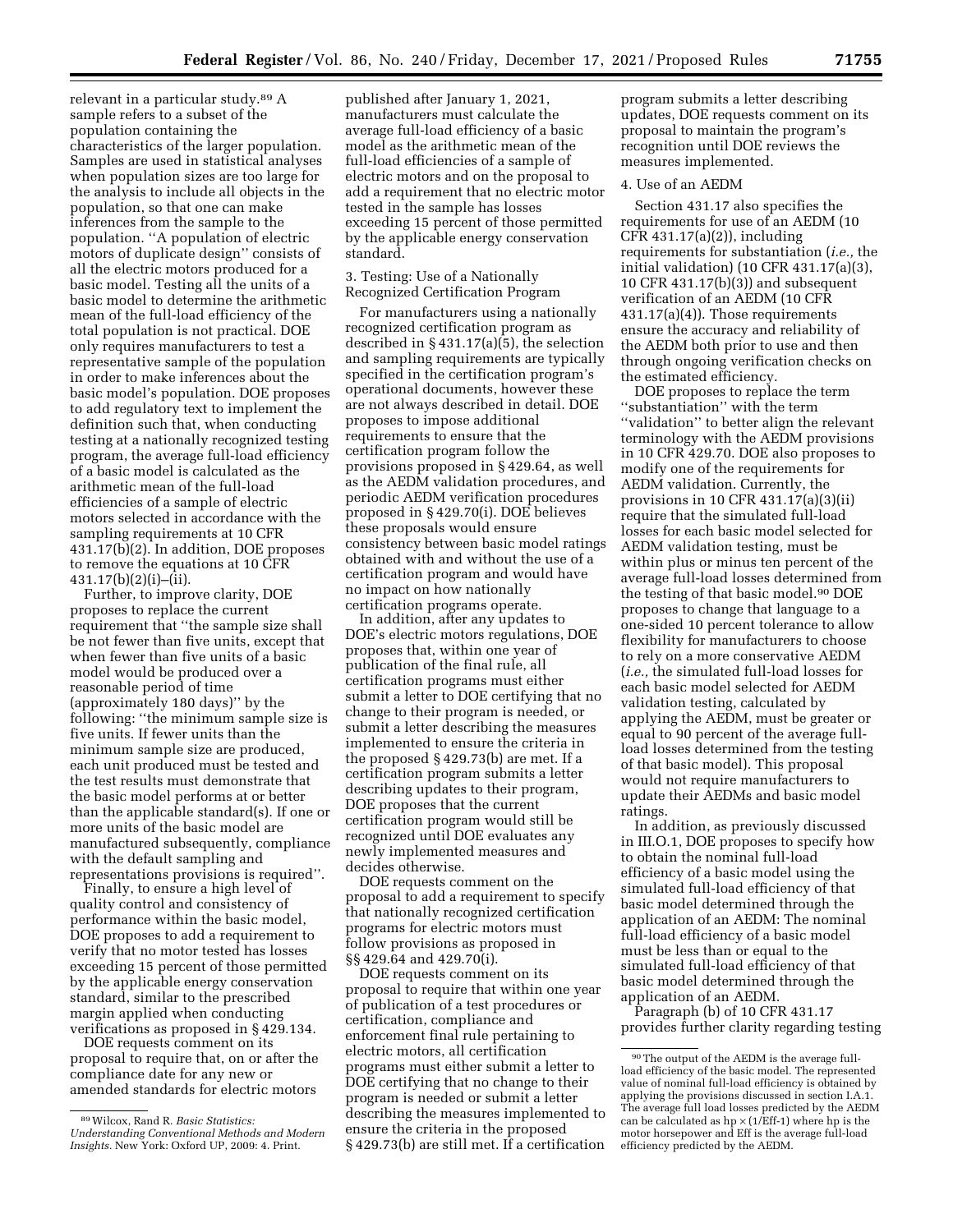if a certification program is not used. Basic models used to validate an AEDM must be selected for testing in accordance with paragraph (b)(1), and units of each such basic model must be tested in accordance with paragraph (b)(2). 10 CFR 431.17(b)(3) Paragraph (b)(1) explains the criteria for selecting a minimum of 5 basic models for certification testing (in an accredited laboratory) in order to validate an AEDM. Paragraph (b)(2) provides the criteria for selecting units for testing including a minimum sample size of 5 units in most cases.91 For manufacturers using AEDMs, paragraph (b)(2) applies to those basic models selected for validating the AEDM. Paragraph (b)(3) also explains that the motors tested to validate an AEDM must either be in a certification program or must have been tested in an accredited laboratory. 10 CFR 431.17(b)(2)–(3)

DOE proposes to revise the current regulatory language to specify that, when manufacturers use an accredited laboratory or a nationally recognized testing program for testing the basic models used to validate the AEDM, the selection criteria and sampling requirements as described in paragraph (b)(2) apply, including the requirement to select a minimum of 5 basic models that must be compliant with the energy conservation standards at 10 CFR 431.25 (if any exist) . In addition, when using an accredited laboratory or nationally recognized testing program for testing, DOE proposes that the average full-load efficiency of each basic model selected to validate the AEDM must be determined based on the provisions discussed in section III.O.1. Further, in order to reduce testing burden, DOE proposes to replace the requirement in paragraph (b)(1) that two of the basic models must be among the five basic models with the highest unit volumes of production by the manufacturer in the prior year by in the prior 5 years. The extension from 1 to 5 year would reduce testing burden in the case of a year to year variation in the basic models with the highest unit volumes of production and would not impact basic model ratings.

Currently, the periodic verification of an AEDM can be achieved in one of three ways: through participation in a certification program; by additional,

periodic testing in an accredited lab; or by verification by a professional engineer. When using periodic testing in an accredited lab, a sample of units must be tested in accordance with the DOE test procedure and § 431.17(b)(2). 10 CFR 431.17(a)(4)(A)

The regulatory text does not specify how often the periodic testing must be conducted. DOE proposes to add that manufacturers must perform a sufficient number of periodic verification tests to ensure the AEDM maintains its accuracy and reliability. Paragraph (b)(2) provides the criteria for selecting units for testing (in a nationally recognized testing program) when conducting periodic AEDM verification, including a minimum sample size of 5 units in most cases. DOE proposes to revise the 5 unit minimum requirement on the sample size and to replace it by requiring that manufacturers test at least one unit of each basic model. DOE believes that at least one unit is a sufficient criteria on the sample size when conducting an AEDM verification and would reduce testing burden. Paragraphs (b)(2) also includes the equations to use when conducting periodic AEDM verification. 10 CFR 431.17(b)(2)(i)–(ii) The equations in paragraph (b)(2) are used after the represented value of the basic model has already been determined (*e.g.,* by AEDM) 92 ''in a test of compliance with a represented average or nominal efficiency''. The equations are applied to verify that the average full-load efficiency of the sample and the minimum full-load efficiency of the sample of the basic model, are within a prescribed margin of the represented value as provided by applying the AEDM (*i.e.,* a test of compliance with a represented average or nominal efficiency). In addition, the equations in paragraph (b)(2) also imply that the represented value of the basic model has already been determined (*e.g.,* by AEDM). As previously noted, DOE proposes to revise the current regulatory test to remove the equations currently located in § 431.17(b)(2)(i)–(ii). Instead, for manufacturers conducting periodic AEDM verification using testing, DOE proposes that manufacturers rely on the same criteria used for the AEDM validation at 10 CFR 429.70(i)(2)(iv) and compare the average of the measured full-load losses of the basic model 93 to

the simulated full-load losses of the basic model as predicted by the AEDM.

If using a certification program to conduct the AEDM verification, the provisions at 10 CFR 431.17(a)(4)(i)(B) specify that a manufacturer must periodically select basic models to which it has applied the AEDM and have a nationally recognized certification program certify its nominal full-load efficiency. The provision does not specify what criteria to use when comparing the output of the AEDM of the tested and certified values of nominal full-load efficiency. DOE is considering three options to further specify how the manufacturer must conduct the AEDM verification when using a certification program. DOE is considering proposing: (1) That manufacturers rely on the same 10 percent tolerance used for the AEDM validation at 10 CFR 429.70(i)(2)(iv) and compare the losses corresponding to the tested and certified nominal full-load efficiency of the basic model to the nominal full-load efficiency of the basic model as predicted by the AEDM; 94 (2) that manufacturers rely on a higher tolerance (*e.g.,* a 15 percent tolerance rather than 10 percent) than used for the AEDM validation at 10 CFR 429.70(i)(2)(iv) and compare the losses corresponding to the tested and certified nominal full-load efficiency of the basic model to the nominal full-load efficiency of the basic model as predicted by the AEDM; or (3) to continue to not specify any requirements but require that certification programs provide a detailed description of the method used to verify the AEDM.

DOE further proposes to remove the options to rely on a professional engineer to conduct AEDM verification because this is not an option that is used by manufacturers.

Finally, DOE proposes that the AEDM provisions as proposed would also apply to the additional electric motors proposed for inclusion in the scope of the test procedure, when a manufacturer of such motors would be required to use the DOE test procedure.

DOE requests comments on the proposed requirements for validation and subsequent verification of an AEDM.

<sup>91</sup>As discussed previously and in the remainder of this section, the provisions for selecting units within a basic model and minimum sample size described in paragraph (b)(2) apply to three different situations: when (1) testing at an accredited laboratory; (2) using an AEDM and selecting units for substantiating the AEDM; and (3) using a AEDM and selecting units for periodic verification testing.

<sup>92</sup>The AEDM output is the simulated full-load efficiency. The represented value of nominal fullload efficiency as predicted by the AEDM is obtained by applying the provisions discussed in section I.A.1.

<sup>93</sup>The sample could include a single unit, in which case the average measured full-load losses of the basic model are the measured full-load losses of the unit.

<sup>94</sup>The AEDM output is the average full-load efficiency. The represented value of nominal fullload efficiency as predicted by the AEDM is obtained by applying the provisions discussed in section I.A.1.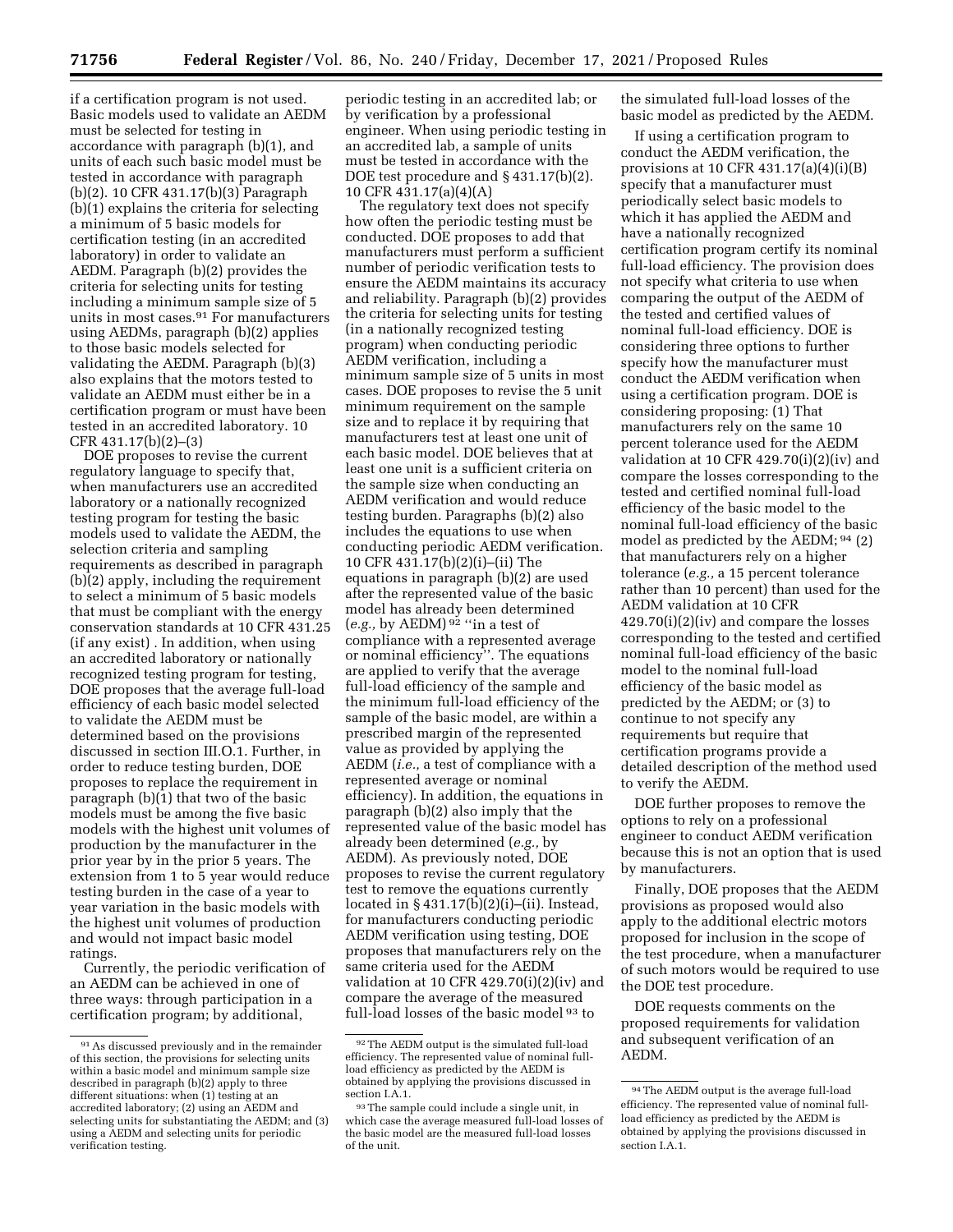# *P. Certification, Sampling Plans, and AEDM Provisions for Dedicated-Purpose Pool Pump Motors*

As discussed, on July 29, 2021, DOE published a final rule to establish test procedures for dedicated purpose pool pump motors, a type of electric motor. 86 FR 40765 (''July 2021 Final Rule''). Specifically, the test procedure requires manufacturers to use CSA C747–09 (R2014), ''Energy Efficiency Test Methods for Small Motors'' for testing the full-load efficiency of DPPP motors and did not establish any certification, sampling plans, or AEDM requirements. *Id.* The new test procedure is currently located in subpart Z. DOE did not establish certification, sampling, or AEDM provisions in the July 2021 Final Rule.

In this NOPR, DOE is proposing to include certification, sampling plan, and AEDM provisions for DPPP motors subject to the requirements in subpart Z of 10 CFR part 431. Manufacturers would be required to test such motors at such time as compliance is required with a labeling or energy conservation standard requirement should such a requirement be established. (42 U.S.C. 6315(b); 42 U.S.C. 6316(a); 42 U.S.C. 6295(s)) To the extent DOE were to establish certification, sampling plan, and AEDM provisions for DPPP motors, any voluntary representations by manufacturers, distributors, retailers, or private labelers about the energy consumption or cost of energy for these motors must be based on the use of that test procedure beginning 180 days following publication of a final rule. DOE's proposal would not require manufacturers who do not currently make voluntary representations to then begin making public representations of efficiency. (42 U.S.C. 6314(d)(1))

The proposed certification, sampling plan, and AEDM provisions would apply to representations of energy efficiency made by manufacturers, including representations for certification of compliance. Because DPPP motors are a subset of electric motors, DOE proposes to apply the same certification, sampling provisions and AEDM provisions for consistency. Accordingly, DOE proposes to allow the use of ''nominal full-load efficiency'' as an alternative represented value for DPPP motors. DOE proposes to add these provisions in a new section 10 CFR 429.66 and 429.70(j), and to specifically reference DPPP motors in 10 CFR 429.73 and 429.74 as proposed.

### *Q. Reporting*

Manufacturers, including importers, must use product-specific certification

templates to certify compliance to DOE. For electric motors, the certification template reflects the general certification requirements specified at 10 CFR 429.12 and the product-specific requirements specified at 10 CFR 431.35.95 One of the reporting requirements for the compliance certification is the nominal full load efficiency, determined pursuant to 10 CFR 431.16 and 431.17, of the least efficient basic model within that rating. 10 CFR 431.35(a)(2)(i).

# *R. Test Procedure Costs and Harmonization*

# 1. Test Procedure Costs and Impact

In this NOPR, DOE proposes to revise the current scope of the test procedures to add additional electric motors and subsequent updates needed for supporting definitions and metric requirements as a result of this expanded scope; incorporate by reference the most recent versions of the referenced industry standards; incorporate by reference additional industry standards used to test additional electric motors proposed in scope; clarify the scope and test instructions by adding definitions for specific terms; revise the current vertical motor testing instructions to reduce manufacturer test burden; clarify that the current test procedure permits removal of contact seals for immersible electric motors only; revise the provisions pertaining to certification testing and determination of represented values; and add provisions pertaining to certification testing and determination of represented values for DPPP motors.

Regarding the proposals to amend the provisions pertaining to certification testing and determination of represented values: (1) The proposed updates that are effective 180 days after the publication of the final rule, include moving and largely retaining the provisions related to AEDMs (see section III.O.4), as well as moving and largely retaining the procedures for recognition and withdrawal of recognition of accreditation bodies and certification programs (see section III.O.2 and III.O.3) from 10 CFR part 431 to 10 CFR part 429 and therefore, DOE does not anticipate any added test burden; (2) other proposed updates requiring that testing be conducted in an independent nationally recognized testing program (see section III.N.1) would only be required for certification of a new basic model pursuant to 10 CFR 431.36(e), required on or after 180

days following the publication of this final rule; previously certified basic models would not need to be re-tested and DOE anticipates that there would be no added costs associated with this proposed update as it would apply to certification of new basic models only, which does not add any new test burden to manufacturers compared to the current requirements; (3) finally, for the other proposed provisions (*i.e.,*  requiring to certify using three options as discussed in section III.N.2, revising the provisions pertaining to the determination of the represented value as discussed in section III.O.1 and III.O.2) whose proposed compliance date would be on or after the effective date of the final rule adopting new or amended energy conservation standards for electric motors, DOE will be discussing the associated costs in the energy conservation standards rulemaking instead.

Of the remaining proposed amendments, DOE has tentatively determined that the following proposals would impact testing costs: (1) The proposal to expand scope to include other motor categories and the proposal to include certification, sampling plan, and AEDM provisions for DPPP motors; and (2) the proposal to update vertical motor testing. These proposals are discussed in the following paragraph.

# a. Voluntary Representations

DOE proposes to add certain categories of electric motors to the scope of the test procedure. Specifically (1) air-over electric motors; (2) submersible electric motors; (3) certain electric motors greater than 500 hp; (4) electric motors considered small; (5) inverteronly electric motors; and (5) certain synchronous motor technologies. In addition, DOE proposes to incorporate by reference additional test methods. Finally, DOE proposes to add provisions pertaining to certification testing and determination of represented values for DPPP motors.

As stated, were DOE to include additional electric motors within the scope of the DOE test procedure, such motors would not be required to test to the DOE test procedure until such time as energy efficiency standards were established. If manufacturers voluntarily make representations regarding the energy consumption or cost of energy of such electric motors, they would be required to test according to the DOE test procedure. (42 U.S.C. 6314(d)(1)) DOE has initially determined that the proposed inclusion of additional motors within the scope of the test procedure and the proposal pertaining to certification testing and determination

<sup>95</sup>*[https://www.regulations.doe.gov/ccms/](https://www.regulations.doe.gov/ccms/templates) [templates.](https://www.regulations.doe.gov/ccms/templates)*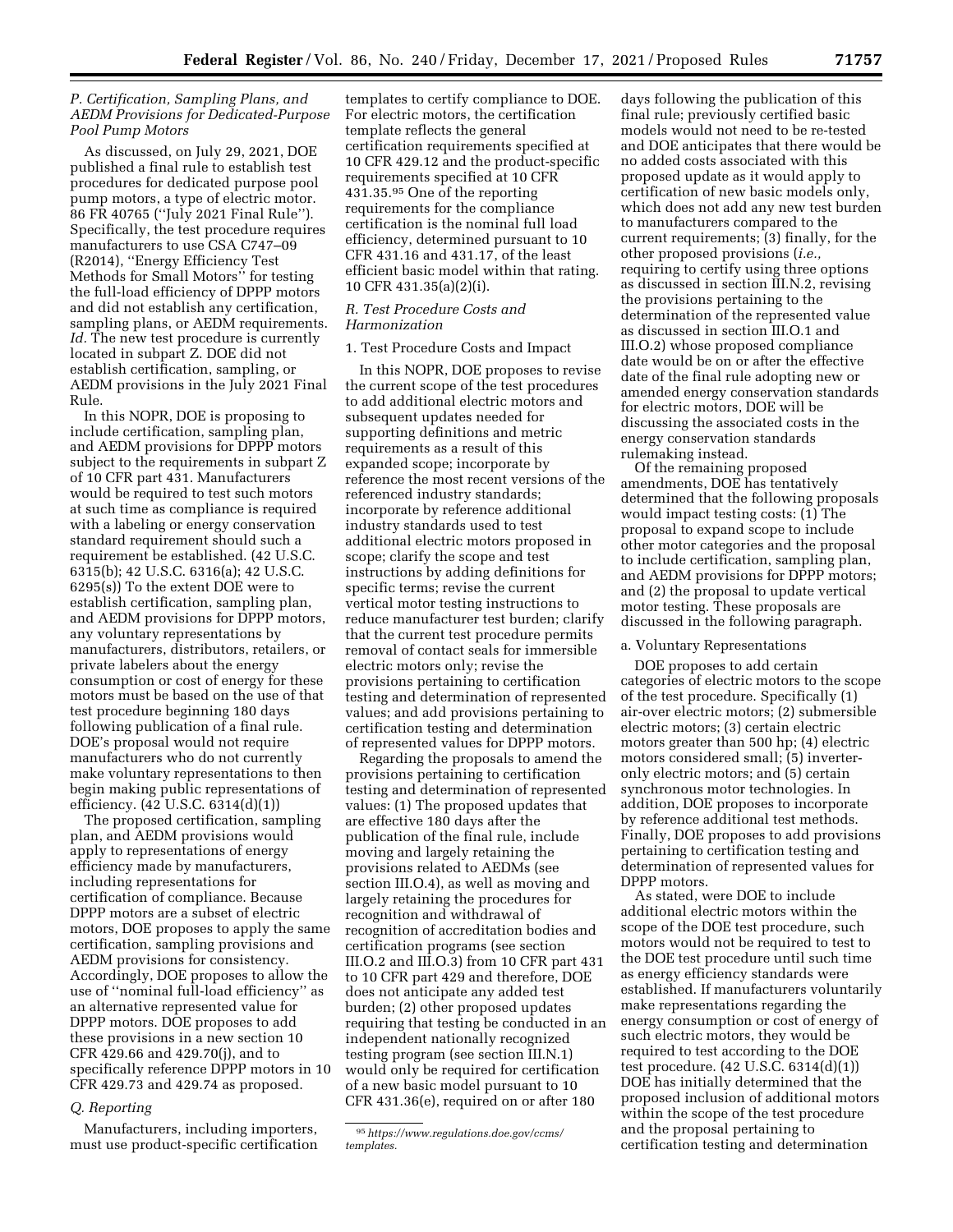of represented values for DPPP motors, if finalized, would result in added costs to motor manufacturers if manufacturers choose to make efficiency representations.

Based on a market review, DOE notes that approximately 50 percent of the basic models that would be covered under the proposed test procedure currently make voluntary representations. Consistent with the conclusions from the January 2021 Final Rule that only a fraction of basic models are physically tested (the remainder have efficiency determined through an alternative efficiency determination method (''AEDM'')), DOE estimates that 10 percent of these motors would be physically tested. 86 FR 4, 17. This proposal, if finalized, would require at

least five units be tested per basic model. 10 CFR 431.17(b)(2) However, considering DOE is harmonizing with current industry standards, DOE assumes that manufacturers have already tested at least one unit for all the expanded scope electric motor basic models. Therefore, DOE estimates that manufacturers could have to conduct up to four additional tests per expanded scope electric motor basic models.

DOE identified that the testing requirements can be summarized broadly with the following three groups: (1) Motors tested according to CSA C747–09 (R2019), (2) motors tested according to IEC 61800–9–2:2017, and (3) motors tested according to Section 34.4 of the NEMA Air-over Motor Efficiency Test Method. Consistent with

the conclusions from the January 2021 Final Rule that only a fraction of electric motor basic models that are physically tested are tested at a third-party test facility (the remainder are physically tested at in-house testing facilities), DOE estimated that 90 percent of the physical tests for these electric motors would be conducted at in-house test facilities, and the remaining 10 percent of the physical tests would be conducted at third-party test facilities. DOE assumed that the perunit test costs differs between conducting testing at in-house test facilities versus testing at third-party test facilities. Table III.23 lists the estimated in-house and third-party single unit test cost incurred by the manufacturer for each industry standard.

# TABLE III.23—ELECTRIC MOTOR PER UNIT TEST COST ESTIMATES

| Industry standard | Tested at<br>in-house<br>facility | Tested at<br>third-party<br>facility |
|-------------------|-----------------------------------|--------------------------------------|
|                   |                                   | Per unit test<br>cost                |
|                   | \$571<br>728<br>612               | \$2,000<br>3,000<br>2.000            |

To estimate in-house testing cost, DOE assumed testing a single electric motor unit to CSA C747–09 (R2019) requires approximately nine hours of a mechanical engineer technician time and three hours from a mechanical engineer. DOE assumed testing a single electric motor-drive combination unit to IEC 61800–9–2:2017 requires approximately twelve hours of a mechanical engineer technician time and three and a half hours of time from a mechanical engineer. DOE assumed testing a single electric motor unit to Section 34.4 of NEMA Air-over Motor Efficiency Test Method requires ten hours of mechanical engineer technician time and three hours of time from a mechanical engineer. Based on data from the Bureau of Labor Statistics' (''BLS's'') Occupational Employment and Wage Statistics, the mean hourly wage for a mechanical engineer technician is \$29.27 and the mean hourly wage for a mechanical engineer is \$45.94.96 Additionally, DOE used data from BLS's Employer Costs for

Employee Compensation to estimate the percent that wages comprise the total compensation for an employee. DOE estimates that wages make up 70.3 percent of the total compensation for an employee.97 Therefore, DOE estimated that the total hourly compensation (including all fringe benefits) of an employee is \$41.64 for a mechanical engineering technician and \$65.35 for a mechanical engineer.98

Using these labor rates and time estimates, DOE estimates that it would cost electric motor manufacturers approximately \$571 to conduct a single test for motors tested according to CSA C747–09 (R2019); approximately \$728 to conduct a single test for motors tested according to IEC 61800–9–2:2017; and approximately \$612 to conduct a single test for motors tested according to Section 34.4 of the NEMA Air-over Motor Efficiency Test Method, if these test were conducted by the electric motor manufacturers in-house.

To estimate third-party lab costs, DOE received quotes from test labs on the price of conducting each industry standard. DOE then averaged these prices to arrive at an estimate of what the manufacturers would have to spend to test their product using a third-party test lab. Using these quotes, DOE estimates that it would cost electric motor manufacturers approximately \$2,000 to conduct a single test for motors tested according to CSA C747– 09 (R2019); approximately \$3,000 to conduct a single test for motors tested according to IEC 61800–9–2:2017; and approximately \$2,000 to conduct a single test for motors tested according to Section 34.4 of the NEMA Air-over Motor Efficiency Test Method, if these tests were conducted by a third-party test facility.

DOE requests comment on its estimate that 50 percent of the current market of the proposed expanded scope electric motors and DPPP motors make voluntary representations.

DOE requests comment on the inhouse and third-party single unit test costs.

b. Updating Vertical Motor Testing Requirements

DOE proposes to update the testing requirements for vertical motors with hollow shafts to not require welding of

<sup>96</sup> DOE used the May 2020 Occupation Profiles of ''17–3027 Mechanical Engineering Technologists and Technicians'' to estimate the hourly wage rate of a mechanical technician (See *[www.bls.gov/oes/](http://www.bls.gov/oes/current/oes173027.htm)  [current/oes173027.htm](http://www.bls.gov/oes/current/oes173027.htm)*) and ''17–2141 Mechanical Engineers'' to estimate the hourly wage rate of a mechanical engineer (See *[www.bls.gov/oes/current/](http://www.bls.gov/oes/current/oes172141.htm)  [oes172141.htm](http://www.bls.gov/oes/current/oes172141.htm)*).

<sup>97</sup> DOE used the December 2020 ''Employer Costs for Employee Compensation'' to estimate that for ''Private Industry'' ''Wages and Salaries'' are 70.3 percent of total employee compensation (See *[www.bls.gov/news.release/archives/ecec](http://www.bls.gov/news.release/archives/ecec_03182021.pdf)*\_ *[03182021.pdf](http://www.bls.gov/news.release/archives/ecec_03182021.pdf)*).

<sup>98</sup>Mechanical Engineering Technician: \$29.27/ 0.703 = \$41.64. Mechanical Engineer: \$45.94/0.703  $=$  \$65.35.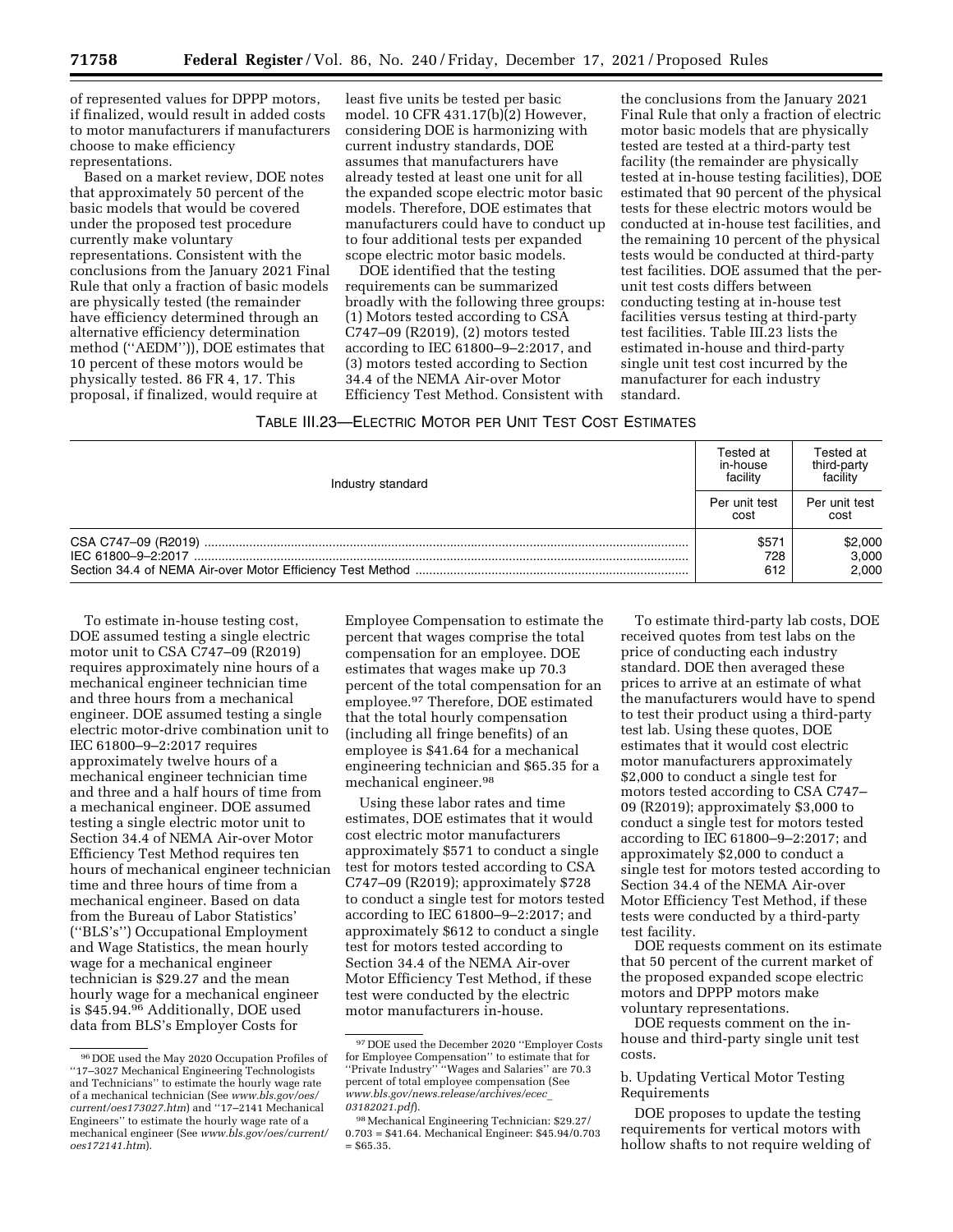a solid shaft to the drive end, and instead permit connection of electric motors to a dynamometer without restriction on the motor end and using a coupling of torsional rigidity greater than or equal to that of the motor shaft.

DOE has initially determined that the proposed amendment would not require changes to the designs of electric motors, and that the proposed amendments would not impact the utility of such electric motors or impact the availability of available electric motor options. DOE has also initially determined that the proposed amendments would not impact the representations of electric motor energy efficiency/energy use based on the initial determination that manufacturers would be able to rely on data generated under the current test procedure should the proposed amendments be finalized. As such, retesting of electric motors would not be required solely as a result of DOE's adoption of this proposed amendment to the test procedure.

Although the proposed amendments are initially determined not to add cost, under specific circumstances they may reduce testing cost. NEMA commented that the existing requirement to weld may prevent a motor from being used in its intended application (NEMA, No. 6 at p. 3). In such instances, testing cost could include the cost of scrapping an otherwise useable motor. This scrap cost may be avoided if welding is not required by Appendix B, in which case the test cost savings could equal the value of the motor.

To estimate these cost savings DOE determined approximately how many tests of these motors are conducted per year. To do this, DOE reviewed product catalogs from 2006 and compared these to catalogs from 2018 to determine how many new vertical hollow shaft models have been produced in that time. DOE annualized this count to estimate how many new vertical hollow shaft motors are listed per year and would need to be certified as compliant with 10 CFR 431.25. Using the 2018 catalog, DOE found the average price of a vertical hollow shaft motor and assumed a markup of 100 percent to estimate the manufacturer's production cost. Next, DOE requires at least five units to be tested per basic model. 10 CFR 431.17(b)(2) Finally, DOE estimated that 10 percent of these new vertical hollow shaft motors are certified via physical testing, based on the observation that most manufacturers use an AEDM to certify an electric motor as required under 10 CFR 431.36. Using this methodology, DOE estimates that annual cost savings to industry due to

the proposed amendments may approach \$9,410 per year.

DOE requests comment on its estimation of reduction in testing cost due to the proposed requirements for testing of vertical electric motors.

### 2. Harmonization With Industry Standards

DOE's established practice is to adopt relevant industry standards as DOE test procedures unless such methodology would be unduly burdensome to conduct or would not produce test results that reflect the energy efficiency, energy use, water use (as specified in EPCA) or estimated operating costs of that product during a representative average use cycle. 10 CFR 431.4; Section 8(c) of appendix A of 10 CFR part 430 subpart C. In cases where the industry standard does not meet EPCA statutory criteria for test procedures, DOE will make modifications through the rulemaking process to these standards as the DOE test procedure. With regard to electric motors subject to standards, EPCA requires the test procedures to be the test procedures specified in NEMA Standards Publication MG1–1987 and IEEE Standard 112 Test Method B for motor efficiency, or the successor standards, unless DOE determined by rule, published in the **Federal Register**  and supported by clear and convincing evidence, that to do so would not meet the statutory requirements for test procedures to produce results that are representative of an average use cycle and not be unduly burdensome to conduct. (42 U.S.C. 6314(a)(5)(A) and (B)). DOE established the current test procedures for electric motors at appendix B based on the provisions of NEMA MG1–2009, CSA C390–10, IEC 60034–2–1:2014, IEEE 112–2017, which are incorporated by reference and all of which contain methods for measuring the energy efficiency and losses of electric motors. These referenced standards specify test methods for polyphase induction electric motors above 1 horsepower which can operate directly connected to a power supply. DOE reviewed each of the industry standards and proposes to update its incorporation by reference to IEC 60034–12:2016, CSA C390–10 (R2019), and NEMA MG 1–2016 with 2018 Supplements to align with the latest revised and reaffirmed versions of these standards.

In addition, certain additional motors proposed for incorporation in scope of the test procedure cannot be tested using the industry standards incorporated by reference for currently regulated electric motors because they require modifications to the test

procedure to account for: Requiring to be connected to an inverter to be able to operate (*i.e.,* inverter-only motors); and differences in electrical design (*i.e.,*  single-phase induction electric motors included as SNEMs, and synchronous electric motors). For these additional motors proposed for inclusion in scope, DOE proposes to incorporate by reference the following additional industry standards: IEEE 114–2010, CSA C747–09 (R2019), IEC 60034–2–1:2014, and IEC 61800–9–2:2017. IEEE 114– 2010, CSA C747–09 (R2019), and IEC 60034–2–1:2014 specify methods for measuring the efficiency and losses of single-phase induction electric motors. IEC 61800–9–2:2017 specifies methods for measuring the efficiency and losses of induction and synchronous inverteronly electric motors.

The test procedures proposed for airover electric motors and for SNEMs are included in NEMA MG1–2016 with 2018 Supplements. *See* Section IV, Part 34: Air-Over Motor Efficiency Test Method and Section 12.30. Section 12.30 specifies the use of IEEE 112 and IEEE 114 for all single-phase and polyphase motors.99 As further discussed in section III.D.2, DOE is proposing to require testing of SNEMs other than inverter-only electric motors according to IEEE 112–2017, (or CSA C390–10 (R2019) or IEC 60034–2– 1:2014, which are equivalent to IEEE 112–2017; see discussion in section III.D.2) and IEEE 114–2010 (or CSA C747–09 (R2019) or IEC 60034–2– 1:2014, which are equivalent to IEEE 114–2010; see discussion in III.D.2). This proposal would satisfy the test procedure requirements under 42 U.S.C.  $6314(a)(5)$ .

The methods listed in section 12.30 of NEMA MG–1 2016 with 2018 Supplements for testing AC motors are applicable only to AC induction motors that can be operated directly connected to the power supply (direct-on-line) and do not apply to electric motors that are inverter-only or to synchronous electric motors that are not AC induction motors. Therefore, for these additional electric motors, DOE proposes to specify the use of different industry test procedures, as previously noted.

DOE requests comments on the benefits and burdens of the proposed updates and additions to industry standards referenced in the test procedure for electric motors.

DOE notes that with regard to the industry standards currently

<sup>99</sup>As previously mentioned, NEMA MG1–2016 with 2018 Supplements does not specify the publication year of the referenced test standards and instead specifies that the most recent version should be used.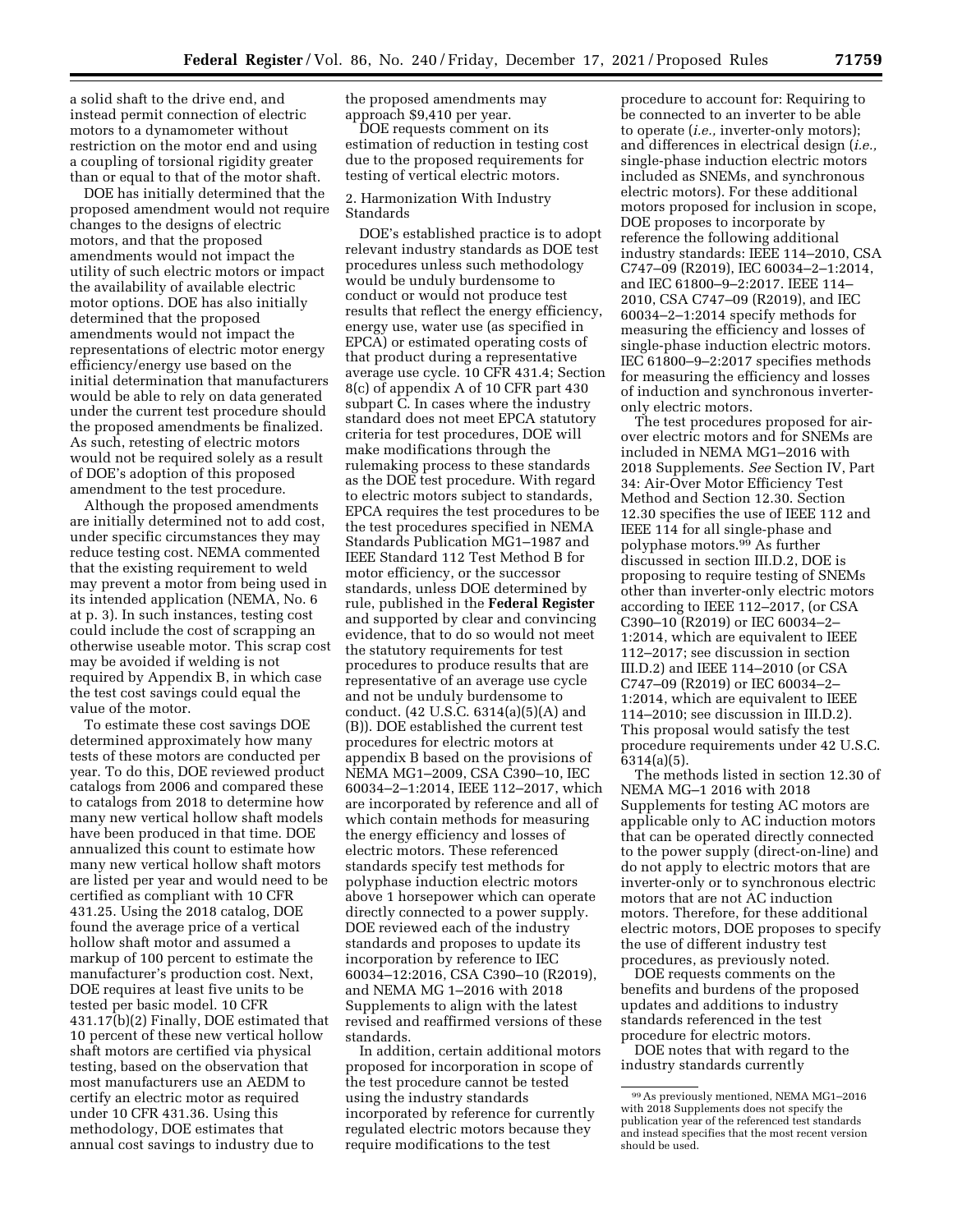incorporated into the DOE test procedure, DOE is only proposing to update the versions referenced to the latest version of the industry standards.

### *S. Compliance Date*

EPCA prescribes that, if DOE amends a test procedure, all representations of energy efficiency and energy use of an electric motor subject to the test procedure, including those made on marketing materials and product labels, must be made in accordance with that amended test procedure, beginning 180 days after publication of such a test procedure final rule in the **Federal Register**. (42 U.S.C. 6314(d)(1)) To the extent DOE were to establish test procedures for electric motors not currently subject to an energy conservation standard, manufacturers would only need to use the testing setup instructions, testing procedures, and rating procedures if a manufacturer elected to make voluntary representations of energy-efficiency or energy costs of his or her basic models beginning 180 days following publication of a final rule. DOE's proposal would not require manufacturers who do not currently make voluntary representations to then begin making public representations of efficiency. (42 U.S.C. 6314(d)(1)) Manufacturers would be required to test such motors at such time as compliance is required with a labeling or energy conservation standard requirement should such a requirement be established. (42 U.S.C. 6315(b); 42 U.S.C. 6316(a); 42 U.S.C. 6295(s))

If DOE were to publish an amended test procedure EPCA provides an allowance for individual manufacturers to petition DOE for an extension of the 180-day period if the manufacturer may experience undue hardship in meeting the deadline. (42 U.S.C. 6314(d)(2) To receive such an extension, petitions must be filed with DOE no later than 60 days before the end of the 180-day period and must detail how the manufacturer will experience undue hardship. (*Id.*)

# **IV. Procedural Issues and Regulatory Review**

# *A. Review Under Executive Order 12866*

The Office of Management and Budget (''OMB'') has determined that this test procedure rulemaking does not constitute a ''significant regulatory action'' under section 3(f) of Executive Order (''E.O.'') 12866, Regulatory Planning and Review, 58 FR 51735 (Oct. 4, 1993). Accordingly, this action was not subject to review under the Executive order by the Office of

Information and Regulatory Affairs (''OIRA'') in OMB.

### *B. Review Under the Regulatory Flexibility Act*

The Regulatory Flexibility Act (5 U.S.C. 601 *et seq.*) requires preparation of an initial regulatory flexibility analysis (''IRFA'') for any rule that by law must be proposed for public comment, unless the agency certifies that the rule, if promulgated, will not have a significant economic impact on a substantial number of small entities. As required by Executive Order 13272, ''Proper Consideration of Small Entities in Agency Rulemaking,'' 67 FR 53461 (August 16, 2002), DOE published procedures and policies on February 19, 2003, to ensure that the potential impacts of its rules on small entities are properly considered during the DOE rulemaking process. 68 FR 7990. DOE has made its procedures and policies available on the Office of the General Counsel's website: *[http://energy.gov/gc/](http://energy.gov/gc/office-general-counsel) [office-general-counsel.](http://energy.gov/gc/office-general-counsel)* 

1. Description of Reasons Why Action Is Being Considered

DOE is proposing to amend the existing DOE test procedures for electric motors. EPCA, pursuant to amendments made by the Energy Policy Act of 1992, Public Law 102–486 (Oct. 24, 1992), specifies that the test procedures for electric motors subject to standards are those specified in National Electrical Manufacturers Association (''NEMA'') Standards Publication MG1–1987 and Institute of Electrical and Electronics Engineers (''IEEE'') Standard 112 Test Method B, as in effect on October 24, 1992. (42 U.S.C. 6314(a)(5)(A)). If these test procedures are amended, DOE must amend its test procedures to conform to such amended test procedure requirements, unless DOE determines by rule, published in the **Federal Register** and supported by clear and convincing evidence, that to do so would not meet the statutory requirements related to the test procedure representativeness and burden. (42 U.S.C. 6314(a)(5)(B))

EPCA also requires that, at least once every 7 years, DOE evaluate test procedures for each type of covered equipment, including electric motors, to determine whether amended test procedures would more accurately or fully comply with the requirements for the test procedures to not be unduly burdensome to conduct and be reasonably designed to produce test results that reflect energy efficiency, energy use, and estimated operating costs during a representative average use cycle. (42 U.S.C. 6314(a)(1)) In

addition, if the Secretary determines that a test procedure amendment is warranted, the Secretary must publish proposed test procedures in the **Federal Register***,* and afford interested persons an opportunity (of not less than 45 days' duration) to present oral and written data, views, and arguments on the proposed test procedures. (42 U.S.C. 6314(b)) If DOE determines that test procedure revisions are not appropriate, DOE must publish its determination not to amend the test procedures.

DOE is publishing this NOPR in satisfaction of the requirements specified in EPCA.

# 2. Objective of, and Legal Basis for, Rule

As noted above, DOE is publishing this NOPR in satisfaction of the requirements specified in EPCA that DOE amend the test procedure for electric motors whenever the relevant industry standards are amended, but at minimum every 7 years, to ensure that the DOE test procedure produces test results which reflect energy efficiency, energy use, and estimated operating costs of a type of industrial equipment (or class thereof) during a representative average use cycle. 42 U.S.C. 6314(a).

3. Description and Estimate of Small Entities Regulated

For manufacturers of electric motors, the Small Business Administration (''SBA'') has set a size threshold, which defines those entities classified as ''small businesses'' for the purposes of the statute. DOE used the SBA's small business size standards to determine whether any small entities would be subject to the requirements of the rule. See 13 CFR part 121. The size standards are listed by North American Industry Classification System (''NAICS'') code and industry description available at: *[www.sba.gov/document/support--table](http://www.sba.gov/document/support--table-size-standards)[size-standards.](http://www.sba.gov/document/support--table-size-standards)* Electric motor manufacturing is classified under NAICS code 335312, ''motor and generator manufacturing.'' The SBA sets a threshold of 1,250 employees or less for an entity to be considered as a small business for this category.

In this NOPR, DOE proposes to revise the current scope of the test procedures to add additional electric motors and subsequent updates needed for supporting definitions and metric requirements as a result of this expanded scope; incorporate by reference the most recent versions of the referenced industry standards; incorporate by reference additional industry standards used to test additional electric motors proposed in scope; clarify the scope and test instructions by adding definitions for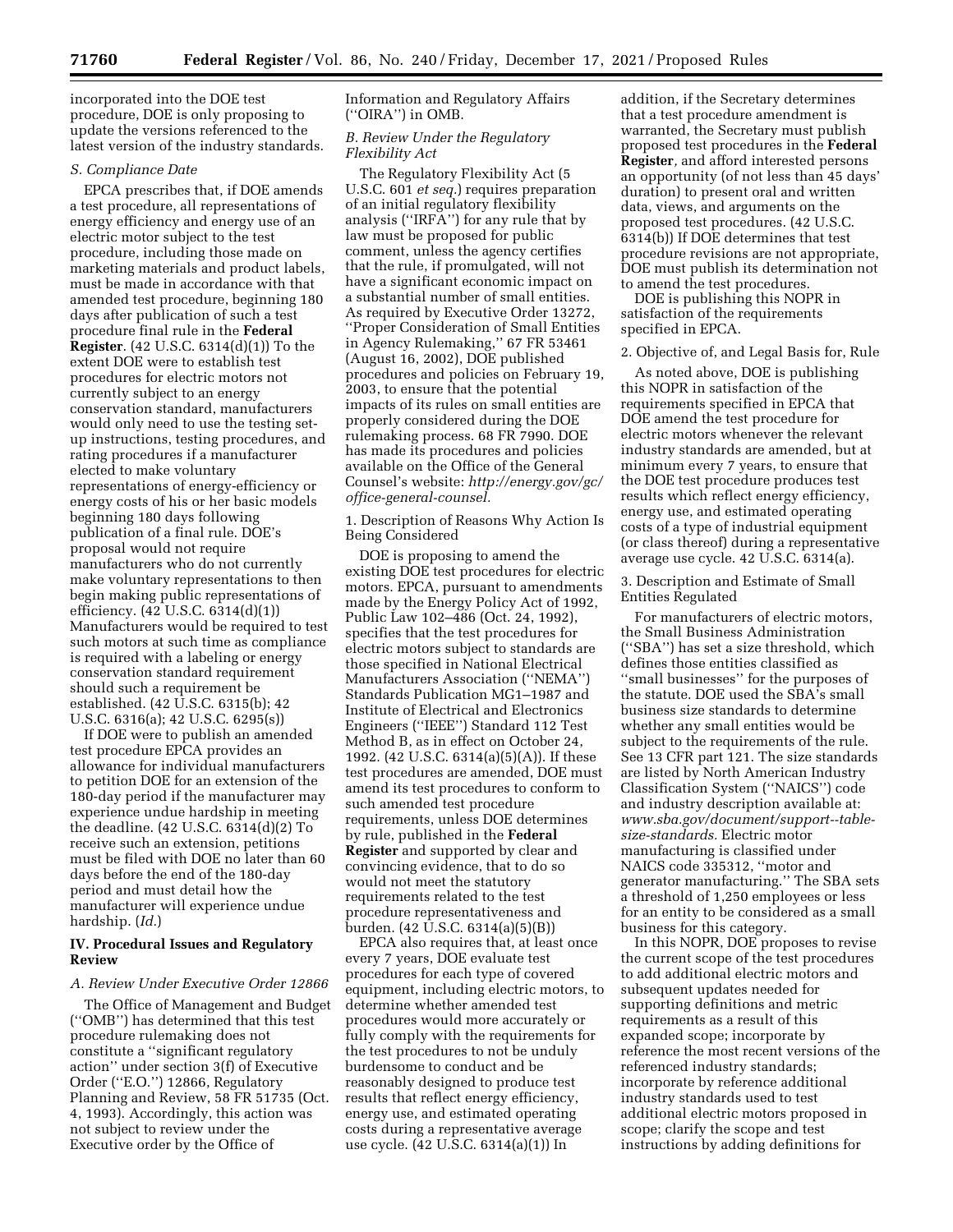specific terms; revise the current vertical motor testing instructions to reduce manufacturer test burden; clarify that the current test procedure permits removal of contact seals for immersible electric motors only; revise the provisions pertaining to certification testing and determination of represented values; and add provisions pertaining to certification testing and determination of represented values for DPPP motors.

As previously stated in section III.R.1, DOE estimates that some electric motor manufacturers would experience a cost savings from the proposed test procedure amendment, if finalized, regarding the proposal to update the testing requirements for vertical motors

with hollow shafts. Additionally, this test procedure proposes to expand the scope of electric motors and proposes certification, sampling plan, and AEDM provisions for DPPP motors.

While manufacturers making these expanded scope electric motors and DPPP motors would not be required to test according to the DOE test procedure until energy efficiency standards were established, manufacturers voluntarily make representations regarding the energy consumption or cost of energy of such electric motors, they would be required to test according to the DOE test procedure, if finalized. DOE identified up to 12 potential small businesses manufacturing these

expanded scope electric motors or DPPP motors.

DOE estimates that all other proposed test procedure amendments would not results in any electric motor manufacturer, large or small, to incur any additional costs due to the proposed test procedure amendments in this NOPR, if finalized.

4. Description and Estimate of Compliance Requirements

DOE estimated the per unit testing cost for these expanded scope electric motors and DPPP motors in section III.R.1. These estimated per unit testing costs are presented in Table IV.1.

# TABLE IV.1—ELECTRIC MOTOR PER UNIT TEST COST ESTIMATES

| Industry standard | Tested at<br>in-house<br>facility | Tested at<br>third-party<br>facility |
|-------------------|-----------------------------------|--------------------------------------|
|                   |                                   | Per unit test<br>cost                |
|                   | \$571<br>728<br>612               | \$2,000<br>3,000<br>2.000            |

As previously discussed, these expanded scope electric motors and DPPP motors would not be required to test according to the DOE test procedure until energy efficiency standards were established. However, if manufacturers voluntarily make representations regarding the energy consumption or cost of energy of such electric motors, they would be required to test according to the DOE test procedure, if finalized. DOE is unable to estimate the number of electric motor models that small business manufacturers would decide to make voluntary representations about the efficiency of their electric motors. Therefore, DOE is unable to estimate the total cost each small business would incur to test their electric motors in accordance with the proposed DOE test procedure.

Due to the uncertainty of the potential costs to small businesses, DOE is not able to conclude that the impacts of the test procedure amendments proposed in this NOPR would not have a ''significant economic impact on a substantial number of small entities.''

DOE requests comment on the number of small businesses DOE identified and the number of potential electric motor models that small business manufacturers would make voluntary representations regarding the energy consumption or cost of energy of such electric motors. DOE also requests comment on any other potential costs

small businesses may incur due to the proposed amended test procedures, if finalized.

5. Duplication, Overlap, and Conflict With Other Rules and Regulations

DOE is not aware of any rules or regulations that duplicate, overlap, or conflict with the rule being considered today.

6. Significant Alternatives to the Rule

As previously stated in this section, DOE is required to review existing DOE test procedures for all covered equipment every 7 years. Additionally, DOE shall amend test procedures with respect to any covered equipment, if the Secretary determines that amended test procedures would more accurately produce test results which measure energy efficiency, energy use, or estimated annual operating cost of a covered equipment during a representative average use cycle or period of use. (42 U.S.C. 6314(a)(1)) DOE has initially determined that the proposed test procedure would more accurately produce test results to measure the energy efficiency of electric motors.

DOE has tentatively determined that there are no better alternatives than the proposed amended test procedures in terms of meeting the agency's objectives to more accurately measure energy efficiency and reducing burden on

manufacturers. Therefore, DOE is proposing in this NOPR to amend the existing DOE test procedure for electric motors.

Additional compliance flexibilities may be available through other means. EPCA provides that a manufacturer whose annual gross revenue from all of its operations does not exceed \$8 million may apply for an exemption from all or part of an energy conservation standard for a period not longer than 24 months after the effective date of a final rule establishing the standard. (42 U.S.C. 6295(t)) Additionally, section 504 of the Department of Energy Organization Act, 42 U.S.C. 7194, provides authority for the Secretary to adjust a rule issued under EPCA in order to prevent ''special hardship, inequity, or unfair distribution of burdens'' that may be imposed on that manufacturer as a result of such rule. Manufacturers should refer to 10 CFR part 430, subpart E, and part 1003 for additional details.

# *C. Review Under the Paperwork Reduction Act of 1995*

Manufacturers of electric motors must certify to DOE that their products comply with any applicable energy conservation standards. To certify compliance, manufacturers must first obtain test data for their products according to the DOE test procedures, including any amendments adopted for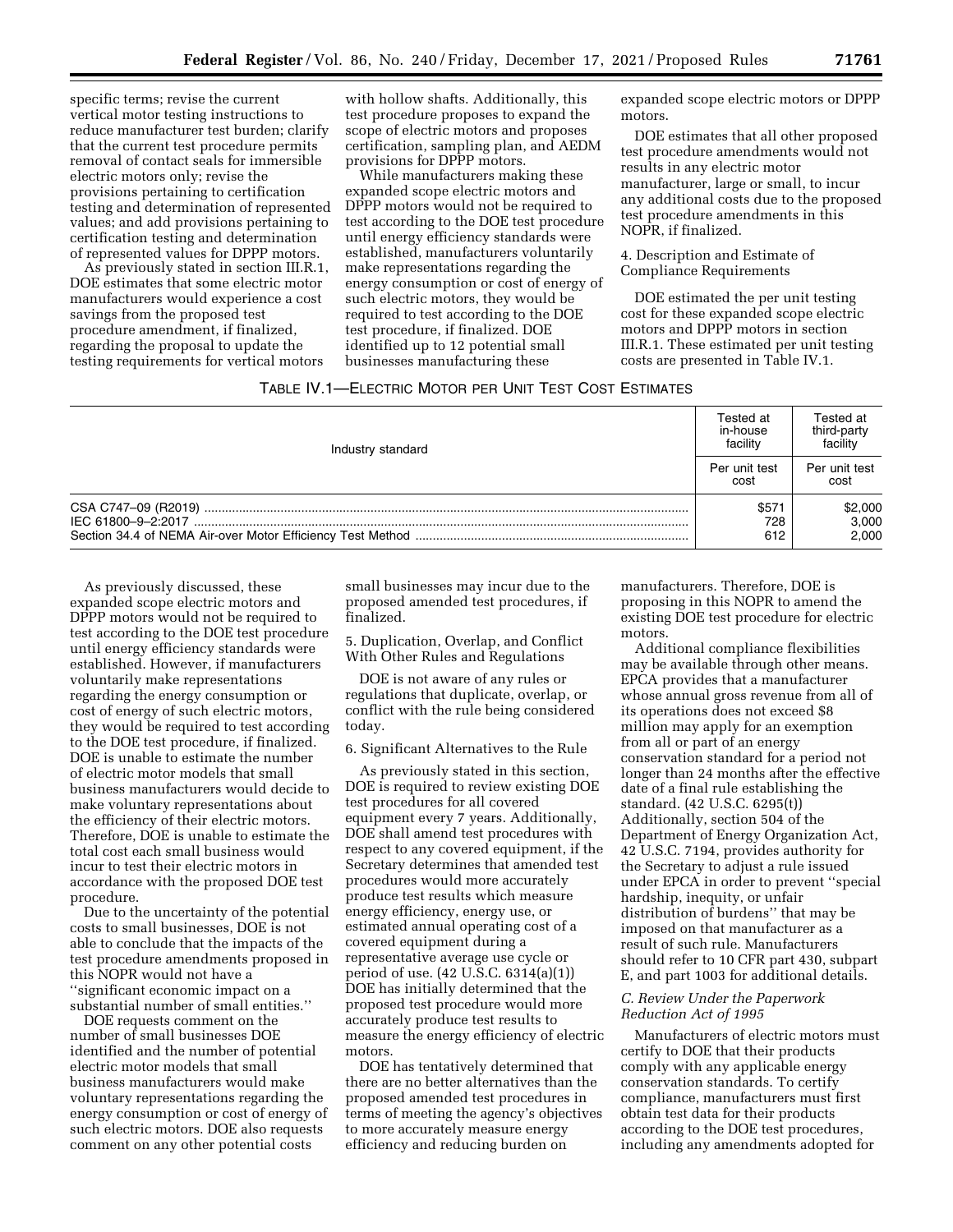those test procedures. DOE has established regulations for the certification and recordkeeping requirements for all covered consumer products and commercial equipment, including electric motors. (*See generally*  10 CFR part 429.) The collection-ofinformation requirement for the certification and recordkeeping is subject to review and approval by OMB under the Paperwork Reduction Act (''PRA''). DOE's current reporting requirements have been approved by OMB under OMB control number 1910– 1400. Public reporting burden for the certification is estimated to average 35 hours per response, including the time for reviewing instructions, searching existing data sources, gathering and maintaining the data needed, certifying compliance, and completing and reviewing the collection of information.

Notwithstanding any other provision of the law, no person is required to respond to, nor shall any person be subject to a penalty for failure to comply with, a collection of information subject to the requirements of the PRA, unless that collection of information displays a currently valid OMB Control Number.

#### 1. Description of the Requirements

In this NOPR, DOE is proposing to require that within one year of publication of any final rule updating or amending DOE's electric motors regulations, all nationally recognized certification programs must reassess the evaluation criteria necessary for a certification program to be classified by DOE as nationally recognized and either submit a letter to DOE certifying that no change to their program is needed, or submit a letter describing the measures implemented to ensure the evaluation criteria in the proposed paragraph 10 CFR 429.73(b) are met. DOE is proposing to revise the collection of information approval under OMB Control Number 1910–1400 to account for the paperwork burden associated with submitting this letter, including the time for reviewing instructions, searching existing data sources, gathering and maintaining the data needed, and completing and reviewing the collection of information.

# 2. Method of Collection

DOE is proposing nationally recognized certification programs must submit a letter within one year after any final rule is published updating or amending DOE's electric motor regulations.

#### 3. Data

There are three nationally recognized certification programs for electric

motors. DOE estimated that drafting and submitting a letter to DOE certifying that no change to their program is needed or drafting and submitting a letter describing the measures implemented to ensure the criteria in the proposed paragraph 429.73(b) are met would require approximately 10 hours for each nationally recognized certification program. Therefore, DOE estimated that the three nationally recognized certification programs would spend approximately 30 hours to draft and submit these letters to DOE. DOE's February 2021 ''Supporting Statement for Certification Reports, Compliance Statements, Application for a Test Procedure Waiver, and Recording keeping for Consumer Products and Commercial Equipment Subject to Energy or Water Conservation Standards'' estimated a fully loaded (burdened) average wage rate of \$67 per hour for manufacturer reporting and recordkeeping.100 (86 FR 9916) DOE used this wage rate to estimate the burden on the certification programs. Therefore, DOE estimates that the total burden to the industry is approximately \$2,010.<sup>101</sup> DOE requests comment on the number of respondents and burden requirements for collecting information for submission of a letter by nationallyrecognized certification programs.

*OMB Control Number:* 1910–1400. *Form Number:* DOE F 220.7. *Type of Review:* Regular submission. *Affected Public:* Nationally

recognized certification programs. *Estimated Number of Respondents:* 3. *Estimated Time per Response:* 10 hours.

*Estimated Total Annual Burden Hours:* 30 hours.

*Estimated Total Annual Cost to the Manufacturers:* \$2,010 in recordkeeping/reporting costs.

#### 4. Conclusion

DOE has tentatively determined that the cost of these proposed amendments would not impose a material burden on nationally recognized certification programs. It is the responsibility of nationally recognized certification programs to have a complete understanding of applicable regulations for electric motors given their role as a certification body, and accordingly, DOE has tentatively concluded that the anticipated cost of \$670 per program to submit a letter upon finalization of any updated or amended electric motors regulations is a reasonable burden for

such a program. Public comment is sought on the number of respondents and burden requirements for collecting information for nationally recognized certification programs within a year after electric motor regulations are updated or amended. Send comments on these or any other aspects of the collection of information to the email address listed in the **ADDRESSES** section and to the OMB Desk Officer by email to *[Sofie.E.Miller@omp.eop.gov.](mailto:Sofie.E.Miller@omp.eop.gov)* 

# *D. Review Under the National Environmental Policy Act of 1969*

In this proposed rule, DOE proposes test procedure amendments that it expects will be used to develop and implement future energy conservation standards for electric motors. DOE has determined that this rule falls into a class of actions that are categorically excluded from review under the National Environmental Policy Act of 1969 (42 U.S.C. *et seq.*) and DOE's implementing regulations at 10 CFR part 1021. Specifically, DOE has determined that adopting test procedures for measuring energy efficiency of consumer products and industrial equipment is consistent with activities identified in 10 CFR part 1021, appendix A to subpart D, A5 and A6. Accordingly, neither an environmental assessment nor an environmental impact statement is required.

#### *E. Review Under Executive Order 13132*

Executive Order 13132, ''Federalism,'' 64 FR 43255 (Aug. 4, 1999) imposes certain requirements on agencies formulating and implementing policies or regulations that preempt State law or that have federalism implications. The Executive order requires agencies to examine the constitutional and statutory authority supporting any action that would limit the policymaking discretion of the States and to carefully assess the necessity for such actions. The Executive order also requires agencies to have an accountable process to ensure meaningful and timely input by State and local officials in the development of regulatory policies that have federalism implications. On March 14, 2000, DOE published a statement of policy describing the intergovernmental consultation process it will follow in the development of such regulations. 65 FR 13735. DOE has examined this proposed rule and has determined that it would not have a substantial direct effect on the States, on the relationship between the national government and the States, or on the distribution of power and responsibilities among the various levels of government. EPCA governs and prescribes Federal preemption of State

<sup>100</sup>*[www.reginfo.gov/public/do/](http://www.reginfo.gov/public/do/PRAViewDocument?ref_nbr=202102-1910-002)* 

*[PRAViewDocument?ref](http://www.reginfo.gov/public/do/PRAViewDocument?ref_nbr=202102-1910-002)*\_*nbr=202102-1910-002.*  <sup>101</sup> 3 certification programs  $\times$  10 hours  $\times$  \$67 = \$2,010.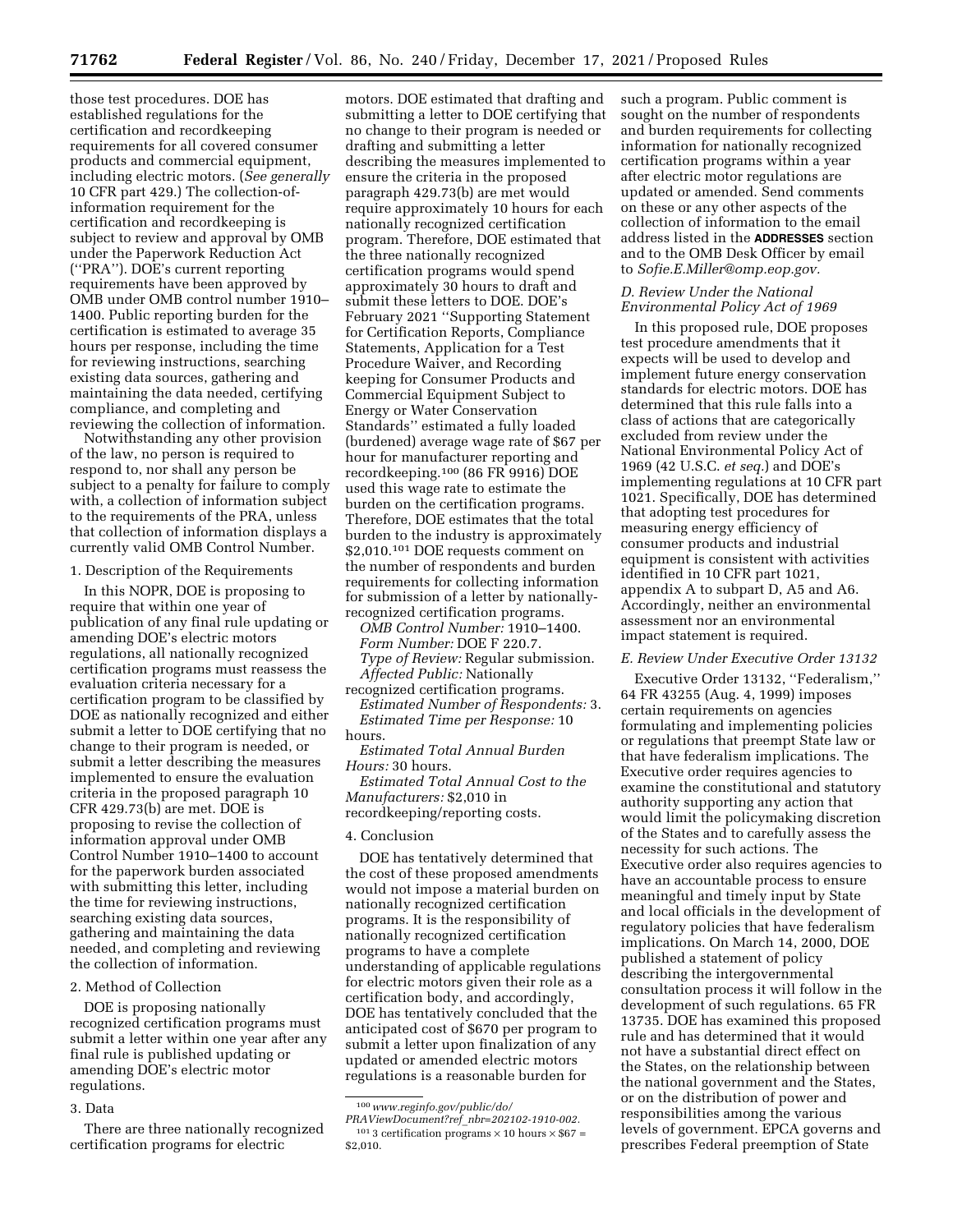regulations as to energy conservation for the products that are the subject of this proposed rule. States can petition DOE for exemption from such preemption to the extent, and based on criteria, set forth in EPCA. (42 U.S.C. 6297(d)) No further action is required by Executive Order 13132.

#### *F. Review Under Executive Order 12988*

Regarding the review of existing regulations and the promulgation of new regulations, section 3(a) of Executive Order 12988, ''Civil Justice Reform,'' 61 FR 4729 (Feb. 7, 1996), imposes on Federal agencies the general duty to adhere to the following requirements: (1) Eliminate drafting errors and ambiguity, (2) write regulations to minimize litigation, (3) provide a clear legal standard for affected conduct rather than a general standard, and (4) promote simplification and burden reduction. Section 3(b) of Executive Order 12988 specifically requires that executive agencies make every reasonable effort to ensure that the regulation (1) clearly specifies the preemptive effect, if any, (2) clearly specifies any effect on existing Federal law or regulation, (3) provides a clear legal standard for affected conduct while promoting simplification and burden reduction, (4) specifies the retroactive effect, if any, (5) adequately defines key terms, and (6) addresses other important issues affecting clarity and general draftsmanship under any guidelines issued by the Attorney General. Section 3(c) of Executive Order 12988 requires executive agencies to review regulations in light of applicable standards in sections  $3(a)$  and  $3(b)$  to determine whether they are met or it is unreasonable to meet one or more of them. DOE has completed the required review and determined that, to the extent permitted by law, the proposed rule meets the relevant standards of Executive Order 12988.

# *G. Review Under the Unfunded Mandates Reform Act of 1995*

Title II of the Unfunded Mandates Reform Act of 1995 (''UMRA'') requires each Federal agency to assess the effects of Federal regulatory actions on State, local, and Tribal governments and the private sector. Public Law 104–4, sec. 201 (codified at 2 U.S.C. 1531). For a proposed regulatory action likely to result in a rule that may cause the expenditure by State, local, and Tribal governments, in the aggregate, or by the private sector of \$100 million or more in any one year (adjusted annually for inflation), section 202 of UMRA requires a Federal agency to publish a written statement that estimates the resulting

costs, benefits, and other effects on the national economy. (2 U.S.C. 1532(a), (b)) The UMRA also requires a Federal agency to develop an effective process to permit timely input by elected officers of State, local, and Tribal governments on a proposed ''significant intergovernmental mandate,'' and requires an agency plan for giving notice and opportunity for timely input to potentially affected small governments before establishing any requirements that might significantly or uniquely affect small governments. On March 18, 1997, DOE published a statement of policy on its process for intergovernmental consultation under UMRA. 62 FR 12820; also available at *[http://energy.gov/gc/office-general](http://energy.gov/gc/office-general-counsel)counsel*. DOE examined this proposed rule according to UMRA and its statement of policy and determined that the rule contains neither an intergovernmental mandate, nor a mandate that may result in the expenditure of \$100 million or more in any year, so these requirements do not apply.

# *H. Review Under the Treasury and General Government Appropriations Act, 1999*

Section 654 of the Treasury and General Government Appropriations Act, 1999 (Pub. L. 105–277) requires Federal agencies to issue a Family Policymaking Assessment for any rule that may affect family well-being. This proposed rule would not have any impact on the autonomy or integrity of the family as an institution. Accordingly, DOE has concluded that it is not necessary to prepare a Family Policymaking Assessment.

### *I. Review Under Executive Order 12630*

DOE has determined, under Executive Order 12630, ''Governmental Actions and Interference with Constitutionally Protected Property Rights'' 53 FR 8859 (March 18, 1988), that this proposed regulation would not result in any takings that might require compensation under the Fifth Amendment to the U.S. Constitution.

### *J. Review Under Treasury and General Government Appropriations Act, 2001*

Section 515 of the Treasury and General Government Appropriations Act, 2001 (44 U.S.C. 3516 note) provides for agencies to review most disseminations of information to the public under guidelines established by each agency pursuant to general guidelines issued by OMB. OMB's guidelines were published at 67 FR 8452 (Feb. 22, 2002), and DOE's guidelines were published at 67 FR

62446 (Oct. 7, 2002). Pursuant to OMB Memorandum M–19–15, Improving Implementation of the Information Quality Act (April 24, 2019), DOE published updated guidelines which are available at *[https://www.energy.gov/](https://www.energy.gov/sites/prod/files/2019/12/f70/DOE%20Final%20Updated%20IQA%20Guidelines%20Dec%202019.pdf) [sites/prod/files/2019/12/f70/DOE%20](https://www.energy.gov/sites/prod/files/2019/12/f70/DOE%20Final%20Updated%20IQA%20Guidelines%20Dec%202019.pdf) [Final%20Updated%20IQA](https://www.energy.gov/sites/prod/files/2019/12/f70/DOE%20Final%20Updated%20IQA%20Guidelines%20Dec%202019.pdf) [%20Guidelines%20Dec%202019.pdf.](https://www.energy.gov/sites/prod/files/2019/12/f70/DOE%20Final%20Updated%20IQA%20Guidelines%20Dec%202019.pdf)*  DOE has reviewed this proposed rule under the OMB and DOE guidelines and has concluded that it is consistent with applicable policies in those guidelines.

## *K. Review Under Executive Order 13211*

Executive Order 13211, ''Actions Concerning Regulations That Significantly Affect Energy Supply, Distribution, or Use,'' 66 FR 28355 (May 22, 2001), requires Federal agencies to prepare and submit to OMB, a Statement of Energy Effects for any proposed significant energy action. A ''significant energy action'' is defined as any action by an agency that promulgated or is expected to lead to promulgation of a final rule, and that (1) is a significant regulatory action under Executive Order 12866, or any successor order; and (2) is likely to have a significant adverse effect on the supply, distribution, or use of energy; or (3) is designated by the Administrator of OIRA as a significant energy action. For any proposed significant energy action, the agency must give a detailed statement of any adverse effects on energy supply, distribution, or use should the proposal be implemented, and of reasonable alternatives to the action and their expected benefits on energy supply, distribution, and use.

The proposed regulatory action to amend the test procedure for measuring the energy efficiency of electric motors is not a significant regulatory action under Executive Order 12866. Moreover, it would not have a significant adverse effect on the supply, distribution, or use of energy, nor has it been designated as a significant energy action by the Administrator of OIRA. Therefore, it is not a significant energy action, and, accordingly, DOE has not prepared a Statement of Energy Effects.

# *L. Review Under Section 32 of the Federal Energy Administration Act of 1974*

Under section 301 of the Department of Energy Organization Act (Pub. L. 95– 91; 42 U.S.C. 7101), DOE must comply with section 32 of the Federal Energy Administration Act of 1974, as amended by the Federal Energy Administration Authorization Act of 1977. (15 U.S.C. 788; ''FEAA'') Section 32 essentially provides in relevant part that, where a proposed rule authorizes or requires use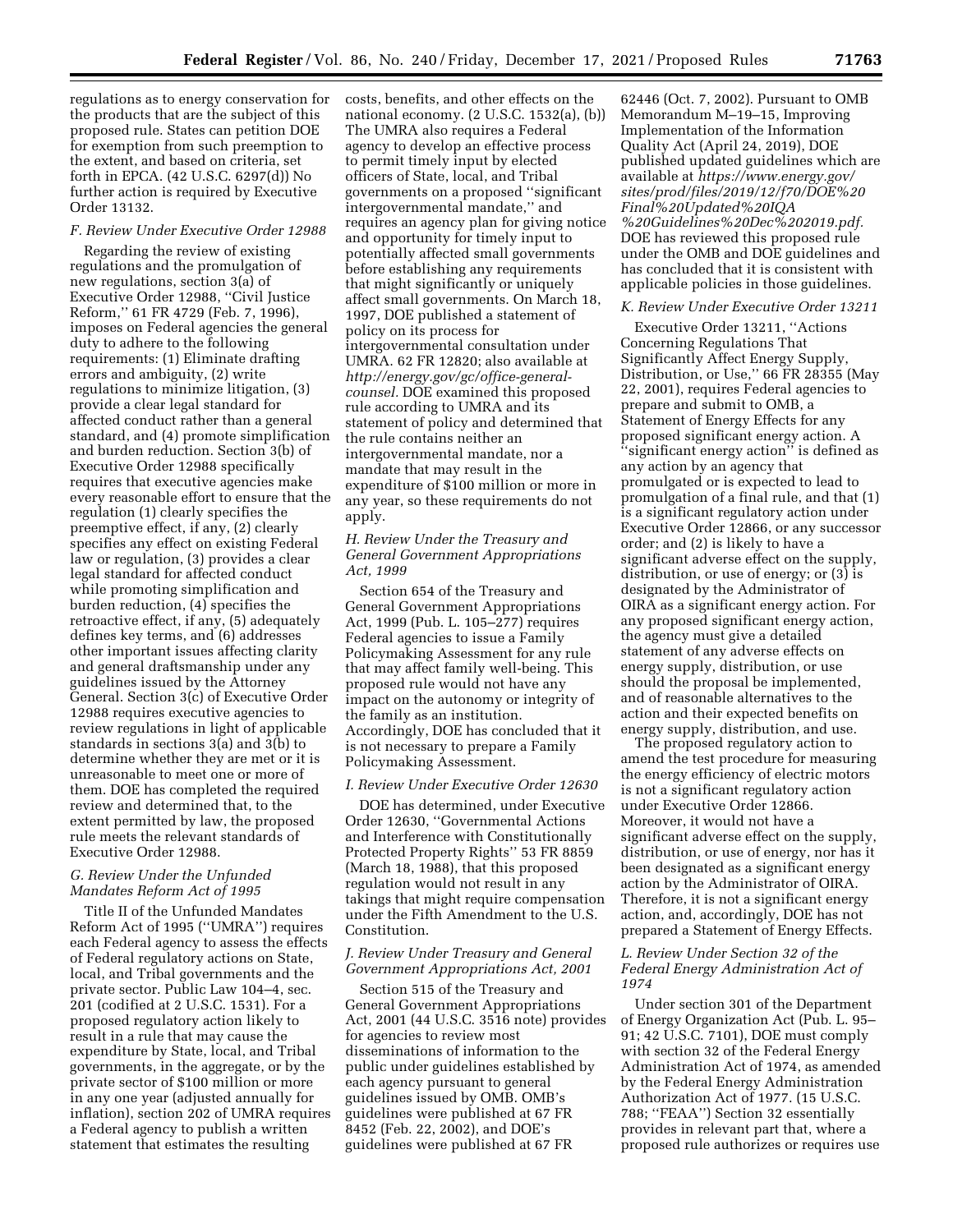of commercial standards, the notice of proposed rulemaking must inform the public of the use and background of such standards. In addition, section 32(c) requires DOE to consult with the Attorney General and the Chairman of the Federal Trade Commission (''FTC'') concerning the impact of the commercial or industry standards on competition.

The proposed modifications to the test procedure for electric motors would reference testing methods contained in certain sections of the following commercial standards, which DOE is proposing to incorporate by reference: CSA C390–10 (R2019), IEC 60034– 12:2016, IEC 60079–7:2015, IEC 61800– 9–2:2017, NEMA MG 1–2016 with 2018 Supplements and NFPA 20–2019. DOE has evaluated these standards and is unable to conclude whether it fully complies with the requirements of section 32(b) of the FEAA (*i.e.,* whether it was developed in a manner that fully provides for public participation, comment, and review.) DOE will consult with both the Attorney General and the Chairman of the FTC concerning the impact of these test procedures on competition, prior to prescribing a final rule.

#### *M. Description of Materials Incorporated by Reference*

In this NOPR, DOE proposes to incorporate by reference the test standards published by CSA, IEC, IEEE, NEMA and NFPA.

CSA C390–10 (R2019) specifies test methods, marking requirements, and energy efficiency levels for three-phase induction motors.

CSA C747–09 (R2019) specifies test methods for single-phase electric motors and polyphase electric motors below 1 hp.

IEC 60034–1:2010 provides standardized performance and ratings, including test methods for electric motors.

IEC 60034–2–1:2014 specifies test methods for single phase and polyphase induction motors and synchronous motors.

IEC 60034–12:2016 specifies the parameters for eight designs (IEC Design N, Design NE, Design NY, Design NEY, IEC Design H, Design HE, Design HY, Design HEY) of starting performance of single-speed three-phase 50 Hz or 60 Hz cage induction motors.

IEC 60050–411 provides definitions related to electric motors.

IEC 60051–1:2016 specifies definitions and general requirements for electrical measuring instruments.

IEC 60072–1 specifies fixing dimensions, shaft extension dimensions and output powers, as well as permissible torques for continuous duty electric motors.

IEC 60079–7:2015 is referenced within IEC 60034–12:2016 and specifies the requirements for the design, construction, testing and marking of electrical equipment and Ex Components with type of protection increased safety ''e'' intended for use in explosive gas atmospheres.

IEC 61800–9–2:2017 specifies test methods for inverter-fed electric motors that include an inverter.

IEEE 112–2017 specifies test methods for polyphase electric motors.

IEEE 114–2010 specifies test methods for single-phase electric motors.

NEMA MG1–2016 with 2018 Supplements provides test methods to determine motor efficiency and losses, including for air-over electric motors, and establishes several industry definitions.

NFPA 20–2019 provides specifications for fire-pump motors.

Copies of these standards can be obtained from the organizations directly at the following addresses:

• Canadian Standards Association, Sales Department, 5060 Spectrum Way, Suite 100, Mississauga, Ontario, L4W 5N6, Canada, 1–800–463–6727, or by visiting *[http://www.shopcsa.ca/](http://www.shopcsa.ca/onlinestore/welcome.asp)  [onlinestore/welcome.asp.](http://www.shopcsa.ca/onlinestore/welcome.asp)* 

• International Electrotechnical Commission, 3 rue de Varembé, 1st floor, P.O. Box 131, CH–1211 Geneva 20–Switzerland, +41 22 919 02 11, or by visiting *[https://webstore.iec.ch/home.](https://webstore.iec.ch/home)* 

• Institute of Electrical and Electronics Engineers, 445 Hoes Lane, P.O. Box 1331, Piscataway, NJ 08855– 1331, (732) 981–0060, or by visiting *[http://www.ieee.org.](http://www.ieee.org)* 

• NEMA, 1300 North 17th Street, Suite 900, Arlington, Virginia 22209, +1 (703) 841 3200, or by visiting *[https://](https://www.nema.org) [www.nema.org.](https://www.nema.org)* 

• National Fire Protection Association, 1 Batterymarch Park, Quincy, MA 02169, +1 800 344 3555, or by visiting *[https://www.nfpa.org.](https://www.nfpa.org)* 

### **V. Public Participation**

#### *A. Participation in the Webinar*

The time and date of the public meeting held via webinar are listed in the **DATES** section at the beginning of this document. If no participants register for the webinar, it will be cancelled. Webinar registration information, participant instructions, and information about the capabilities available to webinar participants will be published on DOE's website: *[www1.eere.energy.gov/buildings/](http://www1.eere.energy.gov/buildings/appliance_standards/standards.aspx?productid=6&action=viewlive)  appliance*\_*[standards/standards.aspx?](http://www1.eere.energy.gov/buildings/appliance_standards/standards.aspx?productid=6&action=viewlive)*

*[productid=6&action=viewlive.](http://www1.eere.energy.gov/buildings/appliance_standards/standards.aspx?productid=6&action=viewlive)*  Participants are responsible for ensuring their systems are compatible with the webinar software.

# *B. Procedure for Submitting Prepared General Statements for Distribution*

Any person who has plans to present a prepared general statement may request that copies of his or her statement be made available at the webinar. Such persons may submit requests, along with an advance electronic copy of their statement in PDF (preferred), Microsoft Word or Excel, WordPerfect, or text (ASCII) file format, to the appropriate address shown in the **ADDRESSES** section at the beginning of this NOPR. The request and advance copy of statements must be received at least one week before the public meeting and must be emailed. Please include a telephone number to enable DOE staff to make a follow-up contact, if needed.

#### *C. Conduct of the Webinar*

DOE will designate a DOE official to preside at the webinar and may also use a professional facilitator to aid discussion. The webinar will not be a judicial or evidentiary-type public hearing, but DOE will conduct it in accordance with section 336 of EPCA (42 U.S.C. 6306). A court reporter will be present to record the proceedings and prepare a transcript. DOE reserves the right to schedule the order of presentations and to establish the procedures governing the conduct of the webinar. After the public meeting and until the end of the comment period, interested parties may submit further comments on the proceedings and any aspect of the rulemaking.

A transcript of the webinar will be included in the docket, which can be viewed as described in the *Docket*  section at the beginning of this NOPR. In addition, any person may buy a copy of the transcript from the transcribing reporter.

### *D. Submission of Comments*

DOE will accept comments, data, and information regarding this proposed rule no later than the date provided in the **DATES** section at the beginning of this proposed rule. Interested parties may submit comments using any of the methods described in the **ADDRESSES** section at the beginning of this document.

*Submitting comments via [www.regulations.gov.](http://www.regulations.gov)* The *[www.regulations.gov](http://www.regulations.gov)* web page will require you to provide your name and contact information. Your contact information will be viewable to DOE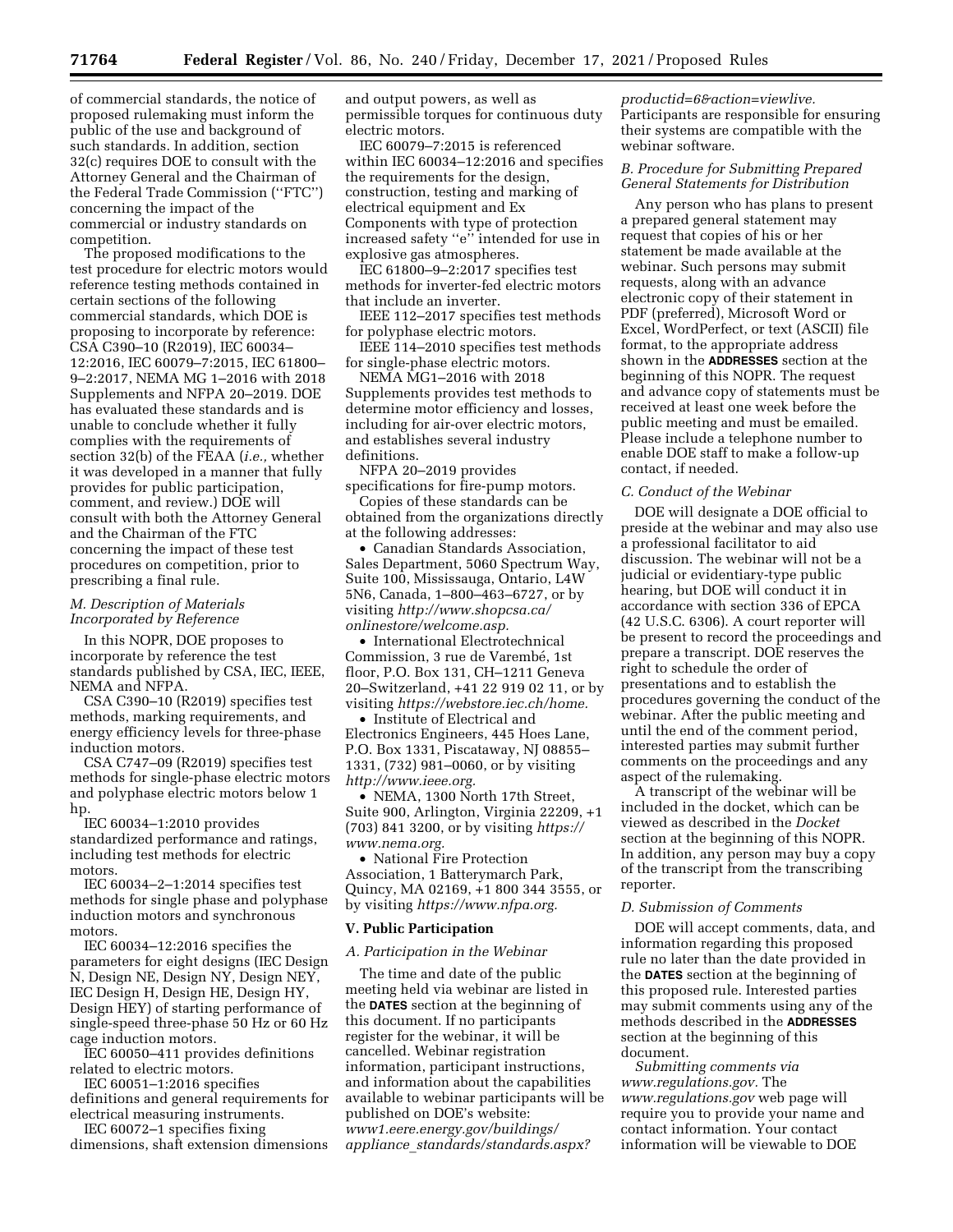Building Technologies staff only. Your contact information will not be publicly viewable except for your first and last names, organization name (if any), and submitter representative name (if any). If your comment is not processed properly because of technical difficulties, DOE will use this information to contact you. If DOE cannot read your comment due to technical difficulties and cannot contact you for clarification, DOE may not be able to consider your comment.

However, your contact information will be publicly viewable if you include it in the comment or in any documents attached to your comment. Any information that you do not want to be publicly viewable should not be included in your comment, nor in any document attached to your comment. Persons viewing comments will see only first and last names, organization names, correspondence containing comments, and any documents submitted with the comments.

Do not submit to *[www.regulations.gov](http://www.regulations.gov)*  information for which disclosure is restricted by statute, such as trade secrets and commercial or financial information (hereinafter referred to as Confidential Business Information (''CBI'')). Comments submitted through *[www.regulations.gov](http://www.regulations.gov)* cannot be claimed as CBI. Comments received through the website will waive any CBI claims for the information submitted. For information on submitting CBI, see the Confidential Business Information section.

DOE processes submissions made through *[www.regulations.gov](http://www.regulations.gov)* before posting. Normally, comments will be posted within a few days of being submitted. However, if large volumes of comments are being processed simultaneously, your comment may not be viewable for up to several weeks. Please keep the comment tracking number that *[www.regulations.gov](http://www.regulations.gov)*  provides after you have successfully uploaded your comment.

*Submitting comments via email.*  Comments and documents submitted via email also will be posted to *[www.regulations.gov.](http://www.regulations.gov)* If you do not want your personal contact information to be publicly viewable, do not include it in your comment or any accompanying documents. Instead, provide your contact information on a cover letter. Include your first and last names, email address, telephone number, and optional mailing address. The cover letter will not be publicly viewable as long as it does not include any comments

Include contact information each time you submit comments, data, documents, and other information to DOE. No faxes will be accepted.

Comments, data, and other information submitted to DOE electronically should be provided in PDF (preferred), Microsoft Word or Excel, WordPerfect, or text (ASCII) file format. Provide documents that are not secured, written in English and free of any defects or viruses. Documents should not contain special characters or any form of encryption and, if possible, they should carry the electronic signature of the author.

*Campaign form letters.* Please submit campaign form letters by the originating organization in batches of between 50 to 500 form letters per PDF or as one form letter with a list of supporters' names compiled into one or more PDFs. This reduces comment processing and posting time.

*Confidential Business Information.*  Pursuant to 10 CFR 1004.11, any person submitting information that he or she believes to be confidential and exempt by law from public disclosure should submit via email, postal mail, or hand delivery/courier two well-marked copies: One copy of the document marked confidential including all the information believed to be confidential, and one copy of the document marked non-confidential with the information believed to be confidential deleted. Submit these documents via email. DOE will make its own determination about the confidential status of the information and treat it according to its determination.

It is DOE's policy that all comments may be included in the public docket, without change and as received, including any personal information provided in the comments (except information deemed to be exempt from public disclosure).

#### *E. Issues on Which DOE Seeks Comment*

Although DOE welcomes comments on any aspect of this proposal, DOE is particularly interested in receiving comments and views of interested parties concerning the following issues:

(1) DOE seeks comments on its proposed clarification of IEC Design NE, NY, NEY, HE, HY and HEY motors as variants of IEC Design N and IEC Design H motors, as applicable.

(2) DOE requests comments on its proposal to add air-over electric motors to the scope of the test procedure. To the extent available, DOE requests that comments be accompanied by supporting information and data.

(3) DOE requests comments on its proposal to add submersible electric motors to the scope of the test procedure.

(4) DOE requests comments on its proposal to add electric motors greater than 500 hp (and up to 750 hp) that meet the criteria provided in 10 CFR 431.25(g) (except (8)) and are not listed at 10 CFR 431.25(l)(2)–(4) to the scope of the test procedure. DOE requests comment and supporting information on whether an upper limit of 750 hp is appropriate for the proposed expanded scope of motors greater than 500 hp and if not, why not.

(5) DOE requests comments on the proposal to include SNEMs, as specified in Table III.4, within the scope of the test procedure. Specifically, DOE requests feedback on each individual criteria listed in Table III.4. To the extent that these criteria should be revised, DOE seeks supporting information and justification for those revisions.

(6) DOE requests comments on its proposal to add test procedure provisions for AC induction inverteronly electric motors. DOE seeks supporting information and justification for including or excluding AC induction inverter-only electric motors in the scope of the test procedure.

(7) DOE requests comments on its proposal to add synchronous electric motors to the scope of the test procedure. Specifically, DOE request comments on whether the criteria listed in Table III.8 accurately reflect DOE's intent to propose to include LSPM motors; PMAC motors; SR motors; SynRMs; and ECMs in the scope of the proposed test procedure. To the extent that the criteria listed in Table III.8 should be revised, DOE seeks supporting information and justification for the suggested revision.

(8) DOE requests comment on maintaining the existing exemption of component sets of an electric motor from the scope of the test procedure.

(9) DOE requests comment on maintaining the existing exemption of liquid-cooled electric motors from the scope of the test procedure.

(10) DOE requests comment on whether any electric motors, when used as components of covered products or covered equipment, are unable to be tested under the DOE test procedure absent modification to the test procedure. If so, DOE requests information on what such modifications should be and why.

(11) DOE seeks comments on the proposed updates to the definitions for IEC Design H, and IEC Design N, and the proposed additional definitions for IEC Design HE, HY, HEY, NE, NY and NEY.

(12) DOE seeks comments on its assessment that updating the NEMA MG 1 references in the DOE definitions to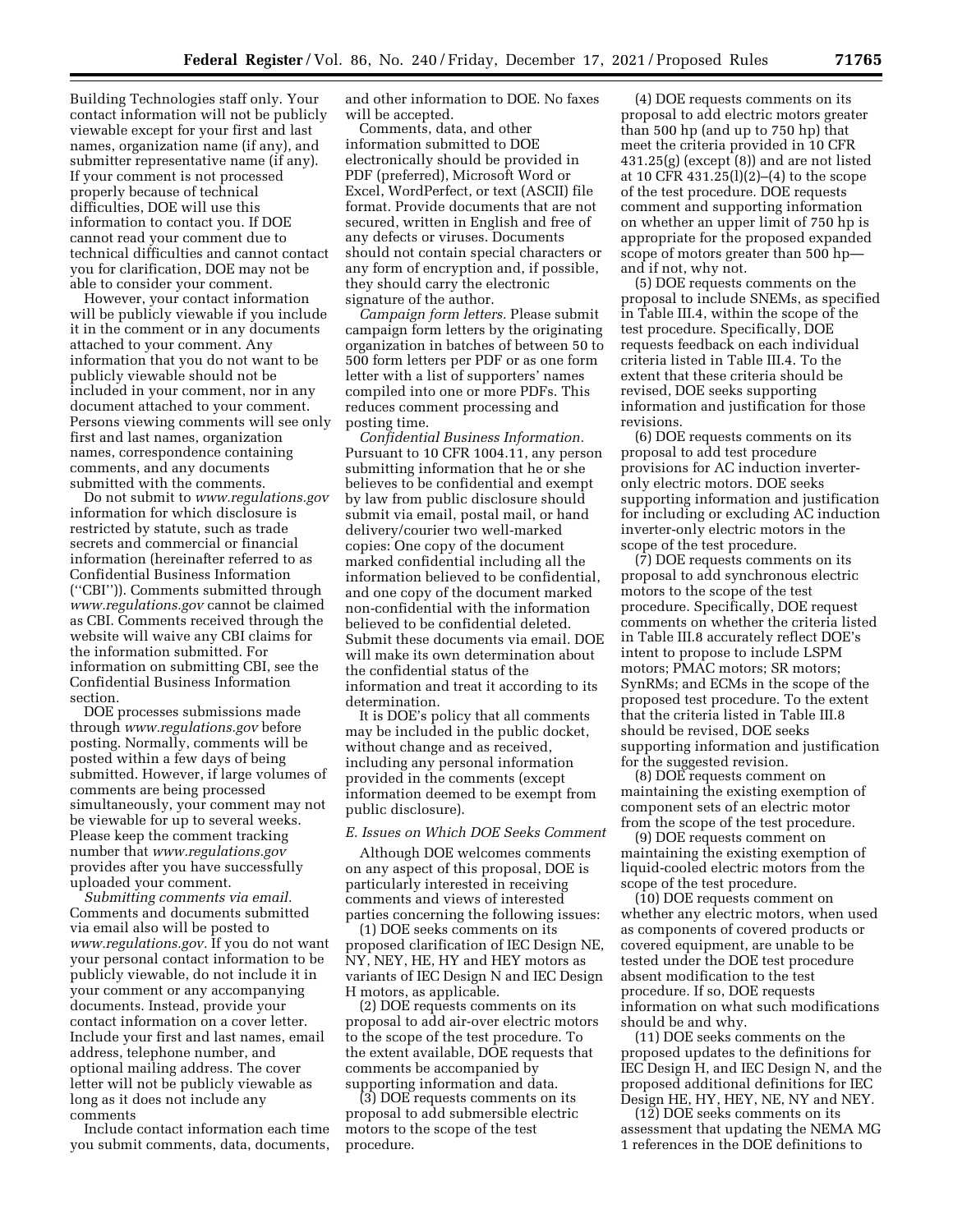NEMA MG 1–2016 with 2018 Supplements would not substantially change the definitions currently prescribed in 10 CFR 431.12. DOE also seeks comment on whether the proposed updates would alter the measured efficiency of electric motors.

(13) DOE seeks comments on the proposed definitions of ''inverter-only electric motor'' ''inverter-capable electric motor'' and ''inverter''. If these definitions should be revised, DOE requests supporting information and justification for these revisions.

(14) DOE requests comments (*i.e.,*  supporting information and technical justification) on the proposed definition for an air-over electric motor—including technical information and support on whether and why the definition should be modified.

(15) DOE requests comments (*i.e.,*  supporting information and technical justification) on the proposed definition for a liquid-cooled electric motor including technical information and support on whether and why the definition should be modified.

(16) DOE seeks comments on whether its assessment of the updates to IEC 60034–12:2016 is accurate and on its proposal to incorporate by reference the 2016 version of IEC 60034–12, including reference to IEC 60079–7:2015.

(17) DOE seeks comments on whether its assessment of the updates to NFPA 20–2019 is accurate. In addition, DOE seeks comment on its proposal to reference section 9.5 of NFPA 20–2019, the most current test standard.

(18) DOE seeks comment on whether the clause ''including any IECequivalent'' should be maintained in the fire pump electric motor definition, considering that section 9.5 of NFPA 20–2019 now includes this specification.

(19) DOE seeks comments on whether its assessment of the updated paragraph 12.58.1 of NEMA MG1–2016 with 2018 Supplements is accurate. DOE also seeks comment on its proposal to incorporate IEEE 112–2017, CSA C390– 10 (R2019), and IEC 60034–2–1:2014, and on its preliminary determination that updating these references to the latest version of each standard would not affect the measured efficiency of an electric motor currently subject to energy conservation standards at 10 CFR 431.25.

(20) DOE requests comment on its proposal to specify using Section 34.4, with modification, for measuring the efficiency of air-over electric motors. DOE requests feedback on the proposal to specify a single target temperature 75 °C for polyphase motors.

(21) DOE requests comment on its conclusion that Section 34.4 is less repeatable than Section 34.5.

(22) DOE requests comment on its conclusion that measured efficiency correlates inversely with the temperature the motor is tested at.

(23) DOE requests feedback and supporting data on the repeatability and level of accuracy of the methods included Section 34.4 and 34.5, and on whether these or other methods would lead to equivalent results when applied to the same motor.

(24) DOE requests comment on whether some air-over electric motors could thermally stabilize at a temperature that is lower than the proposed target temperature of 75 °C. If yes, DOE requests comment on how these should be tested.

(25) DOE requests comment on whether the proposed test procedure is applicable to all air-over electric motors in scope. If not, DOE is requesting information and feedback on which airover electric motors cannot be tested in accordance with the proposed test procedure and on any revisions needed.

(26) DOE requests comment on the proposed test method for measuring the efficiency of additional SNEMs (not including inverter-only electric motors, air-over electric motors, or submersible electric motors).

(27) DOE requests feedback on the proposed test methods for synchronous electric motors and AC induction inverter-only electric motors. Specifically, DOE requests feedback on the proposal to test direct-on-line synchronous motors and invertercapable electric motors in accordance with IEC 60034–2–1:2014. In addition, DOE requests feedback on the proposal to test inverter-only electric motors in accordance with IEC 61800–9–2:2017 and specifying, for inverter-only motors that do not include an inverter, that testing must be conducted using an inverter as recommended in the manufacturer's catalogs or offered for sale with the electric motor.

(28) DOE requests feedback how inverter-only electric motors sold with or without an inverter are typically tested (*i.e.,* inclusive of the inverter or not, and on whether the test measurements include the inverter). DOE requests feedback and supporting information on whether there would be any benefits to considering a test method that measures the combined efficiency of the motor and inverter for inverter-capable electric motors (with and without inverters).

(29) For inverter-only electric motors without inverters, DOE requests comment on the proposal to conduct the

test using an inverter as recommended in the manufacturer's catalogs or offered for sale with the electric motor to determine a combined motor and inverter efficiency. DOE also requests feedback on which inverter should be selected for testing in the case where more than one inverter is recommended in the manufacturer's catalogs or offered for sale with the electric motor. To the extent other approaches should be considered, DOE requests feedback and supporting information.

(30) For inverter-only electric motors sold without inverters, DOE requests comment on whether these motors should be tested using the method in section 6.2 of IEC 60034–2–3:2020, with a ''comparable inverter'' in accordance with section 5 of IEC 60034–2–3:2020.

(31) DOE requests comments on its proposal to use full-load efficiency as the metric for measuring the performance of the additional electric motors proposed in scope. Specifically, DOE requests comment on the proposed load points associated with each electric motor category. If any different load points or metric should be considered, DOE requests information and data to support those load points and any alternate metric.

(32) DOE requests comments whether it should consider an efficiency metric inclusive of the inverter efficiency for inverter-capable electric motors and inverter-only electric motors sold with or without inverters.

(33) DOE requests comment on its proposal to specify rated output power for induction motors based on frame size requirements in NEMA MG–2016 with 2018 Supplements. Specifically, DOE requests comment on whether the proposed specification of rated output power for sections 2.1, 2.2, and 2.4 of Appendix B accurately describe how manufacturers are currently determining the rated output power for electric motors.

(34) DOE seeks comment on how rated output power and breakdown torque are determined for the additional motors proposed to be added to scope (specifically synchronous electric motors); whether breakdown torque needs to be defined; and if so, how.

(35) DOE seeks comment on the proposed definition for ''rated voltage'' for electric motors currently in scope and expanded scope motors.

(36) DOE seeks comment on its proposal to allow 'Usable at' voltages on the nameplate to be selected for testing, and how these 'Usable at' voltages differ from a ''rated voltage'' as currently labeled on certain electric motor nameplates.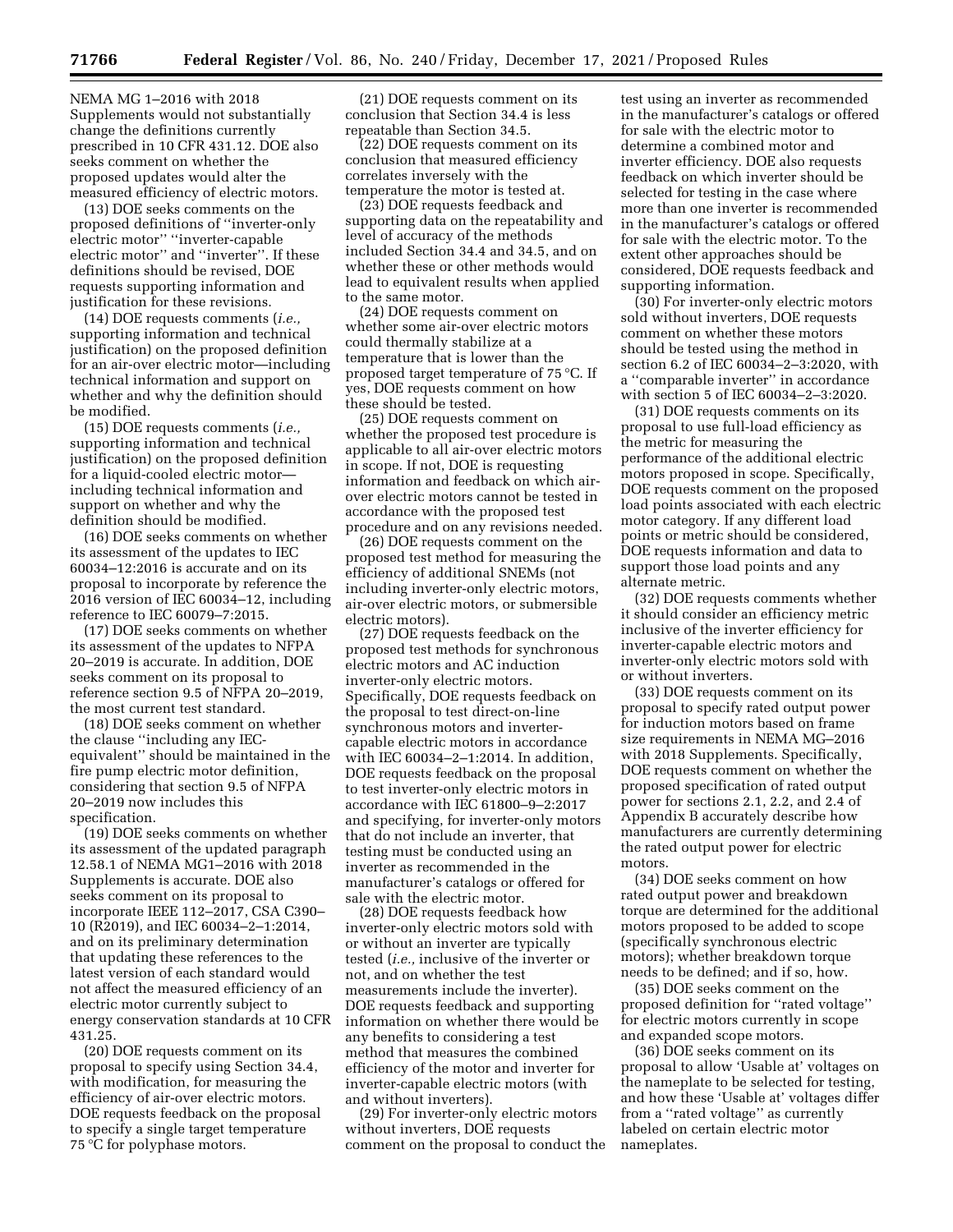(37) DOE seeks comment on if ''rated voltage'' should be defined differently for currently in scope motors and newly included motors in the proposed expanded scope.

(38) DOE seeks comment on the proposed test procedure for submersible electric motors based on Section 34.4 of NEMA MG1–2016 with its 2018 Supplements.

(39) DOE also seeks comment on the proposed modifications to Section 34.4 of NEMA MG1–2016 with its 2018 Supplements, and if further modifications are warranted for use with submersible electric motors.

(40) DOE seeks comment and supporting data on if the submersible test procedure should only apply to a certain range of horsepower rating, or if it should apply to all submersible electric motors, regardless of rated horsepower.

(41) DOE requests comment on the proposed changes to the testing requirement for certain vertical electric motors.

(42) DOE requests comment on whether it should be specified in the test method that the coupling torsional rigidity exceed the rigidity of the motor shaft it is connected to.

(43) DOE requests comment on the proposed language clarifying testing of electric motors with shaft seals.

(44) DOE requests comments on the proposed application of the additional testing instructions in Sections 3.1 through 3.8 of appendix B to the additional electric motors proposed for inclusion in scope of the test procedure. To the extent that revisions to the additional instructions other than those discussed are needed, DOE requests supporting information and justification for these revisions.

(45) DOE requests comments in the proposed definition of independent as it pertains to nationally recognized testing programs, certification programs, and accreditation bodies.

(46) DOE requests comments on the three proposed options through which manufacturers must certify electric motors as compliant.

(47) DOE seeks comments on its proposal to specify how to determine the nominal full load efficiency of a basic model of electric motors when the average full-load efficiency of that basic model is known.

(48) DOE requests comment on its proposal to allow using average fullload efficiency values as alternative represented values for electric motors.

(49) DOE requests comment on its proposal to require that, on or after the compliance date for any new or amended standards for electric motors

published after January 1, 2021, manufacturers must calculate the average full-load efficiency of a basic model as the arithmetic mean of the full-load efficiencies of a sample of electric motors and on the proposal to add a requirement that no electric motor tested in the sample has losses exceeding 15 percent of those permitted by the applicable energy conservation standard.

(50) DOE requests comment on the proposal to add a requirement to specify that nationally recognized certification programs for electric motors must follow provisions as proposed in §§ 429.64 and 429.70(i).

(51) DOE requests comment on its proposal to require that within one year of publication of a test procedures or certification, compliance and enforcement final rule pertaining to electric motors, all certification programs must either submit a letter to DOE certifying that no change to their program is needed or submit a letter describing the measures implemented to ensure the criteria in the proposed § 429.73(b) are still met. If a certification program submits a letter describing updates, DOE requests comment on its proposal to maintain the program's recognition until DOE reviews the measures implemented.

(52) DOE requests comments on the proposed requirements for validation and subsequent verification of an AEDM.

(53) DOE requests comment on its estimate that 50 percent of the current market of the proposed expanded scope electric motors and DPPP motors make voluntary representations.

(54) DOE requests comment on the inhouse and third-party single unit test costs.

(55) DOE requests comment on its estimation of reduction in testing cost due to the proposed requirements for testing of vertical electric motors.

(56) DOE requests comments on the benefits and burdens of the proposed updates and additions to industry standards referenced in the test procedure for electric motors.

(57) DOE requests comment on the number of small businesses DOE identified and the number of potential electric motor models that small business manufacturers would make voluntary representations regarding the energy consumption or cost of energy of such electric motors. DOE also requests comment on any other potential costs small businesses may incur due to the proposed amended test procedures, if finalized.

# **VI. Approval of the Office of the Secretary**

The Secretary of Energy has approved publication of this proposed rule.

# **List of Subjects**

# *10 CFR Part 429*

Administrative practice and procedure, Confidential business information, Energy conservation, Household appliances, Incorporation by reference, Reporting and recordkeeping requirements.

# *10 CFR Part 431*

Administrative practice and procedure, Confidential business information, Energy conservation, Incorporation by reference, Reporting and recordkeeping requirements.

#### **Signing Authority**

This document of the Department of Energy was signed on November 17, 2021, by Kelly Speakes-Backman, Principal Deputy Assistant Secretary for Energy Efficiency and Renewable Energy, pursuant to delegated authority from the Secretary of Energy. That document with the original signature and date is maintained by DOE. For administrative purposes only, and in compliance with requirements of the Office of the Federal Register, the undersigned DOE Federal Register Liaison Officer has been authorized to sign and submit the document in electronic format for publication, as an official document of the Department of Energy. This administrative process in no way alters the legal effect of this document upon publication in the **Federal Register**.

Signed in Washington, DC, on November 19, 2021.

# **Treena V. Garrett,**

*Federal Register Liaison Officer, U.S. Department of Energy.* 

For the reasons stated in the preamble, DOE is proposing to amend parts 429 and 431 of Chapter II of Title 10, Code of Federal Regulations as set forth below:

# **PART 429—CERTIFICATION, COMPLIANCE, AND ENFORCEMENT FOR CONSUMER PRODUCTS AND COMMERCIAL AND INDUSTRIAL EQUIPMENT**

■ 1. The authority citation for part 429 continues to read as follows:

**Authority:** 42 U.S.C. 6291–6317; 28 U.S.C. 2461 note.

■ 2. Revise § 429.1 to read as follows: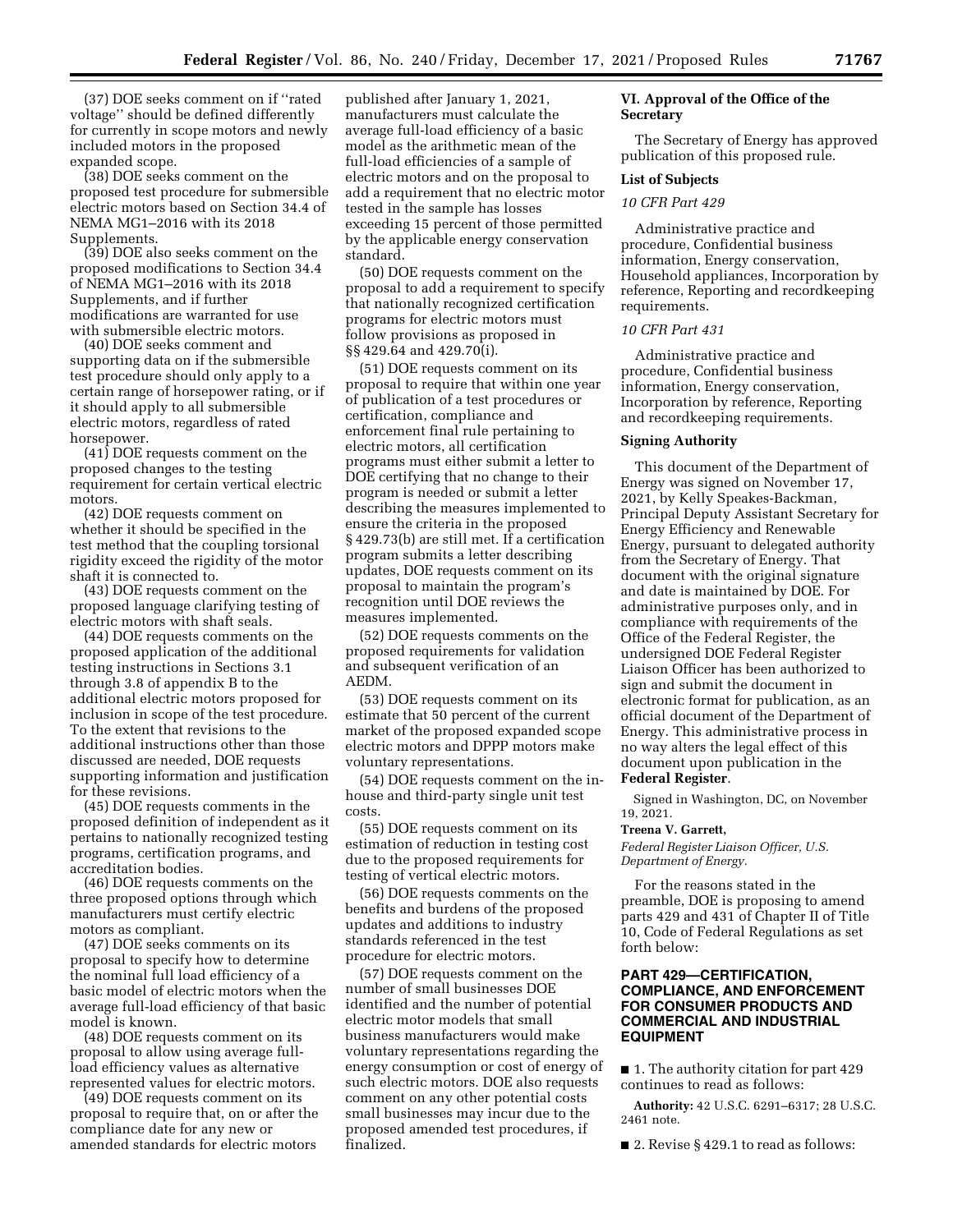### **§ 429.1 Purpose and scope.**

This part sets forth the procedures for certification, determination and enforcement of compliance of covered products and covered equipment with the applicable energy conservation standards set forth in parts 430 and 431 of this subchapter.

■ 3. Amend § 429.2 by:

■ a. Revising paragraph (a); and ■ b. Adding in alphabetical order, the

definition for ''independent''.

The revision and addition read as follows:

### **§ 429.2 Definitions.**

(a) The definitions found in 10 CFR parts 430 and 431 apply for purposes of this part.

\* \* \* \* \* *Independent* means, in the context of a nationally recognized testing program, certification program, or accreditation program for electric motors, an entity that is not controlled by, or under common control with, electric motor manufacturers, importers, private labelers, or vendors, and that has no affiliation, financial ties, or contractual agreements, apparently or otherwise, with such entities that would:

(1) Hinder the ability of the program to evaluate fully or report the measured or calculated energy efficiency of any electric motor, or

(2) Create any potential or actual conflict of interest that would undermine the validity of said evaluation. For purposes of this definition, financial ties or contractual agreements between an electric motor manufacturer, importer, private labeler or vendor and a nationally recognized testing program, certification program, or accreditation program exclusively for testing, certification, or accreditation services does not negate an otherwise independent relationship.

\* \* \* \* \*

 $\blacksquare$  4. Add § 429.3 to read as follows:

# **§ 429.3 Sources for information and guidance.**

(a) *General.* The standards listed in this paragraph are referred to in §§ 429.73 and 429.74 and are not incorporated by reference. These sources are provided here for information and guidance only.

(b) *ISO/IEC.* International Organization for Standardization (ISO), 1, ch. de la Voie-Creuse, CP 56, CH– 1211 Geneva 20, Switzerland/ International Electrotechnical Commission, 3, rue de Varembé, P.O. Box 131, CH–1211 Geneva 20, Switzerland.

(1) International Organization for Standardization (ISO)/International

Electrotechnical Commission (IEC), (''ISO/IEC'') Guide 25, ''General requirements for the competence of calibration and testing laboratories'', December 1, 1990.

(2) International Organization for Standardization (ISO)/International Electrotechnical Commission (IEC), (''ISO/IEC'') Guide 27, ''Guidelines for corrective action to be taken by a certification body in the event of misuse of its mark of conformity'', March 1, 1983.

(3) International Organization for Standardization (ISO)/International Electrotechnical Commission (IEC), (''ISO/IEC'') Guide 28, ''Conformity assessment—Guidance on a third-party certification system for products,'' October 1, 2004.

(4) International Organization for Standardization (ISO)/International Electrotechnical Commission (IEC), (''ISO/IEC '') Guide 58, ''Calibration and testing laboratory accreditation systems—General requirements for operation and recognition,'' February 11, 1993.

(5) International Organization for Standardization (ISO)/International Electrotechnical Commission (IEC), (''ISO/IEC '') Guide 65, ''General requirements for bodies operating product certification systems,'' June 27, 1996.

(c) *NVLAP.* National Voluntary Laboratory Accreditation Program, National Institute of Standards and Technology, 100 Bureau Drive, M/S 2140, Gaithersburg, MD 20899–2140, 301–975–4016, or go to *[www.nist.gov/](http://www.nist.gov/nvlap/)  [nvlap](http://www.nist.gov/nvlap/)*/. Also see *[http://www.nist.gov/](http://www.nist.gov/nvlap/nvlap-handbooks.cfm)  [nvlap/nvlap-handbooks.cfm.](http://www.nist.gov/nvlap/nvlap-handbooks.cfm)* 

(1) National Institute of Standards and Technology (NIST) Handbook 150, ''NVLAP Procedures and General Requirements,'' 2006 edition, February 2006.

(2) National Institute of Standards and Technology (NIST) Handbook 150–10, ''Efficiency of Electric Motors,'' 2007 edition, February 2007.

■ 5. Revise § 429.11 to read as follows:

#### **§ 429.11 General sampling requirements for selecting units to be tested.**

(a) When testing of covered products or covered equipment is required to comply with section 323(c) of the Act, or to comply with rules prescribed under sections 324, 325, 342, 344, 345 or 346 of the Act, a sample comprised of production units (or units representative of production units) of the basic model being tested must be selected at random and tested and must meet the criteria found in §§ 429.14 through 429.66. Any represented values of measures of energy efficiency, water

efficiency, energy consumption, or water consumption for all individual models represented by a given basic model must be the same; and

(b) The minimum number of units tested must be no less than two, unless otherwise specified. A different minimum number of units may be specified for certain products in §§ 429.14 through 429.66. If fewer than the number of units required for testing is manufactured, each unit must be tested.

 $\blacksquare$  6. Add § 429.64 to read as follows:

### **§ 429.64 Electric motors.**

(a) *Applicability.* When a party determines the energy efficiency of an electric motor in order to comply with an obligation imposed on it by or pursuant to Part C of Title III of EPCA, 42 U.S.C. 6311–6316, this section applies. This section does not apply to enforcement testing conducted pursuant to § 431.192 of this chapter. This section applies to electric motors that are subject to requirements in subpart B of part 431 of this chapter and does not apply to dedicated-purpose pool pump motors subject to requirements in subpart Z of part 431.

(1) Prior to the date described in paragraph (a)(2) of this section, manufacturers of electric motors subject to energy conservation standards in subpart B of part 431 must make representations of energy efficiency, including representations for certification of compliance, in accordance with paragraphs (b) and (c) of this section.

(2) On and after the compliance date for any new or amended standards for electric motors published after January 1, 2021, manufacturers of electric motors subject to energy conservation standards in subpart B of part 431 of this chapter must make representations of energy efficiency, including representations for certification of compliance, in accordance with paragraphs (d) through (f) this section.

(b)(1) *General requirements.* The represented value of nominal full-load efficiency of each basic model of electric motor must be determined either by testing in accordance with § 431.16 of this chapter, or by application of an alternative efficiency determination method (AEDM) that meets the requirements of paragraph (b)(2) of this section.

(2) *Alternative efficiency determination method.* In lieu of testing, the represented value of nominal fullload efficiency for a basic model of electric motor must be determined through the application of an AEDM pursuant to the requirements of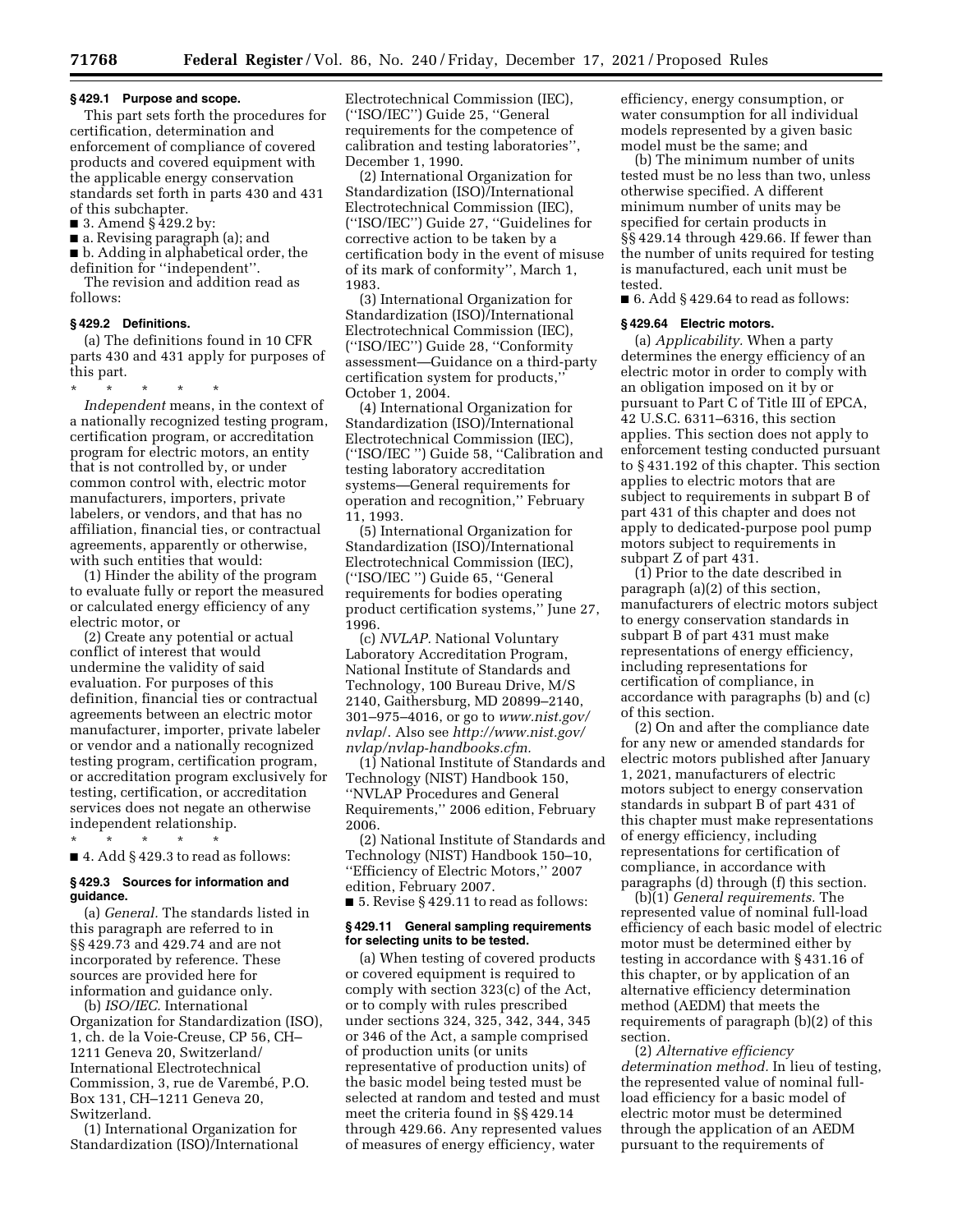§ 429.70(i) of this part and the provisions of paragraphs (b) and (c) of this section, where:

(i) The average full-load efficiency of any basic model used to validate an AEDM must be calculated under paragraph (c) of this section.

(ii) The represented value is the nominal full-load efficiency of a basic model of electric motor and is to be used in marketing materials and all public representations, as the certified value of efficiency, and on the nameplate. (See § 431.31(a) of this chapter.) Determine the nominal fullload efficiency by selecting a value from the ''Nominal Full-Load Efficiency'' Table in appendix B to subpart B of this part that is no greater than the simulated full-load efficiency predicted by the AEDM for the basic model.

(3) *Use of a certification program or accredited laboratory.* (i) A manufacturer may have a certification program, that DOE has classified as nationally recognized under § 429.73, certify the nominal full-load efficiency of a basic model of electric motor, and issue a certificate of conformity for the motor.

(ii) For each basic model for which a certification program is not used as described in paragraph (b)(3)(i) of this section, any testing of the motor pursuant to paragraphs (b)(1) or (2) of this section to determine its energy efficiency must be carried out:

(A) For certification of a new basic model pursuant to § 431.36(e) of this chapter required prior to [DATE 180 DAYS FOLLOWING PUBLICATION OF FINAL RULE], in accordance with paragraph (c) of this section in an accredited laboratory that meets the requirements of § 431.18 of this chapter;

(B) For certification of a new basic model pursuant to § 431.36(e) of this chapter required on or after [DATE 180 DAYS FOLLOWING PUBLICATION OF FINAL RULE], in a nationally recognized testing program that meets the requirements of paragraph (f) of this section.

(c) *Additional testing requirements applicable when a certification program is not used*—(1) *Selection of units for testing.* For each basic model selected for testing, a sample of units shall be selected at random and tested. Components of similar design may be substituted without requiring additional testing if the represented measures of energy consumption continue to satisfy the applicable sampling provision.

(2) *Sampling requirements.* The sample shall be comprised of production units of the basic model, or units that are representative of such production units. The sample size shall

be not fewer than five units, except that when fewer than five units of a basic model would be produced over a reasonable period of time (approximately 180 days), then each unit shall be tested. In a test of compliance with a represented average or nominal efficiency:

(i) The average full-load efficiency of the sample  $\bar{x}$ , which is defined by:

$$
\bar{x} = \frac{1}{n} \sum_{i=1}^{n} x_i
$$

where *xi* is the measured full-load efficiency of unit *i* and n is the number of units tested, shall satisfy the condition:

$$
\bar{x} = \frac{100}{1 + 1.05(\frac{100}{RE} - 1)}
$$

where RE is the represented nominal full-load efficiency, and

(ii) The lowest full-load efficiency in the sample *xmin* , which is defined by:  $x_{min} = \min(x_i =)$ 

shall satisfy the condition:

$$
x_{min} \ge \frac{100}{1 + 1.15(\frac{100}{RE} - 1)}
$$

(d) *Compliance certification.* A manufacturer may not certify the compliance of an electric motor pursuant to § 429.12 unless:

(1) Testing of the electric motor basic model was conducted using a nationally recognized testing program that meets the requirements of paragraph (f) of this section;

(2) Testing was conducted using a laboratory other than a nationally recognized testing program that meets the requirements of paragraph (f) of this section, or the nominal full-load efficiency of the electric motor basic model was determined through the application of an AEDM pursuant to the requirements of § 429.70(i), and a thirdparty certification organization that is nationally recognized in the United States under § 429.73 has certified the nominal full-load efficiency of the electric motor basic model through issuance of a certificate of conformity for the basic model.

(e) *Determination of represented value.* A manufacturer must determine the represented value of nominal fullload efficiency (inclusive of the inverter for inverter-only electric motors) for each basic model of electric motor either by testing in conjunction with the applicable sampling provisions or by

applying an AEDM as set forth in this section and in § 429.70(i).

(1) *Testing*—(i) *Units to be tested.* If the represented value for a given basic model is determined through testing, the requirements of § 429.11 apply except that, for electric motors, the minimum sample size is five units. If fewer units than the minimum sample size are produced, each unit produced must be tested and the test results must demonstrate that the basic model performs at or better than the applicable standard(s). If one or more units of the basic model are manufactured subsequently, compliance with the default sampling and representations provisions is required.

(ii) *Average Full-load Efficiency:*  Determine the average full-load efficiency for the basic model  $\bar{x}$ , for the units in the sample as follows:

$$
\bar{x} = \frac{1}{n} \sum_{i=1}^{n} x_i
$$

Where  $x_i$  is the measured full-load efficiency of unit i and n is the number of units tested.

(iii) *Represented value.* The represented value is the nominal fullload efficiency of a basic model of electric motor and is to be used in marketing materials and all public representations, as the certified value of efficiency, and on the nameplate. (*See*  § 431.31(a) of this chapter.) Determine the nominal full-load efficiency by selecting an efficiency from the ''Nominal Full-load Efficiency'' Table in Appendix B that is no greater than the average full-load efficiency of the basic model as calculated in § 429.64(e)(1)(ii). Alternatively, a manufacturer may make representations of the represented value of the average full-load efficiency of a basic model of electric motor provided that the manufacturer uses the average full-load efficiency consistently on all marketing materials, public representations and as the value on the nameplate (*See* § 431.31(a) of this chapter). The represented value must be clearly identified as either Avg Eff. (if using average full-load efficiency) or as specified in § 431.31(a)(2) of this chapter (if using nominal full-load efficiency).

(iv) *Minimum full-load efficiency:* To ensure a high level of quality control and consistency of performance within the basic model, the lowest full-load efficiency in the sample *xmin*, must satisfy the condition: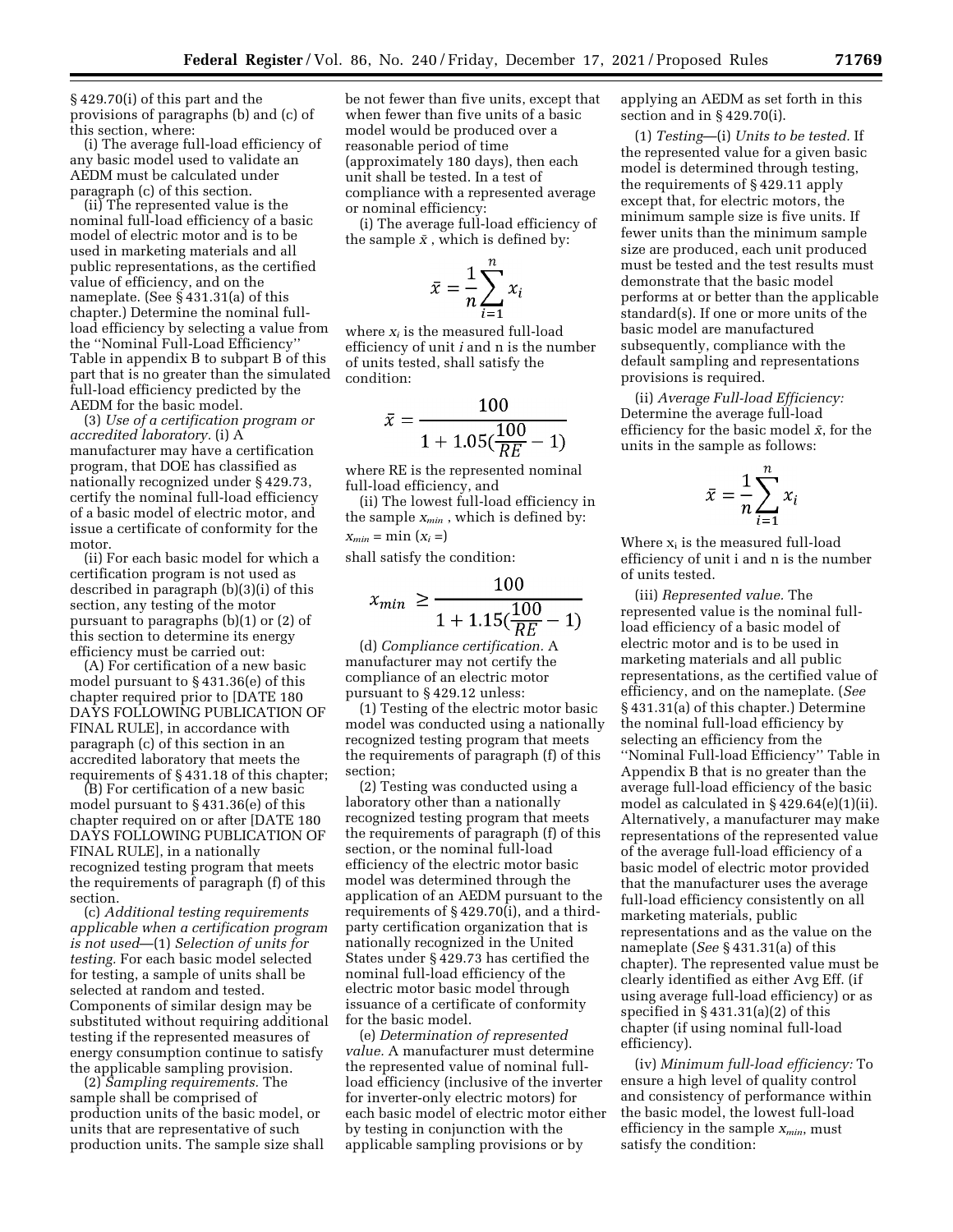$$
x_{min} \ge \frac{100}{1 + 1.15(\frac{100}{Std} - 1)}
$$

where *Std* is the value of the applicable energy conservation standard. If the lowest measured full-load efficiency of a motor in the tested sample does not satisfy the condition in this section, then the basic model cannot be certified as compliant with the applicable standard.

(2) *Alternative efficiency determination methods.* In lieu of testing, the represented value of nominal full-load efficiency for a basic model of electric motor must be determined through the application of an AEDM pursuant to the requirements of § 429.70(i) and the provisions of this section, where:

(i) The average full-load efficiency of any basic model used to validate an AEDM must be calculated under paragraph (e)(1)(ii) of this section; and

(ii) The represented value is the nominal full-load efficiency of a basic model of electric motor and is to be used in marketing materials and all public representations, as the certified value of efficiency, and on the nameplate. (See § 431.31(a) of this chapter) Determine the nominal fullload efficiency by selecting a value from the ''Nominal Full-Load Efficiency'' Table in appendix B to subpart B of this part, that is no greater than the simulated full-load efficiency predicted by the AEDM for the basic model.

(f) *Nationally recognized testing program.* (1) Testing pursuant to paragraphs  $(b)(3)(ii)(B)$  and  $(d)(1)$  of this section must be conducted in an independent (as defined at 10 CFR 431.12) nationally recognized testing program for which the accreditation body was:

(i) The National Institute of Standards and Technology/National Voluntary Laboratory Accreditation Program (NIST/NVLAP); or

(ii) A laboratory accreditation body having a mutual recognition arrangement with NIST/NVLAP; or

(iii) An organization classified by the Department, pursuant to § 429.74, as an accreditation body.

(2) NIST/NVLAP is under the auspices of the National Institute of Standards and Technology (NIST)/ National Voluntary Laboratory Accreditation Program (NVLAP), which is part of the U.S. Department of Commerce. NIST/NVLAP accreditation is granted on the basis of conformance with criteria published in 15 CFR part 285. The National Voluntary Laboratory Accreditation Program, ''Procedures and General Requirements,'' NIST Handbook 150–10, February 2007, and Lab Bulletin LB–42–2009, Efficiency of Electric Motors Program, (referenced for guidance only, see § 429.3) present the technical requirements of NVLAP for the Efficiency of Electric Motors field of accreditation. This handbook supplements NIST Handbook 150, National Voluntary Laboratory Accreditation Program ''Procedures and General Requirements,'' which contains 15 CFR part 285 plus all general NIST/ NVLAP procedures, criteria, and policies. Information regarding NIST/ NVLAP and its Efficiency of Electric Motors Program (EEM) can be obtained from NIST/NVLAP, 100 Bureau Drive, Mail Stop 2140, Gaithersburg, MD 20899–2140, (301) 975–4016 (telephone), or (301) 926–2884 (fax).  $\blacksquare$  7. Add § 429.65 to read as follows:

### **§ 429.65 Dedicated-purpose pool pump motors.**

(a) *Applicability.* This section applies to dedicated purpose motors that are subject to requirements in subpart Z of part 431 of this chapter. Starting on the compliance date for any standards for dedicated-purpose pool pump motors published after January 1, 2021, manufacturers of dedicated-purpose pool pump motors subject to such standards must make representations of energy efficiency, including representations for certification of compliance, in accordance with this section.

(b) *Compliance certification.* A manufacturer may not certify the compliance of a dedicated-purpose pool pump motor pursuant to 10 CFR 429.12 unless:

(1) Testing of the dedicated-purpose pool pump motor basic model was conducted using a nationally recognized testing program that meets the requirements of paragraph (d) of this section;

(2) Testing was conducted using a laboratory other than a nationally recognized testing program that meets the requirements of paragraph (d) of this section, or the full-load efficiency of the dedicated-purpose pool pump motor basic model was determined through the application of an AEDM pursuant to the requirements of § 429.70(j), and a third-party certification organization that is nationally recognized in the United States under § 429.73 has certified the full-load efficiency of the dedicated-purpose pool pump motor basic model through issuance of a certificate of conformity for the basic model.

(c) *Determination of represented value.* A manufacturer must determine the represented value of full-load efficiency (inclusive of the drive, if the dedicated-purpose pool pump motor basic model is placed into commerce with a drive, or is unable to operate without the presence of a drive) for each basic model of dedicated-purpose pool pump motor either by testing in conjunction with the applicable sampling provisions or by applying an AEDM as set forth in this section and in § 429.70(j).

(1) *Testing*—(i) *Units to be tested.* If the represented value for a given basic model is determined through testing, the requirements of § 429.11 apply except that, for dedicated-purpose pool pump motors, the minimum sample size is five units. If fewer units than the minimum sample size are produced, each unit produced must be tested and the test results must demonstrate that the basic model performs at or better than the applicable standard(s). If one or more units of the basic model are manufactured subsequently, compliance with the default sampling and representations provisions is required.

(ii) *Full-load efficiency.* Any value of full-load efficiency must be lower than or equal to the average of the sample *X*min, calculated as follows:

$$
\bar{x} = \frac{1}{n} \sum_{i=1}^{n} x_i
$$

Where  $x_i$  is the measured full-load efficiency of unit i and n is the number of units tested in the sample.

(iii) *Represented value.* The represented value is the full-load efficiency of a basic model of dedicatedpurpose pool pump motor and is to be used in marketing materials and all public representations, as the certified value of efficiency, and on the nameplate. (See § 431.486 of this chapter). Alternatively, a manufacturer may make representations using the nominal full-load efficiency of a basic model of dedicated-purpose pool pump motor provided that the manufacturer uses the nominal full-load efficiency consistently on all marketing materials, and as the value on the nameplate. Determine the nominal full-load efficiency by selecting an efficiency from the ''Nominal Full-load Efficiency'' Table in appendix B to subpart B of this part, that is no greater than the full-load efficiency of the basic model as calculated in  $\S$  429.65(c)(1)(ii).

(iv) *Minimum full-load efficiency:* To ensure quality control and consistency of performance within the basic model, the lowest full-load efficiency in the sample , must satisfy the condition: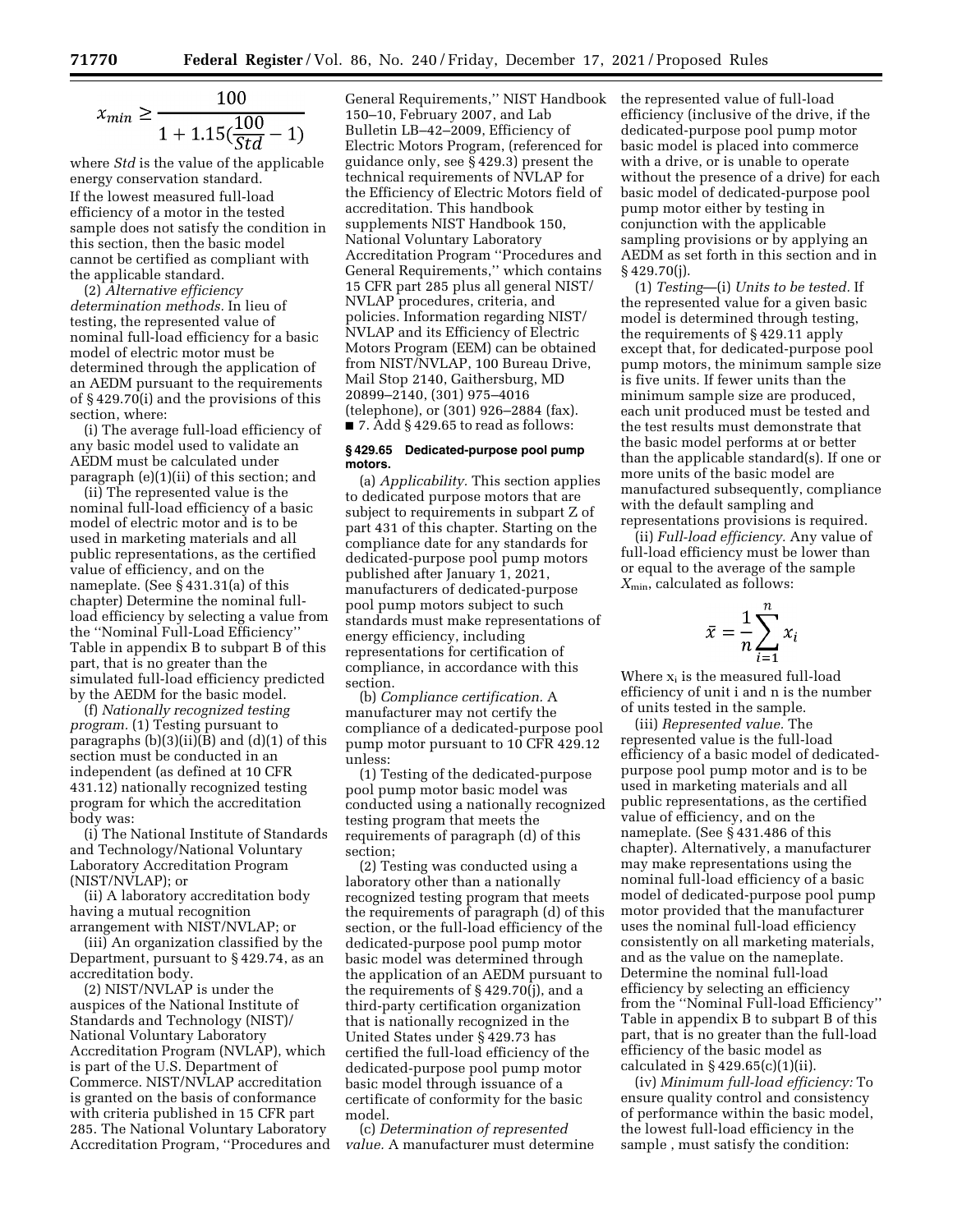$$
x_{min} \ge \frac{100}{1 + 1.15(\frac{100}{Std} - 1)}
$$

where *Std* is the value of any applicable energy conservation standard.

If the lowest measured full-load efficiency of a motor in the tested sample does not satisfy the condition in this section, then the basic model cannot be certified as compliant with the applicable standard.

(v) *Dedicated-purpose pool pump motor total horsepower.* The represented value of the total horsepower of a basic model of dedicated-purpose pool pump motor must be the mean of the dedicated-purpose pool pump motor total horsepower for each tested unit in the sample.

(2) *Alternative efficiency determination methods.* In lieu of testing, the represented value of fullload efficiency for a basic model of dedicated-purpose pool pump motor must be determined through the application of an AEDM pursuant to the requirements of § 429.70(j) and the provisions of this section, where:

(i) The full-load efficiency of any basic model used to validate an AEDM must be calculated under paragraph (c)(1)(ii) of this section; and

(ii) The represented value is the fullload efficiency of a basic model of dedicated-purpose pool pump motor and is to be used in marketing materials and all public representations, as the certified value of efficiency, and on the nameplate. (*See* § 431.485 of this chapter). Alternatively, a manufacturer may make representations using the nominal full-load efficiency of a basic model of dedicated-purpose pool pump motor provided that the manufacturer uses the nominal full-load efficiency consistently on all marketing materials, and as the value on the nameplate. Determine the nominal full-load efficiency by selecting an efficiency from the ''Nominal Full-load Efficiency'' Table in appendix B to subpart B of this part, that is no greater than the full-load efficiency of the basic model as calculated in § 429.65(c)(1)(ii).

(d) *Nationally recognized testing program.* (1) Testing pursuant to paragraph (b) of this section must be conducted in an independent (as defined at 10 CFR 431.12 of this chapter) nationally recognized testing program for which the accreditation body was:

(i) The National Institute of Standards and Technology/National Voluntary Laboratory Accreditation Program (NIST/NVLAP); or

(ii) A laboratory accreditation body having a mutual recognition arrangement with NIST/NVLAP; or

(iii) An organization classified by the Department, pursuant to § 429.74, as an accreditation body.

(2) NIST/NVLAP is under the auspices of the National Institute of Standards and Technology (NIST)/ National Voluntary Laboratory Accreditation Program (NVLAP), which is part of the U.S. Department of Commerce. NIST/NVLAP accreditation is granted on the basis of conformance with criteria published in 15 CFR part 285. The National Voluntary Laboratory Accreditation Program, ''Procedures and General Requirements,'' NIST Handbook 150–10, February 2007, and Lab Bulletin LB–42–2009, Efficiency of Electric Motors Program, (referenced for guidance only, see § 429.3) present the technical requirements of NVLAP for the Efficiency of Electric Motors field of accreditation. This handbook supplements NIST Handbook 150, National Voluntary Laboratory Accreditation Program ''Procedures and General Requirements,'' which contains 15 CFR part 285 plus all general NIST/ NVLAP procedures, criteria, and policies. Information regarding NIST/ NVLAP and its Efficiency of Electric Motors Program (EEM) can be obtained from NIST/NVLAP, 100 Bureau Drive, Mail Stop 2140, Gaithersburg, MD 20899–2140, (301) 975–4016 (telephone), or (301) 926–2884 (fax).

■ 8. Amend § 429.70 by:

■ a. Revising paragraph (a); and

■ b. Adding paragraphs (i) and (j). The revision and additions read as follows:

### **§ 429.70 Alternative methods for determining energy efficiency and energy use.**

(a) *General.* A manufacturer of covered products or covered equipment explicitly authorized to use an AEDM in §§ 429.14 through 429.65 may not distribute any basic model of such product or equipment in commerce unless the manufacturer has determined the energy consumption or energy efficiency of the basic model, either from testing the basic model in conjunction with DOE's certification sampling plans and statistics or from applying an alternative method for determining energy efficiency or energy use (*i.e.,* AEDM) to the basic model, in accordance with the requirements of this section. In instances where a manufacturer has tested a basic model to validate the AEDM, the represented value of energy consumption or efficiency of that basic model must be determined and certified according to

results from actual testing in conjunction with 10 CFR part 429, subpart B certification sampling plans and statistics. In addition, a manufacturer may not knowingly use an AEDM to overrate the efficiency of a basic model.

\* \* \* \* \*

(i) *Alternative efficiency determination method (AEDM) for electric motors subject to requirements in subpart B of part 431 of this chapter*—(1) *Criteria an AEDM must satisfy.* A manufacturer is not permitted to apply an AEDM to a basic model of electric motor to determine its efficiency pursuant to this section unless:

(i) The AEDM is derived from a mathematical model that estimates the energy efficiency characteristics and losses of the basic model as measured by the applicable DOE test procedure and accurately represents the mechanical and electrical characteristics of that basic model, and

(ii) The AEDM is based on engineering or statistical analysis, computer simulation or modeling, or other analytic evaluation of actual performance data.

(iii) The manufacturer has validated the AEDM in accordance with paragraph (i)(2) of this section with basic models that meet the current Federal energy conservation standards (if any).

(2) *Validation of an AEDM.* Before using an AEDM, the manufacturer must validate the AEDM's accuracy and reliability by comparing the simulated full-load losses to tested average fullload losses as follows.

(i) *Select basic models.* A manufacturer must select at least five basic models compliant with the energy conservation standards at § 431.25 of this chapter (if any), in accordance with the following criteria:

(A) Two of the basic models must be among the five basic models with the highest unit volumes of production by the manufacturer in the prior 5 years.

(B) No two basic models may have the same horsepower rating;

(C) No two basic models may have the same frame number series; and

(D) Each basic model must have the lowest average full-load efficiency among the basic models within the same equipment class.

(E) In any instance where it is impossible for a manufacturer to select basic models for testing in accordance with all of these criteria, prioritize the criteria in the order in which they are listed. Within the limits imposed by the criteria, select basic models randomly.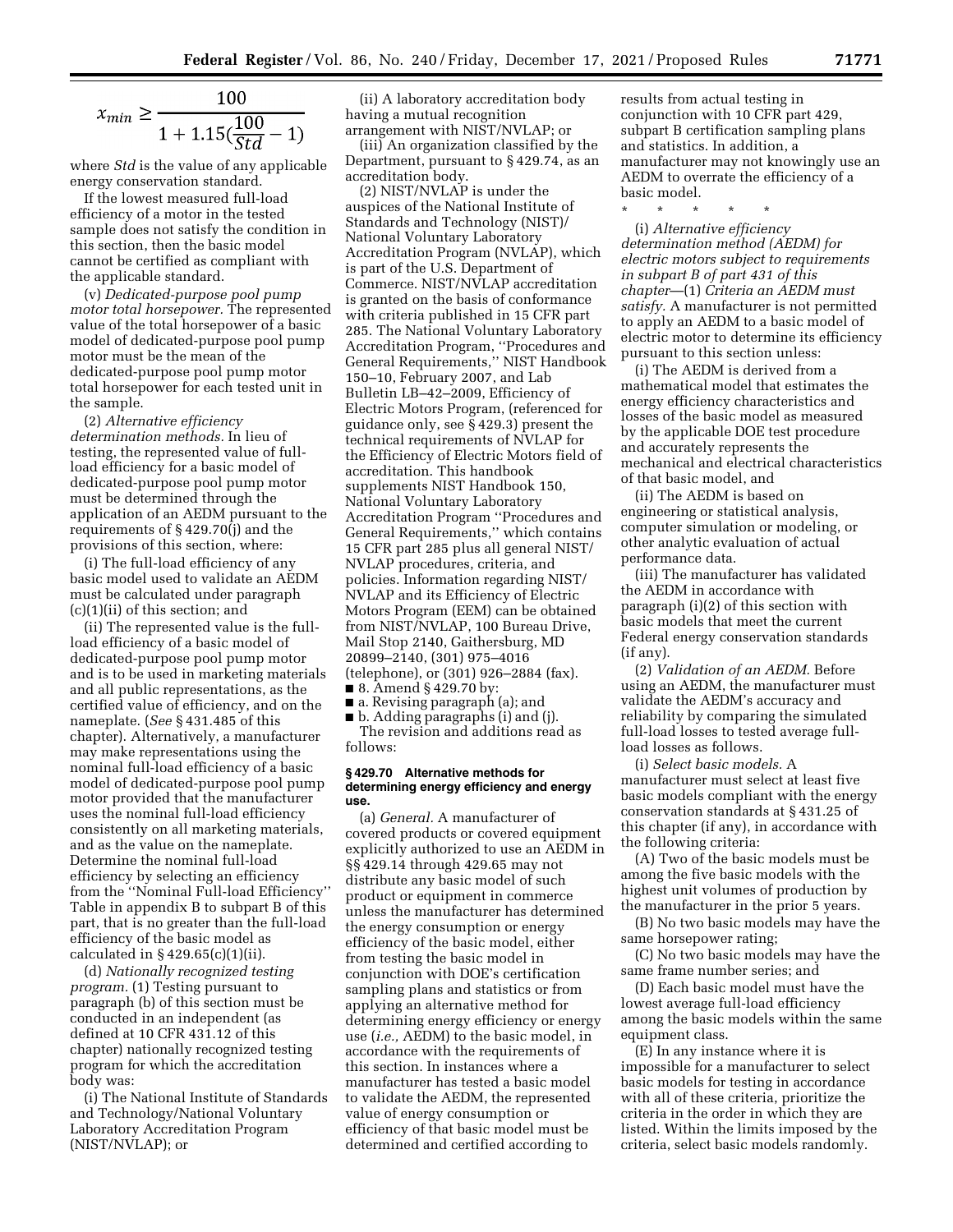(F) A basic model with a sample size of fewer than five units may not be selected to validate an AEDM.

(ii) *Apply the AEDM to the selected basic models.* Using the AEDM, calculate the simulated full-load losses for each of the selected basic models as follows:  $Hp \times (1/simulated full-load)$ efficiency  $-1$ ), where hp is the horsepower of the basic model.

(iii) *Test at least five units of each of the selected basic models in accordance with § 431.16 of this chapter.* Use the measured full-load losses for each of the tested units to determine the average of the measured full-load losses for each of the selected basic models.

(iv) *Compare.* The simulated full-load losses for each basic model (paragraph (i)(2)(ii) of this section) must be greater than or equal to 90 percent of the average of the measured full-load losses (paragraph (i)(2)(iii) of this section) (*i.e.,*  0.90× average of the measured full-load losses ≤ simulated full-load losses).

(3) *Verification of an AEDM.* (i) Each manufacturer must periodically select basic models representative of those to which it has applied an AEDM. The manufacturer must select a sufficient number of basic models to ensure the AEDM maintains its accuracy and reliability. For each basic model selected for verification:

(A) Subject at least one unit to testing in accordance with § 431.16 of this chapter by a nationally recognized testing program that meets the requirements of § 429.74. The simulated full-load losses for each unit must be greater than or equal to 90 percent of the measured full-load losses (*i.e.,* 0.90× average of the measured full-load losses ≤ simulated full-load losses); or

(B) Have a certification body recognized under § 429.73 certify the results of the AEDM accurately represent the basic model's average fullload efficiency.

(ii) Each manufacturer that has used an AEDM under this section must have available for inspection by the Department of Energy records showing:

(A) The method or methods used to develop the AEDM;

(B) The mathematical model, the engineering or statistical analysis, computer simulation or modeling, and other analytic evaluation of performance data on which the AEDM is based;

(C) Complete test data, product information, and related information that the manufacturer has generated or acquired pursuant to paragraphs (i)(2) and (3) of this section; and

(D) The calculations used to determine the simulated full-load efficiency of each basic model to which the AEDM was applied.

(iii) If requested by the Department, the manufacturer must:

(A) Conduct simulations to predict the performance of particular basic models of electric motors specified by the Department;

(B) Provide analyses of previous simulations conducted by the manufacturer; and/or

(C) Conduct testing of basic models selected by the Department.

(j) *Alternative efficiency determination method (AEDM) for dedicated-purpose pool pump motors subject to requirements in subpart Z of part 431 of this chapter.* 

(1) *Criteria an AEDM must satisfy.* A manufacturer is not permitted to apply an AEDM to a basic model of dedicatedpurpose pool pump motors, to determine its efficiency pursuant to this section unless:

(i) The AEDM is derived from a mathematical model that estimates the energy efficiency characteristics and losses of the basic model as measured by the applicable DOE test procedure and accurately represents the mechanical and electrical characteristics of that basic model, and

(ii) The AEDM is based on engineering or statistical analysis, computer simulation or modeling, or other analytic evaluation of actual performance data.

(iii) The manufacturer has validated the AEDM in accordance with paragraph (i)(2) of this section with basic models that meet the current Federal energy conservation standards (if any).

(2) *Validation of an AEDM.* Before using an AEDM, the manufacturer must validate the AEDM's accuracy and reliability by comparing the simulated full-load losses to tested full-load losses as follows.

(i) *Select basic models.* A manufacturer must select at least five basic models compliant with any energy conservation standards at § 431.485 of this chapter (if any), in accordance with the following criteria:

(A) Two of the basic models must be among the five basic models with the highest unit volumes of production by the manufacturer in the prior 5 years.

(B) No two basic models may have the same total horsepower rating;

(C) No two basic models may have the same speed configuration; and

(D) Each basic model must have the lowest full-load efficiency among the basic models within the same equipment class.

(E) In any instance where it is impossible for a manufacturer to select basic models for testing in accordance with all of these criteria, prioritize the

criteria in the order in which they are listed. Within the limits imposed by the criteria, select basic models randomly.

(F) A basic model with a sample size of fewer than five units may not be selected to validate an AEDM.

(ii) *Apply the AEDM* to the selected basic models. Using the AEDM, calculate the simulated full-load losses for each of the selected basic models as follows: THP  $\times$  (1/simulated full-load efficiency  $-1$ ), where THP is the total horsepower of the basic model.

(iii) Test at least five units of each of the selected basic models in accordance with § 431.483 of this chapter. Use the measured full-load losses for each of the tested units to determine the average of the measured full-load losses for each of the selected basic models.

(iv) *Compare.* The simulated full-load losses for each basic model (paragraph (i)(2)(ii) of this section) must be greater than or equal to 90 percent of the average of the measured full-load losses (paragraph (i)(2)(iii) of this section) (*i.e.,*  0.90× average of the measured full-load losses ≤ simulated full-load losses).

(3) *Verification of an AEDM.* (i) Each manufacturer must periodically select basic models representative of those to which it has applied an AEDM. The manufacturer must select a sufficient number of basic models to ensure the AEDM maintains its accuracy and reliability. For each basic model selected for verification:

(A) Subject at least one unit to testing in accordance with § 431.483 of this chapter by a nationally recognized testing program that meets the requirements of § 429.74. The simulated full-load losses for each unit must be greater than or equal to 90 percent of the measured full-load losses (*i.e.,* 0.90× average of the measured full-load losses ≤ simulated full-load losses); or

(B) Have a certification body recognized under § 429.73 certify the results of the AEDM accurately represent the basic model's full-load efficiency.

(ii) Each manufacturer that has used an AEDM under this section must have available for inspection by the Department of Energy records showing:

(A) The method or methods used to develop the AEDM;

(B) The mathematical model, the engineering or statistical analysis, computer simulation or modeling, and other analytic evaluation of performance data on which the AEDM is based;

(C) Complete test data, product information, and related information that the manufacturer has generated or acquired pursuant to paragraphs (i)(2) and (3) of this section; and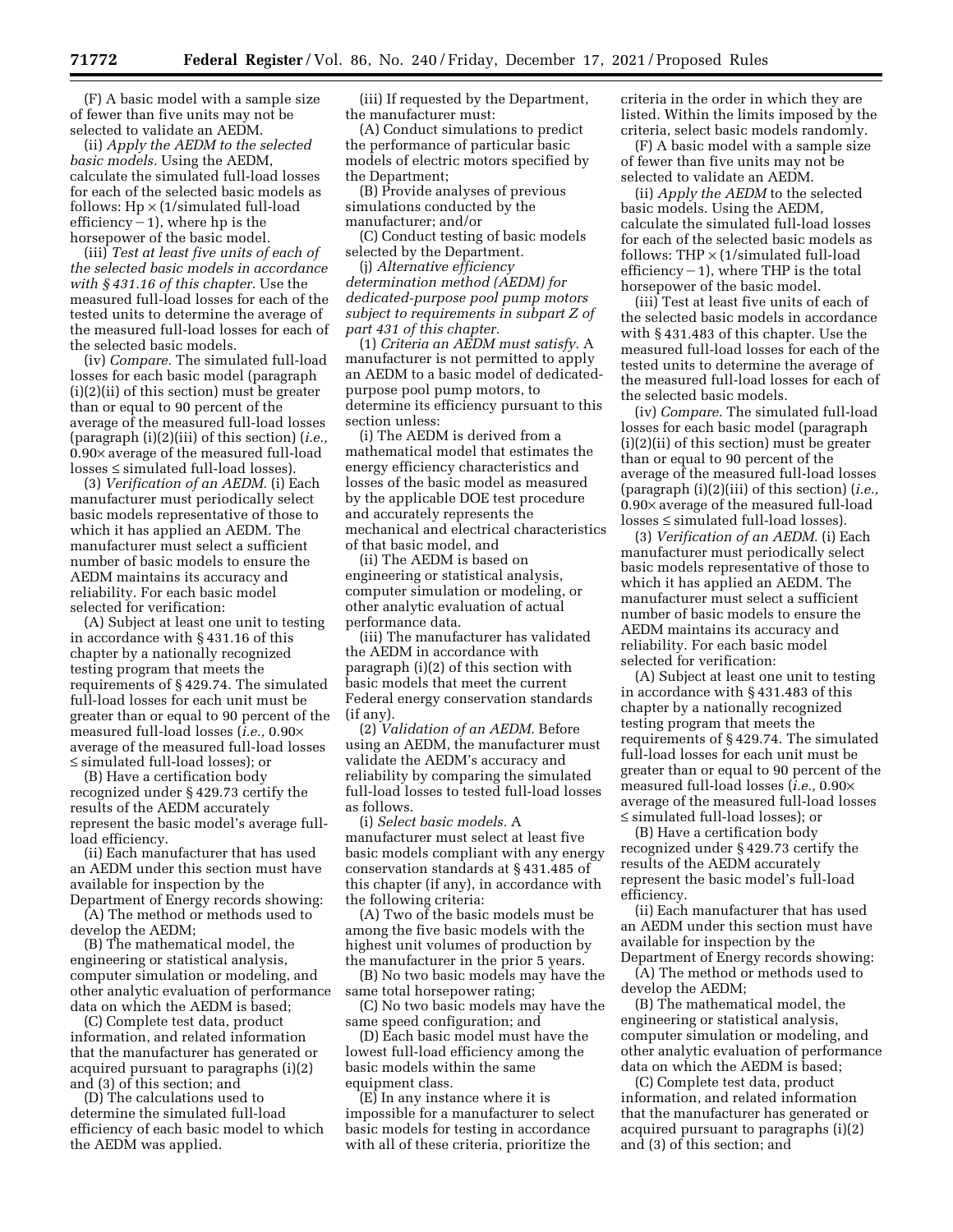(D) The calculations used to determine the simulated full-load efficiency of each basic model to which the AEDM was applied.

(iii) If requested by the Department, the manufacturer must:

(A) Conduct simulations to predict the performance of particular basic models of dedicated-purpose pool pump motors specified by the Department;

(B) Provide analyses of previous simulations conducted by the manufacturer; and/or

(C) Conduct testing of basic models selected by the Department.

■ 9. Add § 429.73 to subpart B to read as follows:

#### **§ 429.73 Department of Energy recognition of nationally recognized certification programs for electric motors, including dedicated purpose pool pump motors.**

(a) *Petition.* For a certification program to be classified by the Department of Energy as being nationally recognized in the United States for the purposes of section 345(c) of EPCA (''nationally recognized''), the organization operating the program must submit a petition to the Department requesting such classification, in accordance with paragraph (c) of this section and § 429.75. The petition must demonstrate that the program meets the criteria in paragraph (b) of this section.

(b) *Evaluation criteria.* For a certification program to be classified by the Department as nationally recognized, it must meet the following criteria:

(1) It must have satisfactory standards and procedures for conducting and administering a certification system, including periodic follow up activities to assure that basic models of electric motors continue to conform to the efficiency levels for which they were certified, and for granting a certificate of conformity.

(2) For certification of electric motors including dedicated-purpose pool pump motors, it must be independent (as defined at § 429.2) of electric motor, including dedicated-purpose pool pump motor, manufacturers, importers, distributors, private labelers or vendors for which it is providing certification.

(3) It must be qualified to operate a certification system in a highly competent manner.

(4) Electric motors subject to requirements in subpart B of part 431 of this chapter. The certification program has expertise in the content and application of the test procedures at § 431.16 of this chapter and must apply the provisions at §§ 429.64 and 429.70(i).

(5) Dedicated-purpose pool pump motors subject to requirements in subpart Z of part 431 of this chapter. The certification program has expertise in the content and application of the test procedures at § 431.484 of this chapter and must apply the provisions at §§ 429.65 and 429.70(j).

(c) *Petition format.* Each petition requesting classification as a nationally recognized certification program must contain a narrative statement as to why the program meets the criteria listed in paragraph (b) of this section, must be signed on behalf of the organization operating the program by an authorized representative, and must be accompanied by documentation that supports the narrative statement. The following provides additional guidance as to the specific criteria:

(1) *Standards and procedures.* A copy of the standards and procedures for operating a certification system and for granting a certificate of conformity should accompany the petition.

(2) *Independent status.* The petitioning organization must describe how it is independent (as defined at § 429.2) from electric motor, including dedicated-purpose pool pump motor manufacturers, importers, distributors, private labelers, vendors, and trade associations.

(3) *Qualifications to operate a certification system.* Experience in operating a certification system should be described and substantiated by supporting documents within the petition. Of particular relevance would be documentary evidence that establishes experience in the application of guidelines contained in the ISO/IEC Guide 65, ''General requirements for bodies operating product certification systems'' (referenced for guidance only, see § 429.3), ISO/IEC Guide 27, ''Guidelines for corrective action to be taken by a certification body in the event of either misapplication of its mark of conformity to a product, or products which bear the mark of the certification body being found to subject persons or property to risk'' (referenced for guidance only, see § 429.3), and ISO/IEC Guide 28, ''General rules for a model third-party certification system for products'' (referenced for guidance only, see § 429.3), as well as experience in overseeing compliance with the guidelines contained in the ISO/IEC Guide 25, ''General requirements for the competence of calibration and testing laboratories'' (referenced for guidance only, see § 429.3).

(4) *Expertise in test procedures—*(i) *General.* This part of the petition should include items such as, but not limited

to, a description of prior projects and qualifications of staff members. Of particular relevance would be documentary evidence that establishes experience in applying guidelines contained in the ISO/IEC Guide 25, ''General Requirements for the Competence of Calibration and Testing Laboratories'' (referenced for guidance only, see § 429.3), and with energy efficiency testing of the equipment to be certified.

(ii) *Electric motors subject to requirements in Subpart B of part 431 of this chapter.* The petition should set forth the program's experience with the test procedures detailed in § 431.16 of this chapter and the provisions in §§ 429.64 and 429.70(i).

(iii) *Dedicated-purpose pool pump motors subject to requirements in Subpart Z of part 431 of this chapter.*  The petition should set forth the program's experience with the test procedures detailed in § 431.484 of this chapter and the provisions in §§ 429.65 and 429.70(j).

(d) *Disposition.* The Department will evaluate the petition in accordance with § 429.75, and will determine whether the applicant meets the criteria in paragraph (b) of this section for classification as a nationally recognized certification program.

(e) *Periodic evaluation.* Within one year after publication of any final rule regarding electric motors, a nationally recognized certification program must evaluate whether they meet the criteria in paragraph (b) of this section and must either submit a letter to DOE certifying that no change to its program is needed to continue to meet the criteria in paragraph (b) of this section or submit letter describing the measures implemented to ensure the criteria in paragraph (b) of this section are met. A certification program will continue to be classified by the Department of Energy as being nationally recognized in the United States until DOE concludes otherwise.

■ 10. Add § 429.74 to subpart B to read as follows:

#### **§ 429.74 Department of Energy recognition of accreditation bodies for electric motors, including dedicated-purpose pool pump motors.**

(a) *Petition.* To be classified by the Department of Energy as an accreditation body, an organization must submit a petition to the Department requesting such classification, in accordance with paragraph (c) of this section and § 429.75. The petition must demonstrate that the organization meets the criteria in paragraph (b) of this section.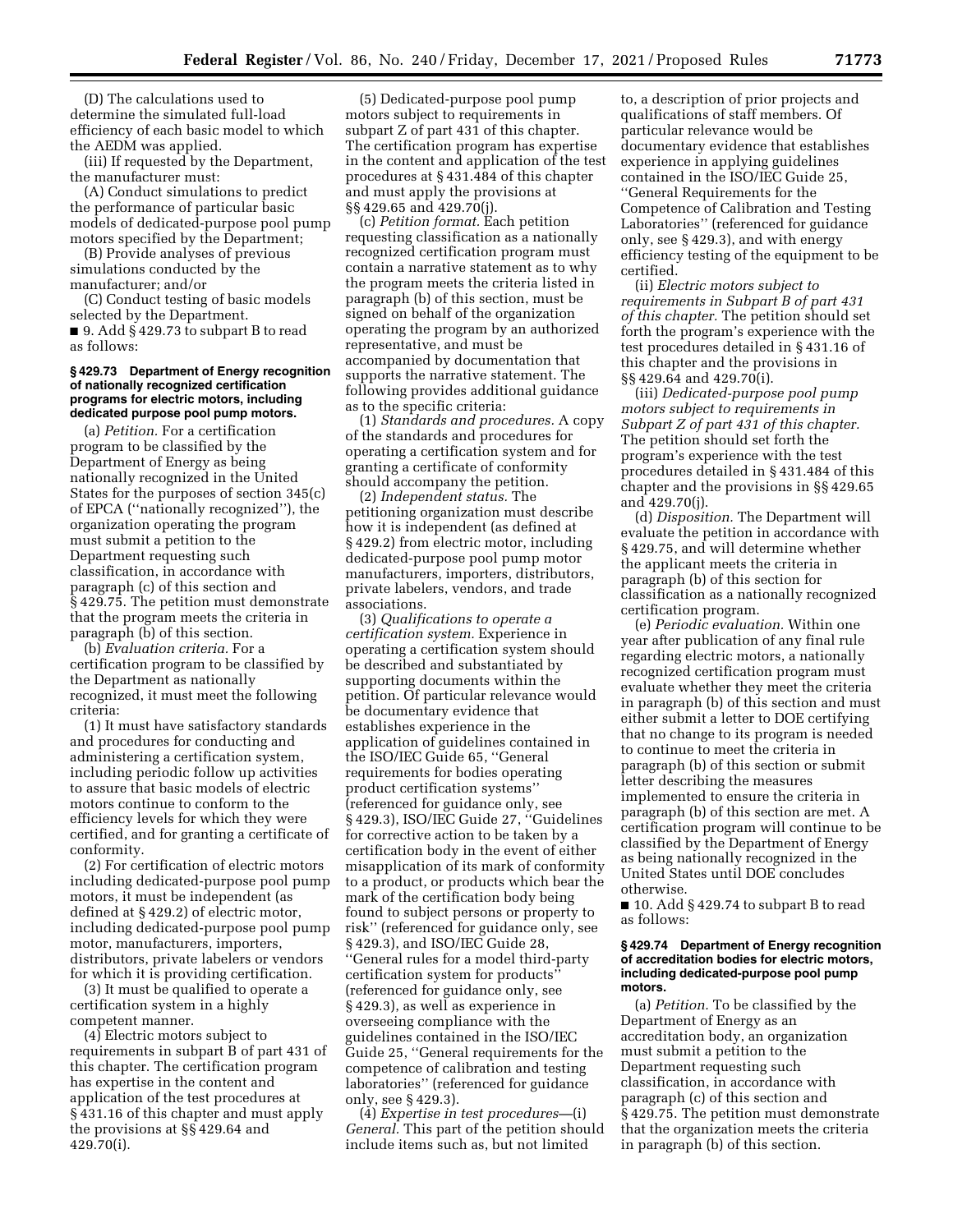(b) *Evaluation criteria.* To be classified as an accreditation body by the Department, the organization must meet the following criteria:

(1) It must have satisfactory standards and procedures for conducting and administering an accreditation system and for granting accreditation. This must include provisions for periodic audits to verify that the laboratories receiving its accreditation continue to conform to the criteria by which they were initially accredited, and for withdrawal of accreditation where such conformance does not occur, including failure to provide accurate test results.

(2) It must be independent (as defined at § 429.2) of electric motor manufacturers, importers, distributors, private labelers or vendors for which it is providing accreditation.

(3) It must be qualified to perform the accrediting function in a highly competent manner.

(4)(i) Electric Motors subject to requirements in subpart B of part 431 of this chapter. It must be an expert in the content and application of the test procedures and methodologies at § 431.16 of this chapter and § 429.64.

(ii) Dedicated-purpose pool pump motors subject to requirements in subpart Z of part 431 of this chapter. It must be an expert in the content and application of the test procedures and methodologies at § 431.484 of this chapter and § 429.65.

(c) *Petition format.* Each petition requesting classification as an accreditation body must contain a narrative statement as to why the program meets the criteria set forth in paragraph (b) of this section, must be signed on behalf of the organization operating the program by an authorized representative, and must be accompanied by documentation that supports the narrative statement. The following provides additional guidance:

(1) *Standards and procedures.* A copy of the organization's standards and procedures for operating an accreditation system and for granting accreditation should accompany the petition.

(2) *Independent status.* The petitioning organization must describe how it is independent (as defined at § 429.2) from electric motor manufacturers, importers, distributors, private labelers, vendors, and trade associations.

(3) *Qualifications to operate a testing program.* Experience in accrediting should be discussed and substantiated by supporting documents. Of particular relevance would be documentary evidence that establishes experience in the application of guidelines contained

in the ISO/IEC Guide 58, ''Calibration and testing laboratory accreditation systems—General requirements for operation and recognition'' (referenced for guidance only, see § 429.3), as well as experience in overseeing compliance with the guidelines contained in the ISO/IEC Guide 25, ''General Requirements for the Competence of Calibration and Testing Laboratories'' (referenced for guidance only, see § 429.3).

(4) *Expertise in test procedures.* The petition should set forth the organization's experience with the test procedures and methodologies test procedures and methodologies at § 431.16 of this chapter and § 429.64. This part of the petition should include items such as, but not limited to, a description of prior projects and qualifications of staff members. Of particular relevance would be documentary evidence that establishes experience in applying the guidelines contained in the ISO/IEC Guide 25, ''General Requirements for the Competence of Calibration and Testing Laboratories,'' (referenced for guidance only, see § 429.3) to energy efficiency testing for electric motors.

(d*) Disposition.* The Department will evaluate the petition in accordance with § 429.75, and will determine whether the applicant meets the criteria in paragraph (b) of this section for classification as an accrediting body.  $\blacksquare$  11. Add § 429.75 to read as follows:

#### **§ 429.75 Procedures for recognition and withdrawal of recognition of accreditation bodies or certification programs.**

(a) *Filing of petition.* Any petition submitted to the Department pursuant to § 429.73(a) or 429.74(a), shall be entitled ''Petition for Recognition'' (''Petition'') and must be submitted to the Department of Energy, Office of Energy Efficiency and Renewable Energy, Building Technologies Office, Appliance and Equipment Standards Program, EE–5B, 1000 Independence Avenue SW, Washington, DC, 20585– 0121, or via email (preferred submittal method) to *AS*\_*Motor*\_*[Petitions@](mailto:AS_Motor_Petitions@ee.doe.gov) [ee.doe.gov.](mailto:AS_Motor_Petitions@ee.doe.gov)* In accordance with the provisions set forth in 10 CFR 1004.11, any request for confidential treatment of any information contained in such a Petition or in supporting documentation must be accompanied by a copy of the Petition or supporting documentation from which the information claimed to be confidential has been deleted.

(b) *Public notice and solicitation of comments.* DOE shall publish in the **Federal Register** the Petition from which confidential information, as determined by DOE, has been deleted in accordance with 10 CFR 1004.11 and shall solicit comments, data and information on whether the Petition should be granted. The Department shall also make available for inspection and copying the Petition's supporting documentation from which confidential information, as determined by DOE, has been deleted in accordance with 10 CFR 1004.11. Any person submitting written comments to DOE with respect to a Petition shall also send a copy of such comments to the petitioner.

(c) *Responsive statement by the petitioner.* A petitioner may, within 10 working days of receipt of a copy of any comments submitted in accordance with paragraph (b) of this section, respond to such comments in a written statement submitted to the Assistant Secretary for Energy Efficiency and Renewable Energy. A petitioner may address more than one set of comments in a single responsive statement.

(d) *Public announcement of interim determination and solicitation of comments.* The Assistant Secretary for Energy Efficiency and Renewable Energy shall issue an interim determination on the Petition as soon as is practicable following receipt and review of the Petition and other applicable documents, including, but not limited to, comments and responses to comments. The petitioner shall be notified in writing of the interim determination. DOE shall also publish in the **Federal Register** the interim determination and shall solicit comments, data, and information with respect to that interim determination. Written comments and responsive statements may be submitted as provided in paragraphs (b) and (c) of this section.

(e) *Public announcement of final determination.* The Assistant Secretary for Energy Efficiency and Renewable Energy shall as soon as practicable, following receipt and review of comments and responsive statements on the interim determination, publish in the **Federal Register** a notice of final determination on the Petition.

(f) *Additional information.* The Department may, at any time during the recognition process, request additional relevant information or conduct an investigation concerning the Petition. The Department's determination on a Petition may be based solely on the Petition and supporting documents, or may also be based on such additional information as the Department deems appropriate.

(g) *Withdrawal of recognition*—(1) *Withdrawal by the Department.* If DOE believes that an accreditation body or certification program that has been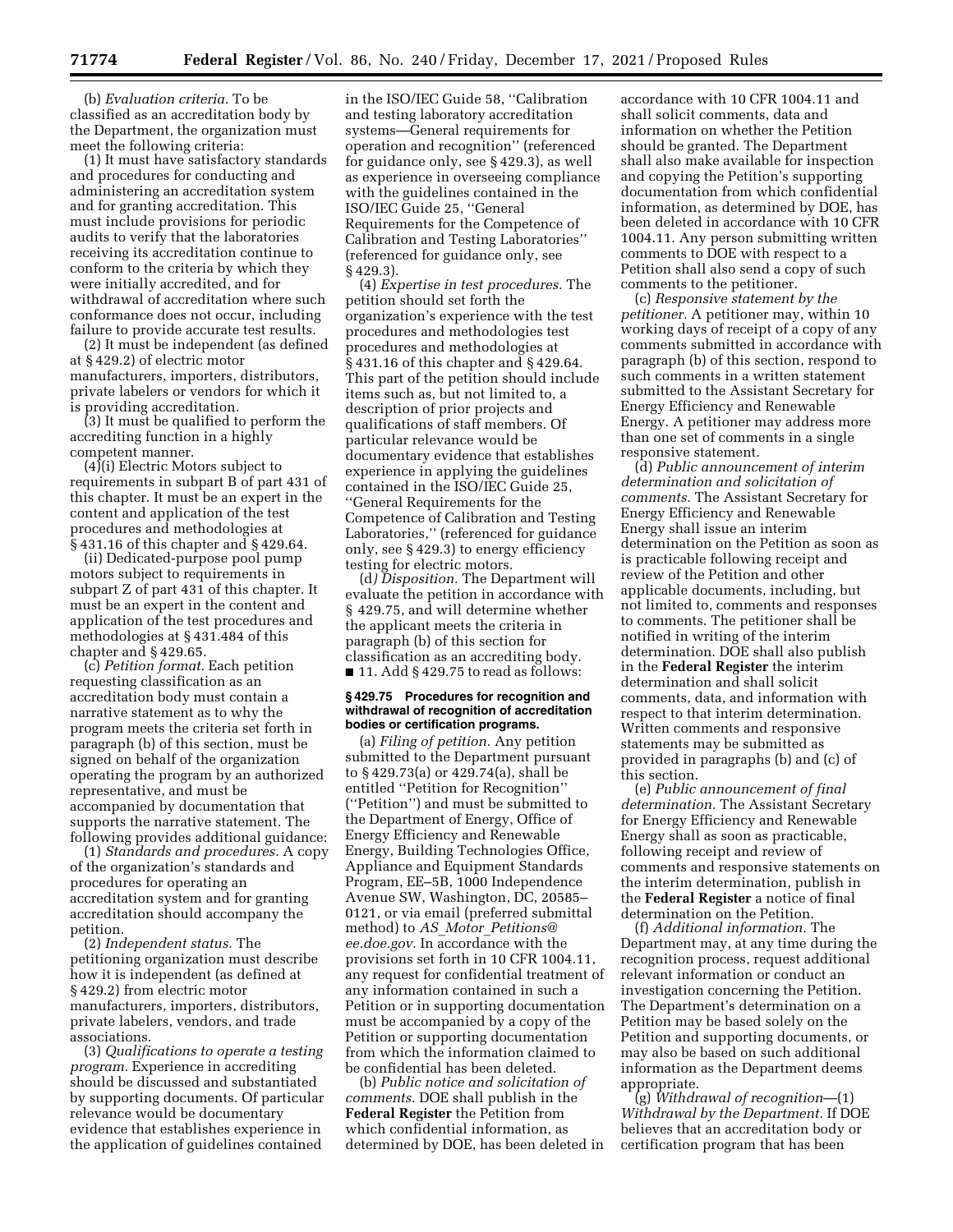recognized under § 429.73 or 429.74, respectively, is failing to meet the criteria of paragraph (b) of the section under which it is recognized, or if the certification program fails to meet the provisions at § 429.73(e), the Department will issue a Notice of Withdrawal (''Notice'') to inform such entity and request that it take appropriate corrective action(s) specified in the Notice. The Department will give the entity an opportunity to respond. In no case shall the time allowed for corrective action exceed 180 days from the date of the notice (inclusive of the 30 days allowed for

disputing the bases for DOE's notification of withdrawal). If the entity wishes to dispute any bases identified in the Notice, the entity must respond to DOE within 30 days of receipt of the Notice. If after receiving such response, or no response, the Department believes satisfactory correction has not been made, the Department will withdraw its recognition from that entity.

(2) *Voluntary withdrawal.* An accreditation body or certification program may withdraw itself from recognition by the Department by advising the Department in writing of such withdrawal. It must also advise

those that use it (for an accreditation body, the testing laboratories, and for a certification organization, the manufacturers) of such withdrawal.

(3) *Notice of withdrawal of recognition.* The Department will publish in the **Federal Register** a notice of any withdrawal of recognition that occurs pursuant to this paragraph.

■ 12. Add appendix B to subpart B of part 429 to read as follows:

**Appendix B to Subpart B of Part 429— Nominal Full-Load Efficiency Table for Electric Motors** 

| 99.0 | 96.5 | 88.5 | 68   | 36.5 |
|------|------|------|------|------|
| 98.9 | 96.2 | 87.5 | 66   | 34.5 |
| 98.8 | 95.8 | 86.5 | 64   |      |
| 98.7 | 95.4 | 85.5 |      |      |
| 98.6 | 95   | 84   |      |      |
| 98.5 | 94.5 | 82.5 |      |      |
| 98.4 |      | 81.5 | 55   |      |
| 98.2 | 93.6 | 80   | 52.5 |      |
| 98   | 93   | 78.5 | 50.5 |      |
|      | 92.4 |      |      |      |
| 97.6 |      | 75.5 |      |      |
|      | 91   |      |      |      |
| 97.1 |      | 70   |      |      |
| 96.8 | 89.5 |      | 38.5 |      |

# **PART 431—ENERGY EFFICIENCY PROGRAM FOR CERTAIN COMMERCIAL AND INDUSTRIAL EQUIPMENT**

■ 13. The authority citation for part 431 continues to read as follows:

**Authority:** 42 U.S.C. 6291–6317; 28 U.S.C. 2461 note.

■ 14. Section 431.12 is amended by: ■ a. Revising the definitions of: "Airover electric motor'', ''Basic model'', ''Definite purpose motor'', ''Definite purpose electric motor'', ''Electric motor with encapsulated windings'', ''Electric motor with moisture resistant windings'', ''Electric motor with sealed windings'', ''General purpose electric motor'', ''General purpose electric motor (subtype I)'', ''General purpose electric motor (subtype II)'', ''IEC Design H motor'', ''IEC Design N motor'', ''Inverter-capable electric motor'', ''Inverter-only electric motor'', ''Liquidcooled electric motor'', ''NEMA Design A motor'', ''NEMA Design B motor'', ''NEMA Design C motor'', and ''Nominal full-load efficiency'';

■ b. Adding in alphabetical order definitions for: ''Breakdown torque'', ''Equipment class'', ''IEC Design HE'', ''IEC Design HEY'', ''IEC Design HY'', ''IEC Design NE'', ''IEC Design NEY'', ''IEC Design NY'', ''Inverter'', ''Rated frequency'', ''Rated load'', and ''Rated voltage''.

The revisions and additions read as follows:

### **§ 431.12 Definitions.**

\* \* \* \* \* *Air-over electric motor* means an electric motor that does not reach thermal equilibrium (or thermal stability) during a rated load temperature test according to section 2 of appendix B, without the application of forced cooling by a free flow of air from an external device not mechanically connected to the motor.

\* \* \* \* \* *Basic model* means all units of electric motors manufactured by a single manufacturer, that are within the same equipment class, have electrical characteristics that are essentially identical, and do not have any differing physical or functional characteristics that affect energy consumption or efficiency.

\* \* \* \* \*

*Breakdown torque* means the maximum torque that an electric motor will develop with rated voltage and frequency applied without an abrupt drop in speed. The breakdown torque is the local maximum of the torque-speed plot of the motor, closest to the synchronous speed of the motor.

\* \* \* \* \* *Definite purpose motor* means any electric motor that cannot be used in most general purpose applications and is designed either:

(1) To standard ratings with standard operating characteristics or standard mechanical construction for use under service conditions other than usual, such as those specified in NEMA MG1– 2016 with 2018 Supplements, paragraph 14.3, ''Unusual Service Conditions,'' (incorporated by reference, see § 431.15); or

(2) For use on a particular type of application.

*Definite purpose electric motor* means any electric motor that cannot be used in most general purpose applications and is designed either:

(1) To standard ratings with standard operating characteristics or standard mechanical construction for use under service conditions other than usual, such as those specified in NEMA MG1– 2016 with 2018 Supplements, paragraph 14.3, ''Unusual Service Conditions,'' (incorporated by reference, see § 431.15); or

(2) For use on a particular type of application.

\* \* \* \* \*

*Electric motor with encapsulated windings* means an electric motor capable of passing the conformance test for water resistance described in NEMA MG 1–2016 with 2018 Supplements, paragraph 12.62 (incorporated by reference, see § 431.15).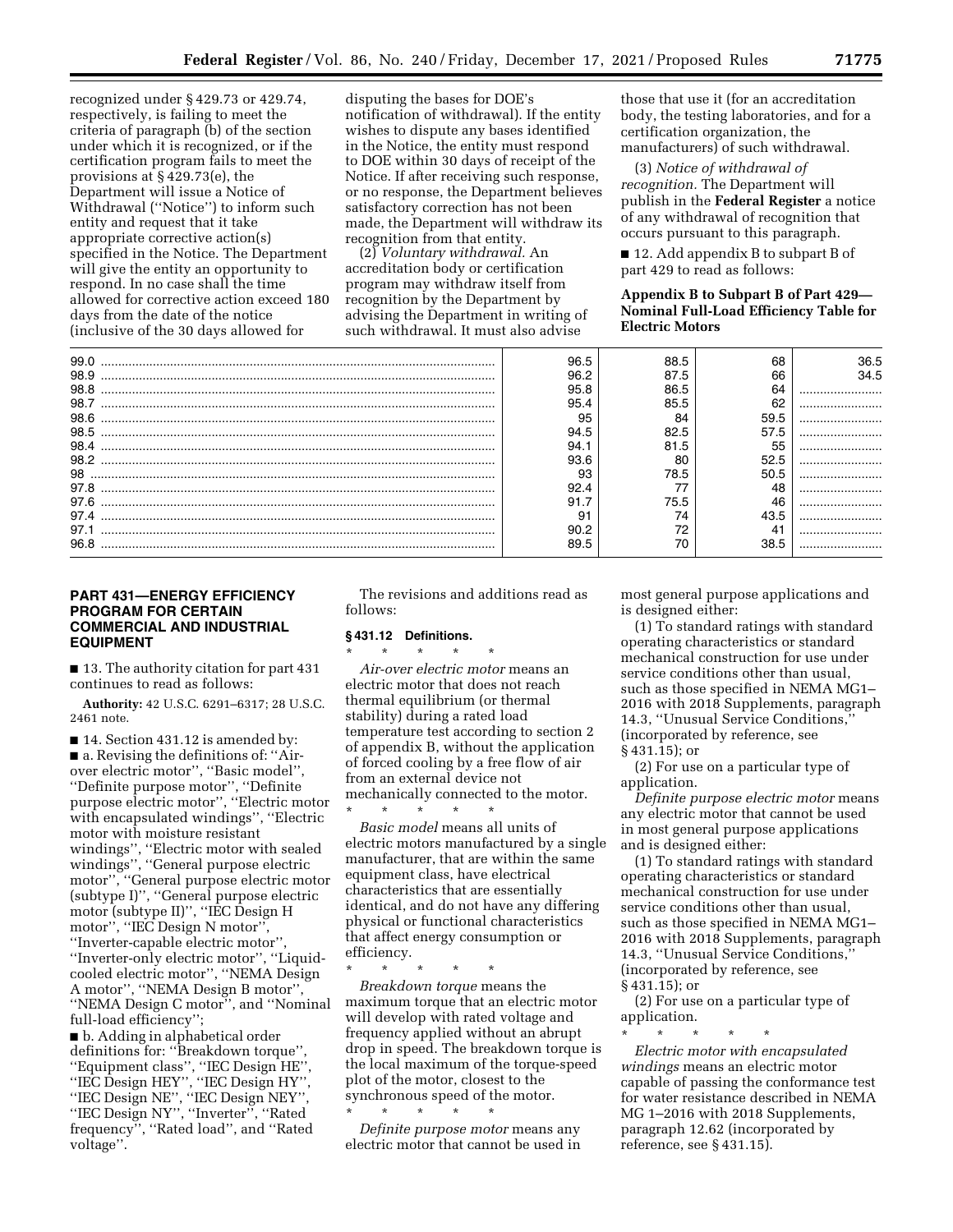*Electric motor with moisture resistant windings* means an electric motor that is capable of passing the conformance test for moisture resistance generally described in NEMA MG 1–2016 with 2018 Supplements, paragraph 12.63 (incorporated by reference, see § 431.15).

*Electric motor with sealed windings*  means an electric motor capable of passing the conformance test for water resistance described in NEMA MG 1– 2016 with 2018 Supplements, paragraph 12.62 (incorporated by reference, see § 431.15).

\* \* \* \* \* *Equipment class* means one of the combinations of an electric motor's horsepower (or standard kilowatt equivalent), number of poles, and open or enclosed construction, with respect to a category of electric motor for which § 431.25 prescribes nominal full-load efficiency standards.

\* \* \* \* \*

*General purpose electric motor* means any electric motor that is designed in standard ratings with either:

(1) Standard operating characteristics and mechanical construction for use under usual service conditions, such as those specified in NEMA MG1–2016 with 2018 Supplements, paragraph 14.2, ''Usual Service Conditions,'' (incorporated by reference, see § 431.15) and without restriction to a particular application or type of application; or

(2) Standard operating characteristics or standard mechanical construction for use under unusual service conditions, such as those specified in NEMA MG1– 2016 with 2018 Supplements, paragraph 14.3, ''Unusual Service Conditions,'' (incorporated by reference, see § 431.15) or for a particular type of application, and which can be used in most general purpose applications.

*General purpose electric motor (subtype I)* means a general purpose electric motor that:

(1) Is a single-speed, induction motor; (2) Is rated for continuous duty (MG1)

operation or for duty type S1 (IEC); (3) Contains a squirrel-cage (MG1) or cage (IEC) rotor;

(4) Has foot-mounting that may include foot-mounting with flanges or detachable feet;

(5) Is built in accordance with NEMA T-frame dimensions or their IEC metric equivalents, including a frame size that is between two consecutive NEMA frame sizes or their IEC metric equivalents;

(6) Has performance in accordance with NEMA Design A (MG1) or B (MG1) characteristics or equivalent designs such as IEC Design N (IEC);

(7) Operates on polyphase alternating current 60-hertz sinusoidal power, and:

(i) Is rated at 230 or 460 volts (or both) including motors rated at multiple voltages that include 230 or 460 volts (or both), or

(ii) Can be operated on 230 or 460 volts (or both); and

(8) Includes, but is not limited to, explosion-proof construction.

*Note to definition of General purpose electric motor (subtype I*): References to ''MG1'' above refer to NEMA Standards Publication MG1–2016 with 2018 Supplements (incorporated by reference in § 431.15). References to ''IEC'' above refer to IEC 60034–1, 60034–12:2016, 60050–411, and 60072–1 (incorporated by reference in § 431.15), as applicable.

*General purpose electric motor (subtype II)* means any general purpose electric motor that incorporates design elements of a general purpose electric motor (subtype I) but, unlike a general purpose electric motor (subtype I), is configured in one or more of the following ways:

(1) Is built in accordance with NEMA U-frame dimensions as described in NEMA MG1–1967 (incorporated by reference, see § 431.15) or in accordance with the IEC metric equivalents, including a frame size that is between two consecutive NEMA frame sizes or their IEC metric equivalents;

(2) Has performance in accordance with NEMA Design C characteristics as described in MG1 or an equivalent IEC design(s) such as IEC Design H;

(3) Is a close-coupled pump motor;

(4) Is a footless motor;

(5) Is a vertical solid shaft normal thrust motor (as tested in a horizontal configuration) built and designed in a manner consistent with MG1;

(6) Is an eight-pole motor (900 rpm); or

(7) Is a polyphase motor with a voltage rating of not more than 600 volts, is not rated at 230 or 460 volts (or both), and cannot be operated on 230 or 460 volts (or both).

*Note to definition of General purpose electric motor (subtype II):* With the exception of the NEMA Motor Standards MG1–1967 (incorporated by reference in § 431.15), references to ''MG1'' above refer to NEMA MG1–2016 with 2018 Supplements (incorporated by reference in § 431.15). References to ''IEC'' above refer to IEC 60034–1, 60034–12, 60050–411, and 60072–1 (incorporated by reference in § 431.15), as applicable.

\* \* \* \* \* *IEC Design H motor* means an electric motor that:

(1) Is an induction motor designed for use with three-phase power;

(2) Contains a cage rotor;

- (3) Is capable of direct-on-line starting (4) Has 4, 6, or 8 poles;
- (5) Is rated from  $0.12$  kW to 1,600 kW

at a frequency of 60 Hz; and (6) Conforms to sections 9.1, 9.2, and

9.3 of the IEC 60034–12:2016 (incorporated by reference, see § 431.15) specifications for starting torque, locked rotor apparent power, and starting requirements, respectively.

*IEC Design HE* means an electric motor that:

(1) Is an induction motor designed for use with three-phase power;

(2) Contains a cage rotor;

(3) Is capable of direct-on-line starting

(4) Has 4, 6, or 8 poles;

(5) Is rated from 0.12 kW to 1,600 kW at a frequency of 60 Hz; and

(6) Conforms to section 9.1, Table 3, and section 9.3 of the IEC 60034– 12:2016 (incorporated by reference, see

§ 431.15) specifications for starting

torque, locked rotor apparent power, and starting requirements, respectively.

*IEC Design HEY* means an electric motor that:

(1) Is an induction motor designed for use with three-phase power;

(2) Contains a cage rotor;

(3) Is capable of direct-on-line starting

(4) Has 4, 6, or 8 poles;

(5) Is rated from 0.12 kW to 1,600 kW at a frequency of 60 Hz; and

(6) Conforms to section 5.7, Table 3 and section 9.3 of the IEC 60034– 12:2016 (incorporated by reference, see § 431.15) specifications for starting torque, locked rotor apparent power,

and starting requirements, respectively. *IEC Design HY* means an electric motor that:

(1) Is an induction motor designed for use with three-phase power;

(2) Contains a cage rotor;

(3) Is capable of direct-on-line starting

(4) Has 4, 6, or 8 poles;

(5) Is rated from 0.12 kW to 1,600 kW at a frequency of 60 Hz; and

(6) Conforms to section 5.7, section 9.2 and section 9.3 of the IEC 60034– 12:2016 (incorporated by reference, see § 431.15) specifications for starting

torque, locked rotor apparent power,

and starting requirements, respectively.

*IEC Design N motor* means an electric motor that:

(1) Is an induction motor designed for use with three-phase power;

(2) Contains a cage rotor;

(3) Is capable of direct-on-line starting;

(4) Has 2, 4, 6, or 8 poles;

(5) Is rated from 0.12 kW to 1,600 kW at a frequency of 60 Hz; and

(6) Conforms to sections 6.1, 6.2, and 6.3 of the IEC 60034–12:2016

(incorporated by reference, see § 431.15)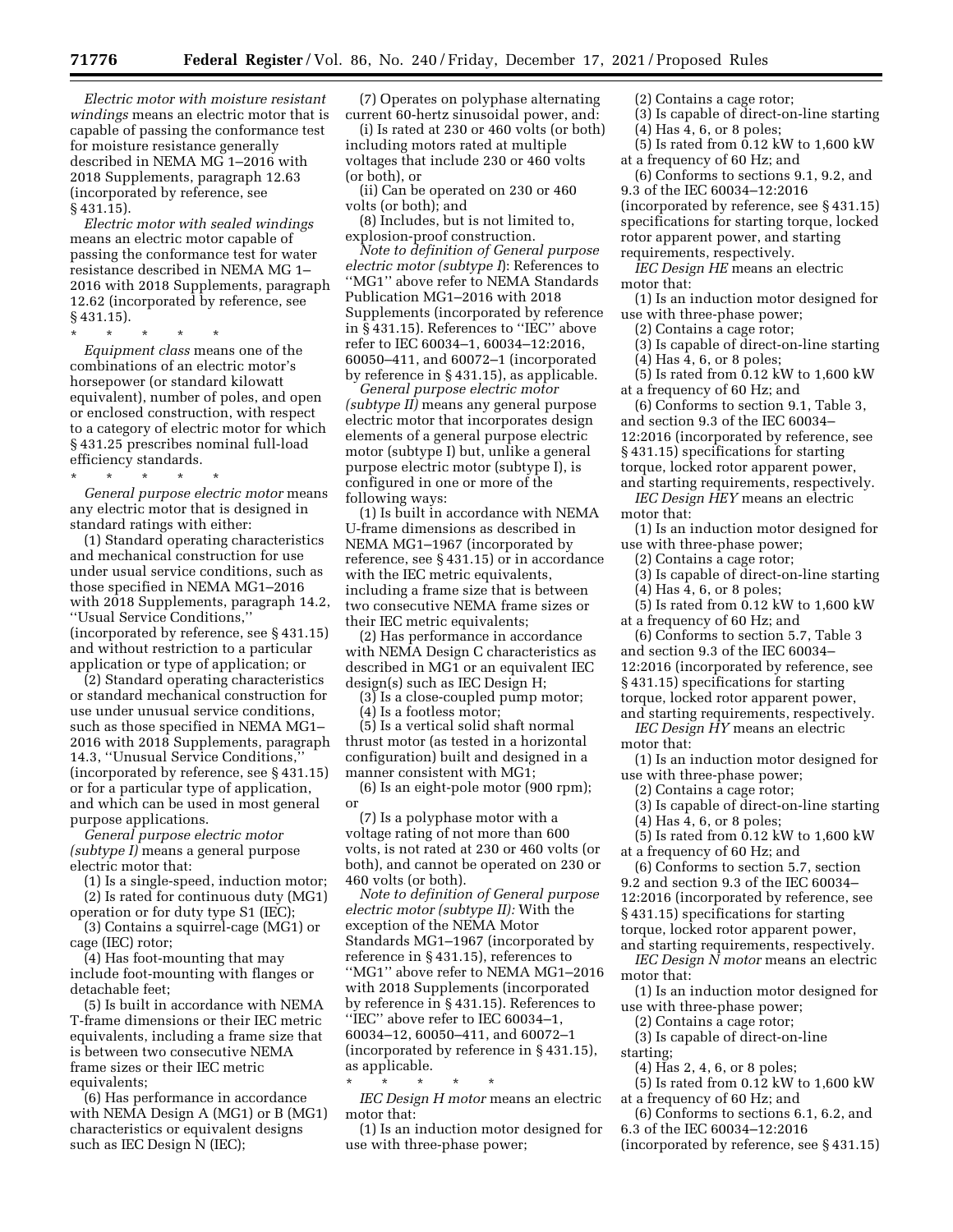specifications for torque characteristics, locked rotor apparent power, and starting requirements, respectively. If a motor has an increased safety designation of type 'e', the locked rotor apparent power shall be in accordance with the appropriate values specified in IEC 60079–7:2015 (incorporated by reference, see § 431.15).

*IEC Design NE* means an electric motor that:

(1) Is an induction motor designed for use with three-phase power;

(2) Contains a cage rotor;

(3) Is capable of direct-on-line starting

(4) Has 2, 4, 6, or 8 poles; (5) Is rated from 0.12 kW to 1,600 kW at a frequency of 60 Hz; and

(6) Conforms to section 6.1, Table 3 and section 6.3 of the IEC 60034– 12:2016 (incorporated by reference, see § 431.15) specifications for starting torque, locked rotor apparent power, and starting requirements, respectively.

*IEC Design NEY* means an electric motor that:

(1) Is an induction motor designed for use with three-phase power;

(2) Contains a cage rotor;

(3) Is capable of direct-on-line starting

(4) Has 2, 4, 6, or 8 poles; (5) Is rated from 0.12 kW to 1,600 kW

at a frequency of 60 Hz; and (6) Conforms to section 5.4, Table 3 and section 6.3 of the IEC 60034– 12:2016 (incorporated by reference, see § 431.15) specifications for starting torque, locked rotor apparent power,

and starting requirements, respectively. *IEC Design NY* means an electric motor that:

(1) Is an induction motor designed for use with three-phase power;

(2) Contains a cage rotor;

(3) Is capable of direct-on-line starting

(4) Has 2, 4, 6, or 8 poles;

(5) Is rated from 0.12 kW to 1,600 kW at a frequency of 60 Hz; and

(6) Conforms to section 5.4, section 6.2 and section 6.3 of the IEC 60034– 12:2016 (incorporated by reference, see § 431.15) specifications for starting torque, locked rotor apparent power, and starting requirements, respectively. \* \* \* \* \*

*Inverter* means an electronic device that converts an input AC or DC power into a controlled output AC or DC voltage or current. An inverter may also be called a converter.

*Inverter-capable electric motor* means an electric motor designed to be directly connected to AC sinusoidal or DC power, but that is also capable of continuous operation on an inverter drive over a limited speed range and associated load.

*Inverter-only electric motor* means an electric motor that is capable of

continuous operation solely with an inverter, and is not designed for operation when directly connected to AC sinusoidal or DC power supply.

\* \* \* \* \* *Liquid-cooled electric motor* means a motor that is cooled by liquid circulated using a designated cooling apparatus such that the liquid or liquid-filled conductors come into direct contact with the parts of the motor, but is not submerged in a liquid during operation.

\* \* \* \* \* *NEMA Design A motor* means a squirrel-cage motor that:

(1) Is designed to withstand fullvoltage starting and developing lockedrotor torque as shown in NEMA MG 1– 2016 with 2018 Supplements, paragraph 12.38.1 (incorporated by reference, see § 431.15);

(2) Has pull-up torque not less than the values shown in NEMA MG 1–2016 with 2018 Supplements, paragraph 12.40.1;

(3) Has breakdown torque not less than the values shown in NEMA MG 1– 2016 with 2018 Supplements, paragraph 12.39.1;

(4) Has a locked-rotor current higher than the values shown in NEMA MG 1– 2016 with 2018 Supplements, paragraph 12.35.1 for 60 hertz and NEMA MG 1– 2016 with 2018 Supplements, paragraph 12.35.2 for 50 hertz; and

(5) Has a slip at rated load of less than 5 percent for motors with fewer than 10 poles.

*NEMA Design B motor* means a squirrel-cage motor that is:

(1) Designed to withstand full-voltage starting;

(2) Develops locked-rotor, breakdown, and pull-up torques adequate for general application as specified in sections 12.38, 12.39 and 12.40 of NEMA MG 1– 2016 with 2018 Supplements (incorporated by reference, see § 431.15);

(3) Draws locked-rotor current not to exceed the values shown in section 12.35.1 for 60 hertz and 12.35.2 for 50 hertz of NEMA MG 1–2016 with 2018 Supplements; and

(4) Has a slip at rated load of less than 5 percent for motors with fewer than 10 poles.

*NEMA Design C motor* means a squirrel-cage motor that:

(1) Is Designed to withstand fullvoltage starting and developing lockedrotor torque for high-torque applications up to the values shown in NEMA MG 1–2016 with 2018 Supplements, paragraph 12.38.2 (incorporated by reference, see § 431.15);

(2) Has pull-up torque not less than the values shown in NEMA MG 1–2016 with 2018 Supplements, paragraph 12.40.2;

(3) Has breakdown torque not less than the values shown in NEMA MG 1– 2016 with 2018 Supplements, paragraph 12.39.2;

(4) Has a locked-rotor current not to exceed the values shown in NEMA MG 1–2016 with 2018 Supplements, paragraphs 12.35.1 for 60 hertz and 12.35.2 for 50 hertz; and

(5) Has a slip at rated load of less than 5 percent.

*Nominal full-load efficiency* means, with respect to an electric motor, a representative value of efficiency selected from the ''nominal efficiency'' column of Table 12–10, NEMA MG 1– 2016 with 2018 Supplements, (incorporated by reference, see § 431.15), that is not greater than the average full-load efficiency of a population of motors of the same design.

\* \* \* \* \* *Rated frequency* means 60 Hz. *Rated load (*or *full load, full rated load,* or *rated full load)* means the rated output power of an electric motor.

*Rated voltage* means the input voltage of a motor or inverter used when making representations of the performance characteristics of a given electric motor and selected by the motor's manufacturer to be used for testing the motor's efficiency.

\* \* \* \* \* ■ 15. Section 431.15 is amended by: ■ a. In paragraph (a), removing the text ''*[fedreg.legal@nara.gov](mailto:fedreg.legal@nara.gov)*'' and adding, in its place, the text ''*[fr.inspection@](mailto:fr.inspection@nara.gov) [nara.gov](mailto:fr.inspection@nara.gov)*'';

■ b. Revising paragraph (b)(1) and adding paragraph (b)(2);

■ c. Revising paragraphs (c)(3) and (4)

and adding paragraphs (c)(8) and (9);

■ d. Revising paragraph (d)(1) and

adding paragraph (d)(2); e. Revising paragraph (e)(1); and

 $\blacksquare$  f. Revising paragraph (f)(1);

The revisions and additions read as follows:

# **§ 431.15 Materials incorporated by reference.**

\* \* \* \* \*

(b) \* \* \* (1) CSA C390–10 (R2019), (''CSA C390–10''), ''Test methods, marking requirements, and energy efficiency levels for three-phase induction motors'', March 2010, IBR approved for appendix B to this subpart.

(2) CSA C747–09 (R2019), (''CSA C747–09''), ''Energy efficiency test methods for small motors'', October 2009, IBR approved for appendix B to this subpart.

 $(c) *$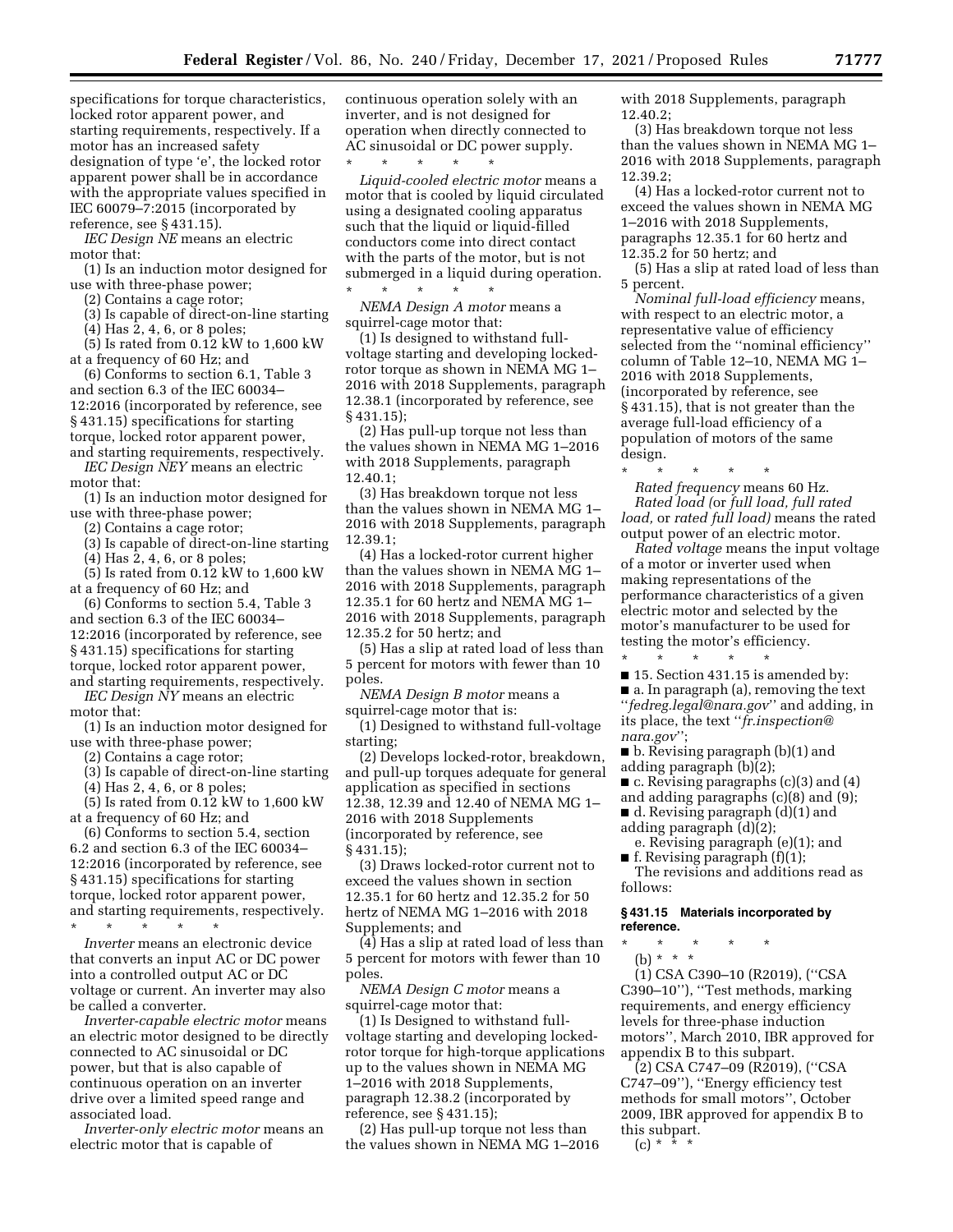(3) IEC 60034–2–1:2014, Rotating electrical machines—Part 2–1: Standard methods for determining losses and efficiency from tests (excluding machines for traction vehicles), Edition 2.0 2014–06, IBR approved for § 431.12 and appendix B to this subpart.

(4) IEC 60034–12:2016, Rotating Electrical Machines, Part 12: Starting Performance of Single-Speed Three-Phase Cage Induction Motors, Edition 3.0 2016–11, IBR approved for § 431.12. \* \* \* \* \*

(8) IEC 60079–7:2015, Explosive atmospheres—Part 7: Equipment protection by increased safety ''e'', Edition 5.0 2015–06, IBR approved for § 431.12.

(9) IEC 61800–9–2:2017, ''Adjustable speed electrical power drive systems— Part 9–2: Ecodesign for power drive systems, motor starters, power electronics and their driven applications—Energy efficiency indicators for power drive systems and motor starters'', Edition 1.0, March 2017, IBR approved for appendix B to this subpart.

(d) \* \* \*

(1) IEEE 112–2017, IEEE Standard Test Procedure for Polyphase Induction Motors and Generators, approved December 6, 2017, IBR approved for § 431.12 and appendix B to this subpart.

(2) IEEE 114–2010, ''Test Procedure for Single-Phase Induction Motors'' approved September 30, 2010, IBR approved for appendix B to this subpart.  $(e) * * * *$ 

(1) NEMA Standards Publication MG 1–2016, (''NEMA MG 1–2016 with 2018 Supplements'') American National Standard for Motors and Generators, ANSI approved June 1, 2018. IBR approved for § 431.12 and appendix B to this subpart.

- \* \* \* \* \*
- (f) \* \* \* (1) NFPA 20, Standard for the Installation of Stationary Pumps for Fire Protection, 2019 Edition, ANSIapproved May 24, 2018. IBR approved for § 431.12.
- \* \* \* \* \*

# **§§ 431.14 and 431.17 [Removed and Reserved]**

■ 16. Remove and reserve §§ 431.14 and 431.17.

# **§§ 431.19—431.21 [Removed]**

■ 17. Remove §§ 431.19 through 431.21. ■ 18. Section 431.25 is amended by: ■ a. Revising the introductory text for paragraphs  $(a)$ ,  $(c)$ , and  $(d)$ ;

- b. Revising paragraph (g)(9);
- c. Revising the introductory text for

paragraph (h) and Table 5 heading; and ■ d. Revising the introductory text for paragraph (i) and Table 6 heading.

The revisions read as follows:

### **§ 431.25 Energy conservation standards and effective dates.**

(a) Except as provided for fire pump electric motors in paragraph (b) of this section, each general purpose electric motor (subtype I) with a power rating of 1 horsepower or greater, but not greater than 200 horsepower, including a NEMA Design B or an equivalent IEC Design N, NE, NEY, or NY motor that is a general purpose electric motor (subtype I), manufactured (alone or as a component of another piece of equipment) on or after December 19, 2010, but before June 1, 2016, shall have a nominal full-load efficiency that is not less than the following:

\* \* \* \* \*

(c) Except as provided for fire pump electric motors in paragraph (b) of this section, each general purpose electric motor (subtype II) with a power rating of 1 horsepower or greater, but not greater than 200 horsepower, including a NEMA Design B or an equivalent IEC Design N, NE, NEY, or NY motor that is a general purpose electric motor (subtype II), manufactured (alone or as a component of another piece of equipment) on or after December 19, 2010, but before June 1, 2016, shall have a nominal full-load efficiency that is not less than the following:

\* \* \* \* \* (d) Each NEMA Design B or an equivalent IEC Design N, NE, NEY, or NY motor that is a general purpose electric motor (subtype I) or general purpose electric motor (subtype II), excluding fire pump electric motors, with a power rating of more than 200 horsepower, but not greater than 500 horsepower, manufactured (alone or as a component of another piece of equipment) on or after December 19, 2010, but before June 1, 2016 shall have a nominal full-load efficiency that is not less than the following:

\* \* \* \* \* (g) \* \* \* (9) Meet all of the performance

requirements of one of the following motor types: A NEMA Design A, B, or C motor or an IEC Design N, NE, NEY, NY or H, HE, HEY, HY motor.

\* \* \* \* \* (h) Starting on June 1, 2016, each NEMA Design A motor, NEMA Design B motor, and IEC Design N, NE, NEY, or NY motor that is an electric motor meeting the criteria in paragraph (g) of this section and with a power rating from 1 horsepower through 500 horsepower, but excluding fire pump electric motors, manufactured (alone or as a component of another piece of

equipment) shall have a nominal fullload efficiency of not less than the following:

**Table 5—Nominal Full-Load Efficiencies of NEMA Design A, NEMA Design B and IEC Design N, NE, NEY or NY Motors (Excluding Fire Pump Electric Motors) at 60 Hz** 

\* \* \* \* \* (i) Starting on June 1, 2016, each NEMA Design C motor and IEC Design H, HE, HEY, or HY motor that is an electric motor meeting the criteria in paragraph (g) of this section and with a power rating from 1 horsepower through 200 horsepower manufactured (alone or as a component of another piece of equipment) shall have a nominal fullload efficiency that is not less than the following:

# **Table 6—Nominal Full-Load Efficiencies of NEMA Design C and IEC Design H, HE, HEY or HY Motors at 60 Hz**

\* \* \* \* \* ■ 19. Amend § 431.31 by revising paragraph (a)(1)(i) to read as follows:

**§ 431.31 Labeling requirements.** 

- (a) \* \* \*
- $(1) * * * *$

(i) The motor's nominal full-load efficiency (as of the date of manufacture), derived from the motor's average full-load efficiency as determined pursuant to this subpart or the motor's average full-load efficiency; and

\* \* \* \* \* ■ 20. Appendix B to subpart B of part 431 is revised to read as follows:

# **Appendix B to Subpart B of Part 431— Uniform Test Method for Measuring the Efficiency of Electric Motors**

**Note:** For manufacturers conducting tests of motors for which energy conservation standards are provided at 10 CFR 431.25, manufacturers must conduct such test in accordance with this appendix.

For any other electric motor type that is not currently covered by the energy conservation standards at 10 CFR 431.25, manufacturers of this equipment will need to test in accordance with this appendix 180 days after the effective date of the final rule adopting energy conservation standards for such motor.

### *0. Incorporation by Reference*

In § 431.15, DOE incorporated by reference the entire standard for CSA C390–10, CSA C747–09, IEC 60034–2– 1:2014, IEC 60034–1:2010, IEC 60051– 1:2016, IEC 61800–9–2:2017, IEEE 112– 2017, IEE 114–2010, and NEMA MG 1–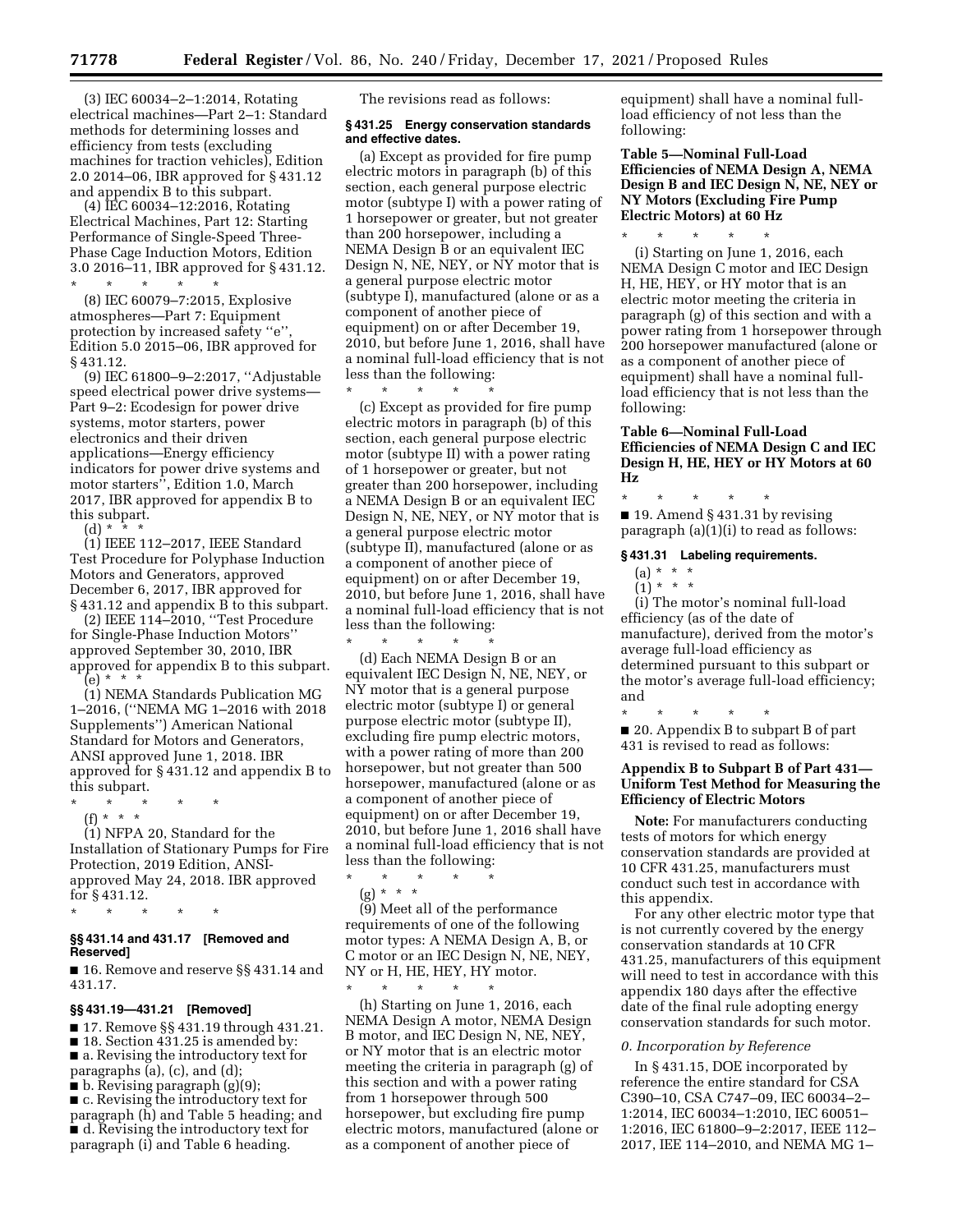2016 with 2018 Supplements; however, only enumerated provisions of those documents are applicable as follows:

- 0.1. CSA C390–10
- 0.1.1. Section 1.3 ''Scope,'' as specified in section 2.1.1 and 2.4.3.2 of this appendix;
- 0.1.2. Section 3.1 ''Definitions,'' as specified in section 2.1.1 and 2.4.3.2 of this appendix;
- 0.1.3. Section 5 ''General test requirements—Measurements,'' as specified in section 2(1) of this appendix;
- 0.1.4. Section 7 ''Test method,'' as specified in section 2.1.1 and 2.4.3.2 of this appendix;
- 0.1.5. Table 1 ''Resistance measurement time delay,'' as specified in section 2.1.1 and 2.4.3.2 of this appendix;
- 0.1.6. Annex B ''Linear regression analysis,'' as specified in section 2.1.1 and 2.4.3.2 of this appendix; and
- 0.1.7. Annex C ''Procedure for correction of dynamometer torque readings'' as specified in section 2.1.1 and 2.4.3.2 of this appendix.
- 0.2. CSA C747–09
- 0.2.1 Section 1.6 ''Scope'' as specified in section 2.4.1.2 and 2.4.2.2 of this appendix;
- 0.2.2. Section 3 ''Definitions'' as specified in section 2.4.1.2 and 2.4.2.2 of this appendix;
- 0.2.3. Section 5 ''General test requirements'' as specified in section 2.4.1.2 and 2.4.2.2 of this appendix; and
- 0.2.4. Section 6 ''Test method'' as specified in section 2.4.1.2 and 2.4.2.2 of this appendix.
- 0.3. IEC 60034–2–1:2014
- 0.3.1. Method 2–1–1A as specified in section 2.4.1.3 and 2.4.2.3 of this appendix;
- 0.3.2. Method 2–1–1B as specified in section 2.1.2 and 2.4.3.3 of this appendix;
- 0.3.3. Section 3 ''Terms and definitions'' as specified in sections 2.1.2, 2.4.1.3, 2.4.2.3, 2.4.3.3, and 2.5.1 of this appendix;
- 0.3.4. Section 4 ''Symbols and abbreviations'' as specified in sections 2.1.2, 2.4.1.3, 2.4.2.3, 2.4.3.3 and 2.5.1 of this appendix;
- 0.3.5. Section 5 ''Basic requirements'' as specified in sections 2.1.2, 2.4.1.3, 2.4.2.3, 2.4.3.3, and 2.5.1 of this appendix;
- 0.3.6. Section 6.1.2 ''Method 2–1–1A— Direct measurement of input and output'' (except Section 6.1.2.2, ''Test Procedure'') as specified in section 2.4.1.3 and 2.4.2.3 of this appendix;
- 0.3.7. Section 6.1.3 ''Method 2–1–1B— Summations of losses, additional load

losses according to the method of residual losses'' as specified in section 2.1.2 and 2.4.3.3 of this appendix; and

- 0.3.8. Section 7.1. ''Preferred Testing Methods'' as specified in section 2.5.1 of this appendix;
- 0.3.9. Annex D, ''Test report template for 2–1–1B'' as specified in section 2.1.2 and 2.4.3.3 of this appendix.
- 0.4. IEC 61800–9–2:2017
- 0.4.1. Section 3 ''Terms, definitions, symbols, and abbreviated terms'' as specified in section 2.5.3 of this appendix;
- 0.4.2. Section 7.7.2, ''Input-output measurement of PDS losses'' as specified in section 2.5.3 of this appendix;
- 0.4.3. Section 7.7.3.1, ''General'' as specified in section 2.5.3 of this appendix;
- 0.4.4. Section 7.7.3.2. ''Power analyser and transducers'' as specified in section 2.5.3 of this appendix;
- 0.4.5. Section 7.7.3.3, ''Mechanical Output of the motor'' as specified in section 2.5.3 of this appendix;
- 0.4.6. Section 7.7.3.5, ''PDS loss determination according to inputoutput method'' as specified in section 2.5.3 of this appendix;
- 0.4.7. Section 7.10 ''Testing Conditions for PDS testing'' as specified in section 2.5.3 of this appendix.
- 0.5. IEC 60034–1:2010
- 0.5.1. Section 7.2 as specified in section 2.1.2, 2.4.1.3, 2.4.2.3, and 2.4.3.3 of this appendix;
- 0.5.2. Section 8.6.2.3.3 as specified in section 2.1.2, 2.4.1.3, 2.4.2.3, and 2.4.3.3 of this appendix; and
- 0.5.3. Table 5 as specified in section 2.1.2, 2.4.1.3, 2.4.2.3, and 2.4.3.3 of this appendix.

### 0.6. IEC 60051–1:2016

0.6.1. Section 5.2 as specified in sections 2.1.2, 2.4.1.3, 2.4.2.3, and 2.4.3.3 of this appendix; and 0.6.2. [Reserved].

- 0.7. IEEE 112–2017
- 0.7.1. Test Method A as specified in section 2.4.2.1 of this appendix;
- 0.7.2. Test Method B as specified in section 2.1.3, 2.4.3.1, and section 3.8 of this appendix;
- 0.7.3. Section 3, ''General'' as specified in section 2.1.3, 2.4.2.1, and 2.4.3.1 of this appendix;
- 0.7.4. Section 4, ''Measurements'' as specified in section 2.1.3, 2.4.2.1, and 2.4.3.1 of this appendix;
- 0.7.5. Section 5, ''Machine losses and tests for losses'' as specified in section 2.1.3, 2.4.2.1, and 2.4.3.1 of this appendix;
- 0.7.6. Section 6.1, ''General'' as specified in section 2.1.3 2.4.2.1, and 2.4.3.1 of this appendix;
- 0.7.7. Section 6.3, ''Efficiency test method A—Input-output'' as specified in section 2.4.2.1 of this appendix;
- 0.7.8. Section 6.4, ''Efficiency test method B—Input-output'' as specified in section 2.1.3 and 2.4.3.1 of this appendix;
- 0.7.9. Section 9.2, ''Form A—Method A'' as specified in section 2.4.2.1 of this appendix;
- 0.7.10. Section 9.3, ''Form A2—Method A calculations'' as specified in section 2.4.2.1 of this appendix;
- 0.7.11. Section 9.4, ''Form B—Method B'' as specified in section 2.1.3, and 2.4.3.1 of this appendix; and
- 0.7.12. Section 9.5, ''Form B2—Method B calculations'' as specified in section 2.1.3 and 2.4.3.1 of this appendix.
- 0.8. IEEE 114–2010
- 0.8.1 Section 3.2, ''Test with load'' as specified in section 2.4.1.1 of this appendix;
- 0.8.2. Section 4, ''Testing Facilities as specified in section 2.4.1.1 of this appendix;
- 0.8.3. Section 5, ''Measurements'' as specified in section 2.4.1.1 of this appendix;
- 0.8.4. Section 6, ''General'' as specified in section 2.4.1.1 of this appendix;
- 0.8.5. Section 7, ''Type of loss'' as specified in section 2.4.1.1 of this appendix;
- 0.8.6. Section 8, ''Efficiency and Power Factor'' as specified in section 2.4.1.1 of this appendix;
- 0.8.7. Section 10 ''Temperature Tests'' as specified in section 2.4.1.1 of this appendix;
- 0.8.8. Annex A, Section A.3 ''Determination of Motor Efficiency'' as specified in section 2.4.1.1 of this appendix; and
- 0.8.9. Annex A, Section A.4 ''Explanatory notes for form 3, test data'' as specified in section 2.4.1.1 of this appendix.
- 0.9. NEMA MG 1–2016 With 2018 Supplements
- 0.9.1. Paragraph 12.58.1, ''Determination of Motor Efficiency and Losses'' as specified in the introductory paragraph to section 2.1 of this appendix, and
- 0.9.2. Paragraph 34.1, ''Applicable Motor Efficiency Test Methods'' as specified in section 2.2 of this appendix;
- 0.9.3. Paragraph 34.2.2 ''AO Temperature Test Procedure 2— Target Temperature with Air Flow'' as specified in section 2.2 of this appendix;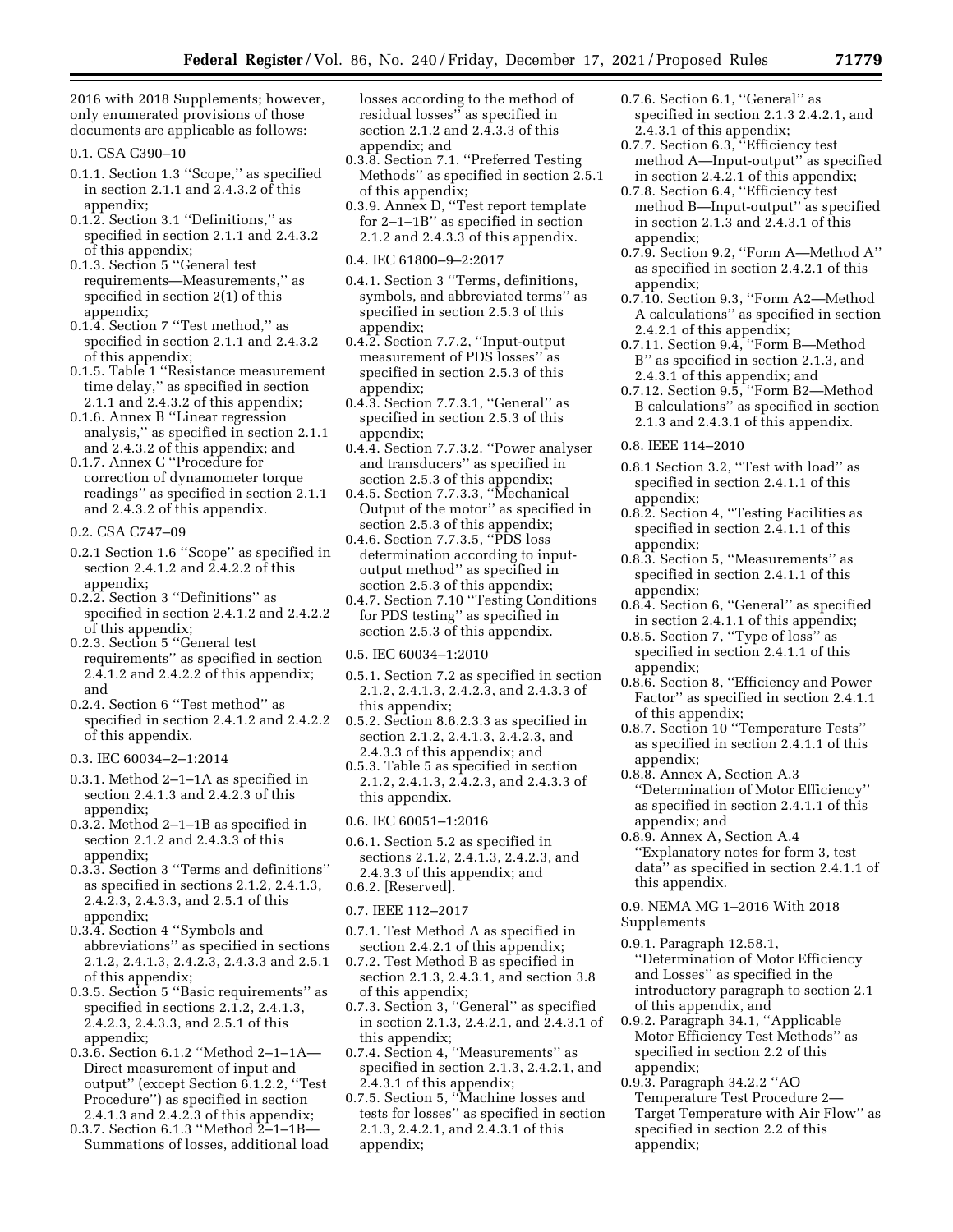0.9.4. Paragraph 34.4, ''AO Temperature Test Procedure 2—Target Temperature with Air Flow'' as specified in section 2.2 of this appendix.

In cases where there is a conflict, the language of this appendix takes precedence over those documents. Any subsequent amendment to a referenced document by the standard-setting organization will not affect the test procedure in this appendix, unless and until the test procedure is amended by DOE. Material is incorporated as it exists on the date of the approval, and a notice of any change in the material will be published in the **Federal Register**.

#### *1. Scope and Definitions*

1.1 *Scope.* The test procedure applies to the following categories of electric motors:

Electric motors that meet the criteria listed at § 431.25(g) and are not listed at § 431.25(l)(2)–(3).; Electric motors above 500 horsepower; Small non-smallelectric-motor electric motor; and Electric motors that are synchronous motors.

1.2 *Definitions.* Definitions contained in §§ 431.2 and 431.12 are applicable to this appendix, in addition to the following terms:

*Electric motor above 500 horsepower*  is defined as an electric motor having a rated horsepower above 500 and up to 750 hp that meets the criteria listed at § 431.25(g), with the exception of criteria § 431.25(g)(8), and are not listed at § 431.25(l)(2)–(3).

*Small non-small-electric-motor electric motor (*''*SNEMs*''*)* means an electric motor that:

(a) Is not a small electric motor, as defined § 431.442 and is not dedicated pool pump motors as defined at § 431.483;

(b) Is rated for continuous duty (MG 1) operation or for duty type S1 (IEC);

(c) Is capable of Operating on polyphase or single-phase alternating current 60-hertz (Hz) sinusoidal line power (with or without an inverter);

(d) Is rated for 600 volts or less;

(e) Is a single-speed induction motor;

(f) Produces a rated motor horsepower greater than or equal to 0.25 horsepower (0.18 kW); and

(g) Is built in the following frame sizes: Any frame sizes if the motor operates on single-phase power; any frame size if the motor operates on polyphase power, and has a rated motor horsepower less than 1 horsepower (0.75 kW); or a two-digit NEMA frame size (or IEC metric equivalent), if the motor operates on polyphase power, has a rated motor horsepower equal to or

greater than 1 horsepower (0.75 kW), and is not an enclosed 56 NEMA frame size (or IEC metric equivalent).

*Electric Motors that are Synchronous Motors:* 

(a) Is not dedicated pool pump motors as defined at § 431.483;

(b) Is a synchronous electric motors;

(c) Is capable of operating on polyphase or single-phase alternating current 60-hertz (Hz); sinusoidal line power (with or without an inverter);

(d) Is rated 600 volts or less;

(e) Has a 2-, 4-, 6-, 8-, 10-, or 12-pole configuration;

(f) Produces at least 0.25 hp (0.18 kW) but not greater than 750 hp (559 kW).

#### *2. Test Procedures*

2.1. Test Procedures for Electric Motors that meet the criteria listed at § 431.25(g) and are not listed at § 431.25(l)(2)–(3), and electric motors above 500 horsepower.

For the purposes of this section and electric motors at or below 500 horsepower, rated output power means the mechanical output power that corresponds to the electric motor's breakdown torque, as specified in Section 12.37 and 12.39 of NEMA MG 1–2016 with 2018 Supplements. Airover electric motors must be tested in accordance with Section 2.2. Submersible electric motors must be tested in accordance with Section 2.3. Inverter-only electric motors must be tested in accordance with 2.5.

Efficiency and losses must be determined in accordance with NEMA MG 1–2016, paragraph 12.58.1, ''Determination of Motor Efficiency and Losses,'' or one of the following testing methods:

2.1.1. CSA C390–10, Section 1.3 ''Scope'', Section 3.1 ''Definitions'', Section 5 ''General test requirements— Measurements'', Section 7 ''Test method'', Table 1 ''Resistance measurement time delay'', Annex B ''Linear regression analysis'' and Annex C ''Procedure for correction of dynamometer torque readings.''

2.1.2. IEC 60034–2–1:2014, Method 2– 1–1B, Section 3 ''Terms and definitions'', Section 4 ''Symbols and abbreviations'', Section 5 ''Basic requirements'', Section 6.1.3 ''Method 2–1–1B—Summation of losses, additional load losses according to the method of residual losses'', and Annex D, ''Test report template for 2–1–1B''. The supply voltage shall be in accordance with Section 7.2 of IEC 60034–1:2010. The measured resistance at the end of the thermal test shall be determined in a similar way to the extrapolation procedure described in Section 8.6.2.3.3 of IEC 60034–1:2010,

using the shortest possible time instead of the time interval specified in Table 5 therein, and extrapolating to zero. The measuring instruments for electrical quantities shall have the equivalent of an accuracy class of 0,2 in case of a direct test and 0,5 in case of an indirect test in accordance with Section 5.2 of IEC 60051–1:2016, or

2.1.3. IEEE 112–2017, Test Method B, Input-Output With Loss Segregation, Section 3 ''General'', Section 4 ''Measurements'', Section 5 ''Machine losses and tests for losses'', Section 6.1 ''General'', Section 6.4 ''Efficiency test method B—Input-output with loss segregation'', Section 9.4 ''Form B— Method B'', and Section 9.5 ''Form B2— Method B calculations.''

### 2.2. Test Procedures for Air-Over Electric Motors

For the purposes of this section, rated output power means, for 2-digit frame sizes, the mechanical output power that corresponds to the electric motor's breakdown torque as specified in Table 10–5 of NEMA MG 1–2016 with 2018 Supplements for single-phase motors, or 140 percent of the breakdown torque values specified in Table 10–5 of NEMA MG 1–2016 with 2018 Supplements for polyphase motors. For 3-digit frame sizes, rated output power means the mechanical output power that corresponds to the electric motor's breakdown torque specified in Section 12.37 and 12.39 of NEMA MG 1–2016 with 2018 Supplements. Except noted otherwise in section 2.2.1 and 2.2.2 of this appendix, efficiency and losses of air-over electric motors must be determined in accordance with NEMA MG 1–2016 with 2018 Supplements, paragraph 34.1, ''Applicable Motor Efficiency Test Methods'', paragraph 34.2.2 ''AO Temperature Test Procedure 2—Target Temperature with Air Flow'', paragraph 34.4, ''AO Temperature Test Procedure 2—Target Temperature with Air Flow''.

2.2.1 The provisions in paragraph 34.4.1.a.1 NEMA MG 1–2016 with 2018 Supplements related to the determination of the target temperature for polyphase motors must be replaced by a single target temperature of 75 °C for all insulation classes.

2.2.2 The industry standards listed in paragraph 34.1, ''Applicable Motor Efficiency Test Methods'' must correspond to the versions incorporated by reference at § 431.15: IEEE 112–2017, IEEE 114–2010, CSA C390–10, CSA C747–09, and IEC 60034–2–1:2014. In addition, when testing in accordance with IEC 60034–2–1:2014, the additional testing instructions in section 2.1.2 of this appendix apply.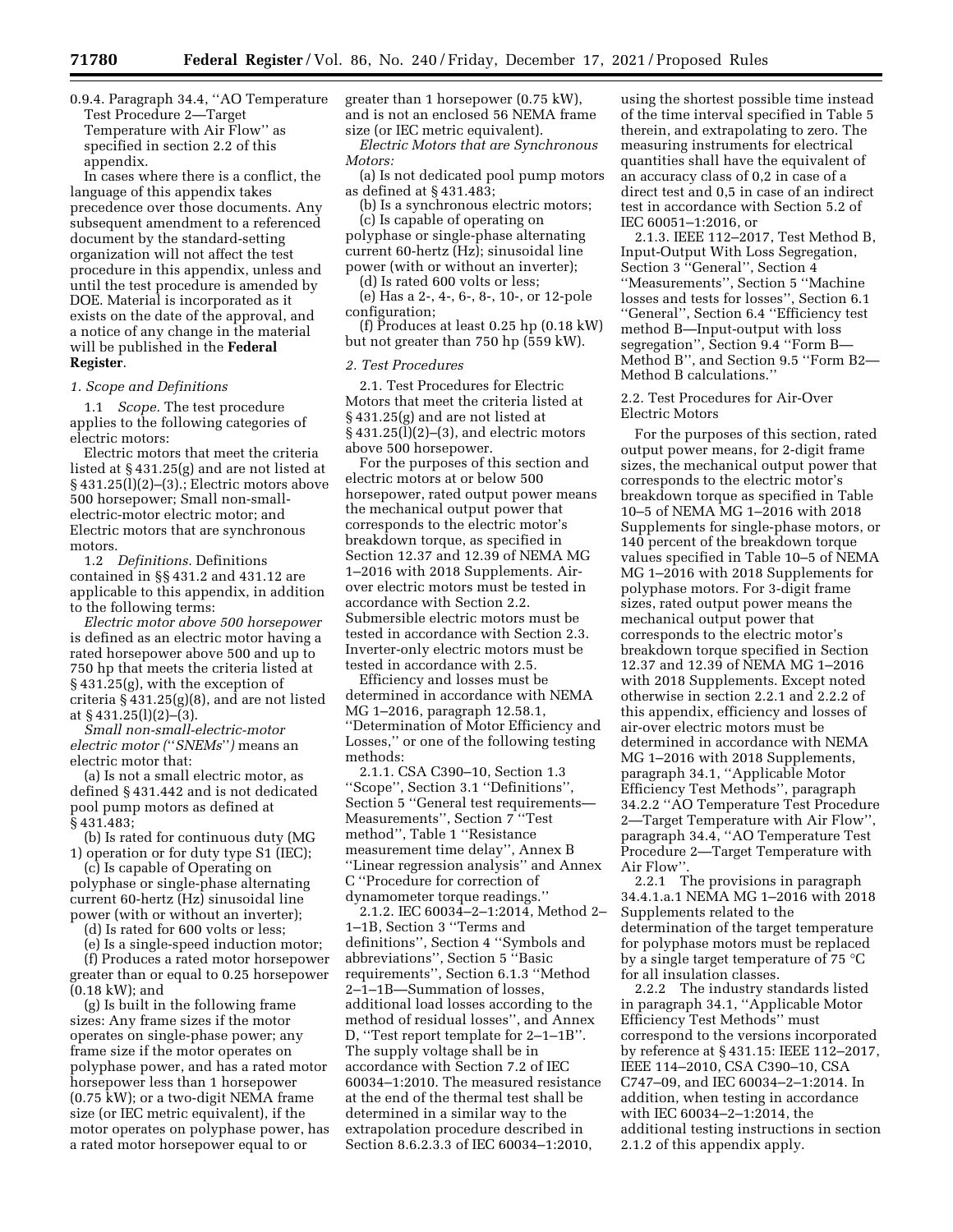2.3. Test Procedures for Submersible Electric Motors

Except noted otherwise in sections 2.3.1, 2.3.2, and 2.3.3 of this appendix, efficiency and losses of submersible electric motors must be determined in accordance with NEMA MG 1–2016 with 2018 Supplements, paragraph 34.1, ''Applicable Motor Efficiency Test Methods'', paragraph 34.2.2 ''AO Temperature Test Procedure 2—Target Temperature with Air Flow'', paragraph 34.4, ''AO Temperature Test Procedure 2—Target Temperature with Air Flow''.

2.3.1 The provisions in paragraph 34.4.1.a.1 NEMA MG 1–2016 with 2018 Supplements related to the determination of the target temperature for polyphase motors must be replaced by a single target temperature of 75 °C for all insulation classes.

2.3.2 The provisions in paragraph 34.4.2 NEMA MG 1–2016 with 2018 Supplements related to temperature detector placement must add ''If both the windings and the stator iron are inaccessible, then install temperature detector(s) on the case of the motor.''

2.3.3 The industry standards listed in paragraph 34.1, ''Applicable Motor Efficiency Test Methods'' must correspond to the versions incorporated by reference at § 431.15: IEEE 112–2017, IEEE 114–2010, CSA C390–10, CSA C747–09, and IEC 60034–2–1:2014. In addition, when testing in accordance with IEC 60034–2–1:2014, the additional testing instructions in section 2.1.2 of this appendix apply.

### 2.4. Test Procedures for SNEMs

For the purposes of this section, rated output power means, for 2-digit frame sizes, the mechanical output power that corresponds to the electric motor's breakdown torque as specified in NEMA MG 1–2016 Table 10–5 for single-phase motors or 140 percent of the breakdown torque values specified in NEMA MG 1– 2016 Table 10–5 for polyphase motors. For 3-digit frame sizes, rated output power means the mechanical output power that corresponds to the electric motor's breakdown torque specified in Section 12.37 and 12.39 of NEMA MG 1–2016. Air-over electric motors must be tested in accordance with section 2.2. Submersible electric motors must be tested in accordance with section 2.3. Inverter-only electric motors must be tested in accordance with section 2.5.

2.4.1 The efficiencies and losses of single-phase SNEMs that are not airover electric motors, submersible electric motors, or inverter-only electric motors, are determined using one of the following methods:

2.4.1.1. IEEE 114–2010, Section 3.2, ''Test with load'', Section 4, ''Testing

Facilities, Section 5, ''Measurements'', Section 6, ''General'', Section 7, ''Type of loss'', Section 8, ''Efficiency and Power Factor''; Section 10 ''Temperature Tests'', Annex A, Section A.3 ''Determination of Motor Efficiency'', Annex A, Section A.4 ''Explanatory notes for form 3, test data'';

2.4.1.2. CSA C747–09, Section 1.6 ''Scope'', Section 3 ''Definitions'', Section 5, ''General test requirements'', and Section 6 ''Test method'';

2.4.1.3. IEC 60034–2–1:2014 Method 2–1–1A, Section 3 ''Terms and definitions'', Section 4 ''Symbols and abbreviations'', Section 5 ''Basic requirements'', and Section 6.1.2 ''Method 2–1–1A—Direct measurement of input and output'' (except Section 6.1.2.2, ''Test Procedure''). The supply voltage shall be in accordance with Section 7.2 of IEC 60034–1:2010. The measured resistance at the end of the thermal test shall be determined in a similar way to the extrapolation procedure described in Section 8.6.2.3.3 of IEC 60034–1:2010, using the shortest possible time instead of the time interval specified in Table 5 therein, and extrapolating to zero. The measuring instruments for electrical quantities shall have the equivalent of an accuracy class of 0,2 in case of a direct test and 0,5 in case of an indirect test in accordance with Section 5.2 of IEC 60051–1:2016.

2.4.1.3.1. *Additional IEC 60034–2– 1:2014 Method 2–1–1A Torque Measurement Instructions.* If using IEC 60034–2–1:2014 Method 2–1–1A to measure motor performance, follow the instructions in paragraph (b)(2)(iii)(B) of this section, instead of Section 6.1.2.2 of IEC 60034–2–1:2014;

2.4.1.3.2. Couple the machine under test to a load machine. Measure torque using an in-line, shaft-coupled, rotating torque transducer or stationary, stator reaction torque transducer. Operate the machine under test at the rated load until thermal equilibrium is achieved (rate of change 1 K or less per half hour). Record U, I, Pel,  $n, T, \theta c$ .

2.4.2 The efficiencies and losses of polyphase electric motors considered with rated horsepower less than 1 that are not air-over electric motors, submersible electric motors, or inverteronly electric motors are determined using one of the following methods:

2.4.2.1. IEEE 112–2017 Test Method A, Section 3, ''General'', Section 4, ''Measurements'', Section 5, ''Machine losses and tests for losses'', Section 6.1, ''General'', Section 6.3, ''Efficiency test method A—Input-output'', Section 9.2, ''Form A—Method A'', and Section 9.3, ''Form A2—Method A calculations'';

2.4.2.2. CSA C747–09, Section 1.6 ''Scope'', Section 3 ''Definitions'', Section 5, ''General test requirements'', and Section 6 ''Test method'';

2.4.2.3. IEC 60034–2–1:2014 Method 2–1–1A, Section 3 ''Terms and definitions'', Section 4 ''Symbols and abbreviations'', Section 5 ''Basic requirements'', and Section 6.1.2 ''Method 2–1–1A—Direct measurement of input and output'' (except Section 6.1.2.2, ''Test Procedure''). The supply voltage shall be in accordance with section 7.2 of IEC 60034–1:2010. The measured resistance at the end of the thermal test shall be determined in a similar way to the extrapolation procedure described in section 8.6.2.3.3 of IEC 60034–1:2010 using the shortest possible time instead of the time interval specified in Table 5 therein, and extrapolating to zero. The measuring instruments for electrical quantities shall have the equivalent of an accuracy class of 0,2 in case of a direct test and 0,5 in case of an indirect test in accordance with section 5.2 of IEC 60051–1:2016.

2.4.2.3.1. *Additional IEC 60034–2– 1:2014 Method 2–1–1A Torque Measurement Instructions.* If using IEC 60034–2–1:2014 Method 2–1–1A to measure motor performance, follow the instructions in paragraph (b)(3)(iii)(B) of this section, instead of section 6.1.2.2 of IEC 60034–2–1:2014;

2.4.2.3.2. Couple the machine under test to load machine. Measure torque using an in-line shaft-coupled, rotating torque transducer or stationary, stator reaction torque transducer. Operate the machine under test at the rated load until thermal equilibrium is achieved (rate of change 1 K or less per half hour). Record U, I,  $\tilde{P}el$ , n, T,  $\theta c$ .

2.4.3. The efficiencies and losses of polyphase SNEMs with rated horsepower equal to or greater than 1 that are not air-over electric motors, submersible electric motors, or inverteronly electric motors are determined using one of the following methods:

2.4.3.1. IEEE 112–2017 Test Method B, Section 3, ''General''; Section 4, ''Measurements''; Section 5, ''Machine losses and tests for losses'', Section 6.1, ''General'', Section 6.4, ''Efficiency test method B—Input-output with loss segregation'', Section 9.4, ''Form B— Method B'', and Section 9.5, ''Form B2—Method B calculations''; or

2.4.3.2. CSA C390–10, Section 1.3, ''Scope'', Section 3.1, ''Definitions'', Section 5, ''General test requirements— Measurements'', Section 7, ''Test method'', Table 1, ''Resistance measurement time delay, Annex B, ''Linear regression analysis'', and Annex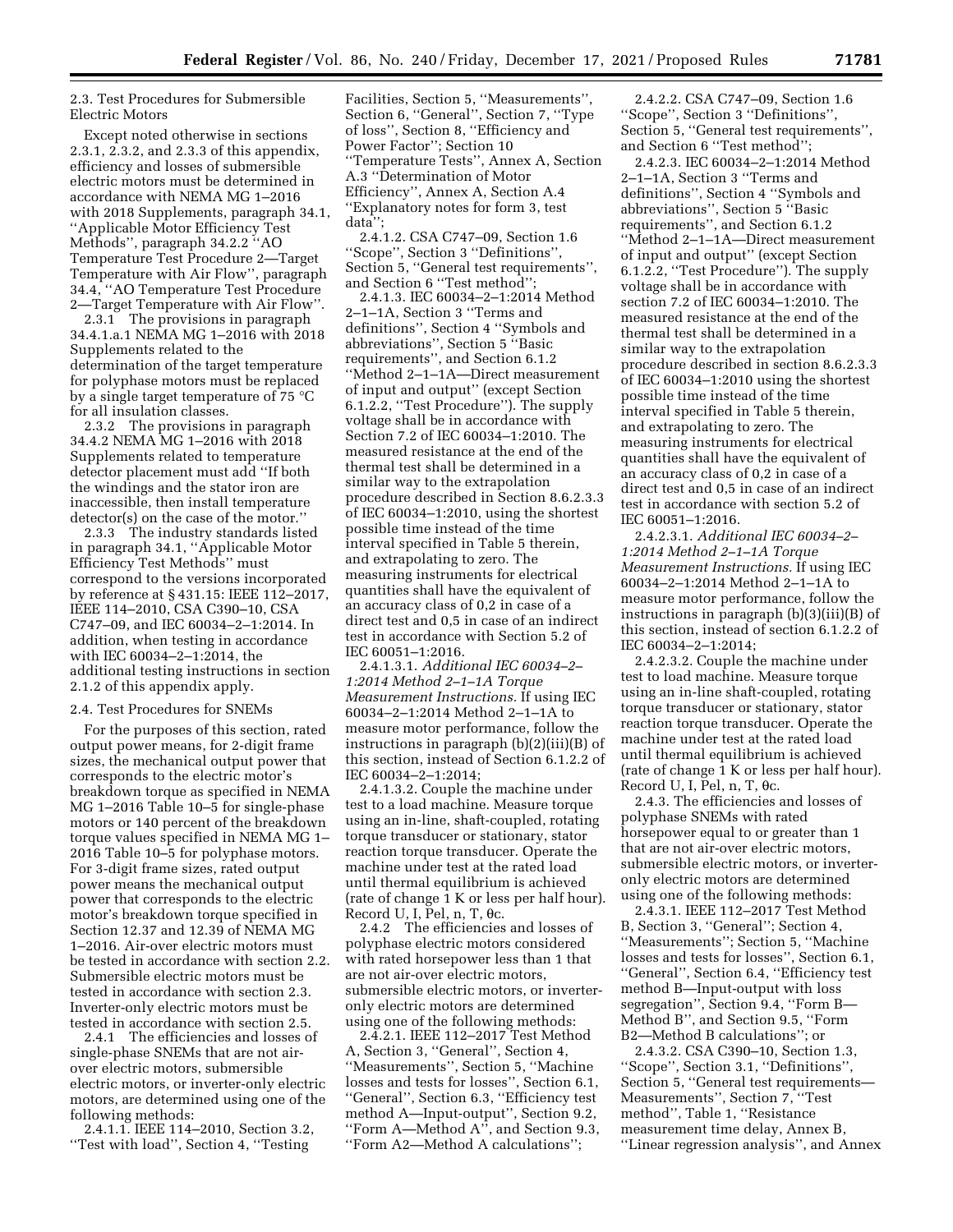C, ''Procedure for correction of dynamometer torque readings''; or

2.4.3.3. IEC 60034–2–1:2014 Method 2–1–1B Section 3 ''Terms and definitions'', Section 4 ''Symbols and abbreviations'', Section 5 ''Basic requirements'', Section 6.1.3 ''Method 2–1–1B—Summation of losses, additional load losses according to the method of residual losses.'', and Annex D, ''Test report template for 2–1–1B. The supply voltage shall be in accordance with section 7.2 of IEC 60034–1:2010. The measured resistance at the end of the thermal test shall be determined in a similar way to the extrapolation procedure described in section 8.6.2.3.3 of IEC 60034–1:2010 using the shortest possible time instead of the time interval specified in Table 5 therein, and extrapolating to zero. The measuring instruments for electrical quantities shall have the equivalent of an accuracy class of 0,2 in case of a direct test and 0,5 in case of an indirect test in accordance with section 5.2 of IEC 60051–1:2016.

2.5. Test Procedures for Electric Motors That Are Synchronous Motors and Inverter-Only Electric Motors

These methods apply to electric motors that are synchronous motors as specified in section 1.2. of this appendix. These methods also apply to electric motors as specified in section 1.1 of this appendix that are inverteronly electric motor and do not include an inverter.

2.5.1. The efficiencies and losses of electric motors that are synchronous motors that do not require an inverter to operate, are determined in accordance with section IEC 60034–2–1:2014, Section 3 ''Terms and definitions'', Section 4 ''Symbols and abbreviations'', Section 5 ''Basic requirements'', and Section 7.1. ''Preferred Testing Methods''.

2.5.2. The efficiencies and losses of electric motors (inclusive of the inverter) that are that are inverter-only and do not include an inverter, are determined in accordance with IEC 61800–9–2:2017, Section 3 ''Terms, definitions, symbols, and abbreviated terms'', Section 7.7.2, ''Input-output measurement of PDS losses'', Section 7.7.3.1, ''General'', Section 7.7.3.2. ''Power analyser and transducers'', Section 7.7.3.3, ''Mechanical Output of the motor'', Section 7.7.3.5, ''PDS loss determination according to input-output method'', and Section 7.10 ''Testing Conditions for PDS testing''. Test must be conducted using an inverter as specified in the manufacturer catalogs or offered for sale with the electric motor.

2.5.3. The efficiencies and losses of electric motors (inclusive of the inverter) that are inverter-only and include an inverter are determined in accordance with IEC 61800–9–2:2017, Section 3 ''Terms, definitions, symbols, and abbreviated terms'', Section 7.7.2, ''Input-output measurement of PDS losses'', Section 7.7.3.1, ''General'', Section 7.7.3.2. ''Power analyser and transducers'', Section 7.7.3.3, ''Mechanical Output of the motor'', Section 7.7.3.5, ''PDS loss determination according to input-output method'', and Section 7.10 ''Testing Conditions for PDS testing''.

## *3. Procedures for the Testing of Certain Electric Motor Categories*

Prior to testing according to section 2 of this appendix, each basic model of the electric motor categories listed below must be set up in accordance with the instructions of this section to ensure consistent test results. These steps are designed to enable a motor to be attached to a dynamometer and run continuously for testing purposes. For the purposes of this appendix, a ''standard bearing'' is a 600 or 6000 series, either open or grease-lubricated double-shielded, single-row, deep groove, radial ball bearing.

## 3.1 Brake Electric Motors

Brake electric motors shall be tested with the brake component powered separately from the motor such that it does not activate during testing. Additionally, for any 10-minute period during the test and while the brake is being powered such that it remains disengaged from the motor shaft, record the power consumed (*i.e.,* watts). Only power used to drive the motor is to be included in the efficiency calculation; power supplied to prevent the brake from engaging is not included in this calculation. In lieu of powering the brake separately, the brake may be disengaged mechanically, if such a mechanism exists and if the use of this mechanism does not yield a different efficiency value than separately powering the brake electrically.

3.2 Close-Coupled Pump Electric Motors and Electric Motors With Single or Double Shaft Extensions of Non-Standard Dimensions or Design

To attach the unit under test to a dynamometer, close-coupled pump electric motors and electric motors with single or double shaft extensions of nonstandard dimensions or design must be tested using a special coupling adapter.

3.3 Electric Motors With Non-Standard Endshields or Flanges

If it is not possible to connect the electric motor to a dynamometer with the non-standard endshield or flange in place, the testing laboratory shall replace the non-standard endshield or flange with an endshield or flange meeting NEMA or IEC specifications. The replacement component should be obtained from the manufacturer or, if the manufacturer chooses, machined by the testing laboratory after consulting with the manufacturer regarding the critical characteristics of the endshield.

3.4 Electric Motors With Non-Standard Bases, Feet or Mounting Configurations

An electric motor with a non-standard base, feet, or mounting configuration may be mounted on the test equipment using adaptive fixtures for testing as long as the mounting or use of adaptive mounting fixtures does not have an adverse impact on the performance of the electric motor, particularly on the cooling of the motor.

3.5 Electric Motors With a Separately-Powered Blower

For electric motors furnished with a separately-powered blower, the losses from the blower's motor should not be included in any efficiency calculation. This can be done either by powering the blower's motor by a source separate from the source powering the electric motor under test or by connecting leads such that they only measure the power of the motor under test.

3.6 Immersible Electric Motors

Immersible electric motors shall be tested with all contact seals removed but be otherwise unmodified.

## 3.7 Partial Electric Motors

Partial electric motors shall be disconnected from their mated piece of equipment. After disconnection from the equipment, standard bearings and/or endshields shall be added to the motor, such that it is capable of operation. If an endshield is necessary, an endshield meeting NEMA or IEC specifications should be obtained from the manufacturer or, if the manufacturer chooses, machined by the testing laboratory after consulting with the manufacturer regarding the critical characteristics of the endshield.

3.8 Vertical Electric Motors and Electric Motors With Bearings Incapable of Horizontal Operation

Vertical electric motors and electric motors with thrust bearings shall be tested in a horizontal or vertical configuration in accordance with the